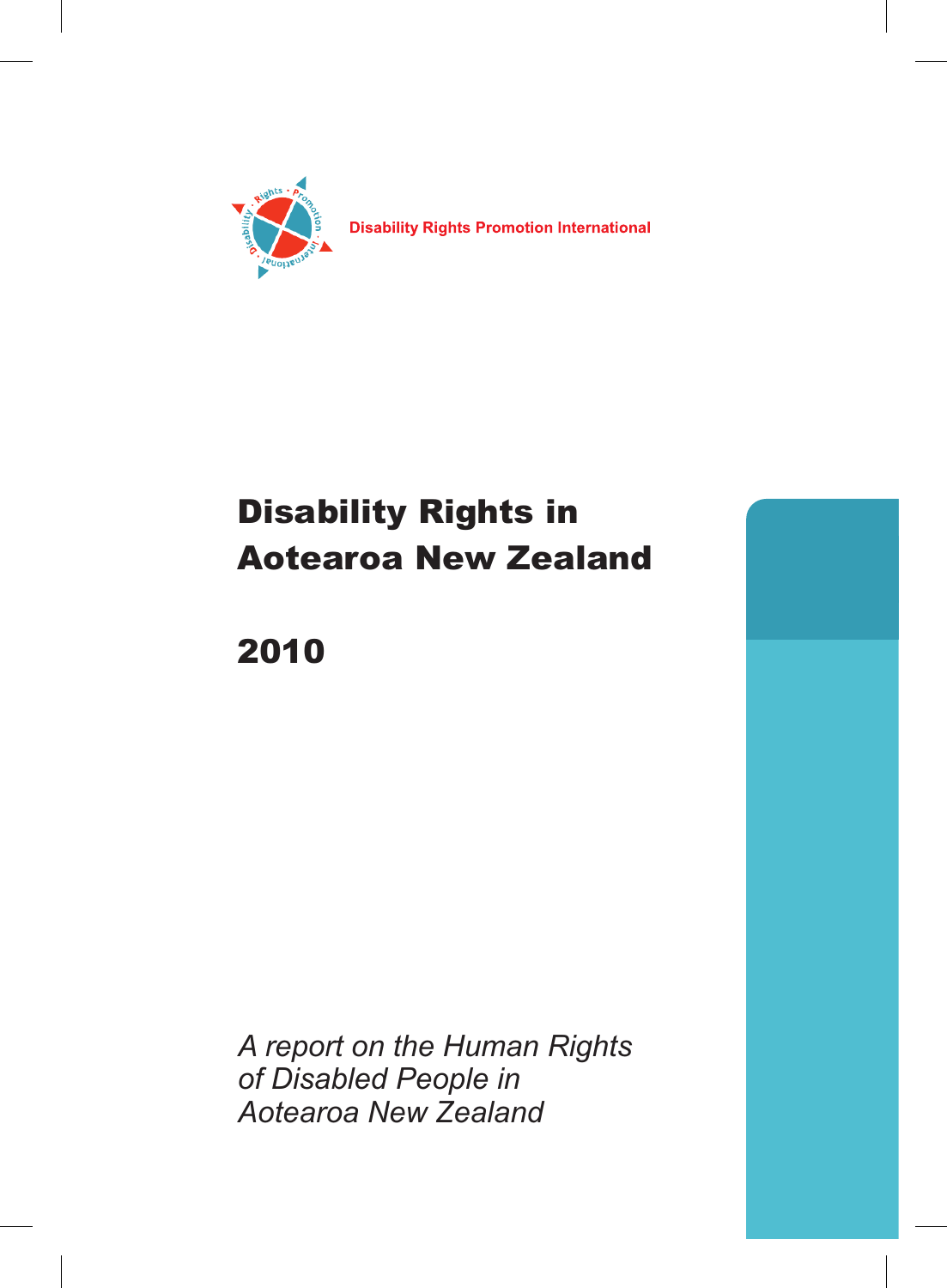This report is an internal monitoring study of the Human Rights of disabled people in Aotearoa New Zealand since the ratification of the United Nations Convention on the Rights of Persons with Disabilities in 2008. It used a monitoring framework developed by Disability Rights Promotion International (DRPI). DRPI also provided training and technical expertise.

This study was funded by the New Zealand government through the Ministry of Social Development and administered by the Convention Coalition, a collaboration of NZ Disabled Peoples' Organisations (DPOs). One of the members, the Disabled Persons Assembly (DPA) acted as administrative fund holder on behalf of the other DPOs: Association of Blind Citizens of New Zealand Inc., Deaf Aotearoa NZ, Ngāti Kapo, Nga Hau E Wha, and People First New Zealand.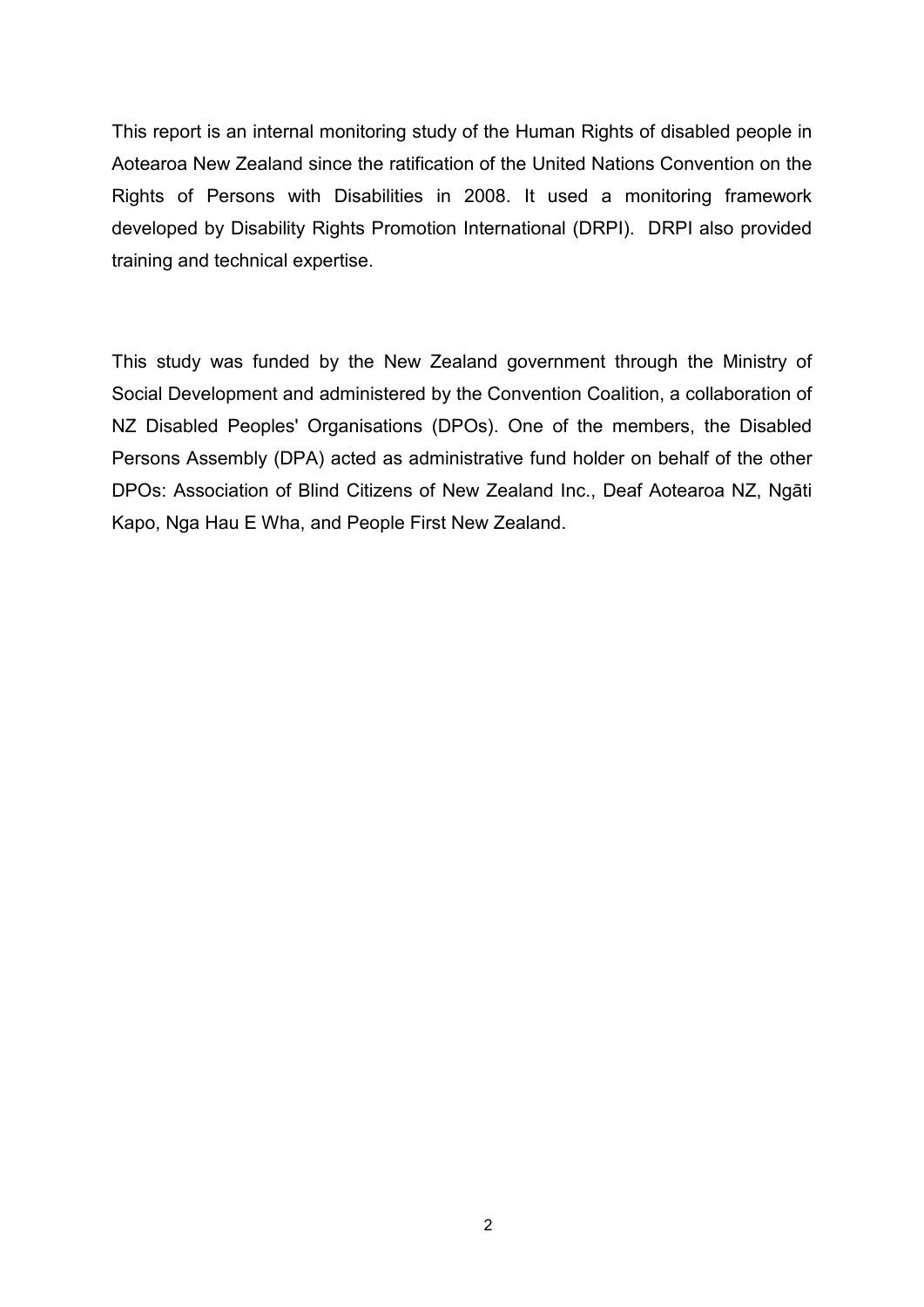Crown Copyright December 2010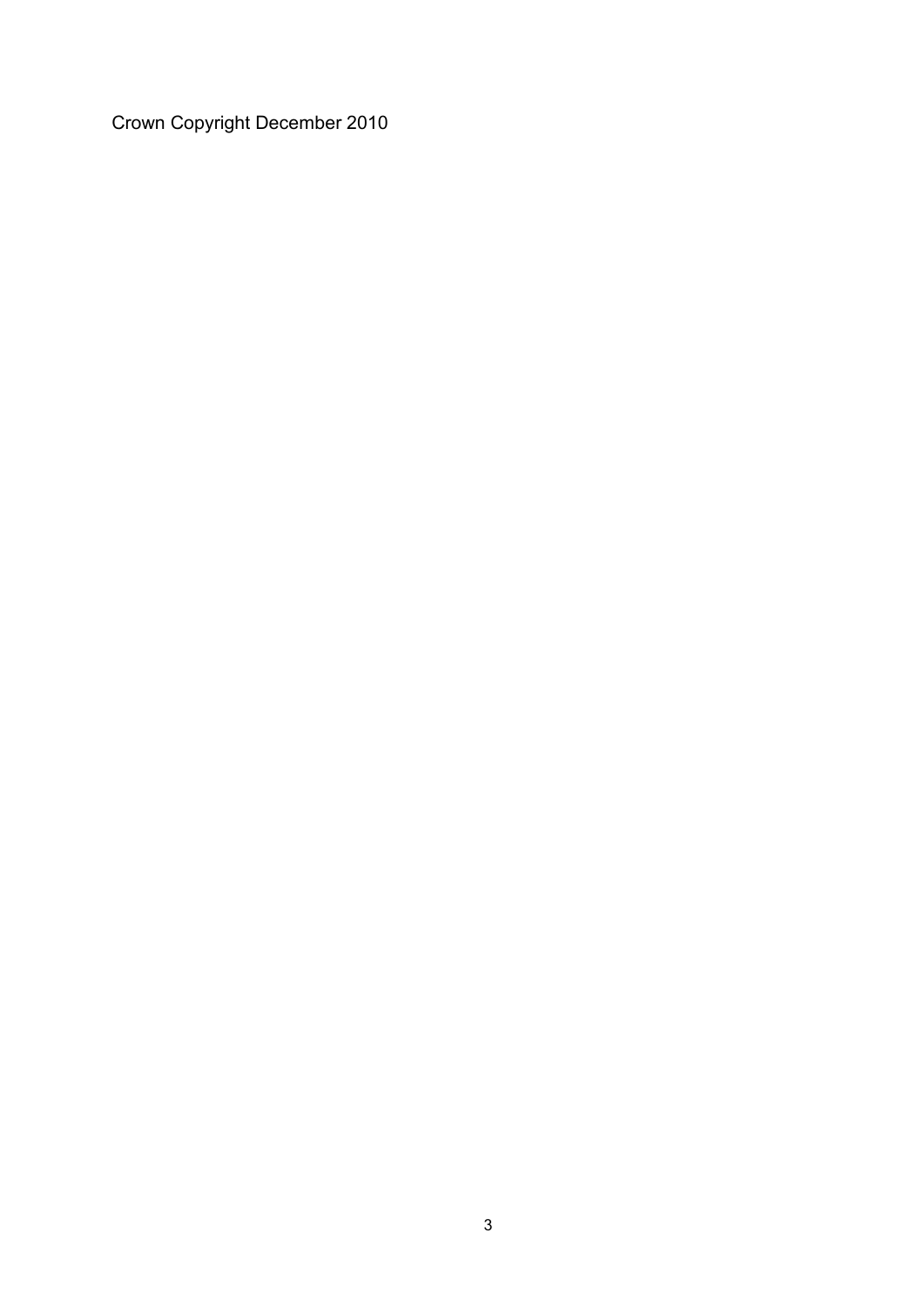# **Contents**

| Summary of the project and Disability Rights Promotion International framework |  |
|--------------------------------------------------------------------------------|--|
|                                                                                |  |



| <b>PACARANO</b>                                                                  |  |
|----------------------------------------------------------------------------------|--|
|                                                                                  |  |
|                                                                                  |  |
| Law, Policy, and Programs designed to Protect, Promote and Fulfill the Rights of |  |
|                                                                                  |  |
|                                                                                  |  |
| United Nations Convention on the Rights of Persons with Disabilities  24         |  |
|                                                                                  |  |
|                                                                                  |  |
|                                                                                  |  |
|                                                                                  |  |
|                                                                                  |  |
|                                                                                  |  |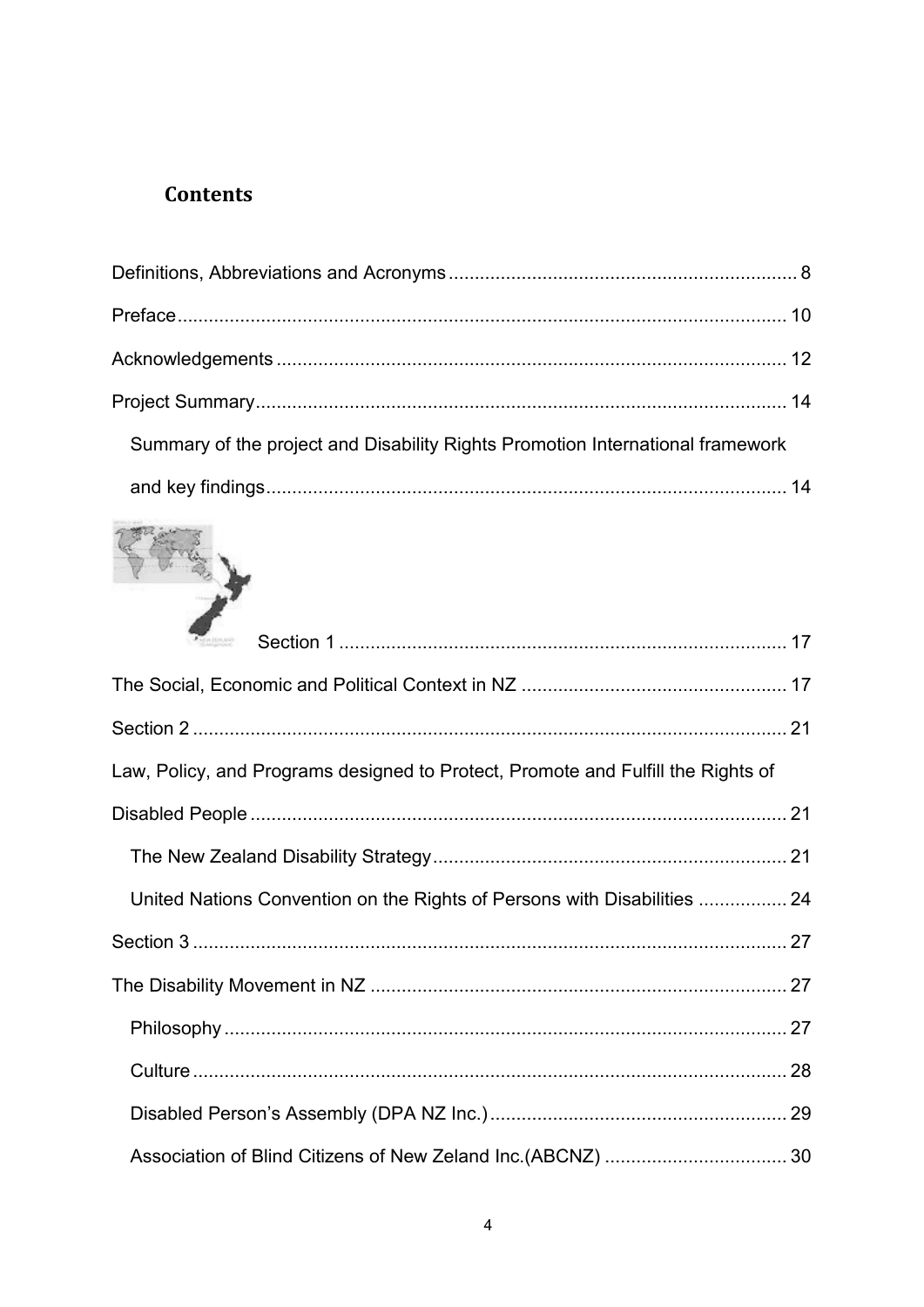| The New Zealand Experience of the DRPI Disability Rights Monitoring Project: 33 |  |
|---------------------------------------------------------------------------------|--|
|                                                                                 |  |
|                                                                                 |  |
|                                                                                 |  |
|                                                                                 |  |
|                                                                                 |  |
|                                                                                 |  |
|                                                                                 |  |
|                                                                                 |  |
|                                                                                 |  |
|                                                                                 |  |
|                                                                                 |  |
|                                                                                 |  |
|                                                                                 |  |
|                                                                                 |  |
|                                                                                 |  |
|                                                                                 |  |
|                                                                                 |  |
|                                                                                 |  |
|                                                                                 |  |
|                                                                                 |  |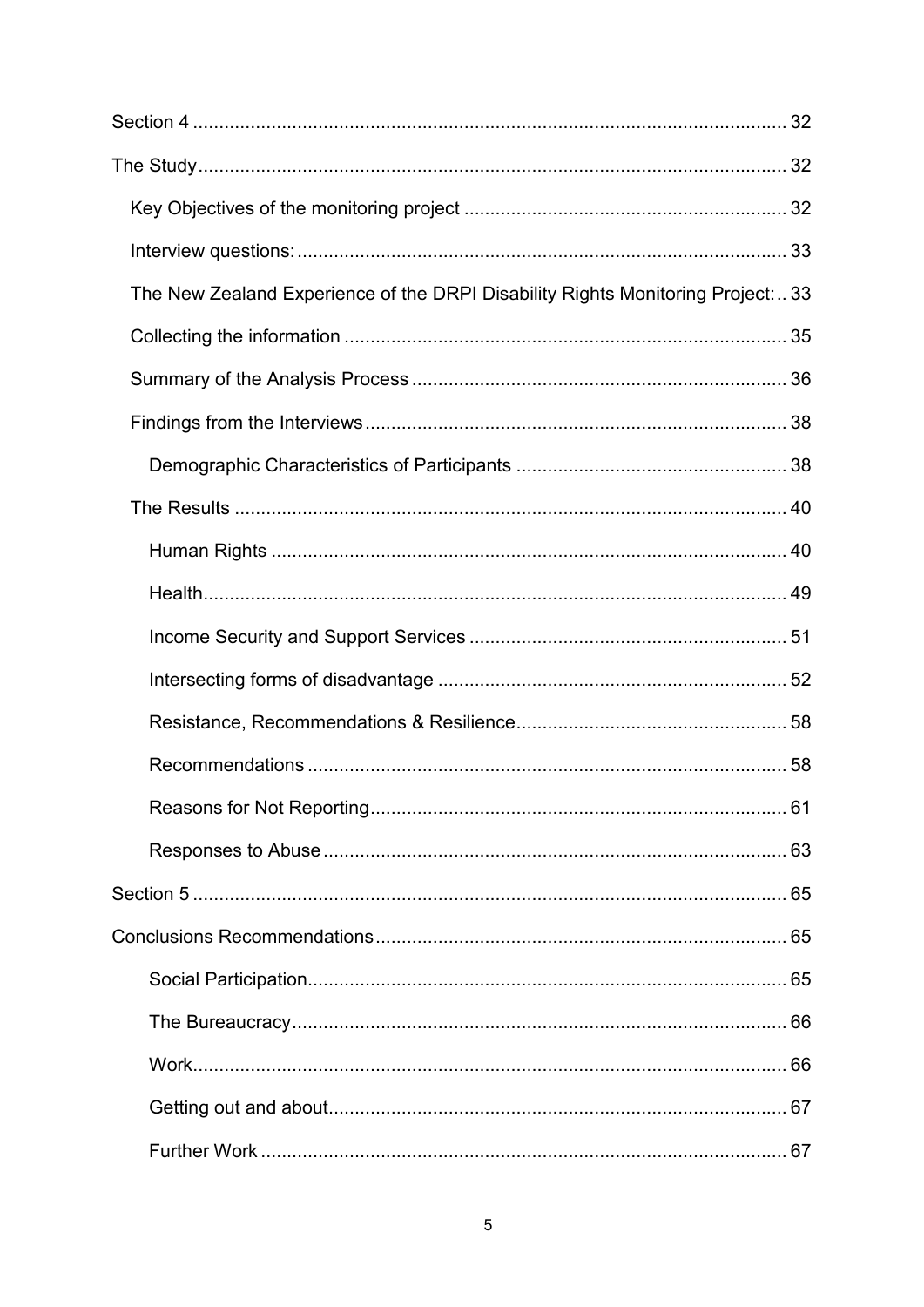| Appendix 1                                                                     |  |
|--------------------------------------------------------------------------------|--|
| Details of the Monitoring Process & Learning from the Project 74<br>Appendix 2 |  |
|                                                                                |  |
|                                                                                |  |
|                                                                                |  |
|                                                                                |  |
|                                                                                |  |
|                                                                                |  |
|                                                                                |  |
|                                                                                |  |
|                                                                                |  |
|                                                                                |  |
|                                                                                |  |
|                                                                                |  |
|                                                                                |  |
|                                                                                |  |
| ٠                                                                              |  |
| ٠                                                                              |  |
| ٠                                                                              |  |
| ٠                                                                              |  |
| ٠                                                                              |  |
| People First New Zealand Incorporated Nga Tangata Tuatahi  116                 |  |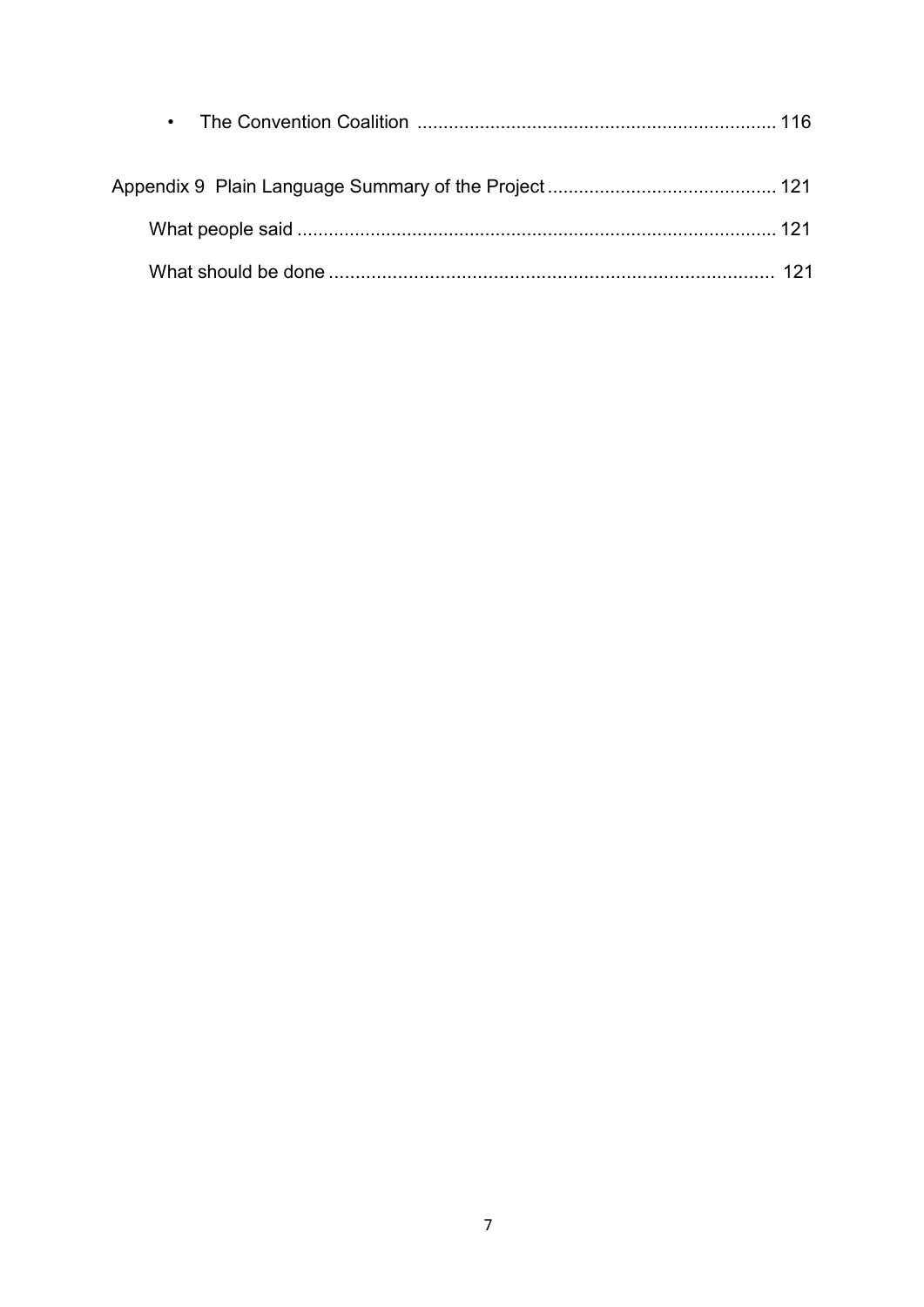#### **Definitions, Abbreviations and Acronyms**

**Aotearoa New Zealand:** The Maori name for New Zealand is Aotearoa, commonly translated as land of the long white cloud. It is common for the Maori and English names to be used together.

**Convention Coalition:** A collaboration of Disabled Peoples' Organisations comprising the Disabled Persons Assembly, Association of Blind Citizens of New Zealand Inc., Deaf Aotearoa NZ, People First New Zealand, Ngāti Kapo and Nga Hau E Wha.

**Disabled People**: According to the Convention disabled people are "those who have long-term physical, mental, intellectual or sensory impairments which in interaction with various barriers may hinder their full and effective participation in society on an equal basis with others". This definition is consistent with the New Zealand Disability Strategy. For a fuller explanation of why 'disabled people' rather than 'people with disabilities' was used in this report please see the preface below and section three, the Disability Movement in New Zealand.

**DPOs:** Disabled Peoples' Organisations. Organisations of disabled people.

**DRPI:** Disability Rights Promotion International (DRPI) is a collaborative project working to establish a comprehensive and sustainable international monitoring system to address disability discrimination globally. York University, 4700 Keele Street, TEL Building, Suite 5021 Toronto, Ontario M3J 1P3 Canada email: drpi@yorku.ca website: www.yorku.ca/drpi

**Identity Politics:** A politics or political movement based on a shared identity

*<i>Int:* Interviewer/monitor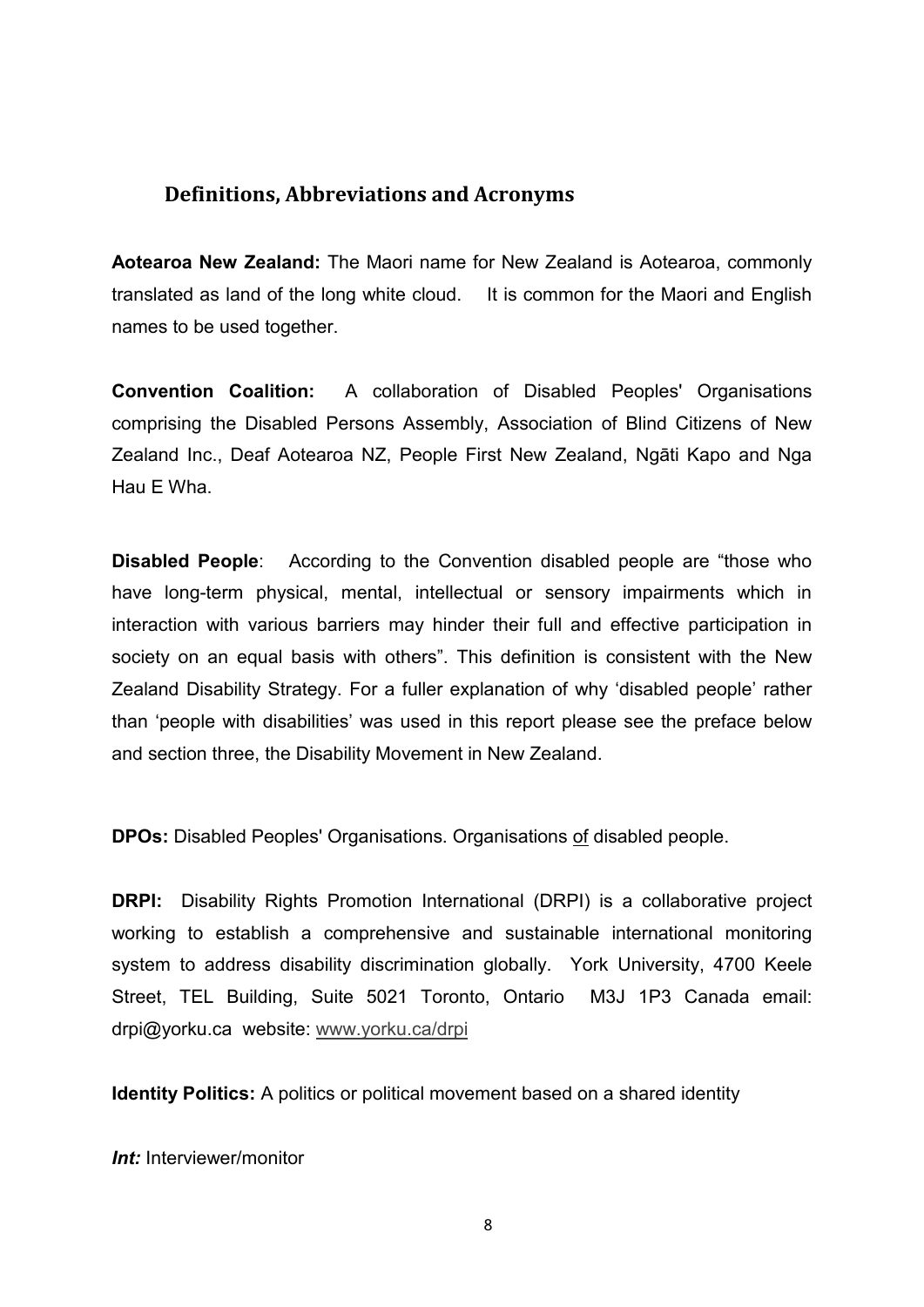**Maori:** The tangata whenua, indigenous population

**Monitors:** The Monitors in this project conducted the interviews. In the body of this document the contributions made by the Monitors and the questions asked are referenced with "*Int:"*

**Pakeha**: Non-indigenous New Zealander

*Par:* Participant/interviewee

**The Convention:** The United Nations Convention on Rights of Persons with **Disabilities** 

**The Strategy:** The New Zealand Disability Strategy

**Te Tiriti o Waitangi:** The Treaty of Waitangi,

**Te Tiriti:** The Treaty of Waitangi, Te Tiriti o Waitangi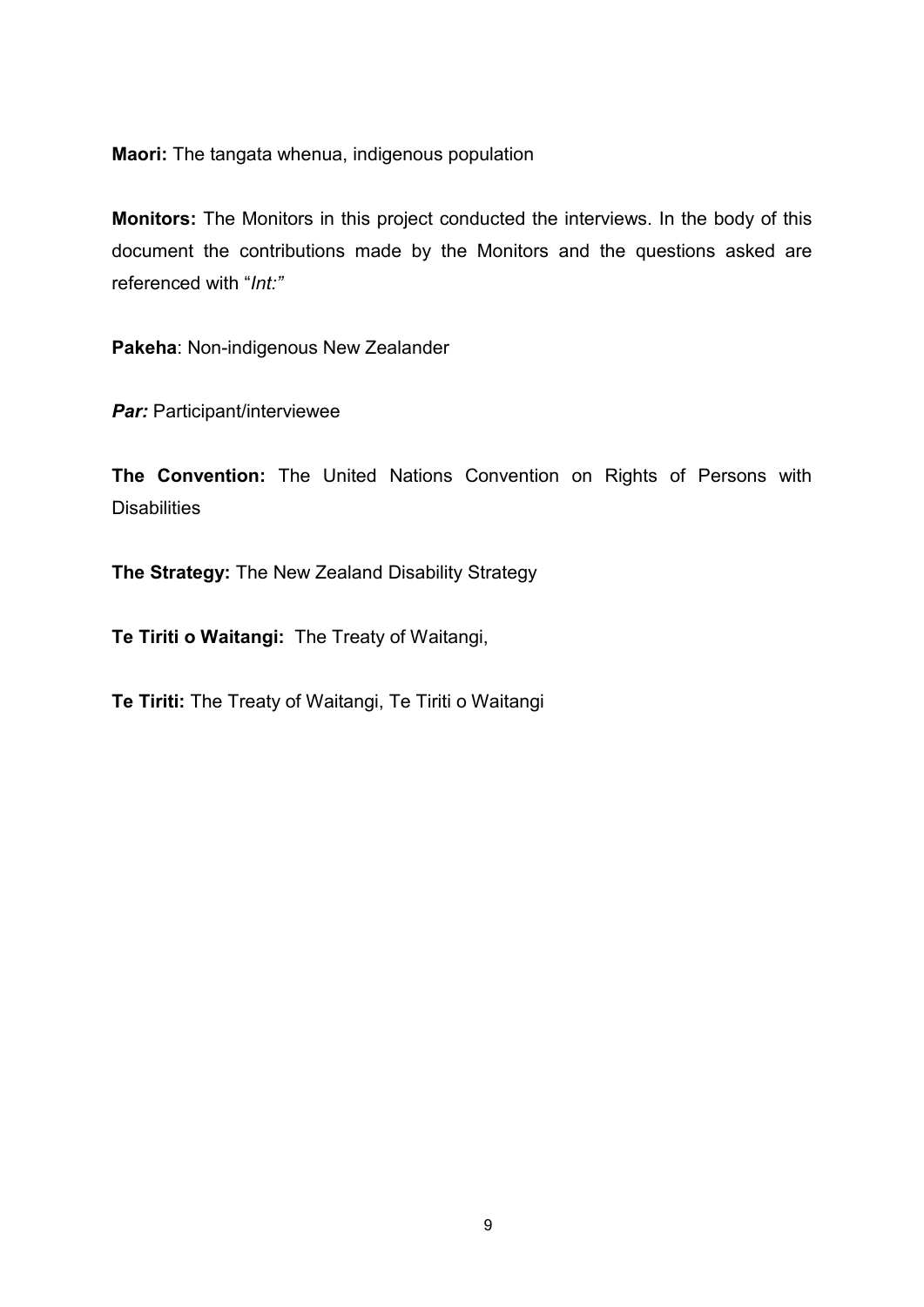#### **Preface**

This is a report on the rights of disabled people. We use disabled people rather than people with disabilities deliberately in this report. The name disabled people fits with the politics of the disabled peoples rights movement in New Zealand and with the philosophical underpinnings of the New Zealand Disability Strategy (the Strategy) (2001)

The Strategy provides a framework to guide government agencies making policy and services impacting on disabled people, The Strategy is a founding document for the development of disability legislation in New Zealand. A philosophical model of disability activism known as the Social Model of Disability (the Social Model) underpins the Strategy. According to Social Model theory a person has an impairment and the way that society is set up and organised *disables* the person with the impairment. From this perspective it does not make sense to use the label "person with a disability" as disability is something that happens to a person because of the social structures that surround them, not something that the person possesses.

Fifteen objectives are set out in the Strategy and broad cross-party support for the Strategy exists with a large number of crown entities and territorial authorities willingly taking part in its implementation. However, as the New Zealand National Interests Analysis on ratification of the Convention on the Rights of Persons with Disabilities ("the Convention") states:

*Despite the significant progress achieved through the New Zealand Disability Strategy, there remain many barriers experienced by disabled people in New Zealand that prevent their full participation in society. It remains a high priority*  for government to identify and remove these barriers. The Convention will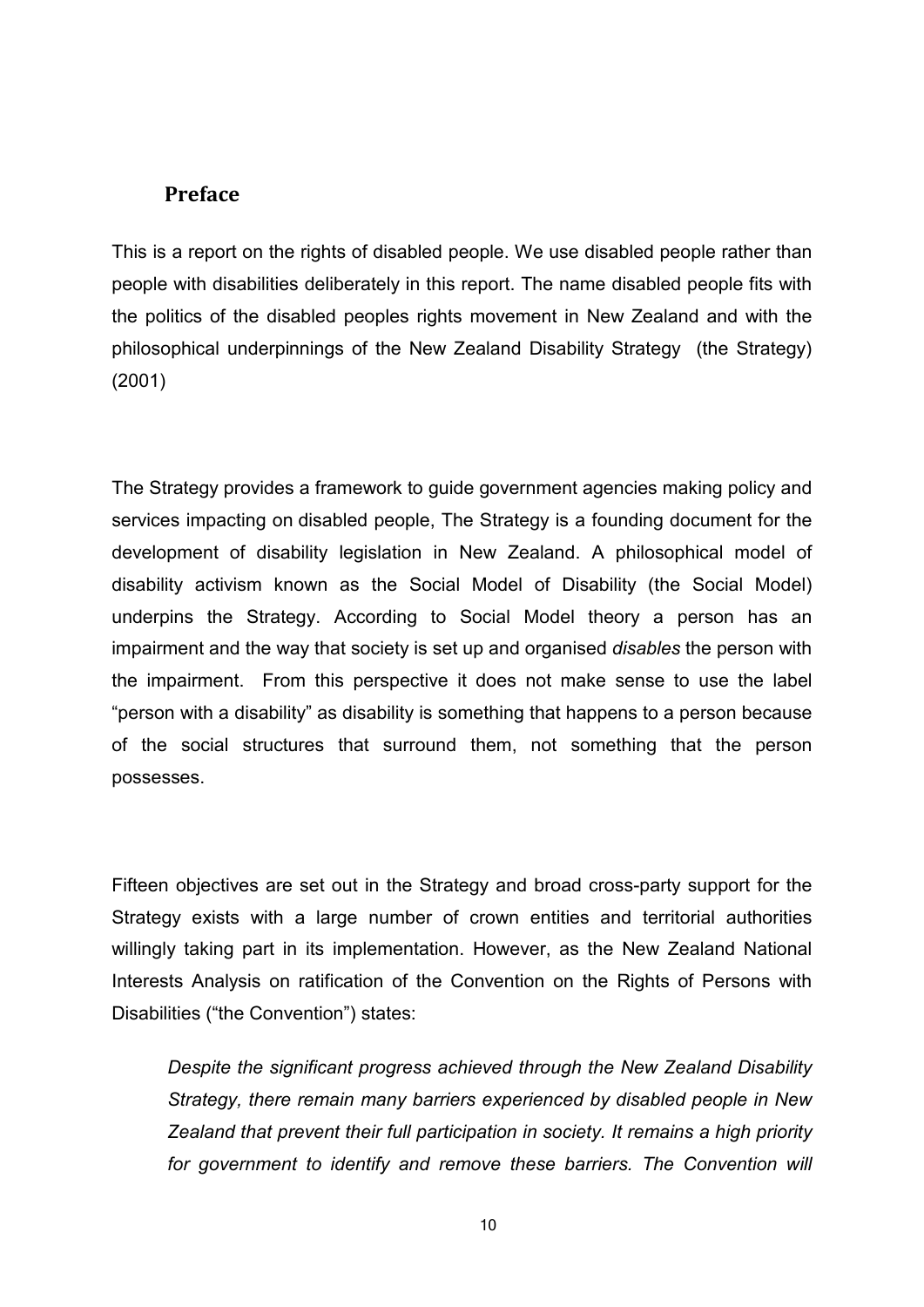*provide a new impetus and practical focus to removing these barriers. It will reinvigorate activity to implement the New Zealand Disability Strategy and the commitment to ensuring full rights of citizenship for disabled people.* 

It is not surprising that such support for the Convention exists in New Zealand. During negotiations around the Convention; from the beginning the NZ delegation was one of a few to consist of State officials and disabled people. New Zealand ratified the Convention on 26 September 2008.

Legislation is the beginning of a process towards the realising of human rights. Having ratified the Convention there is now recognition that effective monitoring requires transparency and accountability. The Convention recommends a framework to promote, protect and monitor the rights of disabled people, including at least one mechanism independent of government. Seeking to evaluate the implementation of the Convention to date, this report fulfils that recommendation. In line with the Conventions' recommendations, for the most part, the organization, interviews, analysis and presentation of this report have been undertaken by disabled New Zealanders.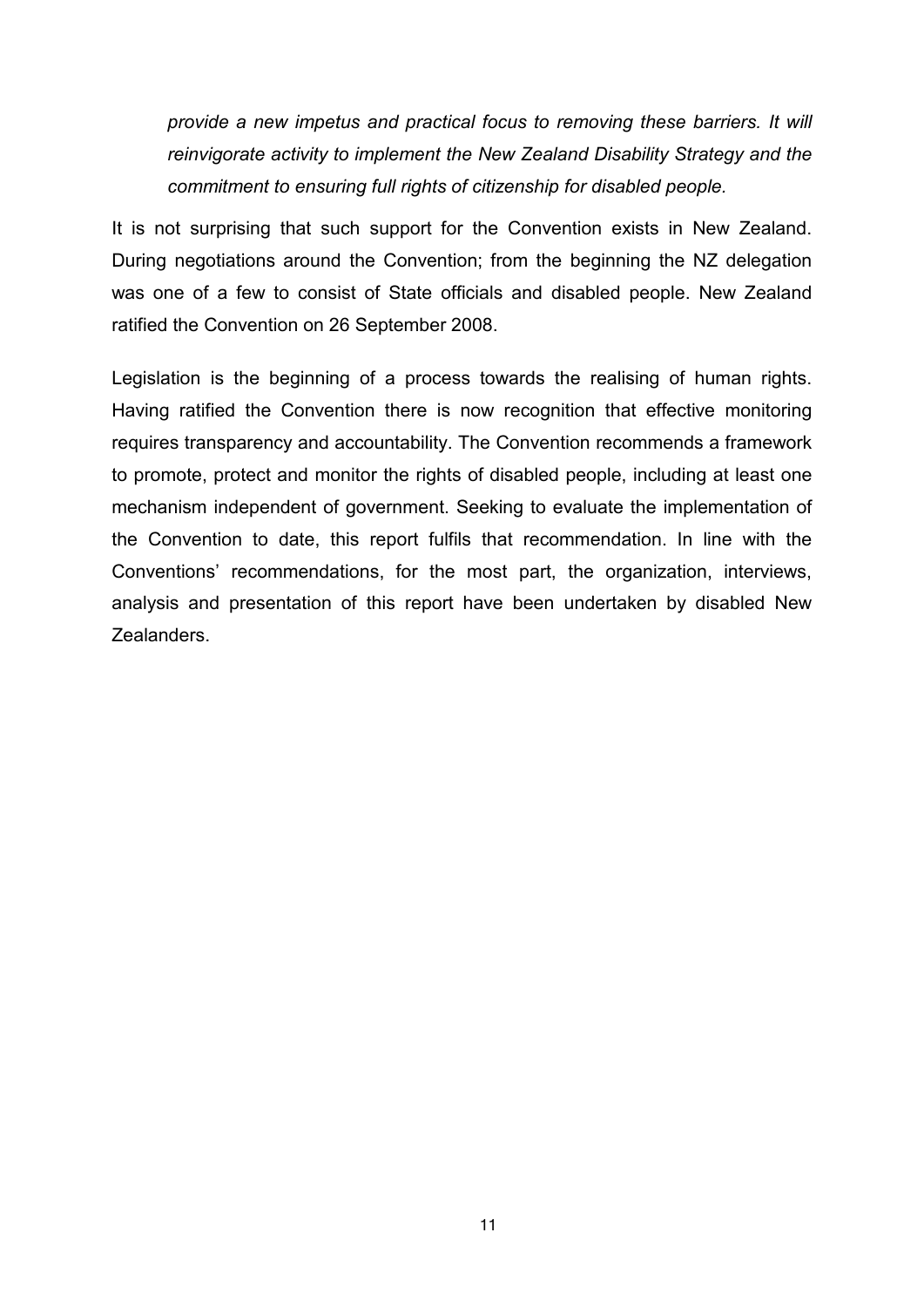# **Acknowledgements**

The Minister for Disability Issues, Hon Tariana Turia for her support, encouragement and understanding of what "nothing about us without us' means

Dr Jan Scown for pursuing the vision of including disabled people in the monitoring and for seeking ways for this to happen

Professor Marcia Rioux of DRPI whose monitoring framework and huge training expertise gave shape to the NZ project

Convention Coalition representatives Wendi Wicks (Coalition chair) Rachel Noble Barbara Hart, Graeme Parish, Mary Schnackenberg and Nigel Ngahiwi. Wendi Wicks, Rachel Noble, and Rose Wilkinson (an original member of the Convention Coalition) formed a 'Rapid Response' Team to respond to urgent day to day issues. Collectively they put in many extra hours to 'get the show on the road'

Robert Cameron of DPA for the money management when things were not straightforward

Dr Martin Sullivan for his advisory role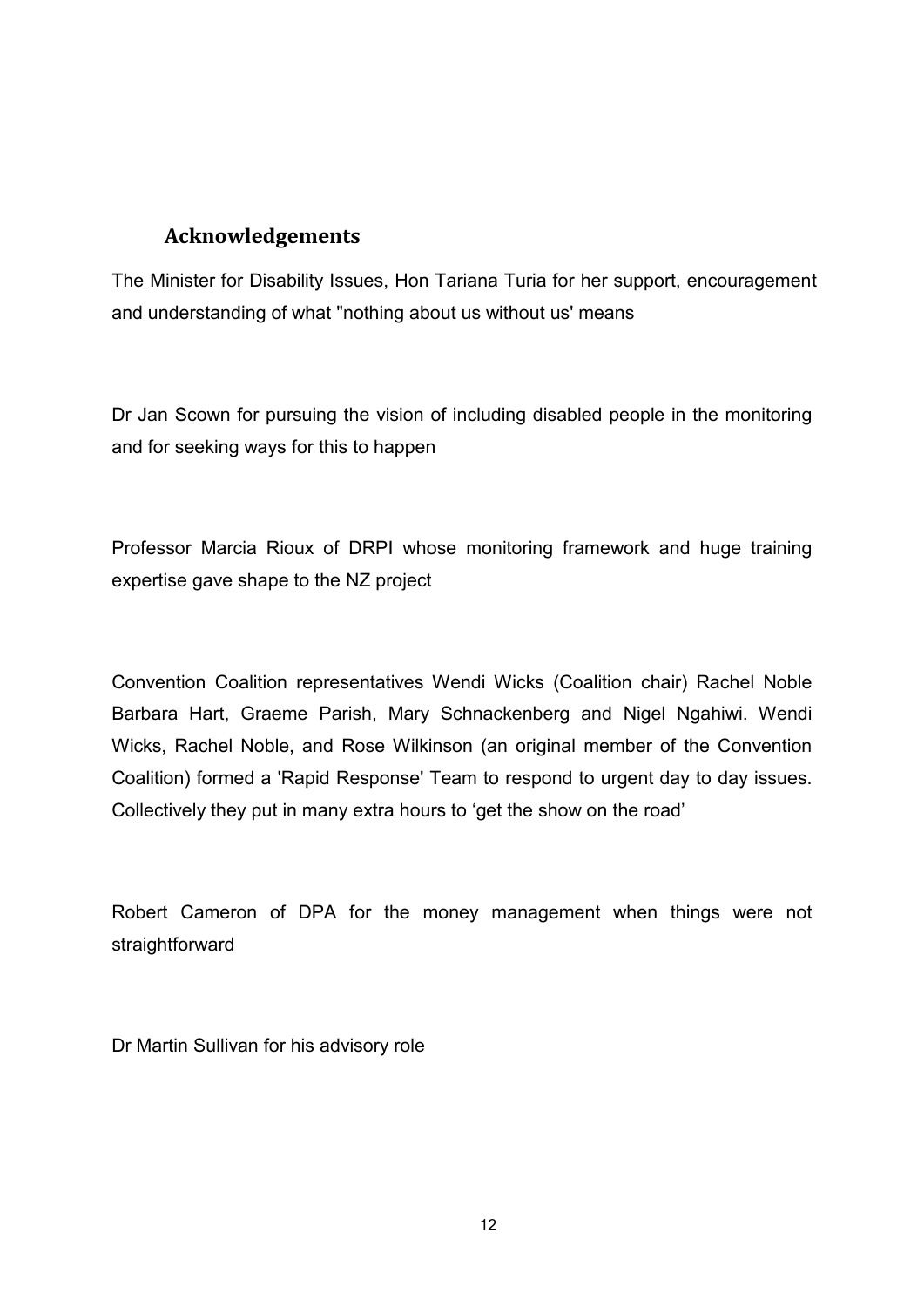Project Co-ordinator Gary Williams, Data Analyst Dr Michelle Mars, the Data Analysis Team and Transcribers. The Project Co-ordinator and the Data Analyst in particular ensured the project kept on course despite many obstacles

All of the Site Co-ordinators and Monitors who put in such commitment to find the 'real oil' from their fellow disabled New Zealanders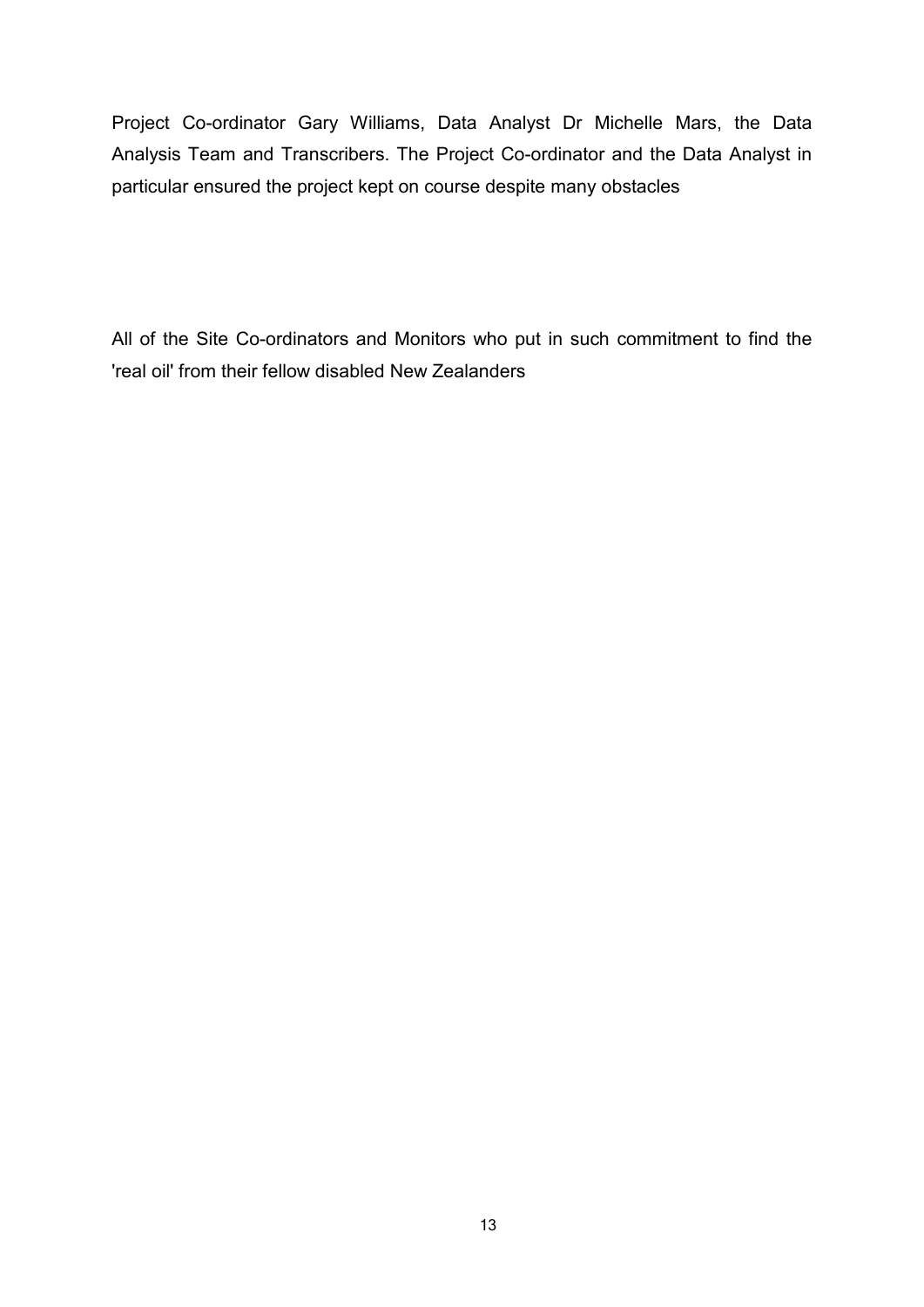## **Project Summary**

# **Summary of the project, the Disability Rights Promotion International framework, and key findings**

The aim of the monitoring project is to provide robust information that Disabled People's Organisations (DPOs) and government can use to formulate better disability policy.

The project was undertaken using an international monitoring instrument developed by Disability Rights Promotion International (DRPI). DRPI is a collaborative project working to establish a comprehensive and sustainable international monitoring system to address disability discrimination globally.

Ninety eight interviews undertaken with disabled people by disabled people provide the information contained in this report. The monitoring project sample encompasses a cross section of impairments.

The interviews were analysed using NVIVO a qualitative data analysis package.

Extensive quotes are used in the report to better represent the voice of disabled people.

Social participation by disabled people in society emerged as by far the biggest single issue in the monitoring project. This was followed by negative experiences with regard to health. Lack of employment is also a major issue for the monitoring project participants, with high living costs and gender and ethnicity compounding the issues.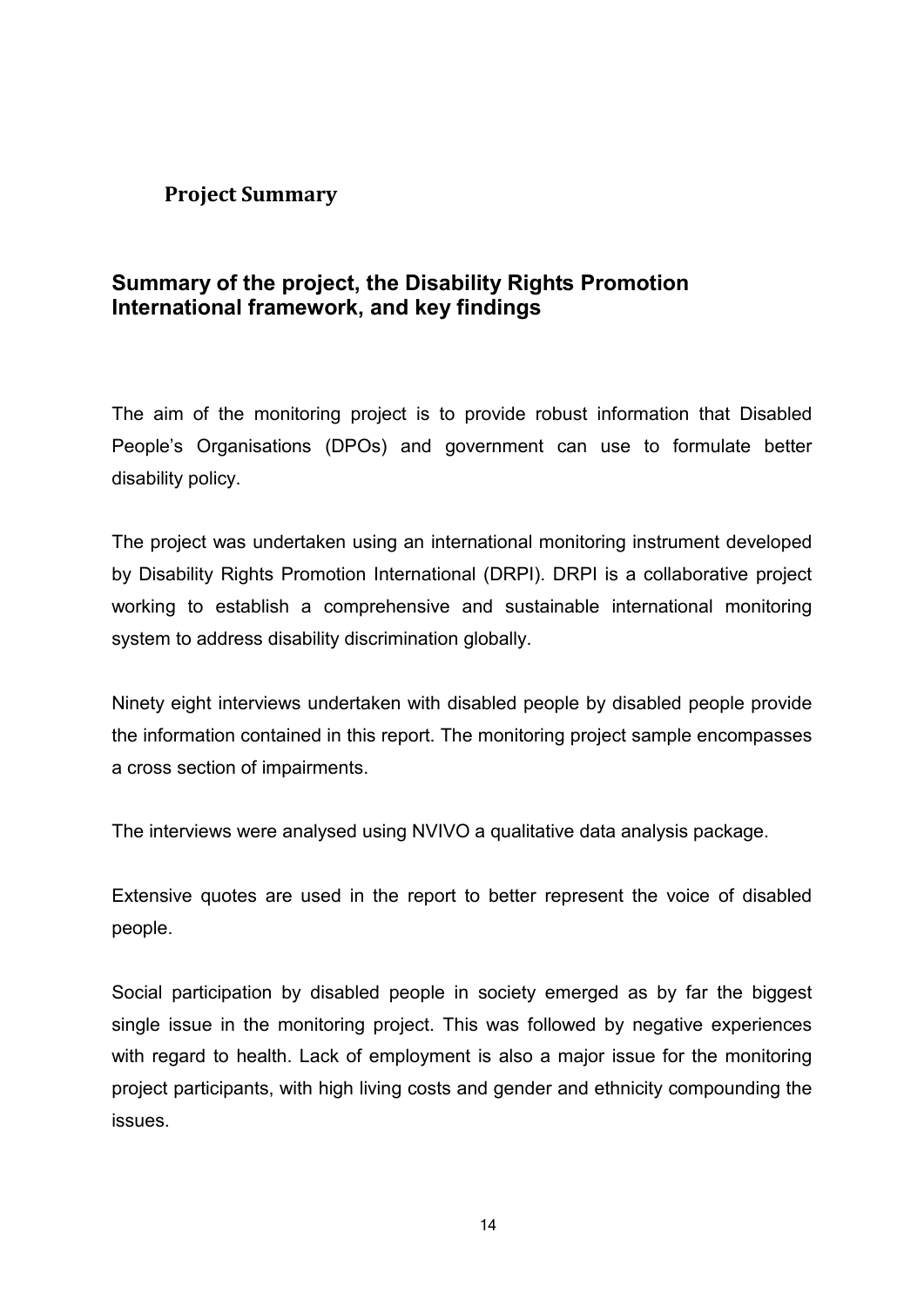One phrase repeated in meetings over the course of the monitoring project is 'the resilience of disabled people'. This is reflected in the participants' analysis of the human rights implications of their everyday experience. Training and consciousness raising as a means of demystifying disability and changing negative attitudes to disabled people is the most pervasive theme in these results. Bureaucracy as disabling practice is another persistent theme in the monitoring project. In general, disabled people report human rights violations however, they are reluctant to cause a fuss in the workplace and are less likely to report transport issues with regard to public transport as it is perceived that nothing will be done. Most violations of human rights are reported.

#### **Conclusions and Recommendations**

Social participation includes tangible issues like work, transport and communication. However, it also includes drivers for true social participation, taken for granted in non-disabled peoples' lives, such as friendships and other social networks and access to the social and cultural world. Social participation is often limited by ignorance of the realities of disabled peoples' lives. The first recommendation is that New Zealand undertakes an awareness campaign.

Disabled people reported that the major barrier for them was bureaucratic structures that hinder rather than help, with many instances of institutionalised disablism reported in the study. The second recommendation is that key performance indicators be created and monitored for all public services and that disabled people are able to be part of a monitoring process.

With regard to work, there is a large resource of well-educated disabled people who are unable to access employment. It is recommended that reasonable accommodation is promoted and enforced for disabled people.

Leaving home for short or extended periods of time remains an issue for disabled people with discrimination unlikely to be reported in this area. The final recommendation is that an industry standard (similar to the tourism industry's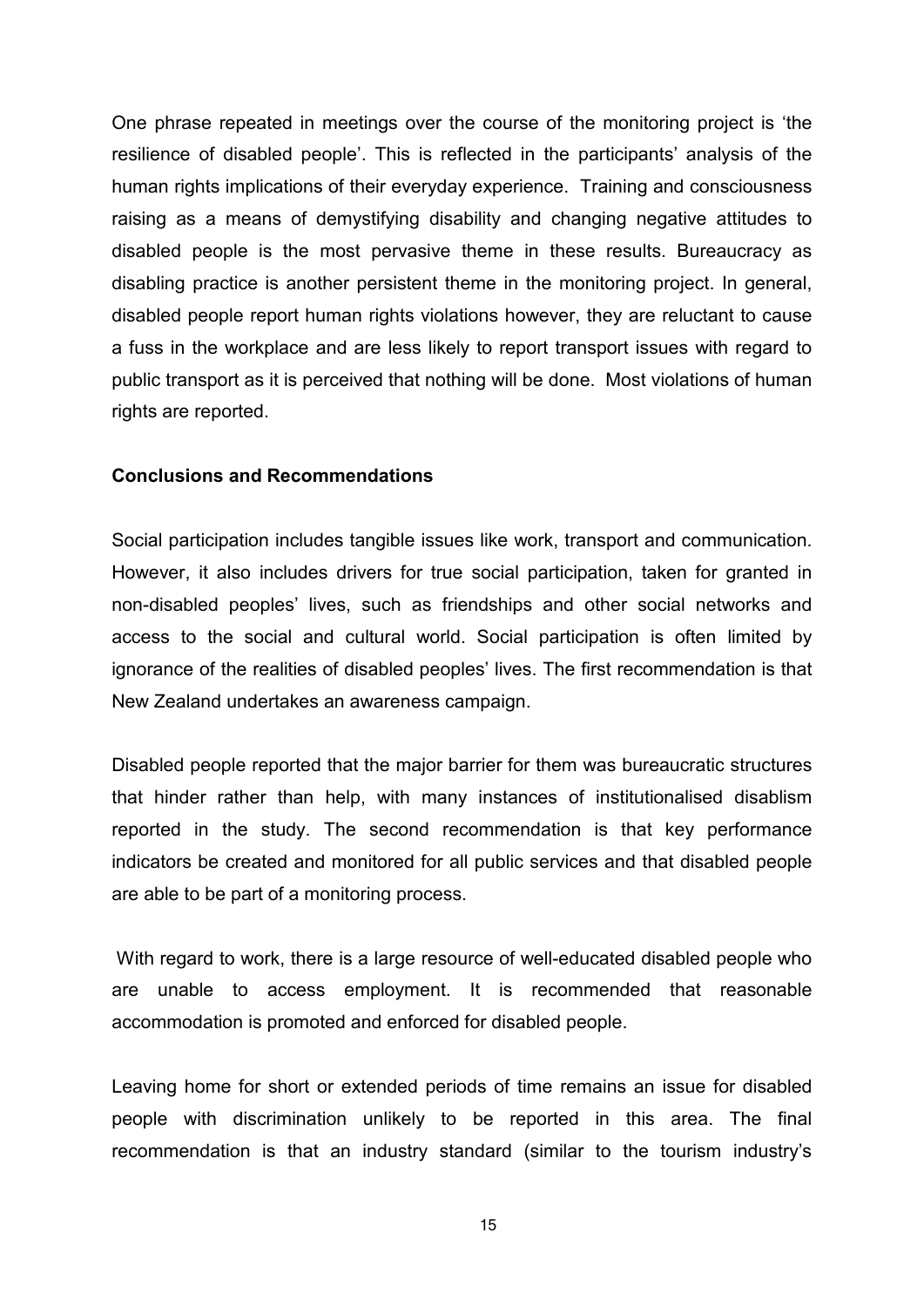Qualmark) signalling a non-disabling environment and universal design features be developed.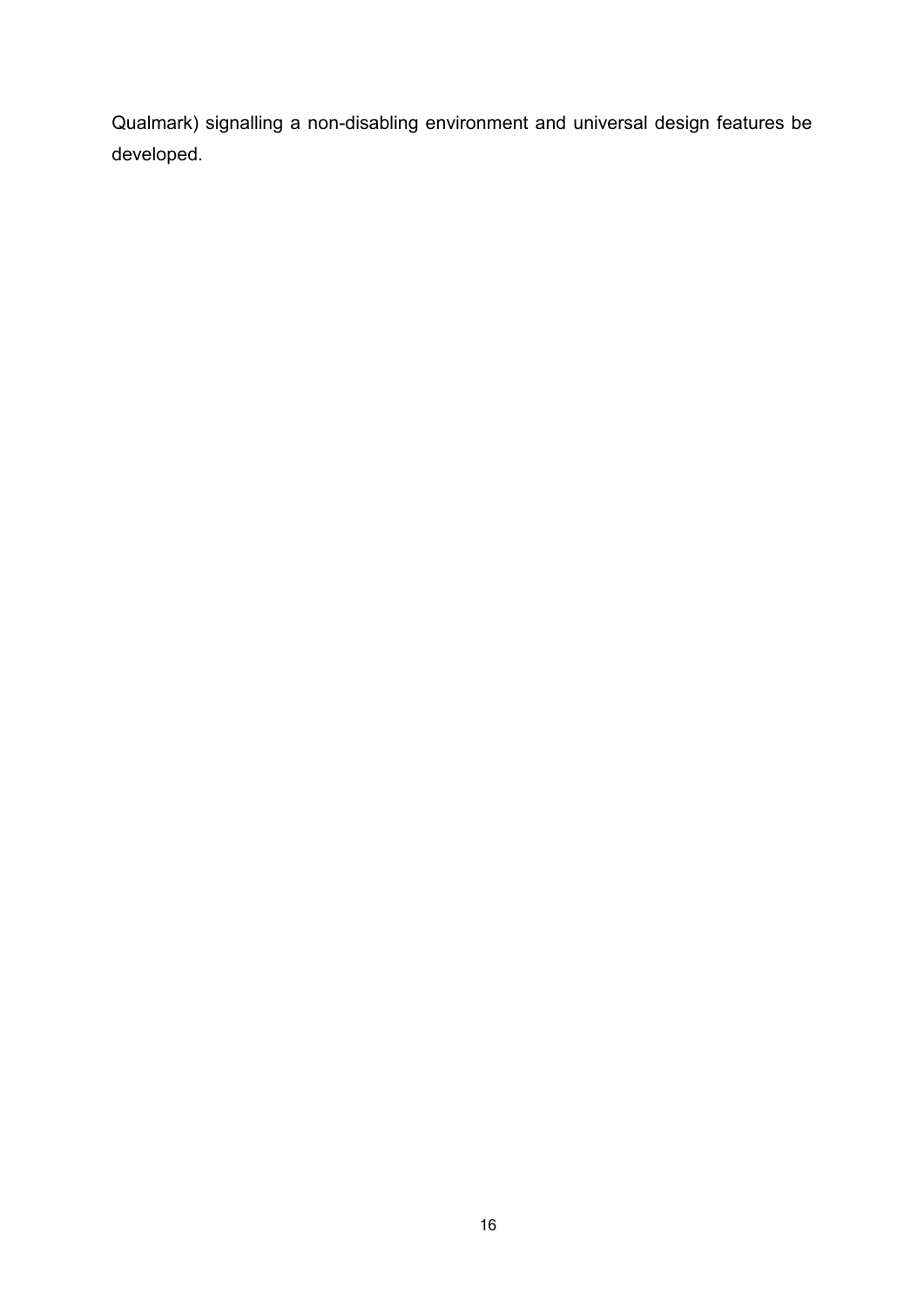

### **The Social, Economic, and Political Context in NZ**

New Zealand is a Pacific Island nation comprising two main islands and many smaller islands. It is an isolated nation situated approximately 2,000 kilometres southeast of Australia, and about 1,700 kilometres southwest of Fiji.

Social: New Zealand has a population of approximately 4.4 million. Approximately 1.25 million in the greater Auckland area located towards the top of the North Island. The majority of New Zealand's population is of European descent. The indigenous Maori population, the tangata whenua, comprise around 14.5 percent of the population, with approximately 9 percent of people identifying as Asian and another 7 percent identifying as Pacific Peoples. One in five New Zealanders report having an impairment.

The Constitution Act 1986 is the principal formal statement of constitutional structure. The New Zealand constitution is unwritten. This means that it is written down in a number of places and is based on a system of convention. The role of the Prime Minister for example is a convention. In effect New Zealand is governed by a system of committees. Te Tiriti o Waitangi (The Treaty of Waitangi), a treaty between the British Crown and Maori signed in 1840, is a controversial document critiqued as being more honoured in the breach than in fact.

Te Tiriti o Waitangi is a challenging document for colonisers and also a document that highlights the many wrongs that majority cultures have imposed on the indigenous peoples of Aotearoa. Te Tiriti o Waitangi is the constitutional document that forms the foundation of partnership between the tangata whenua (people of the land) and the public sector. In accordance with the principles of Te Tiriti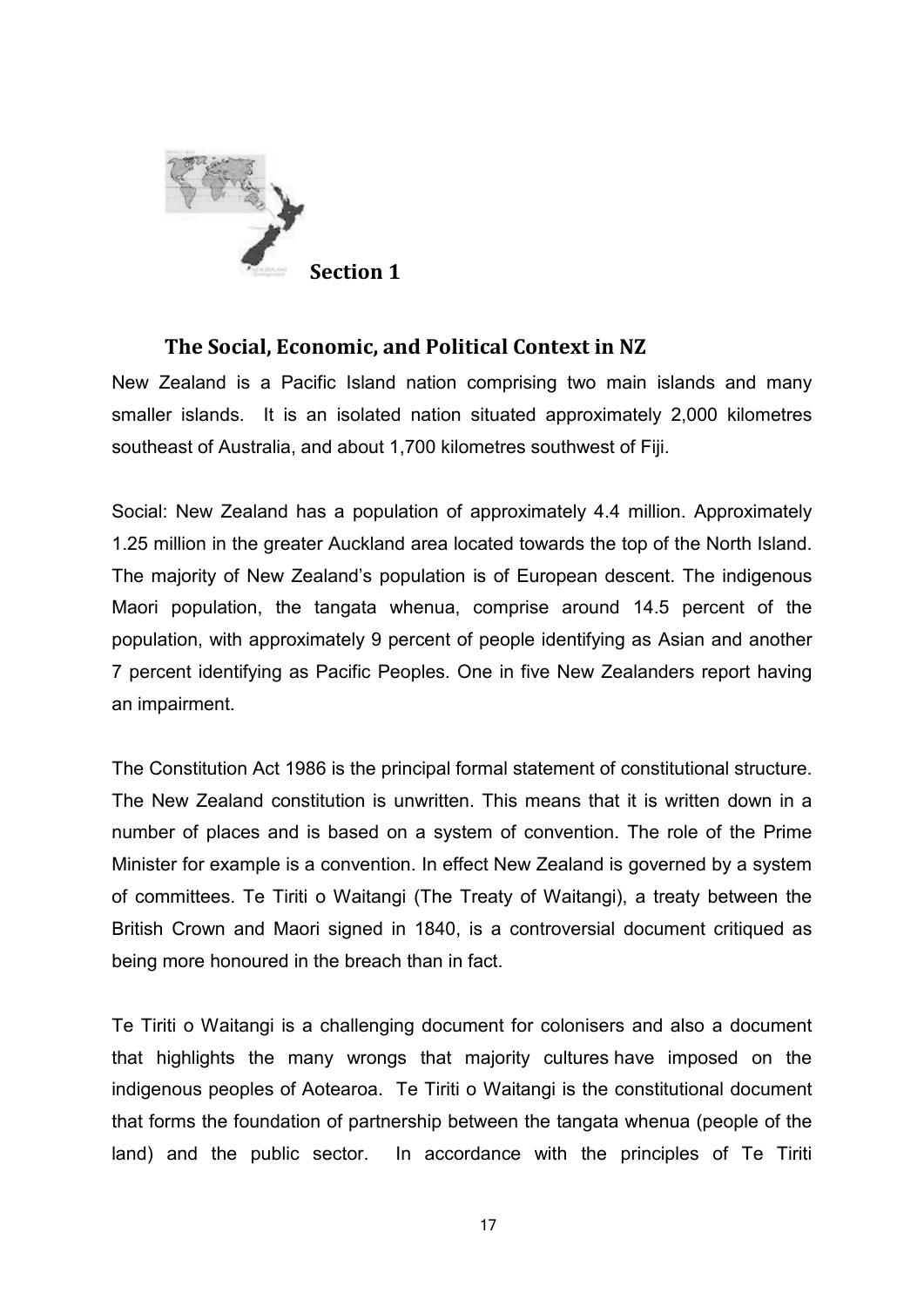departments of state, ministries, and agencies are obligated to demonstrate their commitment to Te Tiri o Waitangi with the expectation that they will actively develop and implement protocols that uphold and are inclusive of indigenous people's rights rather then meretricious expressions of falsehoods.

Nonetheless it is an important constitutional document seeding a spirit of partnership and biculturalism in the public sector. In the spirit of biculturalism all departments of state, ministries, and agencies are required to include clauses in their mission statements expressing commitment to Te Tiriti and protocols in place for establishing a partnership relationship with local iwi (tribe).

English, Te Reo Māori, and New Zealand Sign Language are the official languages. Maori became an official language in 1987. In April 2006, New Zealand became the first country to declare a Sign Language as an official language with the strongest legislation in the world to support it.

In 1893 New Zealand became the first place in the world where women gained the vote. In 2001 New Zealand became the first place in the world where all of the highest official titles, Prime Minister, Governor General, Leader of the Opposition and Chief Justice, were held by women. In 2005 New Zealand elected the highest number of women ever to its parliament. In line with its reputation for innovation New Zealand has played a leading role in development of the Convention on the Rights of Persons with Disabilities with New Zealand Disability Sector Organisations and the New Zealand Government continuing to support the implementation of the Convention. In May 2010 the Government pledged NZ \$2.34 million to help promote, protect and monitor the rights of people in line with the Convention. The Government intends to 'resource disabled people's organisations to monitor disabled people's experiences and difficulties they encounter, such as with accessing government services'.

Political: New Zealand is a Constitutional Monarchy. Elections are held every three years under an MMP, or Mixed Member Proportional, system of representation. Since the introduction of MMP in 1996 New Zealand has been governed by a series of Coalition Governments. Post 2000, the political philosophy of the governing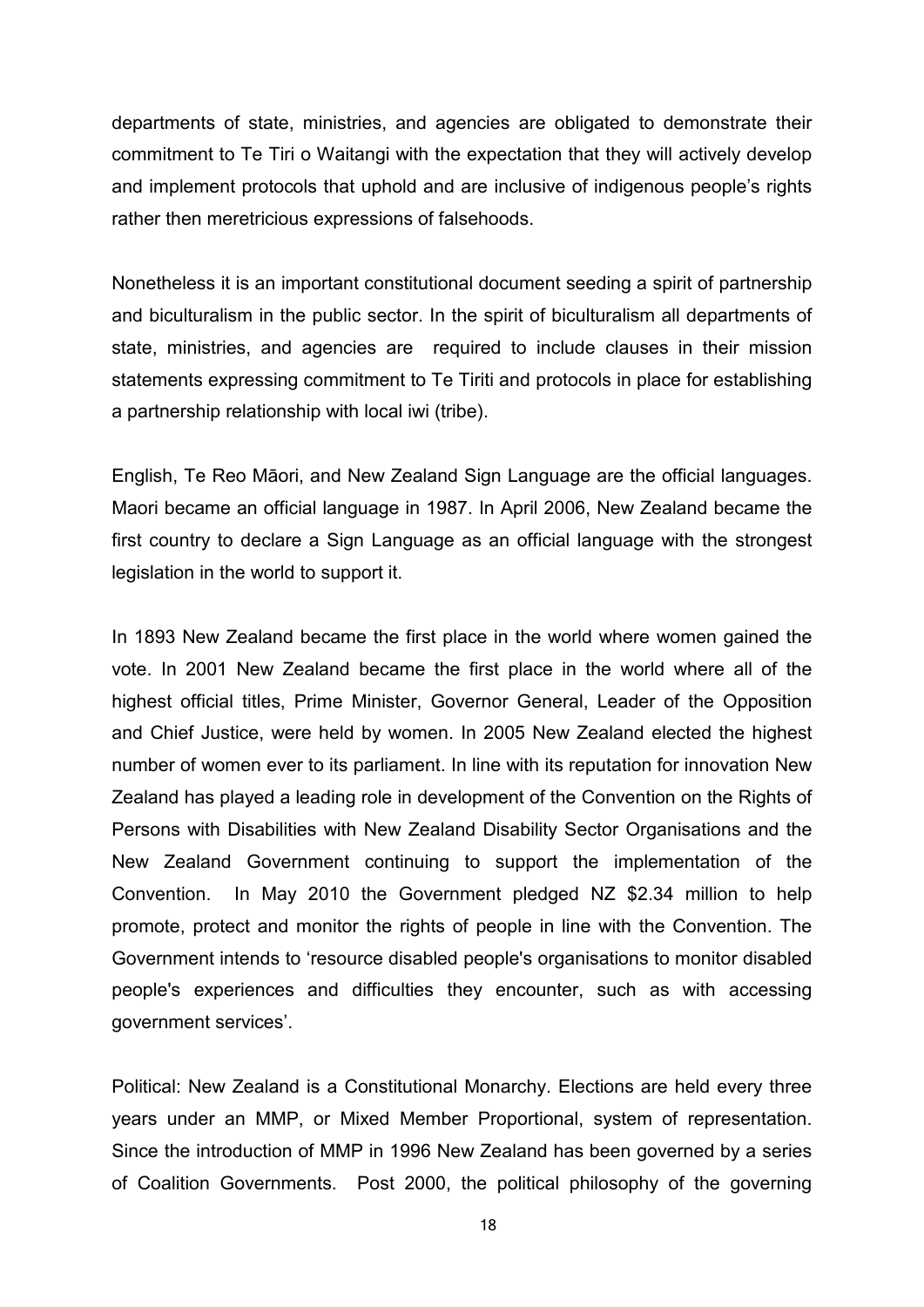parties allows the provision of social security whilst remaining focused on economic prosperity.

New Zealand follows a Westminster system of government. However, it is a Unicameral system, the upper house having been abolished in 1951. The House of Representative usually has 120 members. However, extra members can be added if required to achieve proportionality.

Three branches of the State exist, the Legislature, the Executive and the Judiciary. Division of power into three branches is designed to act as a mechanism to control power in the decision-making process. Because New Zealand is a parliamentary rather than presidential system there is also a 'fusion of power' with members of the Executive being drawn from the Legislature and the Governor General appointing Ministers, Judges and other officials on the advice of the Prime Minister or other Ministers. New Zealand ranks highly in international comparisons of a social economic and political nature, including lack of corruption.

The passing of legislation in New Zealand requires the assent of the Governor General acting on behalf of HM Queen Elizabeth II. The main function of the Governor General is to arrange for the leader of the main political party to form a Government. If a vote of no confidence in the Government is passed by the House of Representative then the Governor General has the power to dissolve the Government. The Governor General also chairs, but is not a member of the Executive Council which is comprised of Members of Parliament, who are usually also members of Cabinet. The Executive Council is the highest formal instrument of government. It is the part of the executive branch of government.

Executive political power is exercised by a committee of senior Ministers, led by the Prime Minister and known as the Cabinet. The Prime Minister is regarded by convention as 'first among equals' but is required to adhere to the decisions of Cabinet.

Legislative change in New Zealand is made by the Committee of the House of Representatives or, by Regulation, by a quorum of the House, in the Legislative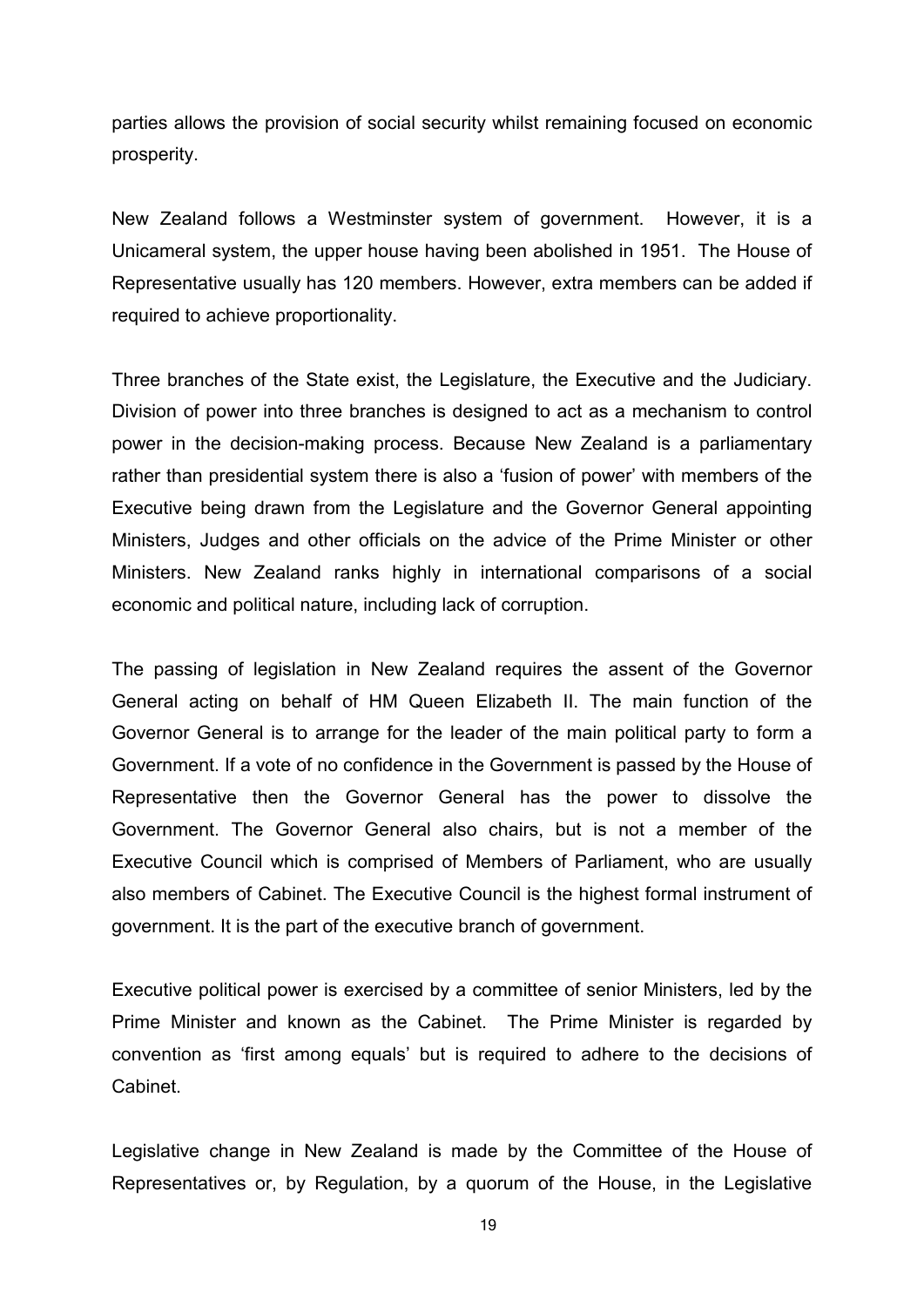Council with the assent of the Governor General. There are no provinces, states or territories and regions are administered by local and regional councils.

Economic: From the start New Zealand has existed as a market economy reliant on exports. Mercantilism and Great Britain's need for agricultural goods drove both the colonisation of New Zealand and the developing economy from the 1840s through the early decades of the  $20<sup>th</sup>$  century. During the post war period from the 1940's to 1984 New Zealand was widely regarded as a workers welfare State. Post 1984 a radical shift in political philosophy earned the country a reputation as one of the most right wing countries in the world, whilst the new millennium has seen a shift back towards human values. To this day New Zealand continues to be heavily dependent on free trade, particularly in agricultural products.

Real (inflation adjusted) GDP for the year ended March 2010 was NZ \$133.1 billion (or US\$ 97.5493 billion.) This equates to NZ \$30,470 (or US \$22,369) per capita. New Zealand is a low wage economy compared to many other developed nations. However, we consistently rank highly in measures of satisfaction or quality of life such as Social Capital. Our cities consistently rank among the worlds most liveable.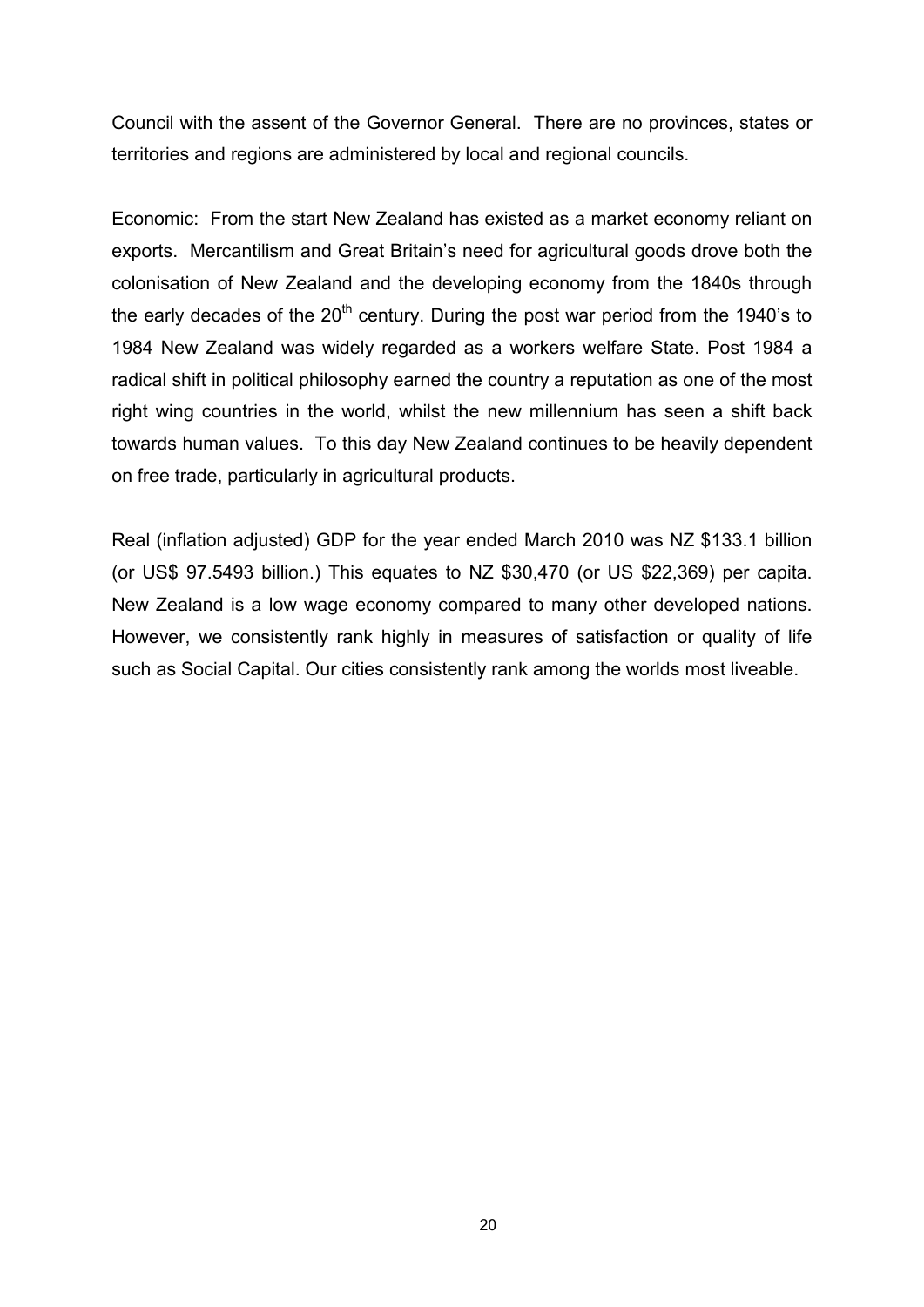#### **Section 2**

# **Law, Policy, and Programs designed to Protect, Promote and Fulfill the Rights of Disabled People**

New Zealand's human rights legislation, notably the Human Rights Act 1993, and other human rights legislation applicable to New Zealand, meant that the implementation of the Convention did not create new rights for disabled people. While the Convention does not create new rights for disabled people per se, it does build on conventional understandings of what is required to implement existing human rights as they relate to disabled people. The Convention elaborates on obligations already applicable to New Zealand internationally through other human rights instruments and domestically through human rights legislation.

#### **The New Zealand Disability Strategy**

The history of the New Zealand Disability Strategy can be traced to the rise of new social movements around the world in the 1960s and 70s; during this era indigenous rights, women's rights and gay and lesbian rights were making their way onto the political agenda for the first time. Since the 1970s political struggle for indigenous rights in New Zealand has moved towards biculturalism. The resulting bicultural policy framework, setting up an ethos of partnership between Maori and the Crown, has influenced and shaped the making of disability policy. The Treaty of Waitangi has been a major instrument in asserting indigenous rights in New Zealand and negotiations between Maori and the Crown have established important principles that are relevant to disability rights in New Zealand.

As a policy document Te Tiriti establishes a partnership relationship between the Crown and Maori. More specifically three guiding principles, partnership, participation and protection have emerged, each of which is linked to an article of Te Tiriti o Waitangi . The partnership principle requires that Crown and Maori act in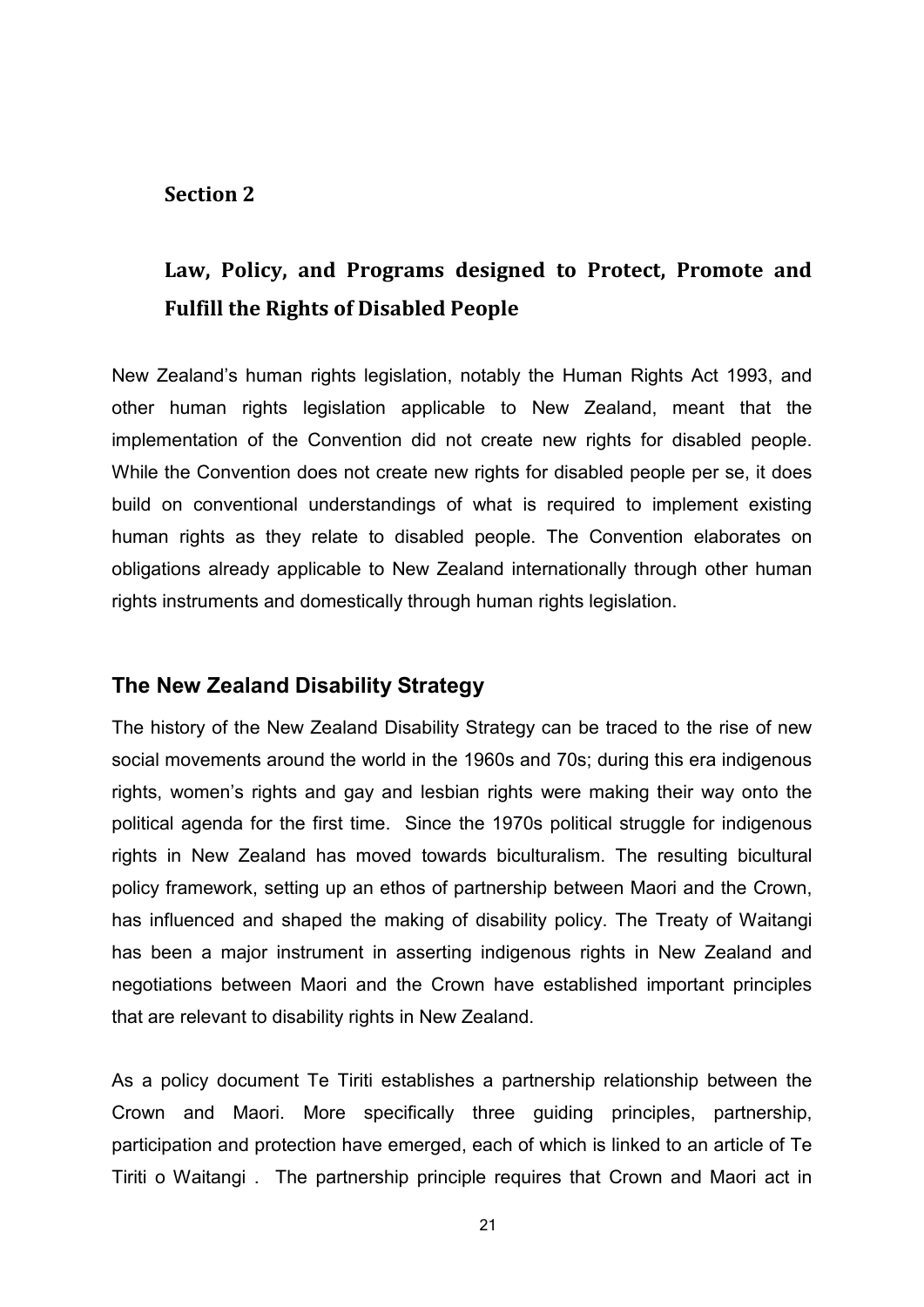good faith with one another. Participation requires that each partner is able to participate in affairs of the nation. Protection means there is an obligation on the Crown to actively protect Maori interests. These principles are integral to the development of social policy in New Zealand.

According to Sullivan (1999): many within the Disability Rights Movement in New Zealand see themselves as occupying a similar position to Maori in mainstream society.

- Maori were colonised by the British; disabled people have been colonised by medical and associated professionals;
- Maori were made strangers in their own land; many disabled people were locked up in institutions and made strangers to their communities;
- Maori were forced to participate in a biased, mono-cultural system; disabled people were excluded from participating in their communities on their own terms;
- Maori are discriminated against by racism; disabled people by disablism/ableism;
- Maori have high rates of failure in an institutionally racist education system: disabled people are routinely excluded from an ableist, mainstream education system;
- Maori are subiect to higher rates of unemployment and lower rates of income than non-Maori; disabled people have high rates of unemployment and many are condemned to survive on subsistence level income supports;
- Just as Maori have had tino rangatiratanga (ie self-determination) denied and made subject to British law, disabled people have had their humanity denied and made subject to pity, medicalisation and welfarism;
- Just as Maori have been granted a limited form of tino rangatiratanga over tribal resources, many disabled people have been granted limited control over their lives within the confines of services, individual life plans, group homes and so on.

In addition, a similar process can be seen in the suppression of Te Reo Maori (Maori Language) and New Zealand Sign Language within the education system. Like Te Reo, Sign Language was explicitly discouraged or forbidden, most deaf children in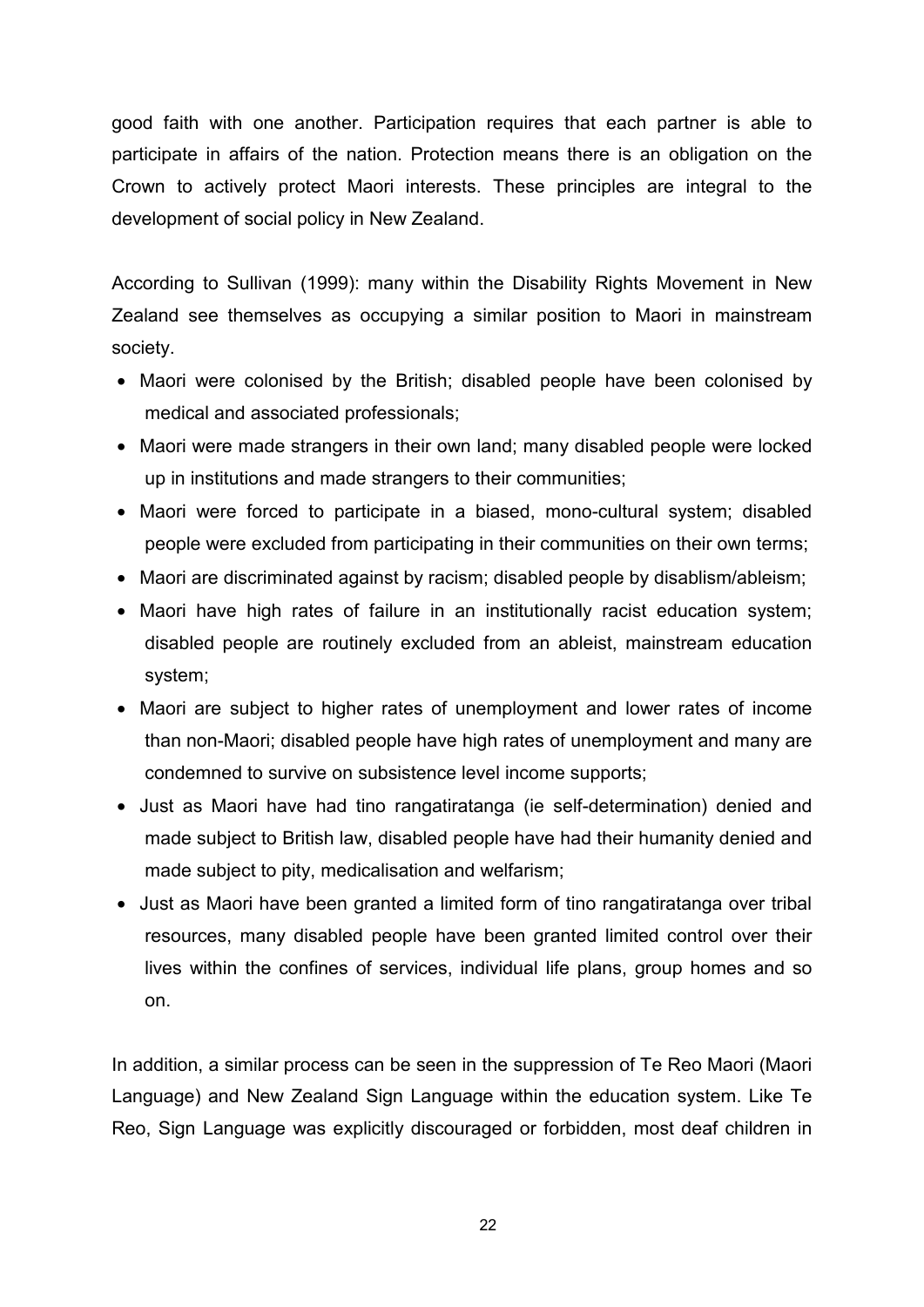New Zealand nevertheless picked up sign language as an unofficial 'playground' language in residential schools (Kennedy, 2002).

Given these parallels, it is not surprising that a number of disabled people in Aotearoa New Zealand came to the conclusion that they needed their own treaty; a treaty to establish a genuine partnership with government; a treaty to guarantee our equal participation in society; a treaty which affirmed the active protection of our citizenship rights by the state. With the election of a Labour-led coalition government in 1999, this seemed a distinct possibility because in opposition they had promised to have a Minister and Office for Disability Issues and the development of a New Zealand Disability Strategy<sup>1</sup>.

After extensive consultation with disabled people, the Strategy was adopted in 2001. It is founded on the social model and aims to create a non-disabling society by progressively removing the barriers to participation which confront impaired people.

Underpinning the Strategy is a vision of a fully inclusive society. New Zealand will be inclusive when people with impairments can say they live in:

"A society that highly values our lives and continually enhances our full participation" (NZDS, 2001:1).

Fifteen objectives are set out for the Government to achieve on its way towards a non-disabling society. Ministries, departments and state agencies are required to report on the progress they have made in implementing the strategy in their annual reports to Parliament. In the 2004/05 Progress Report, it was noted that a growing number of crown entities and territorial authorities were willingly taking part in the Strategy's implementation even though they were not required to.

Given this, many disabled people in Aotearoa New Zealand saw the Strategy as their treaty with the Government building towards social participation on their own terms.

-

 $1$  This strategy was a requirement of s.8 of the Public Health and Disability Act 2000.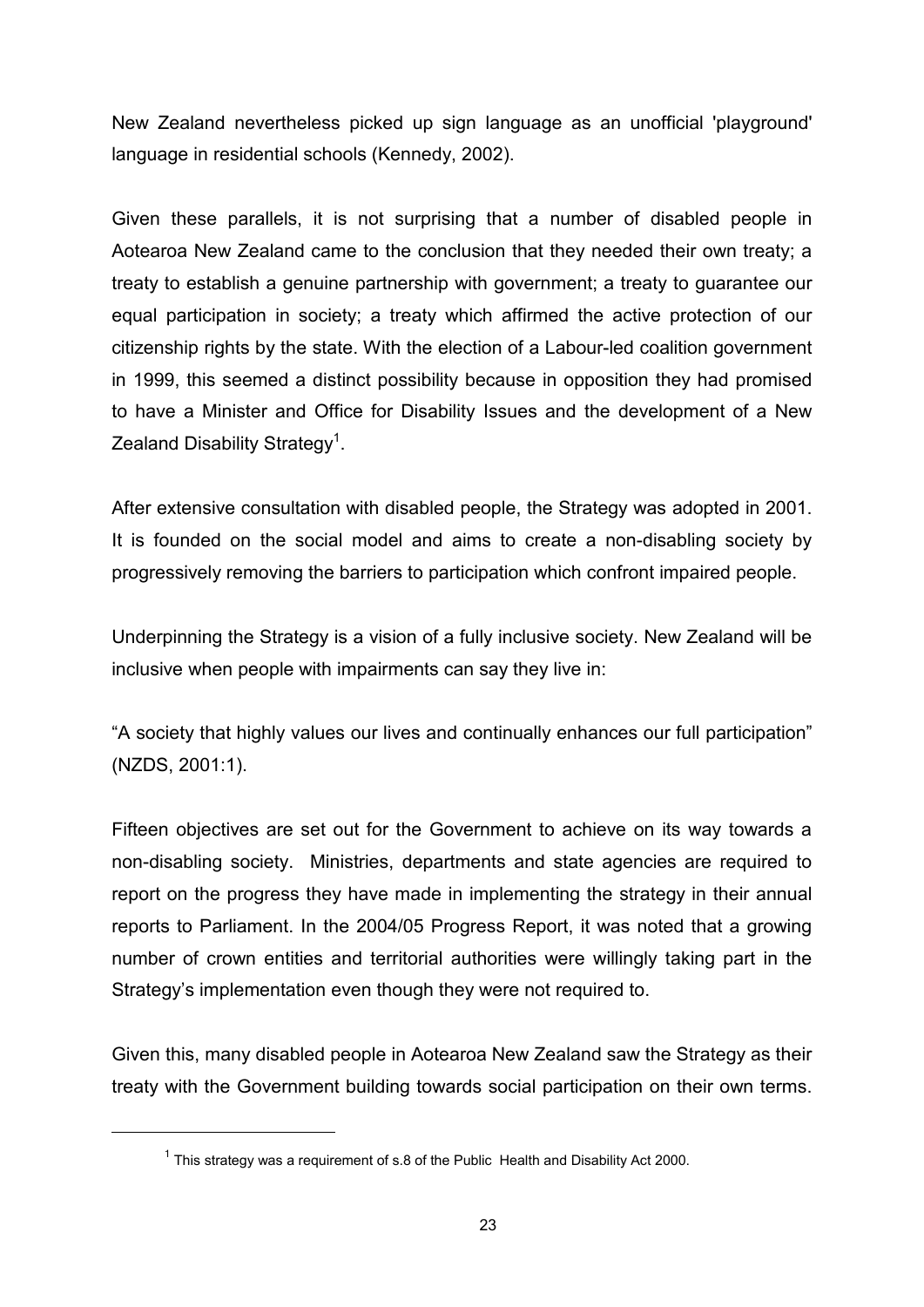It also set the ground work for the development of a partnership between disabled people and the government and the active protection of disabled people by the government. Such a partnership was highly visible during negotiations around the Convention; from the beginning the New Zealand delegation was one of only a few to consist of State officials and disabled people.

The United Nations Convention on the Rights of Persons with Disabilities is an extension of an ethic and principle present in the New Zealand Disability Strategy and an acknowledgement that there is a need to proceed in the same direction towards the realisation of full human rights for disabled people.

# **United Nations Convention on the Rights of Persons with Disabilities**

The impetus for a Convention gained momentum in 2001 when the General Assembly agreed to look at the need to address disabled peoples' rights. The Convention itself was drafted over the next five years and adopted on 13 December 2006 at the United Nations Headquarters in New York, and entered into force on 3 May 2008. The convention signifies a shift in attitudes away from the idea of disabled peoples as "objects" of charity, medical treatment and social protection towards viewing disabled people as "subjects" with the same human rights as other members of society.

No new legislation was required for New Zealand to implement the Convention domestically. However, a number of minor and technical changes were made to various Acts to ensure they were in line with the Convention. The Minister of Disability issues led the amendments to the legislation.

Implementation of the Convention meant that the Government and people of New Zealand must ensure to disabled people the full realisation of human rights and fundamental freedoms on an equal basis with others and without discrimination on the basis of impairment.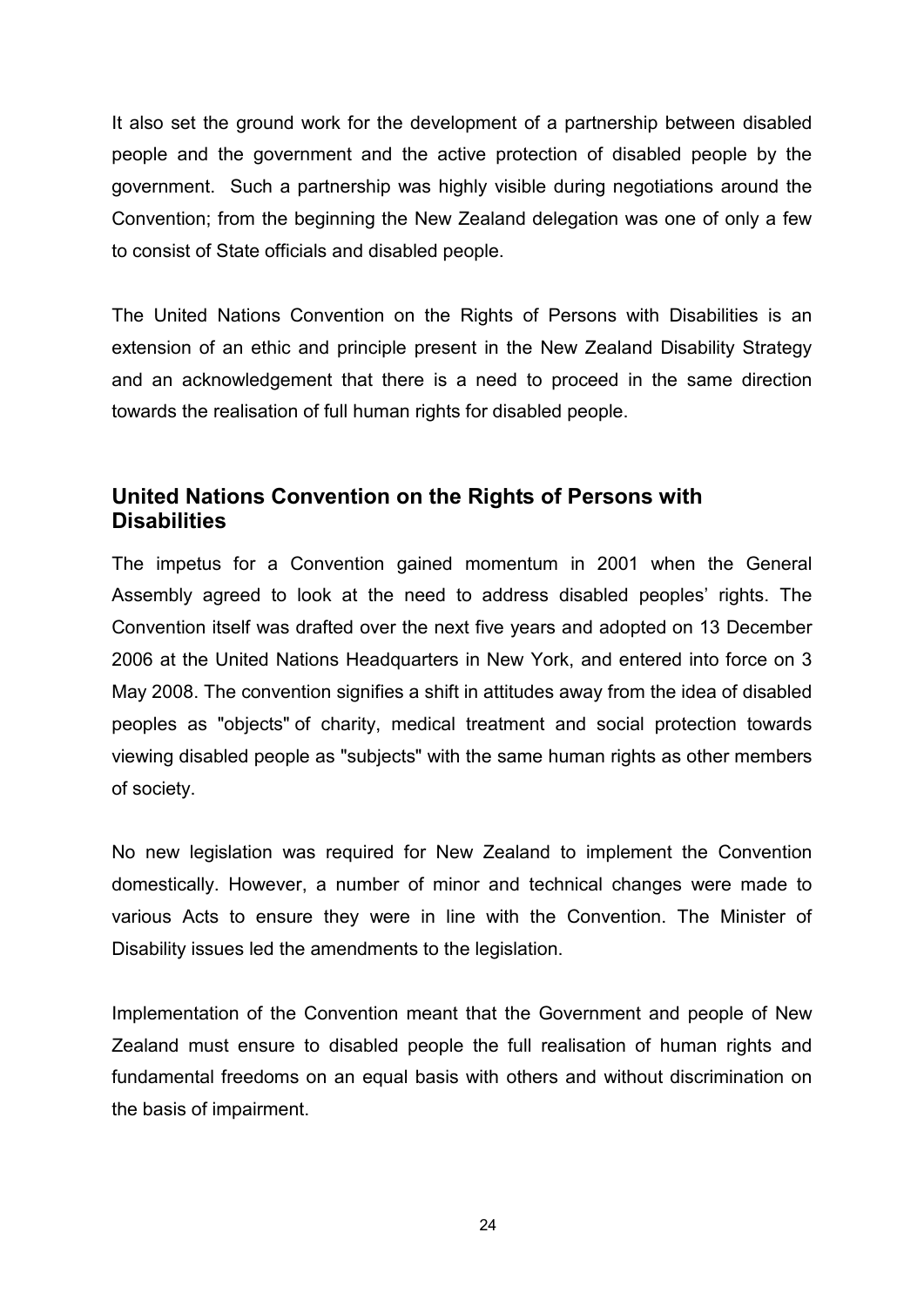The Office for Disability Issues was established within the Ministry of Social Development in 2002. Within the structure of the New Zealand Government, while the role of the Office of Disability Issues is functionally different, its establishment parallels the Office of Treaty Settlements, whose role is to negotiate historical Treaty settlements in New Zealand. The Office for Disability Issues' core role is to promote and monitor implementation of the New Zealand Disability Strategy, and support the Minister for Disability Issues providing a focal point within government on disability issues and lead cross-sector policy development. The Office for Disability Issues has a role to monitor and implement the Convention.

The Convention requires States to take action to remove barriers to the participation of disabled people in society, whether this is done through legislation, practice, or other measures. Many articles interweave civil and political rights (such as nondiscrimination or access to justice) which must be immediately realised at the time of ratification) and economic, social and cultural rights (such as the right to the highest attainable standard of health or accessible transport services, which may be realised progressively, to the maximum of available resources).

Where rights can be progressively implemented, it is up to the Government to decide how quickly and to what degree the implementation will happen, so long as there is a clear and concrete commitment that action will happen to the maximum of its available resources.

This process is similar to the current implementation of the New Zealand Disability Strategy, where any costs are met by government agencies' ordinary funding processes, whether by internal resource allocation or budget bids, and implementation is subject to obtaining the resources needed.

A right in the Convention that is not explicit in earlier human rights treaties is article 19 (living independently in the community). This article expands the need for States to recognise the right of disabled people to live in the community, with choices equal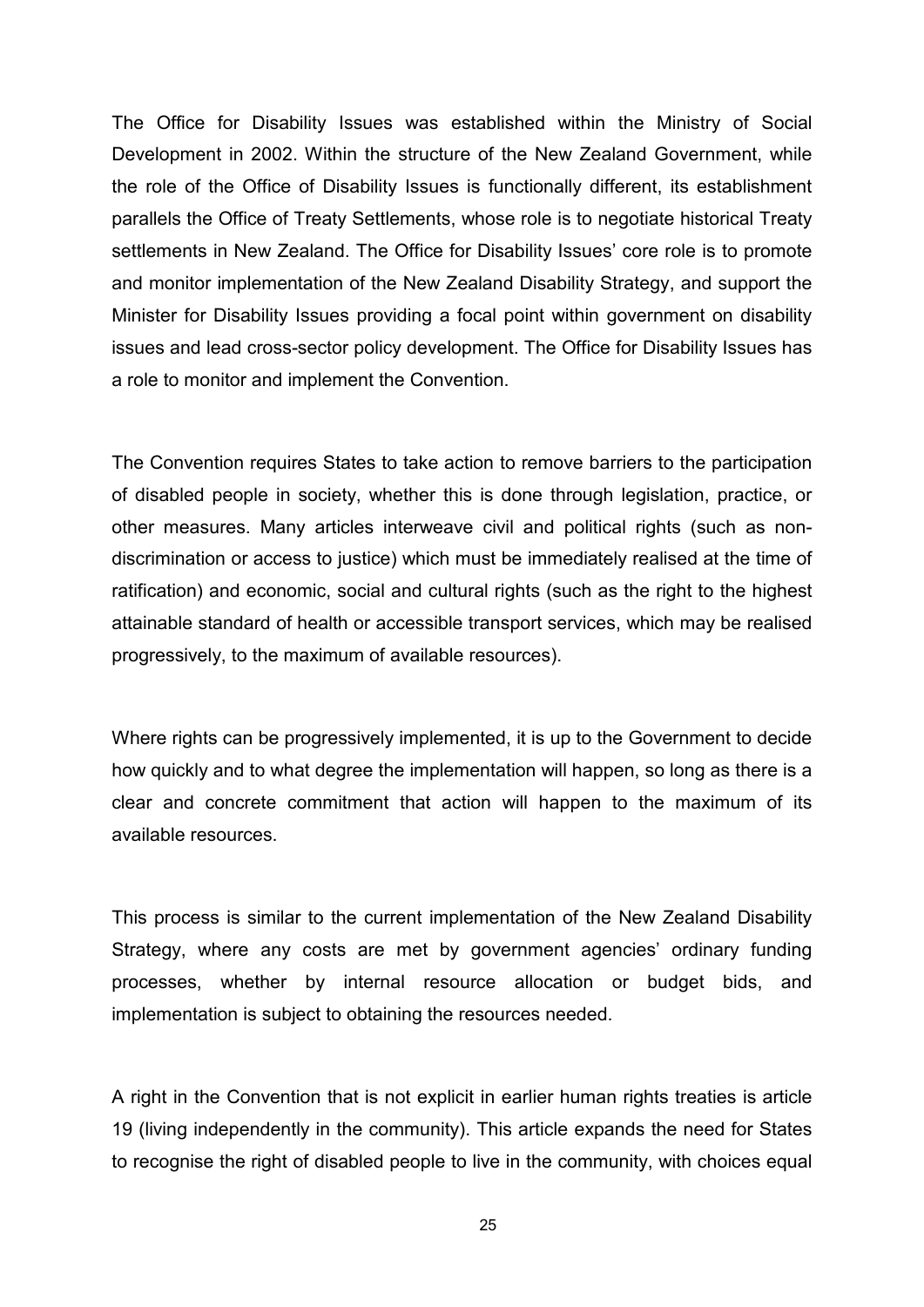to others, and to take effective and appropriate measures to facilitate this happening. Such measures include enabling disabled people to: choose their place of residence and choose who they live with; access a range of in-home and community support; and access community services and facilities available to the general population. While this is consistent with the New Zealand Disability Strategy, ratification of the Convention is likely to result in pressure for increased pace of change in its implementation.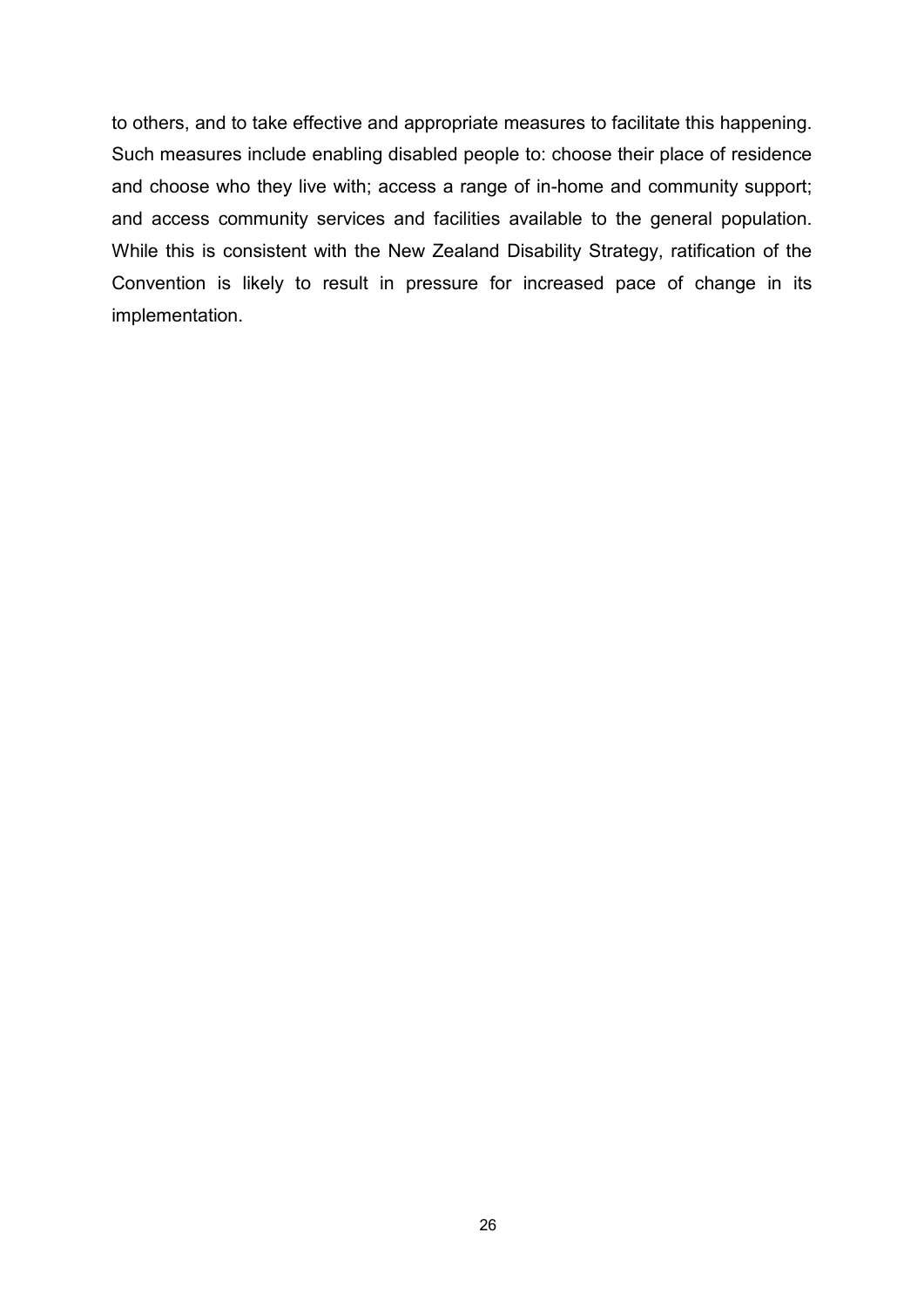## **Section 3**

#### **The Disability Movement in NZ**

The story of an unfolding political consciousness from organisations *for* disabled people to organisations *of* disabled people is a far from easy one. However, what this story does demonstrate is that the current monitoring project on the Convention has brought disability organisations together and a spirit of partnership between disabled people and the New Zealand government. New Zealand is the first place in the world to receive government funding for the DRPI project.

Identity politics, the social model of disability, the relationship between Maori and the Crown are key influencers of the disability movement in New Zealand. The philosophical underpinnings and cultural context of the disability movement in New Zealand are discussed below. This is followed by a political history of New Zealand Disabled Peoples' Organisations.

### **Philosophy**

The Disability Rights Movement in New Zealand followed on from other new social movements around the world from the mid 1960s onwards. These new social movements emphasized the need for social change asserting the rights of group members on the basis of a shared cultural identity. It is not surprising, therefore, that it was a group of disabled people, the Union of the Physically Impaired Against Segregation (UPIAS), who first articulated a radical new understanding of disability by separating impairment (body deficits people have) from disability (the social oppression impaired people experience):

*….In our view, it is society which disables ... Disability is something imposed on top of our impairments… .* (UPIAS 1976:3)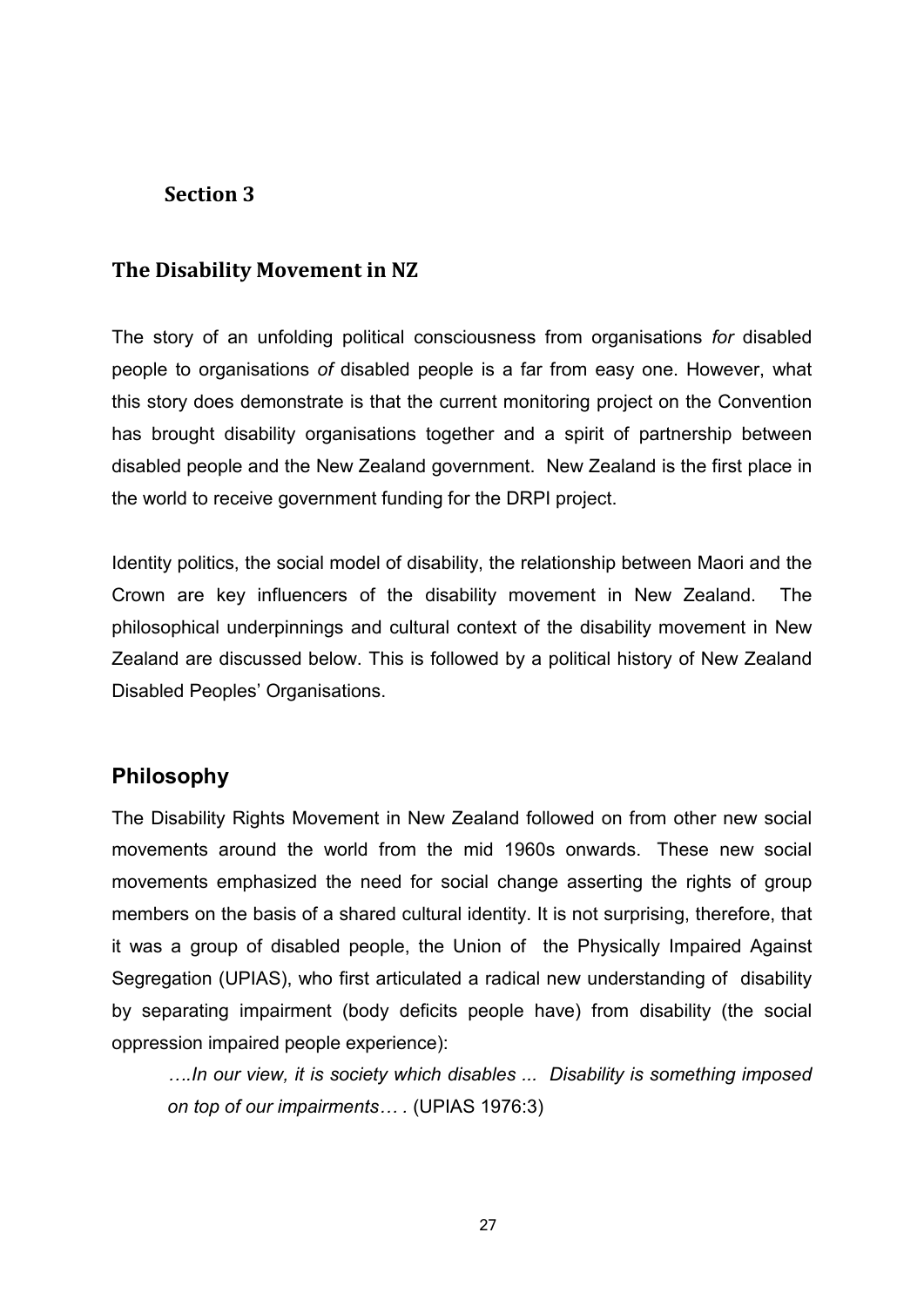If society disables then material changes to the social world will enable a less disabling social world. Thus the social model provides a framework for material change. This politics of identity which finds its expression in the social model of disability provides the philosophical basis underpinning current disability policy in New Zealand.

# **Culture**

Population and geography have played a vital role in shaping the politics of the disability movement and the way the struggle has unfolded. In the 1970s at the same time as UPIAS were launching their fight for disability rights Maori land rights marches were occurring in New Zealand. Biculturalism, a spirit of partnership between Maori and the Crown, was the outcome of the fight for equality for Maori in New Zealand culture. Biculturalism plays an important role in New Zealand social policy (see sections 1 & 2). For Maori the partnership principle is an expectation based on good faith, mutual respect and understanding, and shared decision-making in both policy making and resource allocation. This spirit of partnership pervades the public service and third sector organizations in New Zealand.

Sullivan (2001) writes for Maori, 'partnership' is an expectation of a relationship based on good faith, mutual respect and understanding, and shared decision-making in both policy making and resource allocation. However, when it came to powerful service provider organisations for disabled people, which traditionally, had a paternalistic relationship with their members, any talk of partnership was highly ideological; more often than not it was aimed more at defusing incipient demands from members for a greater say in running 'their' organisations than in seeking a true partnership.

The Convention has moved the position of disabled people beyond dependence on good intentions to a position of entitlement. For disabled people in Aotearoa New Zealand, true partnerships with the state and service providers are far preferable to the client relationship which previously held sway. However, legislative change does not guarantee human rights. It is now up to New Zealand to monitor and enforce the legislation.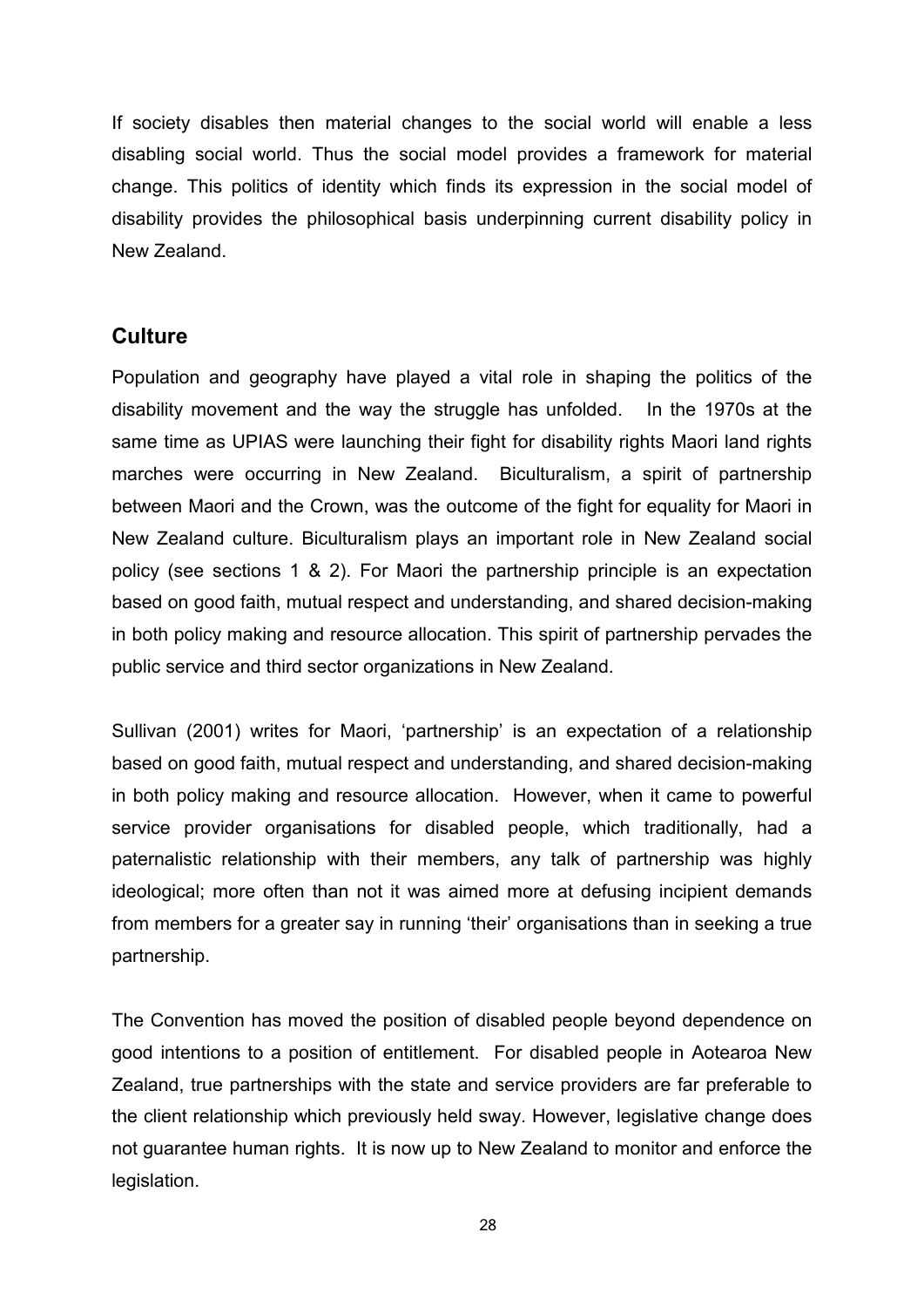The unfolding history of disability politics in New Zealand is told with reference to two organisations of disabled people the Disabled Person's Assembly (DPA) and the Association of Blind Citizens of New Zealand (ABC NZ) and the political struggles that were undertaken with older and more paternalistic organisations for disabled people. Despite a history of political disagreement and setback, the following description of the history of disabled peoples' organisations demonstrates a great deal of positive change for disabled people over the past thirty years in New Zealand and in particular a coming together of organisations of disabled people around the monitoring process.

#### **DPA**

In 1972 Coordinating Councils for the Disabled were set up in the four main centres, Auckland, Christchurch, Dunedin and Wellington. As the name suggests, the aim of these councils was to coordinate the responses of the various groups of and for disabled people on issues such as education and access. In 1978 they combined to become the New Zealand Coordinating Council for the Disabled (NZCD) and were soon at loggerheads with organisations *for* disabled people, who blocked their attempts to become the New Zealand representative on Rehabilitation International because they were "too much influenced by consumer interests" (Georgeson 2000:56). This should have served as an early warning of the entrenched and hostile attitudes of traditional organisations towards their 'children' when they start talking and organising for themselves. But, it did not.

At one of the many meetings set up to discuss issues facing disabled people during the International Year of Disabled Persons (IYDP) (1981), it was proposed that a cross-disability organisation be formed to continue the work of IYDP. In 1983, at an Extraordinary General Meeting of NZDC a resolution to change its name to the Disabled Persons Assembly (New Zealand) was passed.

From its inception, DPA aimed to be as inclusive as possible by creating categories of membership which would draw recruits from across the disability spectrum: individual, family, corporate and associate memberships. The vehicle chosen for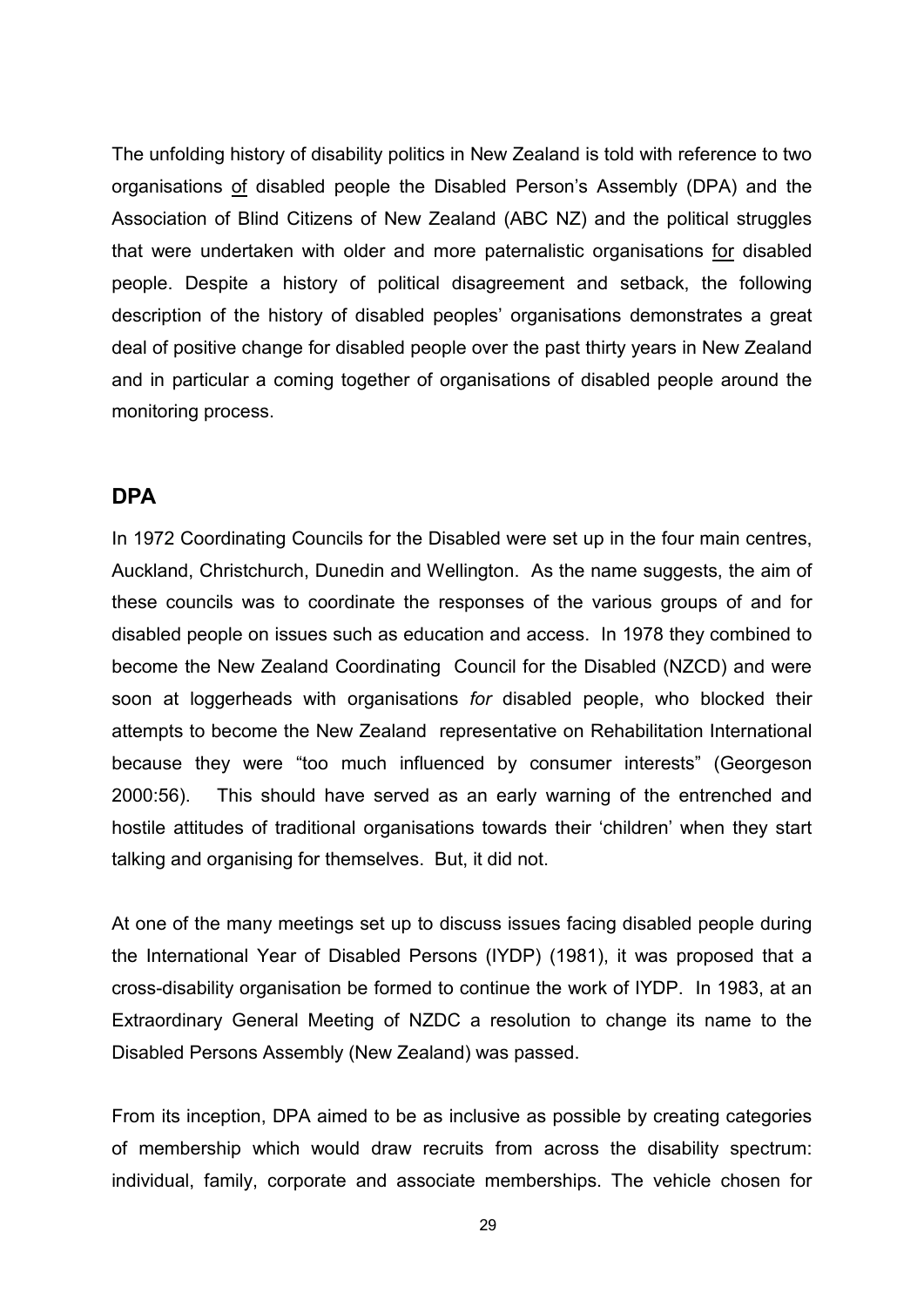achieving inclusion was the partnership model. It was hoped that partnerships would develop between all these categories of members: together they would work to achieve DPA's vision for New Zealand society to be one "which provides both equity and maximum opportunity to participate for all people" (DPA cited in Georgeson 2000:65)

The DPA has won a significant number of political victories over the years. However, a number of service providers for disabled people adopt a traditional model. Such a model has been criticised by Munford & Sullivan (1997:18) as promoting an image of disabled people as "passive' dependent, powerless and requiring non-disabled people to do things for them". It is inevitable that such service providers will come into conflict with disabled people who wish to advocate for themselves (Sullivan, 2001).

#### **ABCNZ**

Eschewing the traditional model of service delivery the Association of Blind Citizens of New Zealand Inc. adopted a self advocacy model from the beginning. Founded in 1945 and called the Dominion Association of the Blind (DAB), ABCNZ is the oldest advocacy organisation in the disability sector. In 1996 the Association withdrew its corporate membership because it felt that DPA was not using the Association correctly as a consultative part of DPA's corporate membership, and withdrew from the organisation (Sullivan, 2001). The history of ABCNZ demonstrates the power of self-organisation and self advocacy:

*Without the DABs [now ABCNZ] vigorous and sustained lobbying, some of the improvements which later occurred in blind welfare would have been much longer coming, and many would not have come at all. …over the past 50 years, at all levels and in all areas in blind service provision, there has been hardly a single decision taken which has not been influenced by association input. (Newbold, 1995: 195-96)*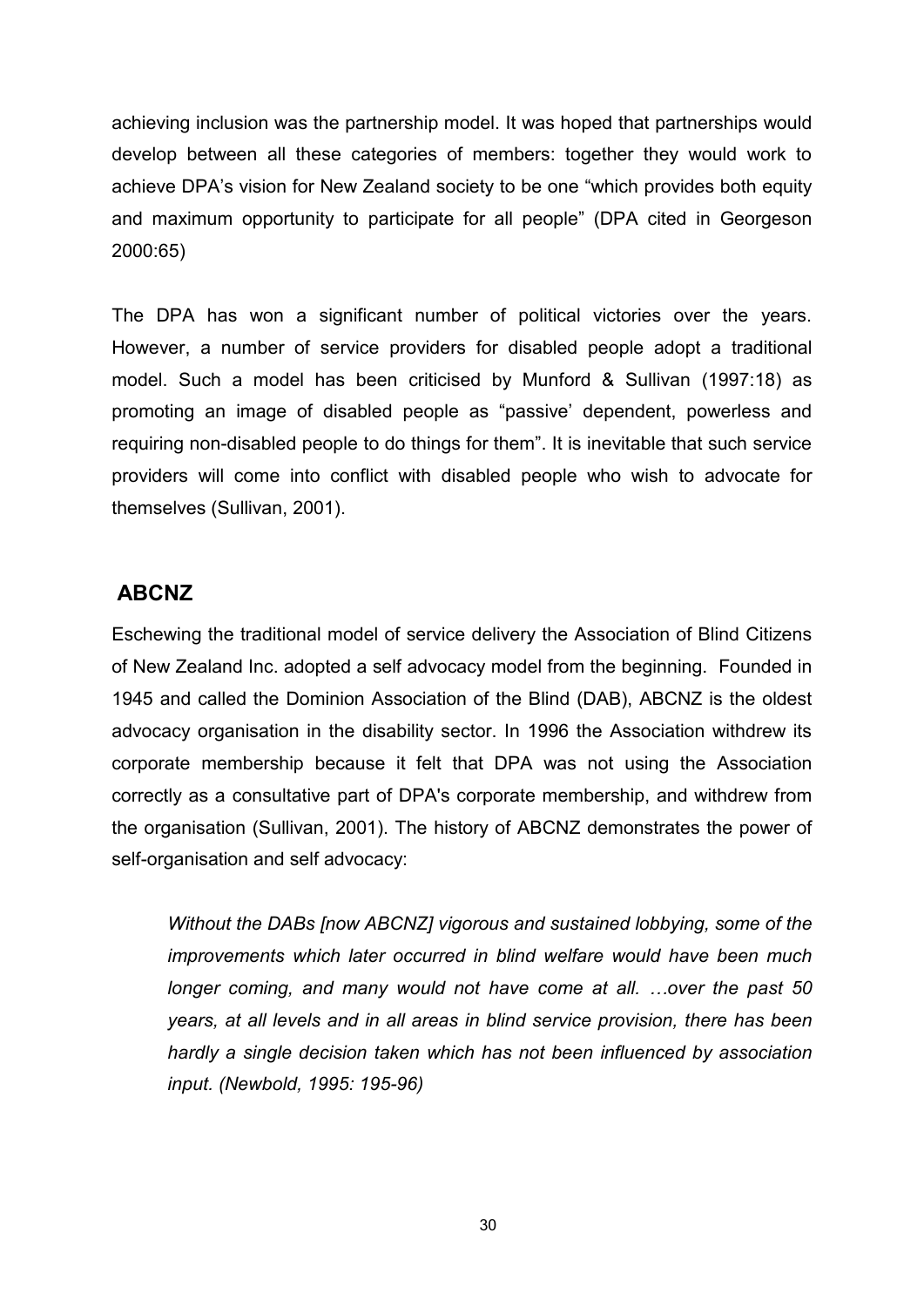Today ABCNZ have more members than DPA. However, in recognition of the role that DPA plays in the political arena, ABCNZ is once again an organisational member of the DPA.

Other DPOs in New Zealand include: Deaf Aotearoa NZ New Zealand (DANZ) is a not-for-profit organisation which promotes Deaf culture, New Zealand Sign Language and the interests of the Deaf community. Nga Hau E Wha Wha - a quarterly meeting for mental health consumers, funded by MOH, containing two members from each of the four regions of New Zealand – Southern, Central, Midland and Northern. Ngāti Kāpo O Aotearoa Inc was founded in 1983 upon the vision of self-determination (Mana Kāpo) and improving the quality of life of kāpo Māori and their whānau. The society in the 21st century is a national Māori health and disability service provider that is driven by and for Māori disabled consumers and their families - kāpo Māori and their whānau. People First New Zealand Incorporated Nga Tangata Tuatahi, is a national self advocacy organisation led by and for people with learning/intellectual impairments. People First was first bought into New Zealand by IHC NZ Inc in 1984 and was supported by IHC for almost twenty years. It was established as an incorporated society in 2003 following calls from its members to have their own independent organisation. People First groups assist people with learning impairments to learn to speak up in their own live, in communities and at a national level. All of these organisations play an important role in the history of disability advocacy in New Zealand.

What is clear today despite the complex interconnections and politics within DPOs in New Zealand is that advocacy by disabled people *for* disabled people in conjunction with the partnership principle works to achieve results. Amongst the DPOs involved in this project a previously untapped spirit of cooperation exists alongside the desire to push the movement along in a cohesive direction whilst respecting difference.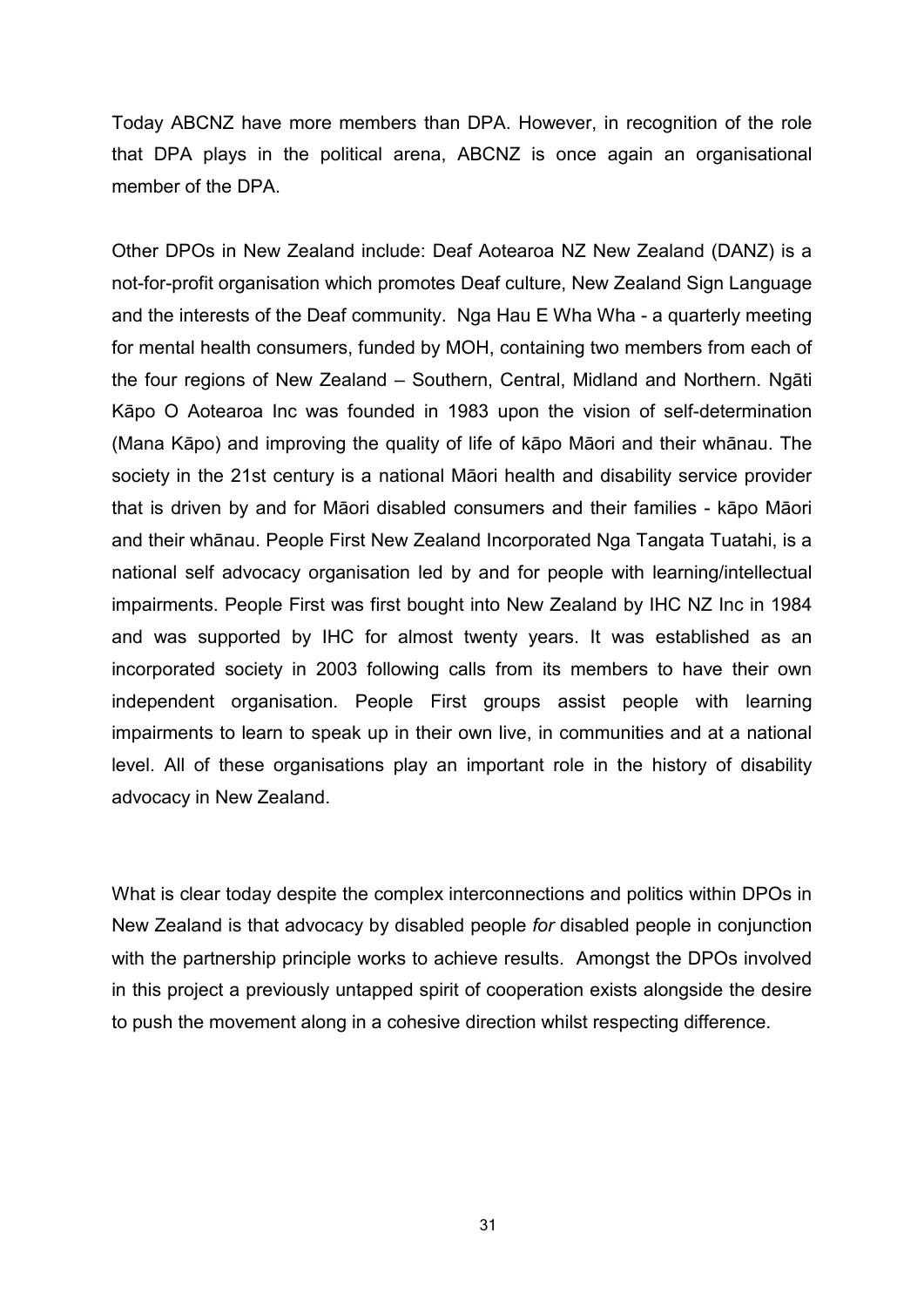## **Section 4**

#### **The Study**

The provision of evidence-based information for future policy making is the purpose of this project. Semi-structured interviews, undertaken by disabled Monitors with 100 disabled New Zealanders provide the information for the analysis undertaken below.

# **Key Objectives of the monitoring project**

The project involved field interviews to collect accurate and reliable information regarding the human rights situation of disabled New Zealanders. At the same time the monitoring project developed a sustainable system to ensure that disability rights data collection continues beyond the duration of the formal project by creating networks of people to monitor disability rights and by building monitoring capacity within those networks. The project also developed the technical infrastructure needed to collect and store information of this type.

A key objective of the monitoring project is the generation of reports available to disabled peoples organisations, other groups working to improve the lives of disabled people, the media, government bureaucrats and politicians. The reports will inform people about violations of the rights of disabled people; address existing infringements of disability rights and provide information to prevent future rights violations. They will provide evidence to support advocacy for changes in laws, policies, and programs to improve the lives of disabled people. Finally they provide a benchmark to monitor the New Zealand government's progress in fulfilling the commitments it has made to disabled people through its ratification of international human rights treaties.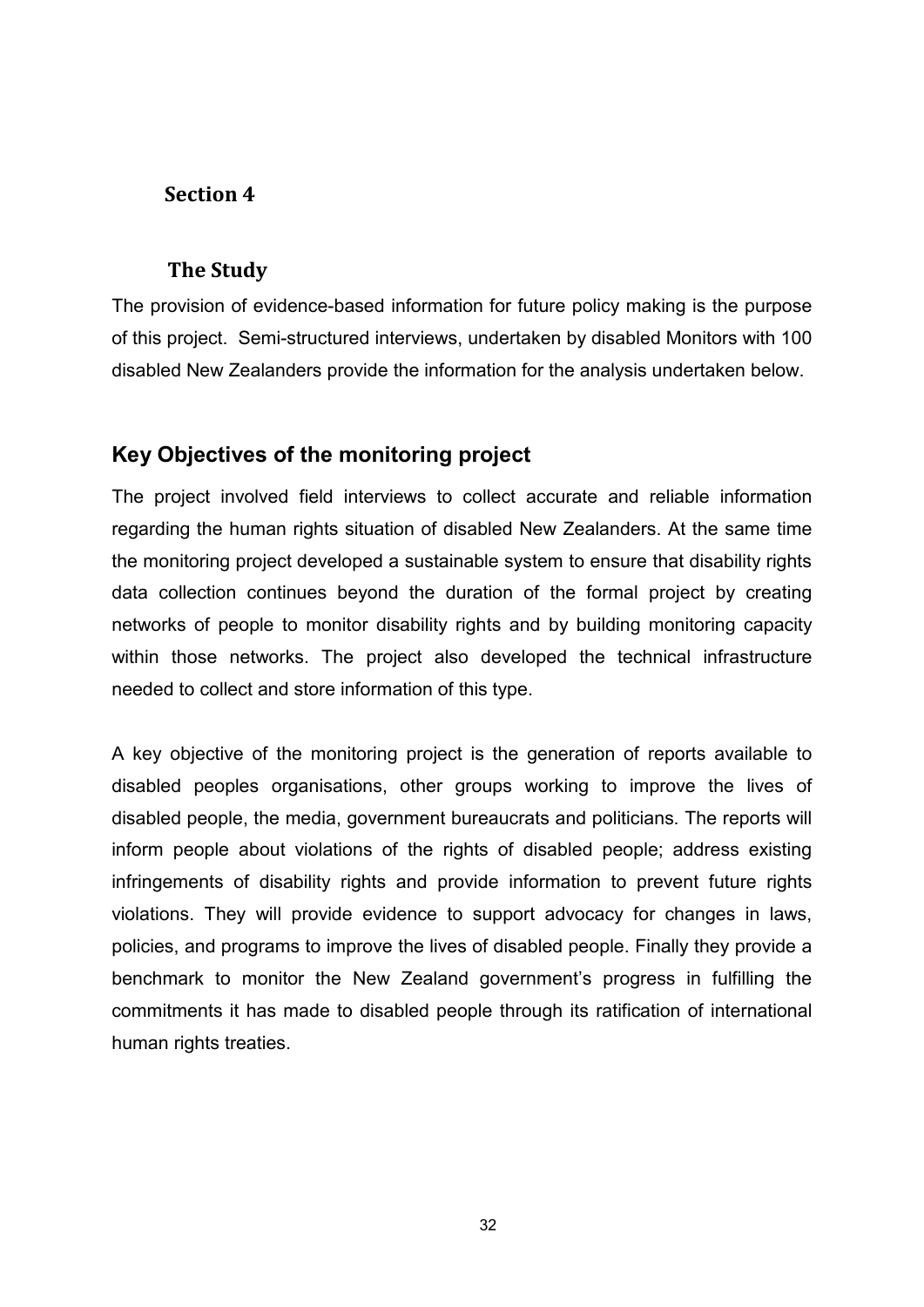#### **Interview questions:**

The monitoring project attempted to find answers to two questions:

1) What barriers do disabled people face with respect to the exercise of their civil, political, social, economic and cultural rights?

2) How is the exercise of rights by disabled people affected by intersecting forms of disadvantage (e.g. race, gender, ethnicity, geographic location, age, education level and income level)?

Gathering information so that DPOs can submit empirically based information on the state of disabled people's rights in New Zealand to relevant national and international bodies.

# **The New Zealand Experience of the DRPI Disability Rights Monitoring Project:**

There are four basic principles that underlie the DRPI monitoring of disability rights.

The first principle is involvement of disability organizations and disabled people individually, in all aspects of the project. In the case of New Zealand this process was managed and co-ordinated by Disabled People's Organisations. Ninety five percent of the people involved in the project were disabled. The Monitors were disabled, the majority of the transcription was done by disabled people, and three out of four of the analysis team were disabled people.

The second principle is capacity building of organizations of disabled people and disabled people individually in order to ensure the sustainability of monitoring activities beyond the life of the project. This begins with the initial training sessions and continues to be built in the feedback process built into the DPRI method. Capacity is built with respect to: understanding human rights and disability; how to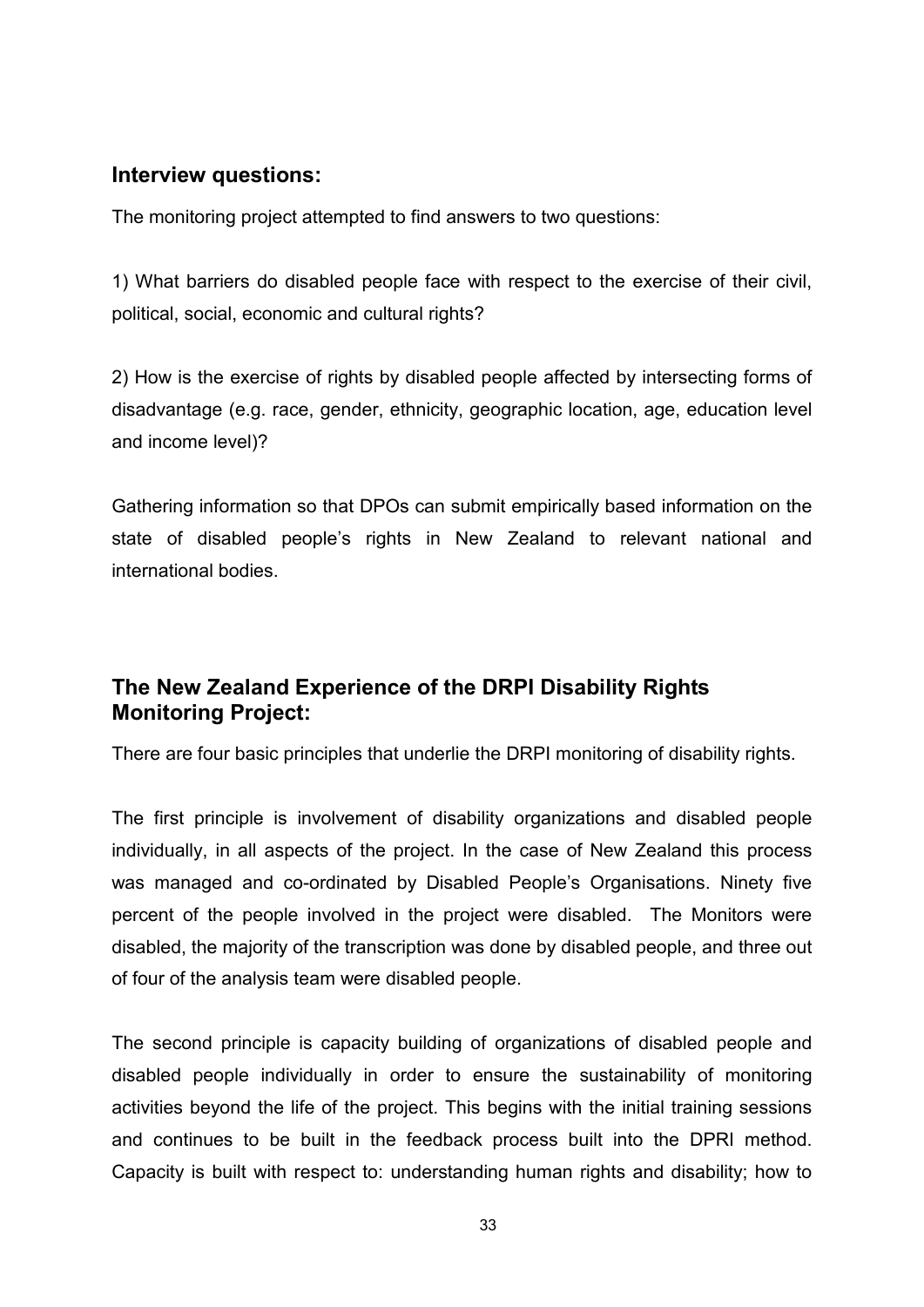monitor disability rights (including associated privacy and security concerns); how to train others to monitor disability rights; how to store and protect the data collected; how to analyze monitoring results; and how to manage a monitoring project. A "train the trainer" model is employed with the expectation that those who have gained the skills will, in turn, train other people.

In New Zealand a five-day conference involving an explanation of the interview process, training in interview skills and background to the human rights legislation was held. At this conference interview skills were taught and practiced. The Monitors are a diverse group and this diversity came to the fore in interviewing techniques in the way that they engaged the interviewees. The skills learned during the training are transferable to other monitoring and interview situations. The analysis team now has skills in the use of NVIVO and analysis of interview data. In subsequent projects these skills will continue to be honed. The process of watching, learning and participating proved an excellent learning mechanism.

The third principle is involvement of people with different *types* of impairments, that is, a "cross-disability approach". Consistent with the need to protect and in order to promote the human rights of *all* disabled people, it is necessary that those involved in project management and implementation and those who are interviewed, are representative of the broad range of impairments. By working together to gather information, people with one type of impairment gain a better understanding of the situation of those with other types of impairment. It is hoped that this will help build multi-group cohesion and strengthen the overall bargaining power of the disability movement.

The process of producing the report was organic with people from a variety of disability groups coming together and working in a cooperative manner. Amongst the DPOs a previously untapped spirit of cooperation is now in evidence.

The fourth principle is an emphasis on the personal stories and priorities of disabled people. The monitoring tool has been developed to ensure that disabled people have an opportunity to tell their own story and to identify those rights issues that are most important to them. The resulting information reflects the most important rights issues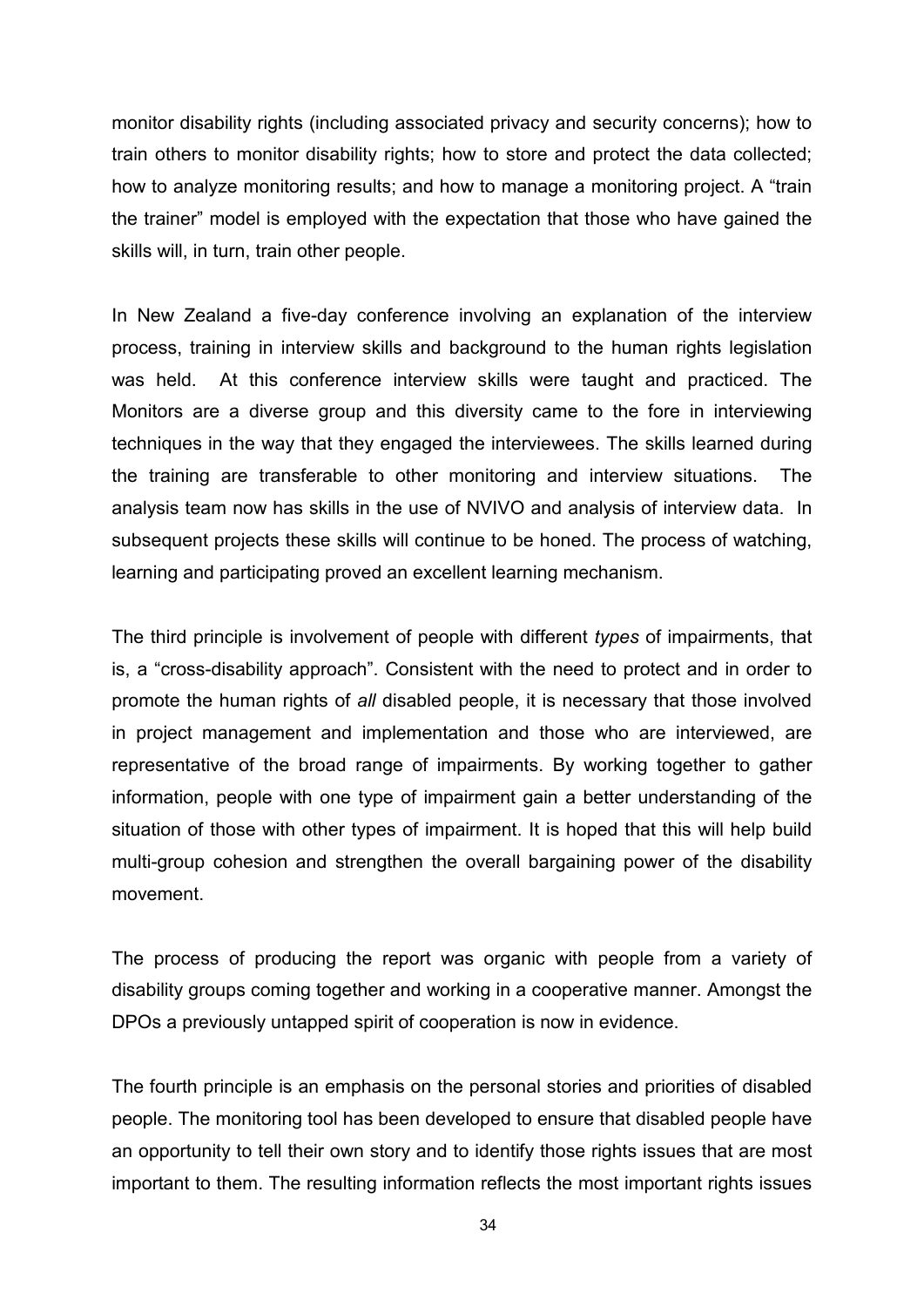raised by the participants. They identify those rights issues which are priorities to themselves. This is a process in which they are asked which stories they want to tell.

A connection between the Monitors and the interviewees is in evidence in the interview transcripts. It is clear that a bond is formed between interviewer and interviewee and that in many cases there is a shared or common experience underpinning the dialogue.

### **Collecting the information**

The findings presented in this report come from the experiences of disabled New Zealanders. One hundred interviews were undertaken and ninety eight have been used in the analysis. The interviews were digitally recorded, transferred to CD, transcribed and analysed using NVIVO. Interview notes written by the interviewer providing additional contextual information such as an overall impression of the interview, location, and the number of people involved in the interview also inform this analysis. The Convention Coalition committee chose four regions in New Zealand as study sites: the South Island, Wellington, the Bay of Plenty and Auckland. The interviews were carried out over a two month period by interviewers working in teams of two.

A monitoring instrument supplied by DRPI that uses human rights standards defined by the United Nations was employed to collect data. The tool used a series of closeended and semi-structured questions. Detailed records regarding interviewees' demographic characteristics and experiences were collected at each site. (See appendices for a copy of the monitoring instrument entitled Interview Questionnaire).

The Monitors (interviewers) were disabled people. Using a snowball sampling technique to identify and select interviewees there was an attempt to ensure the interviewees included a cross-section of different types of impairment, ethnicity, gender, class and education. Part way through the interviews the Project Coordinator audited the demographic characteristics of the interview participants subsequently recruiting participants in line with the missing demographic characteristics.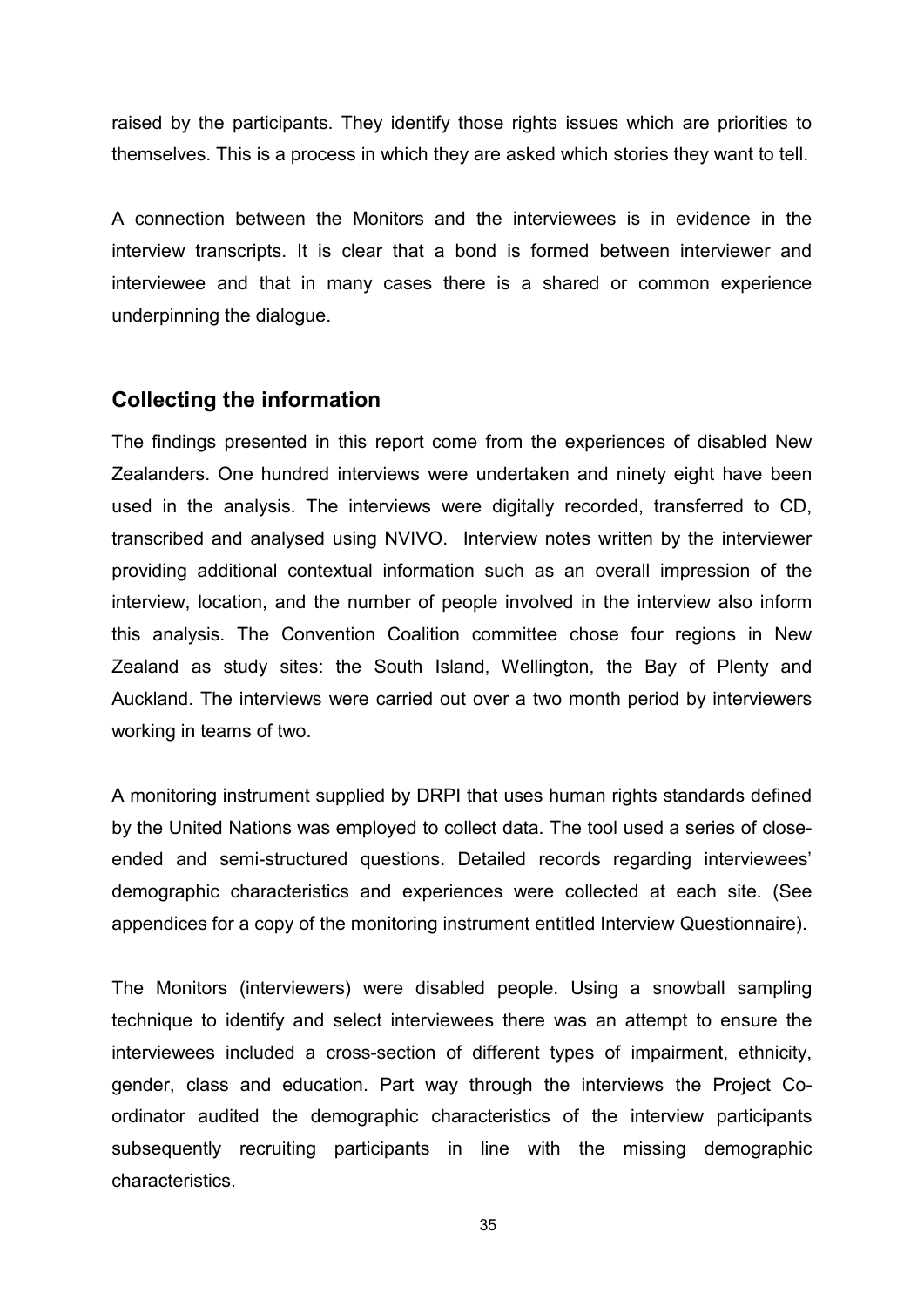The Monitors worked in pairs each of whom had a different impairment. This enabled the interviewers to act as support for each other both in terms of capturing the data and in assisting each other. Whenever required, New Zealand Sign Language (NZSL) interpreters were employed. NZSL interpreters are at a premium in New Zealand. Difficulty in procuring them meant that some interview teams were obliged to conduct up to three interviews in one day. All the interviews were digitally audio recorded and notes were made immediately after the interviews and time was allocated for the Monitors to do that work.

#### **Summary of the Analysis Process**

The interview transcripts were coded into NVIVO, a qualitative data analysis package, using a coding scheme provided by DPRI. On completion of interviews the Monitors brainstormed ideas that had emerged from the interviews at a meeting in Wellington on August  $6<sup>th</sup>$ . During the coding process the data analysis team met a number of times to discuss themes emerging from the interviews. On completion of the coding process they met and brainstormed emergent themes and important issues that arose in the course of the interviews. NVIVO was subsequently used as a tool to identify themes and issues from the interviews. The draft report was sent out to members of the Convention Coalition in order to gain feedback from the wider community. This process culminated in a meeting in Wellington on November 15<sup>th</sup> where themes arising from the interviews were discussed and recommendations formulated.

In order to facilitate cross cultural comparison the DRPI have formulated categories of analysis analogous to the Convention. Dignity, autonomy, inclusion, participation, respect are coded positively and negatively within the categories of: work, privacy and the family, social participation, income security, education, information, access to justice and health and habilitation. These classifications provide evidence-based results that have been used to back up the analysis of the participants. NVIVO classifies and categorises data allowing qualitative cross tabulation of information. This enables a comparison of the exercise of human rights in various domains of society and the evaluation of intersecting forms of disadvantage for example,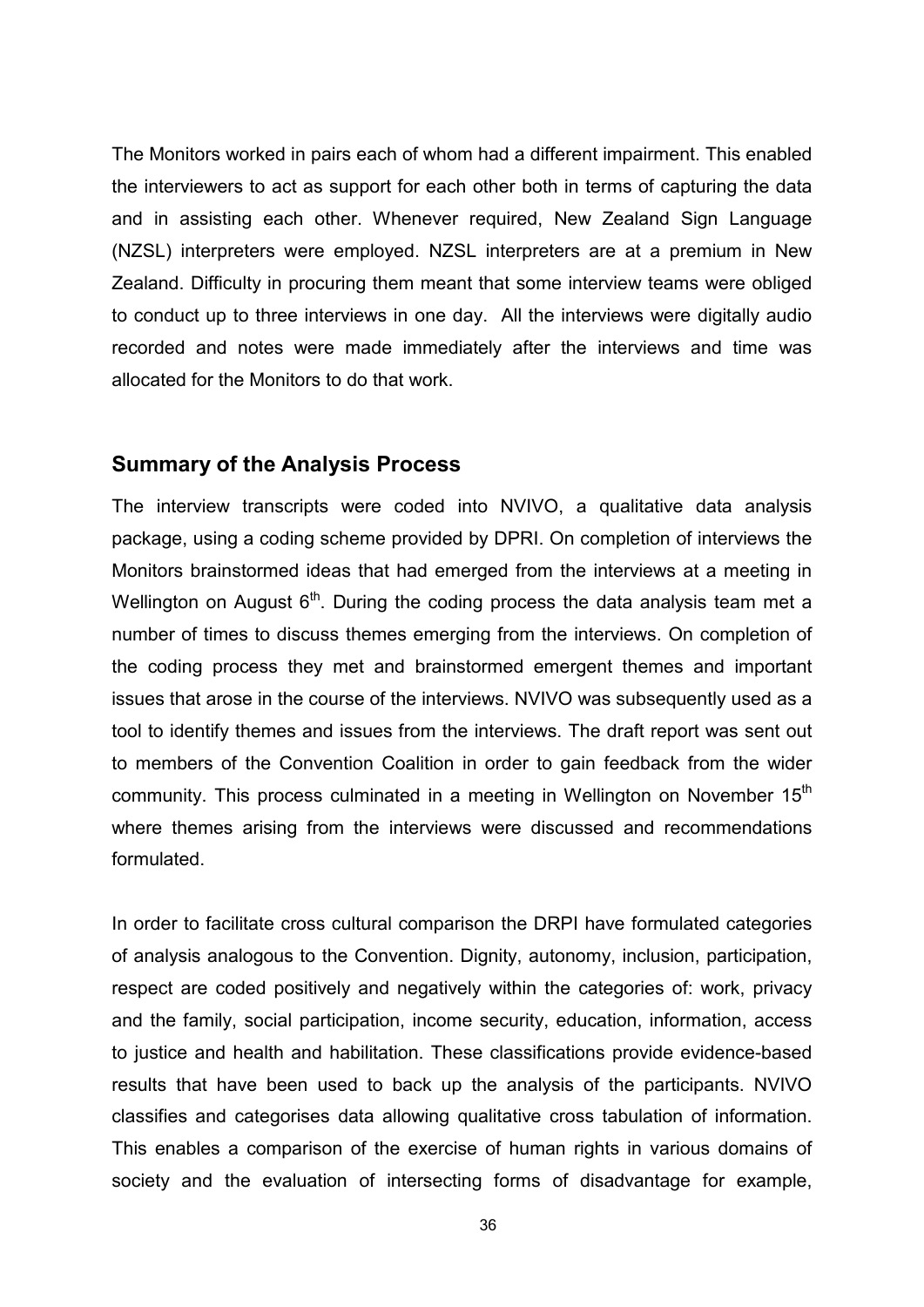ethnicity and education level or gender and unemployment. If, for example, we discover that people in the Bay of Plenty have much lower employment rates than other interview sites, we can then query the data with regard to level of education and other labour related issues, to ascertain the significance of the information.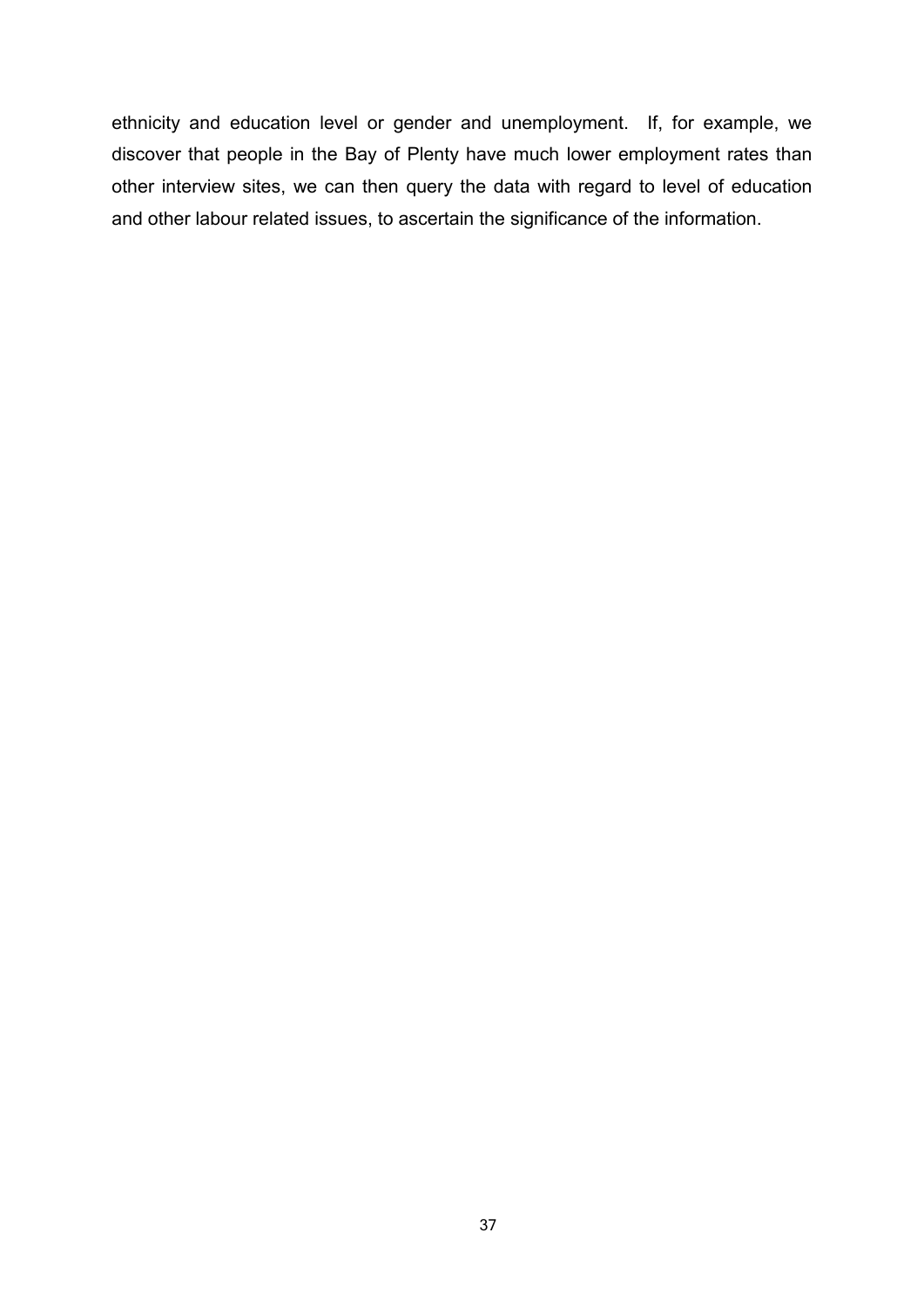# **Findings from the Interviews**

Self determination is a founding principle of disability politics. Participation strategies are a means that disabled people have employed in the journey to self determination (see appendix 1 for a discussion of the ethics and philosophy underpinning the data collection and analysis process of this project). In keeping with this principle the words of the participants and the Monitors have been used to summarise themes. Demographic information is presented below. Findings are organised according to the main themes emerging from the interviews. In the first section, analysing human rights, the main themes are organised around social participation, health, education and work. In the second section, 'resistance, recommendations and resilience' responses to abuse, reasons for not reporting abuse, the participants' recommendations for change, and systemic roots of disablement are analysed.

# **Demographic Characteristics of Participants**

Key demographic characteristics and the participant selection process are described below.

#### **Gender2**

Male 20 and 20 and 20 and 20 and 20 and 20 and 20 and 20 and 20 and 20 and 20 and 20 and 20 and 20 and 20 and 20 and 20 and 20 and 20 and 20 and 20 and 20 and 20 and 20 and 20 and 20 and 20 and 20 and 20 and 20 and 20 and Female

| 40              |  |
|-----------------|--|
| 58              |  |
| 98 Participants |  |

<sup>2</sup> No participants identified as transgender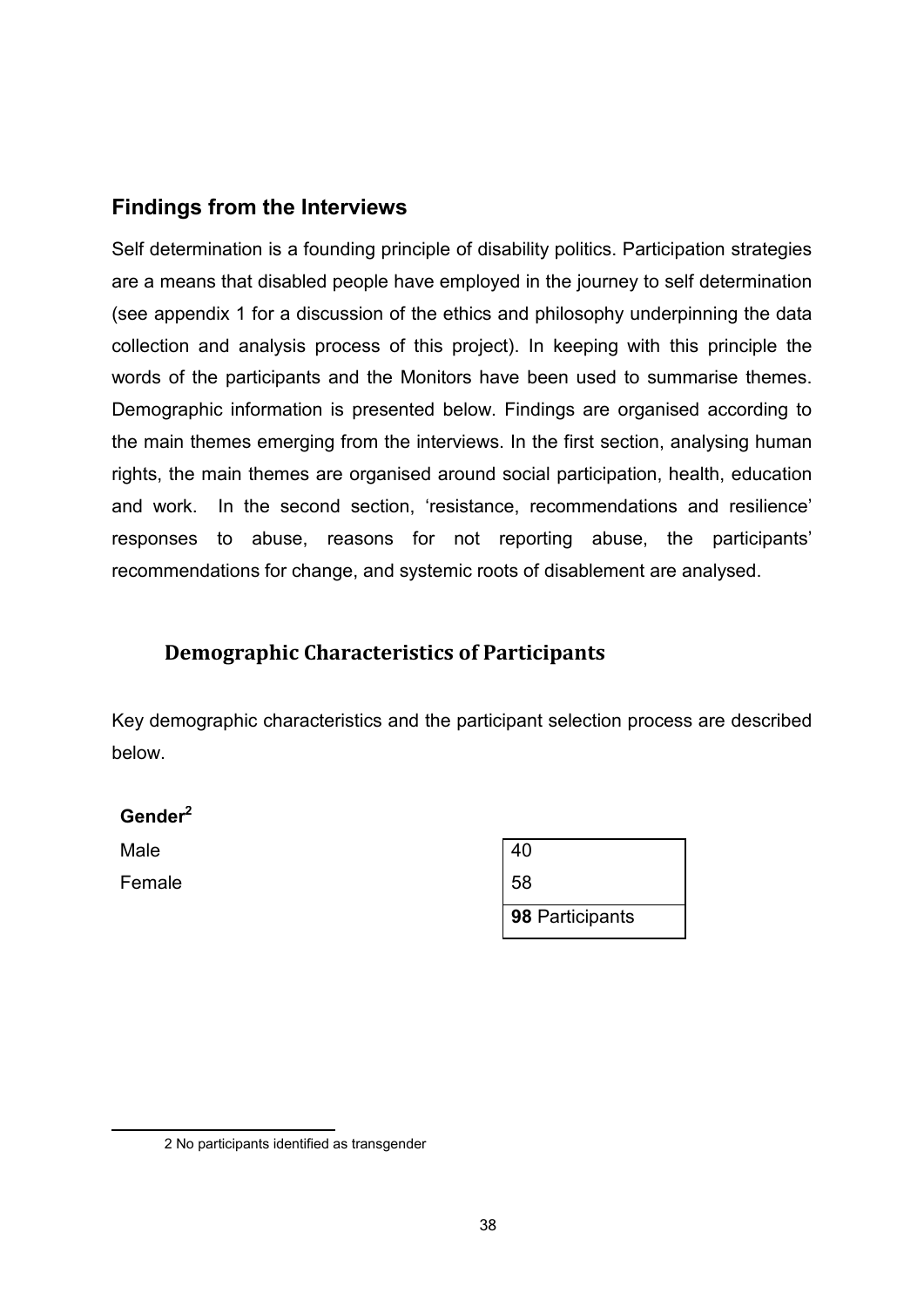#### **Impairment**

| Mobility & Physical          | Impairments       | 37              |
|------------------------------|-------------------|-----------------|
| Head Injuries/ Brain         | <b>Disability</b> | $\overline{2}$  |
| Vision                       |                   | 18              |
| Hearing                      |                   | 11              |
| <b>Cognitive or Learning</b> |                   | 15              |
| Psychological                |                   | 10              |
| Other                        |                   | 5               |
|                              |                   | 98 Participants |

| <b>Ethnicity</b>       |                 |
|------------------------|-----------------|
| European               | 57              |
| Maori                  | 21              |
| <b>Pacific Peoples</b> | 7               |
| Other                  | 13              |
|                        | 98 Participants |

A sample size of 98 does not provide enough information for sophisticated data analysis. However, the combination of simple statistics and rich information from the semi-structured interview format provides rich data to inform future decision-makers. The participant checking exercise undertaken by the Project Co-ordinator part way through the interview process ensures a good range of impairments are included in the sample. Vision, hearing, cognitive or learning and psychological disorders are well represented, mobility and physical impairments is the largest category by a long way and head injuries/brain disability was chosen by two participants. The sample is skewed towards females [60 percent]. The majority of participants [89 percent] are aged between 22 and 64 years of age. The sample is well educated with all but one participant attending school and 54 participants having engaged in tertiary education 26 of whom have a university qualification.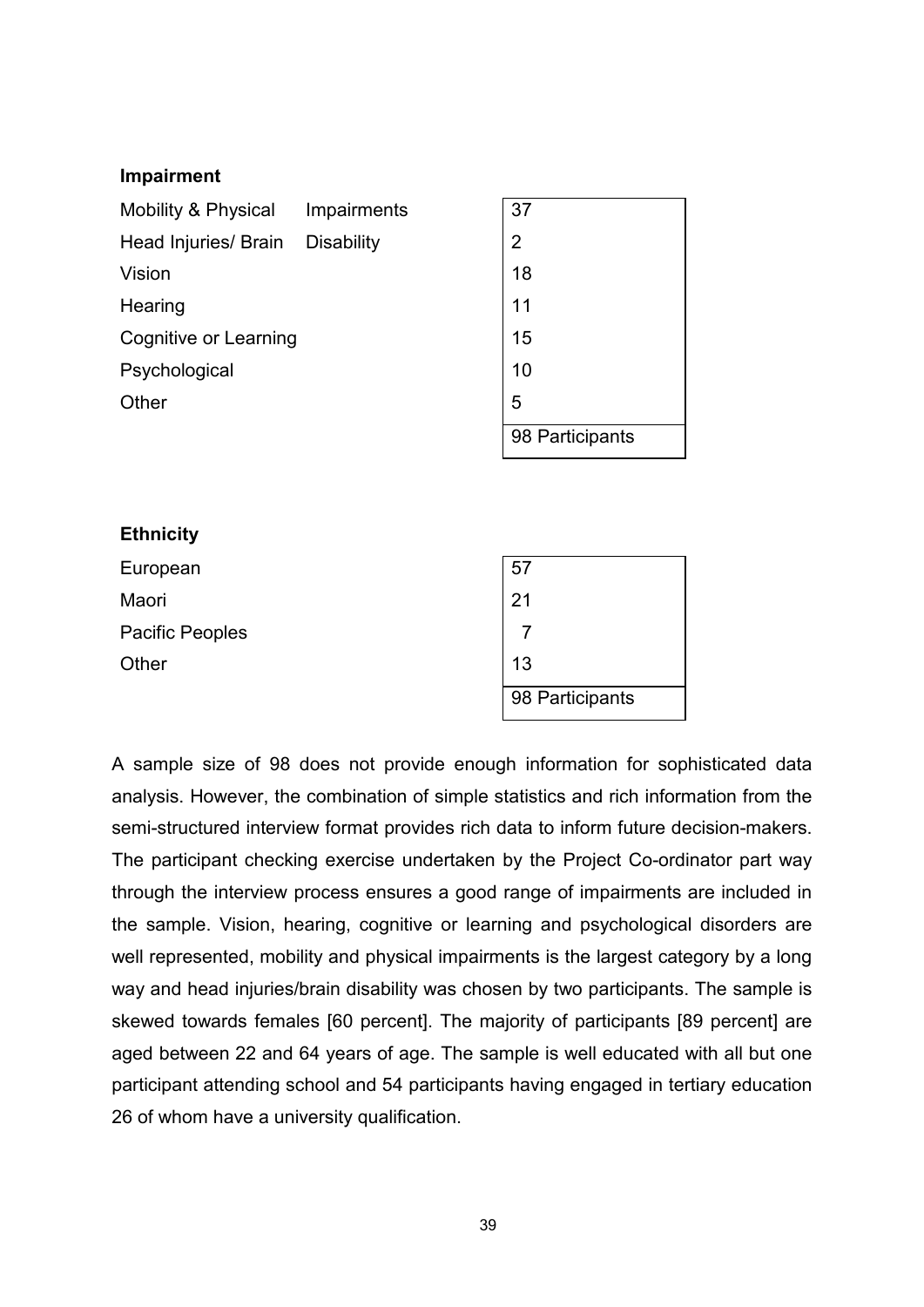The mandate for recruitment for the interviews was to move outside of known contacts. Initially, participants were to be recruited using a non-probability sampling method known as the snowball technique. This means that people who take part in interviews are asked to suggest new participants to be interviewed. Sampling error, or the degree to which a sample might differ from the population, cannot be calculated in a non-probability sample. We can however, build up a demographic profile of our participants thus providing a context for understanding the results.

The Project Co-ordinator and Site Co-ordinators started the process by selecting the first few participants in each site with the intention of implementing the snowball technique. However, this technique often resulted in deadends. Reasons for this include the reluctance to pass on details without seeking peoples' permission first, non-contactability of referrals and refusals to be involved.

With mounting pressure on Monitors to complete all their interviews in a very limited time-frame both the Site Co-ordinators and the Project Co-ordinator intervened to kick-start the snowballing again by resorting to convenience sampling methods. For example, Site Co-ordinators suggested people that they knew in the other sites and the Project Co-ordinator suggested other leads to follow for each site.

#### **The Results**

## **Human Rights**

Evidence of a disabling society with regard to civil, political, social, economic and cultural rights all feature in this report. Of all of these categories, social participation emerged as the most pressing issue for disabled people.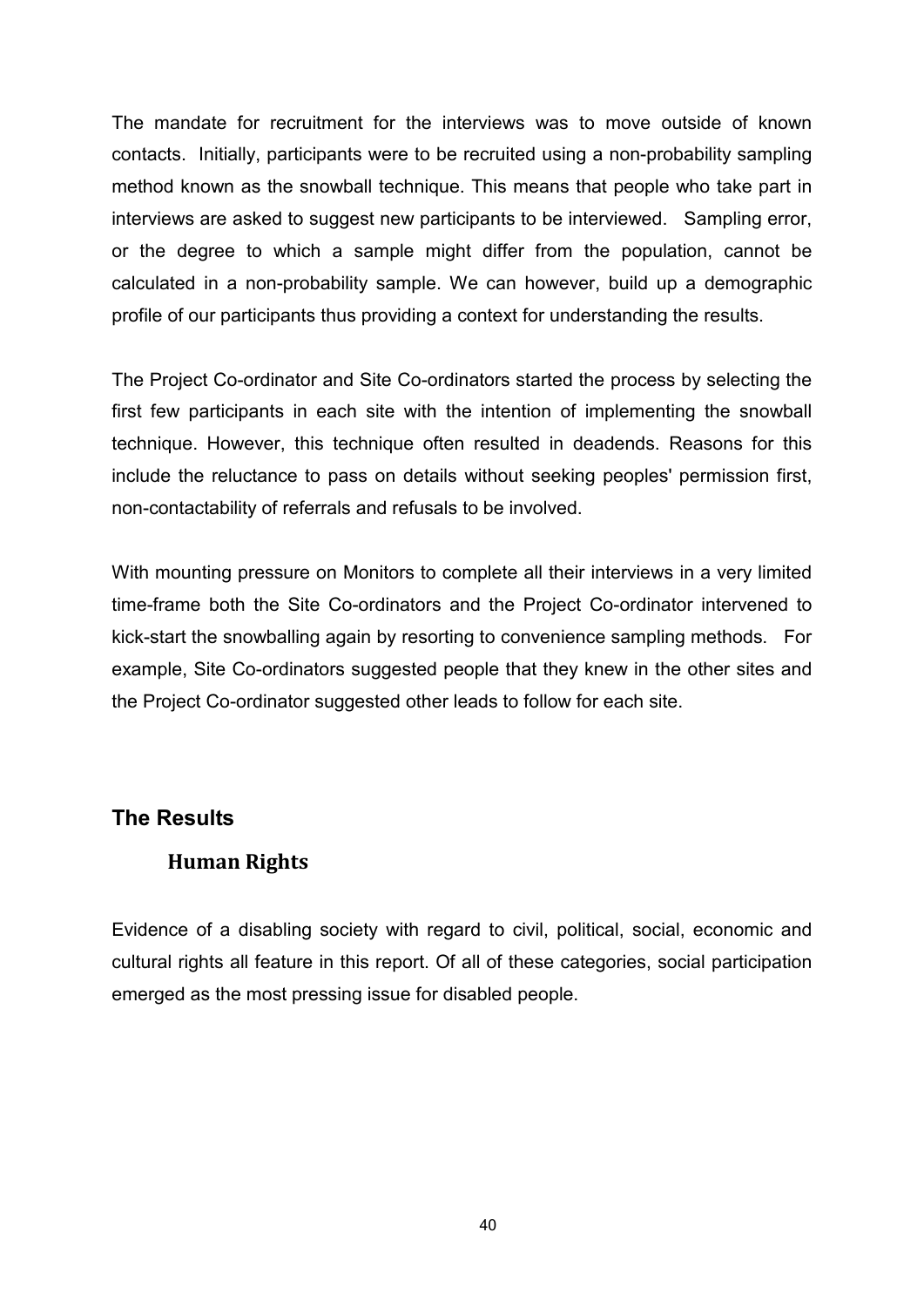## **Social Participation**

With thirty nine of the participants directly mentioning experiences of segregation and isolation with regard to participation in social, cultural, and political life, in sports, recreation and leisure activities a total of sixty times, social participation emerged as by far the most significant single issue.

|                                               |                | Participants Number of % | 0f |
|-----------------------------------------------|----------------|--------------------------|----|
|                                               |                | References participants  |    |
| Education                                     | 8              | 13                       | 8  |
| <b>Within the Family</b>                      | 5              | 7                        | 5  |
| <b>Health Habilitation and Rehabilitation</b> | $\overline{7}$ | 7                        | 7  |
| Information & Communication                   | 5              | 7                        | 5  |
| Access to Justice                             | 2              | $\overline{2}$           | 2  |
| Social, Cultural, and Political Life          | 41             | 62                       | 42 |
| <b>Social Protection Schemes</b>              | 10             | 13                       | 10 |
| <b>Work</b>                                   | 16             | 22                       | 16 |
|                                               |                |                          |    |

#### **Experiences of segregation**

#### **Being made to feel disabled**

Social participation is a complex category. Tangible barriers to participation such as access to buildings and information are relatively simple and easy to identify. However, it is the intangible barriers to social participation, things that are taken for granted in non-disabled peoples' lives, such as friendships and other social networks, and access to the social and cultural world that are most pervasive in the results. This barrier to participation can be meaningfully expressed with reference to the participants' experiences' of 'being made to feel disabled'.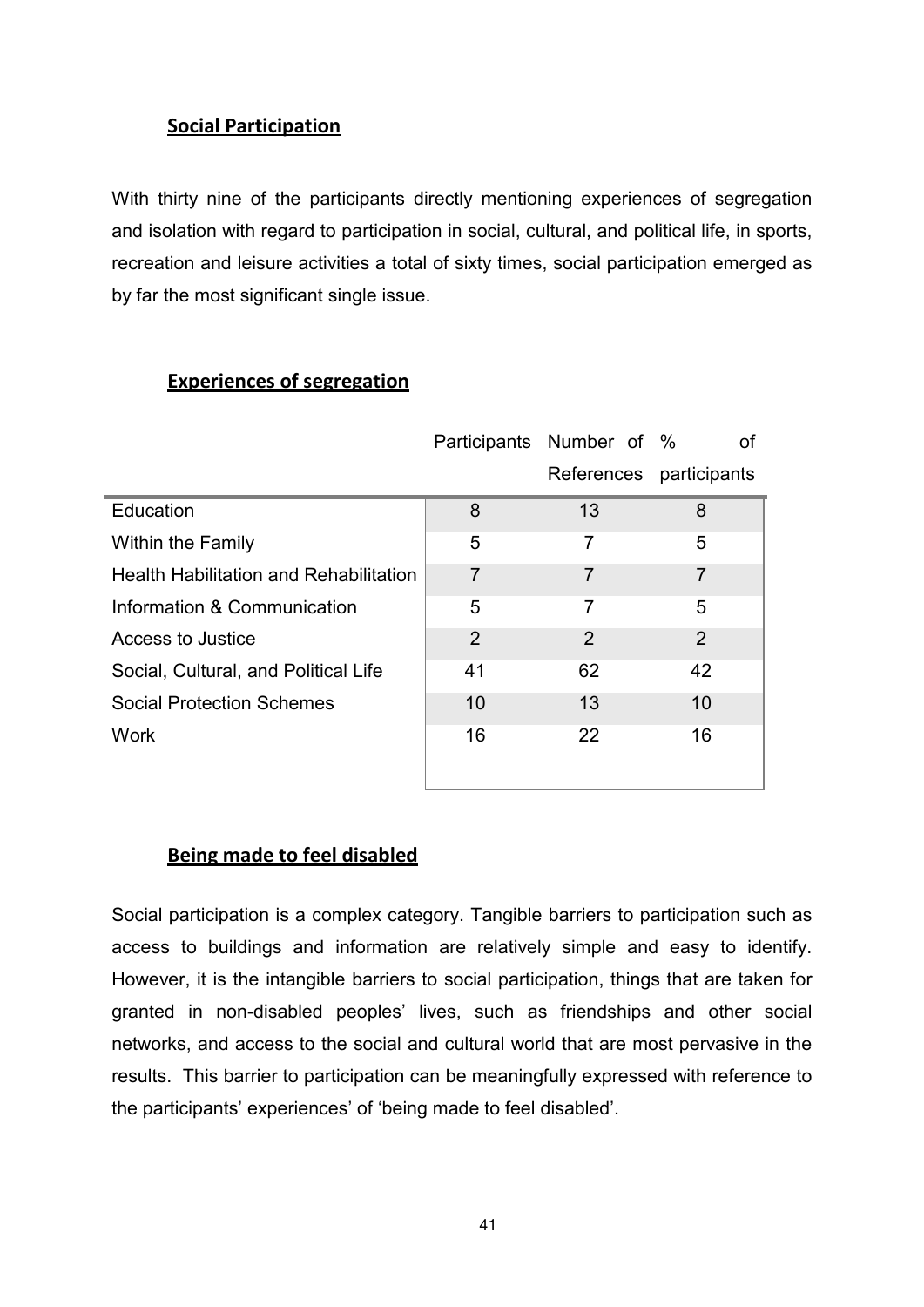*Par: ... more recently I've taken to judging restaurants, not by the quality of their food or the variety of their menu, but on how blind they make me feel, because I don't like being made to feel blind and some people are just brainless, and I think a huge amount more could and should be done in training of staff in how to deal with people with all forms of disability...*

Non-disabled peoples negative attitudes and lack of understanding of impairment effects marginalises and excludes disabled people.

*Par: When I say – I often – when I'm at a shop, I say that I am deaf and suddenly people change and they think I'm dumb and I think "Oh brother, oh brother!"….. I don't enjoy going out with somebody and people will say "Oh, Miranda's deaf." I'd rather they said, because I feel that's a label and people associate 'thick' and 'dumb' and 'couldn't care' and things like that, with the whole deaf person – deaf label.*

*I prefer people say "Miranda doesn't hear but she lip reads," or something or other, some sort of scenario, some sort of situation.*

*Int: You were saying having your knee trouble has made you feel disabled, do you think some of the fear you were talking about before is about people seeing you as disabled?*

*Par: they would treat me differently.*

Int: How do you think they would treat you differently and how would that *affect your life?*

*Par: I think sometimes the whole pity thing is condescending and offending and it kind of keeps you down like 'oh you poor thing, poor you I'm so great but poor you - I'm perfect and you're not'. In that circumstance I could say 'but you're not perfect, no one is and at least my disabilities might be physical but yours are inside of you, in your mind and your heart'.*

*Par: I saw a guy when I was at the shop – I went down there. I knew him very well but he totally ignored me and he wouldn't look at me – he saw me – he knew I was there but he wouldn't acknowledge that I was there.*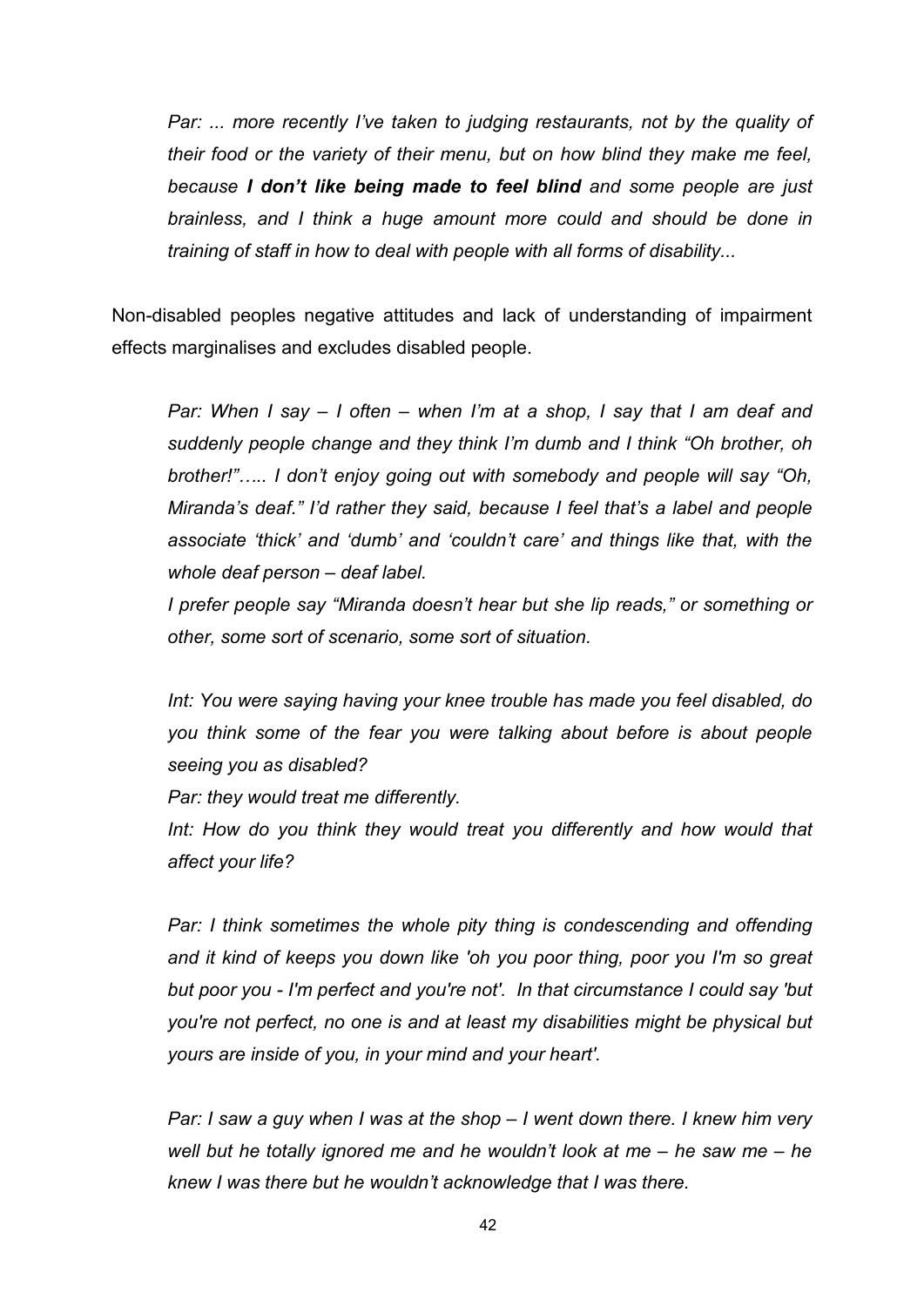*Int: Do you think people look at you differently because of you're…? Par: Yes.*

*Int: You do. Can you explain that? How do you think they see you as say yourself and as a family because you all have disabilities? Do they treat you differently?* 

*Par: Yes, some of them. Yes some of them in [a small New Zealand town] and when you're walking down the road or somewhere and they would shout out in the car to you – at you.* 

*Int: Really. What nasty names?*

*Par: Nasty names, yeah, because I look different and they would call me nasty names....my wife just says, "Just ignore them."... And you walk away. Sometimes I say – I say to her "I find it hard to do that".* 

*Int: Yeah, you would. So she can walk away and just ignore them.*

*Par: Sometimes.* 

*Int: Yeah, but it hurts, doesn't it?*

*Par: Yeah, it does.*

Attitudes disable people. Being made to feel disabled is not contingent upon skills or aptitude and is present even when disabled people have the same or better skills than non-disabled people.

*Par: The second thing was so that when I went across the road to the second quiz I was very nervous. But because I could answer the questions really well, I've got quite a good knowledge base, we won the quiz, quite handsomely actually, and I was kept on. I had essentially become valuable and the quiz team next to me was rather interested in getting me into their team, but they were a little bit put off by my appearance, so I told them basically to go to hell.*

#### **Physical environment**

In order to participate in social life the social environment needs to accommodate peoples' needs. However, to get to social venues people need to be able to travel. Adequate transportation facilitates many aspects of disabled peoples' lives. The lack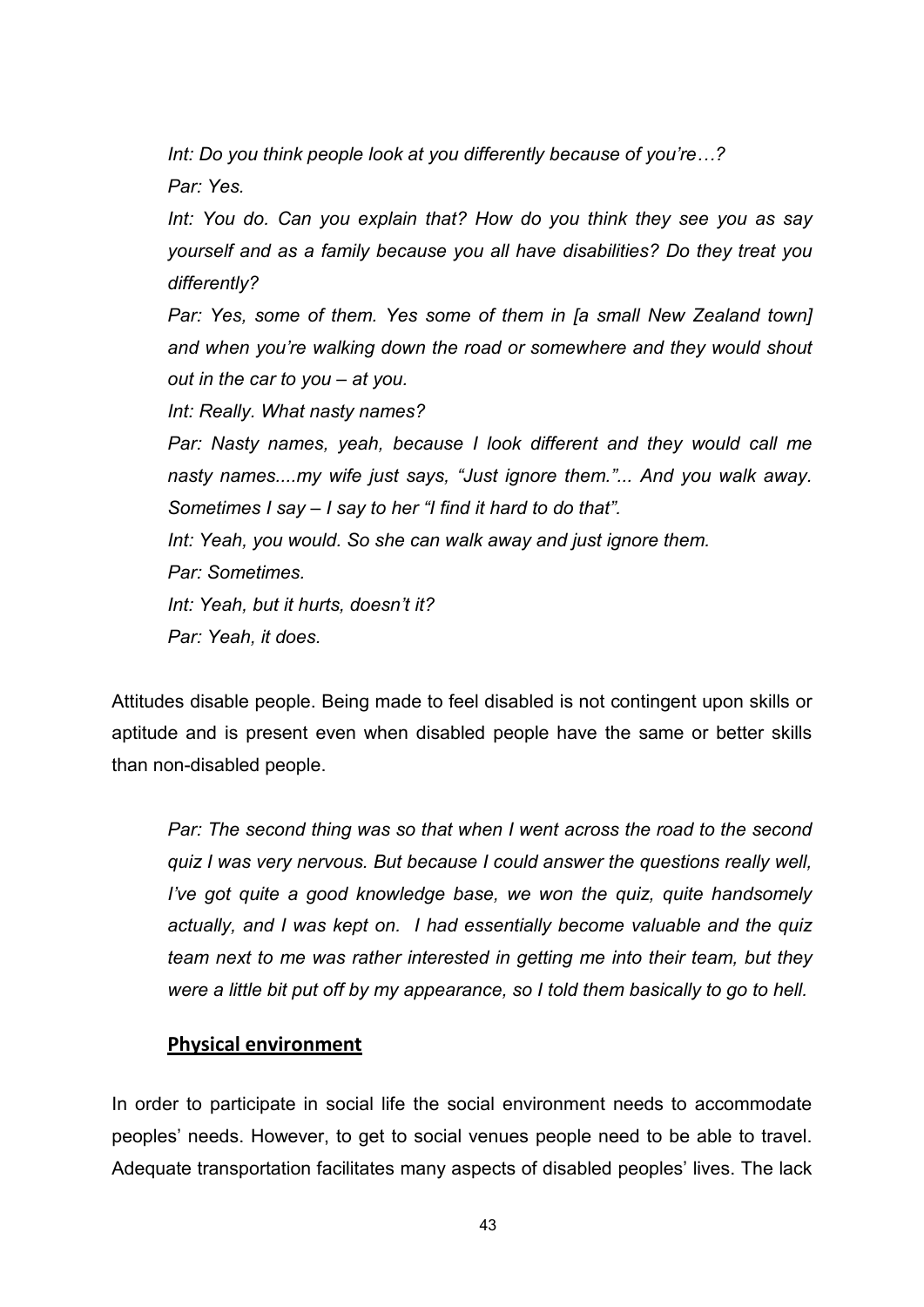of adequate transport in terms of availability, ease of use and cost featured in peoples stories. Airline travel can be hit and miss for disabled people and travelling away from mainstream centres can be tenuous.

Time and waiting for transportation is a frequently cited issue:

*Par: I ordered a taxi and if I'm in another city I'll tend to say 'I've got a guide dog because it helps with identification, not because I have to get permission. But in Auckland I rarely do....because a well-known taxi company came [saw me and the dog] and left.*

*Par: there are mobility taxis around, but they are very very expensive and are not available at the times that I require them.*

The poor quality of service of transportation services; particularly taxis and buses emerged as a systemic cause of stress for disabled people. Solutions to this ranged from education of providers to better subsidies for services:

*Par: I think they should do some more disability awareness stuff [because the problem with the taxi drivers] wasn't just the odd person it was about twenty drivers.* 

*Par: Better funding for, and support taxi companies, mobility taxi companies....*

Overseas travel is an issue in terms of finding adequate accommodation, movement around foreign cities and travel to and from the destination:

*Par: I would say because I'm a wheelchair user, find access um, the biggest barrier, um into participating. That prevents me from participating fully, especially around travelling. If I need to go overseas airlines make it very difficult. Also my wheelchair gets damaged almost all the time when travelling.*

Access to venues is a major barrier to participation in social life: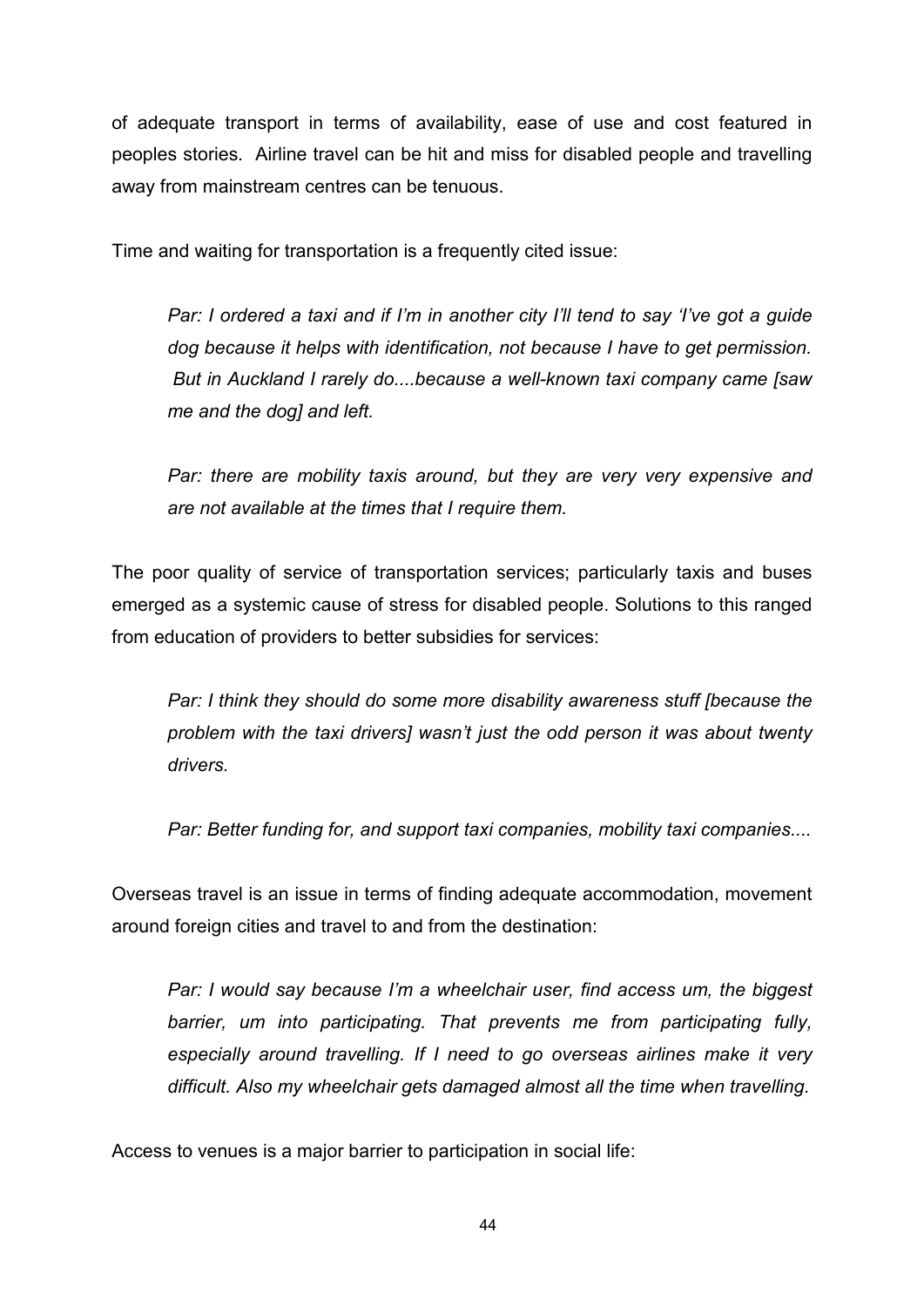*Int: [Access issues question]* 

*Par: Classic ones are some shop layouts and in particular pharmacies seem to be a complete nightmare.*

*Par: Oh that's the whole time.... there is so much I can't do because of accessibility. One was really bad was [name] our MP. I can't get into her office.*

*Int: What did she have to say?*

*Par: I said I hope you're embarrassed. She said oh we'll fix it up, nothing's been done.*

*Par: access into restaurants, into public places, um, you know. When my friends and I want to go out for dinner, we can't just go to a place that we want to go, we have to check for access, we have to check for accessibility, toilets, everything, and most places are inaccessible, especially clubs and bars and things like that. So, I just don't go to them, I guess, yeah.*

*Int: When you say you check into them, what, is there a place that you go to? Par: Websites and phone numbers. But, good places, food places are those that put their information on the website for us to research, especially if they include pictures and pictures of their doorways and their restaurant layouts that really helps us, yeah.* 

Lack of suitable accommodation and accessible venues outside of main centres is an issue. Participants miss significant events in the lives of people in their social networks. The results suggest that there is an issue for people using larger wheelchairs and power chairs. Power chairs are particularly restricting because of the weight and lack of manoeuvrability over lips and curves. One participant could not go to the movies because the weight restrictions in the only local theatre:

*Par: They don't have a lot of wheelchair ramps; and if they do, they're too small, the doors are too narrow.*

*Par: So access is, is a really big thing. I find that I can't go out. Some friends want to meet at a restaurant and you go there and you can't, you know, it's*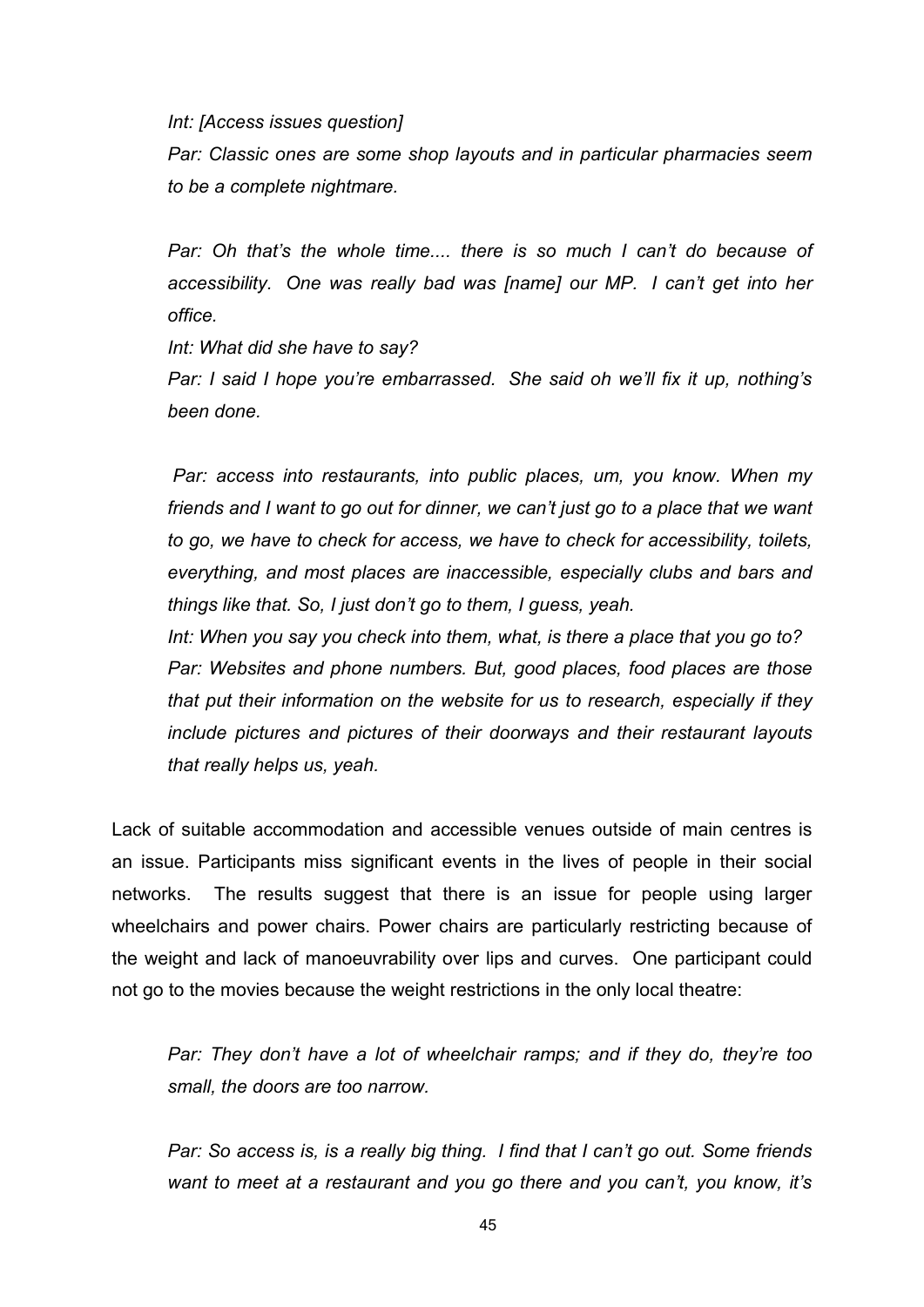*just, you can't get in the door or the space is too tight. I've been to motels where they said that they have wheelchair access but then you get there, there's a big lip on the door, your chair can't get over it and they haven't realized you're in a power chair, and that your power chair alone weighs about a hundred and forty KGs, and with me on top of it, well. So it's like, you get into a lot of those situations, where is it, and just, the doors from a lot of venues, you go up to a place and you want to go in there but you can't open the door, and there's no-one around or, you know, it's just kind of, you don't want to ask people, could you open that door for me please? I mean I do now. But all of those kind of things, they would actually stop me from participating in stuff.*

*Par: In the last five years I have been left out of a great number of things. I'm unable to attend because of the hearing and the brain injury. It makes it difficult, a lot of friends that I had have dropped away from me and I've become more and more lonely and it is hard to join groups.*

#### **Communication and Social Isolation**

Problems with communication lead to social isolation. This is an issue for people with a variety of impairments. The associated problems however, are illustrated very clearly in the deaf community:

*Par: My experience of being left out is very common as a deaf person, not just at school but pretty much everywhere. That's the experience of being deaf, is not to be able to participate as part of what's going on around you.*

*Par: Yes, they probably think 'she can't hear the music and she won't have a good time'. But it would still be nice to be asked sometimes to go to a party or something. My brother who is eighteen, he goes to parties every weekend. He goes out with his mates and they go driving around in his car cruising that's illegal now - but he has a good time. I bet if I was hearing I'd be more like him. I'd be out more.*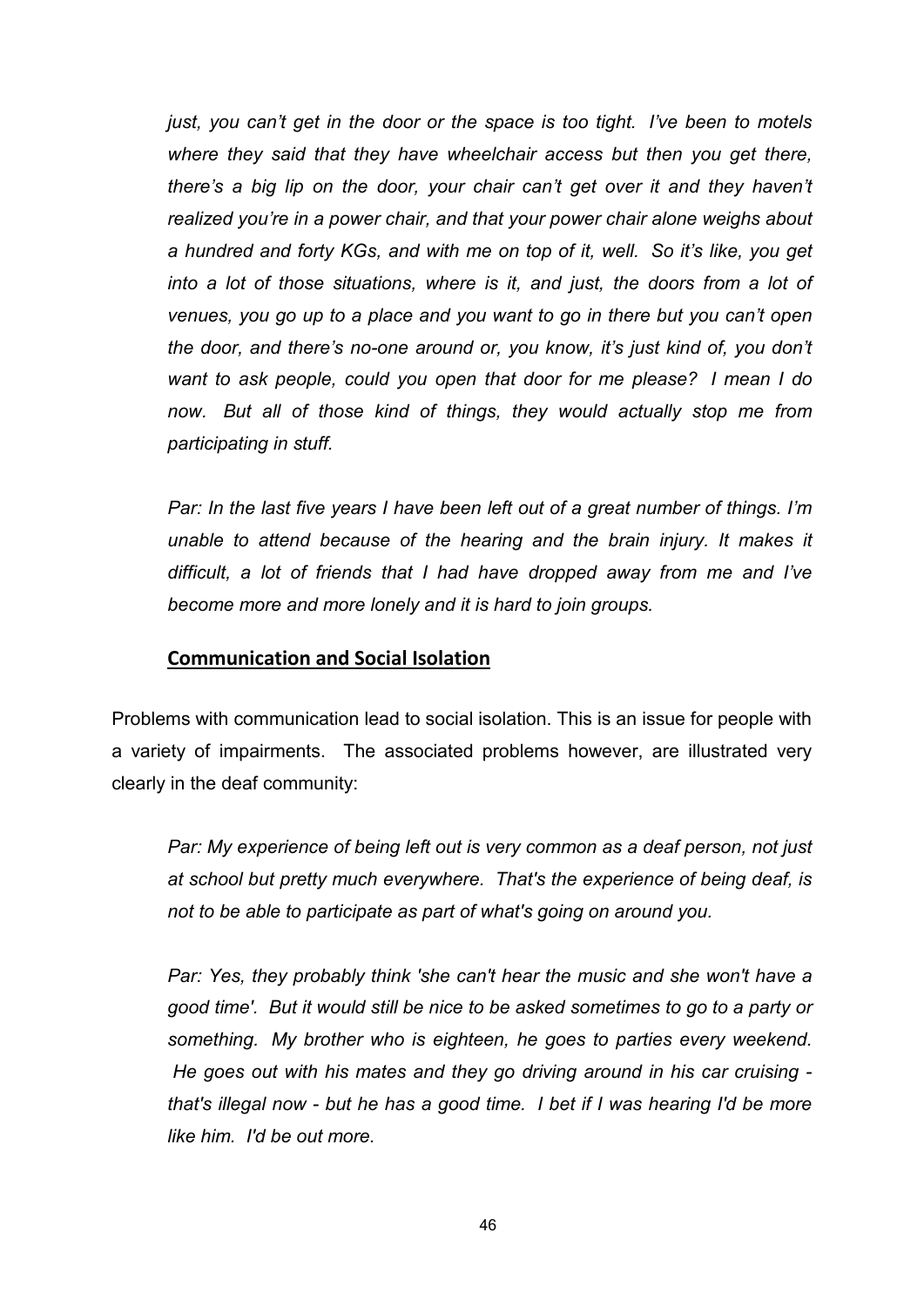*In terms of exclusion, if you tell someone that you're deaf and you have to lip read, there's this instant... with some people you can tell they think oh, and then they just walk away; because of the difficulties in communication, they don't know how to communicate. Other people are just fine with it and they just keep talking. So if I go into a shop and someone comes up to me and I tell them I'm deaf and have to lip read, 75 percent of them will just walk away.*

Being deaf means not only that you can't hear but also that if you are signing you are speaking a different language. Becoming deaf in later life means not only that access to the hearing community is limited but that within the deaf community you have a kind of second language status:

*Int: Do you have some thoughts about why it's easier for a person, perhaps that's born deaf, to access communication and sign, but a person who experienced a later deaf disability doesn't have that same access? Par: Definitely. The whole deaf language is really hard, the grammar's hard, the culture's different, I imagine it's exactly the same as if you come from another foreign speaking country like Arabia and get plonked in New Zealand, I imagine you have exactly the same problems as what I'm experiencing...*

The example of deaf people illustrates the complexities of living with impairments. Beyond the issues associated with language and communication there are attitudinal difficulties associated with identity.

*Par: Yes it's like I'm in the middle - even though people say I've got the best of both worlds it's not entirely true because I'm still stuck in the middle. Deaf people sometimes don't want to accept you because you have a cochlear implant and hearing people don't want to accept you because your disability, you're not all there - but I am all there, they just don't take the time to understand or have the time to learn about different kinds of being deaf.*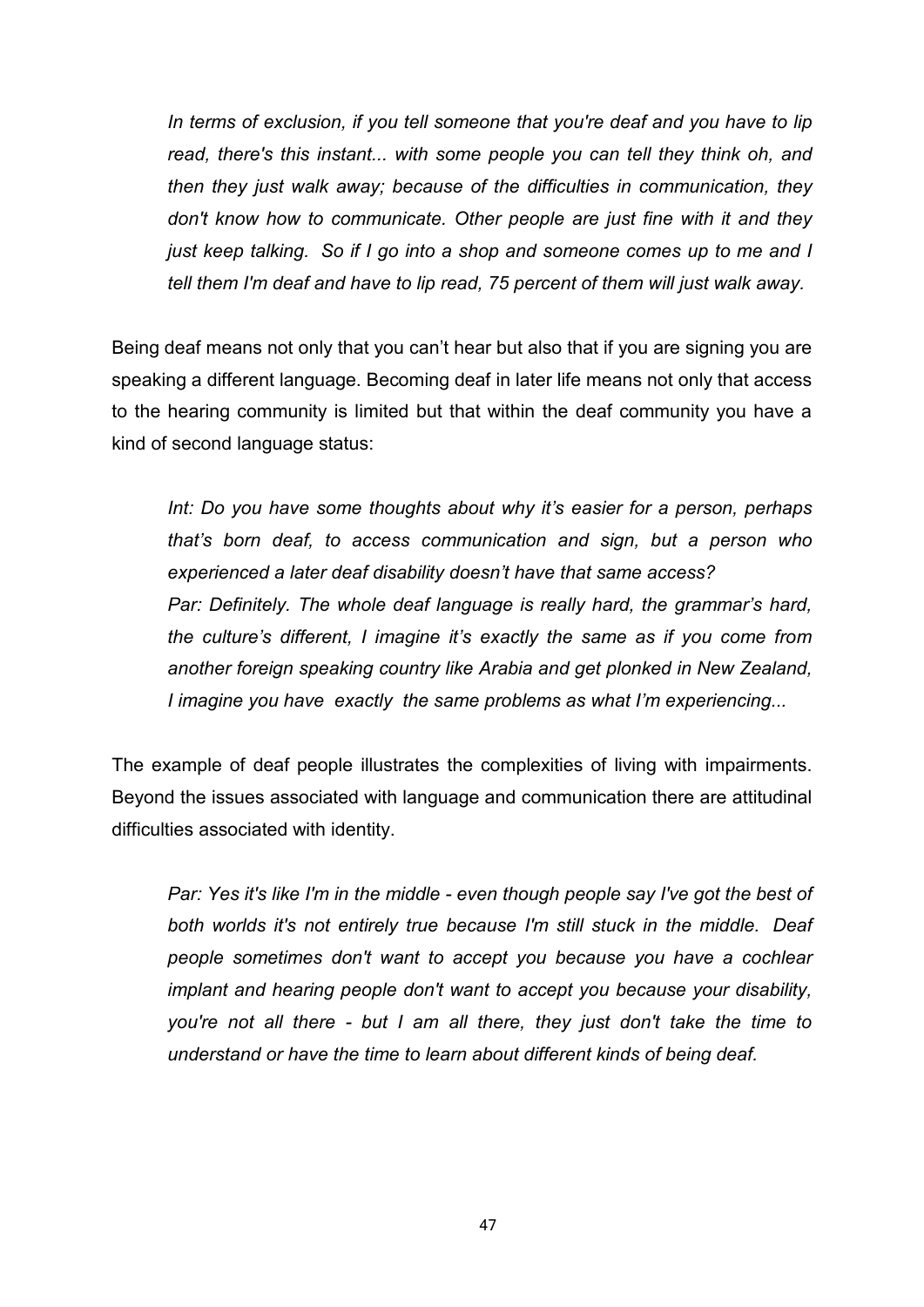#### **Disability as Difference: Social isolation**

This project is part of a process to demystify disablement. The participant above identifies people not taking time to understand or learn about different disabilities as a disabling practice. As H.P. Lovecraft wrote in 'Supernatural Horror in Literature' (1927) 'the oldest and strongest emotion of mankind is fear, and the oldest and strongest kind of fear is fear of the unknown. The following quotes illustrate the way in which fear of the unknown manifests with respect to impairment:

*Par: I used to get on the bus, and I would sit in the seat, and the bus might have been crowded, but nobody sat next to me. Simply they would take one look and avoid sitting [next to me]. Which wasn't so bad for me but I was always wondering why nobody was [sitting next to me].*

*Par: Yeah, and anyway, again for like people in wheelchairs and people with disabilities they stereotype you and they sort of like stay away from you.*

*Par: Well, when I go to the shops, they think I look like I'm handicapped. Int: How do people react when they hear that you have a hearing disability? Do they yell?*

*Par: No, they don't even bother to talk to me.*

*Par: But at the same time it's been a very difficult part of my life because I'm deaf, I'm often isolated. Some people think that I have some kind of sickness and they're too scared to come and talk to me and then on the Marae and stuff, it makes it worse, you know, and I feel like I'm further isolated. So a lot of the times I actually just give up.*

These stories of social isolation occurring through people's negative reactions to difference are an integral part of the denial of human rights. A society that ignores disabled people is far from inclusive. However, sometimes non-disabled people's inability to deal with impairment becomes about power and control and as the following anecdote demonstrates disabled people are subjected to deliberately marginalising practices: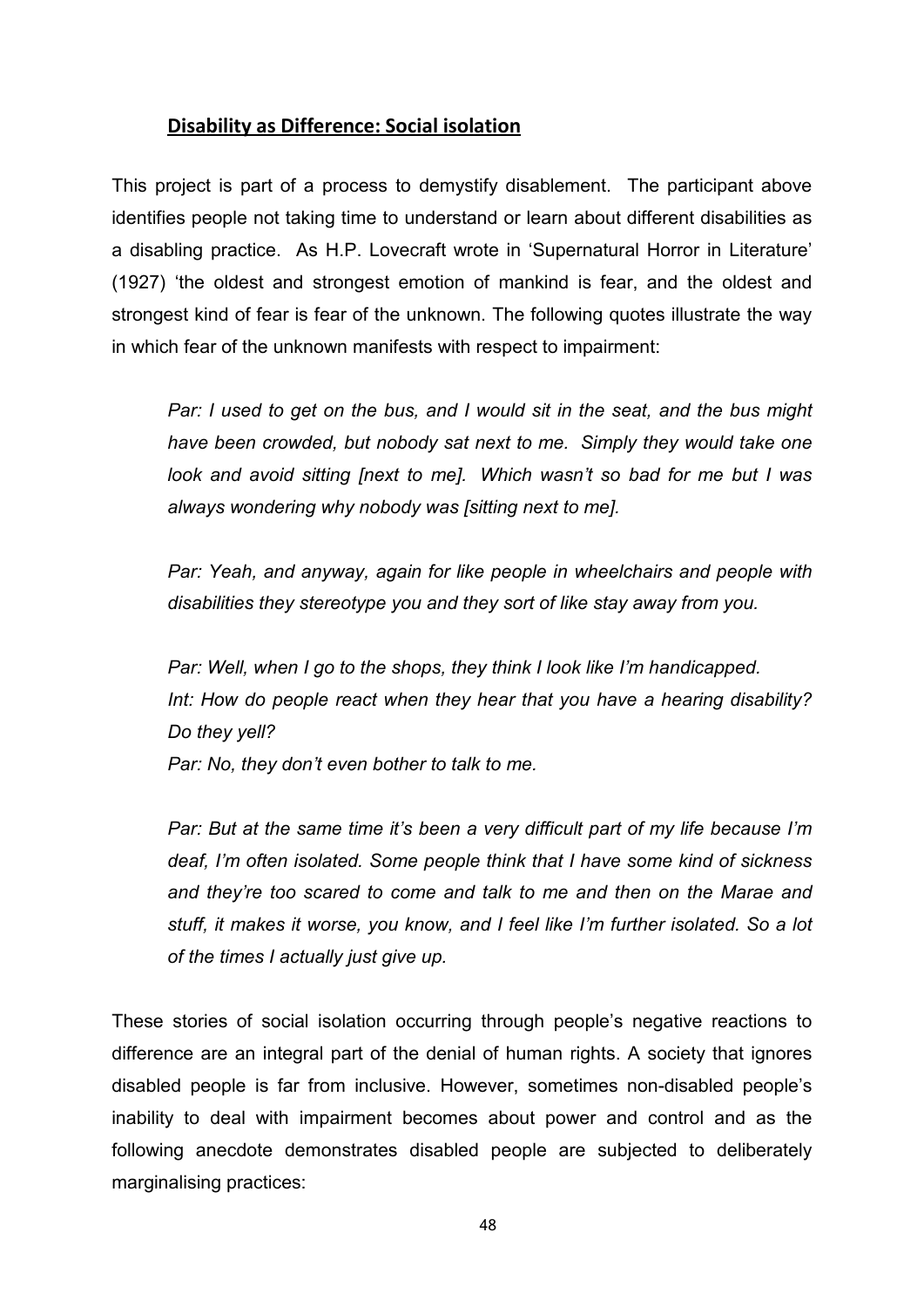*Par: One example would be where my daughter went on a North shore – to Wilson Centre… she was getting new splints, and one of the staff members there, and of course they had an interpreter, and the woman said to the interpreter, she said "Wait, don't start signing at the same time, I'm going to explain it to you first and once I've told you the entire story, then you tell the deaf person." And the interpreter tried to say to the hearing person "Well hang on, we actually sign at the same time as we're hearing because then the deaf person has access straight away." And she controlled that and she said "No you're not, you're going to stop signing and put your hands down, and you're going to listen to me, and then you're going to tell the deaf person the message." That was a blatant disregard of my rights to get the information, the interpreter is simply there to bridge the communication gap. But to get it second or third hand, she made a decision about how I was actually going to get information. So in that sense, she controlled me but she also controlled the interpreter. And the whole point of the exercise was for my daughter's health.*

The irony of this particular incident is that it took place in a medicalised context. The social model of disability underpinning both the Strategy and the Convention had its inception in a critique of the medical model with its paternalism and tendency to categorise people according to impairment.

#### **Health**

References to negative experience with regard to health emerged as the second most significant theme. Instances of marginalisation with regard to health services are idiosyncratic and difficult to quantify. However the fact that health is an issue is not surprising given that disability politics grew out of a critique of the medical model. While the participants' experiences do not lead us to particular issues, they do support the social model critique of the medical model of disability, demonstrating that in a medicalised environment, where impairment takes precedence over the person, marginalising practices such as the instruction to *"stop signing and put your* 

49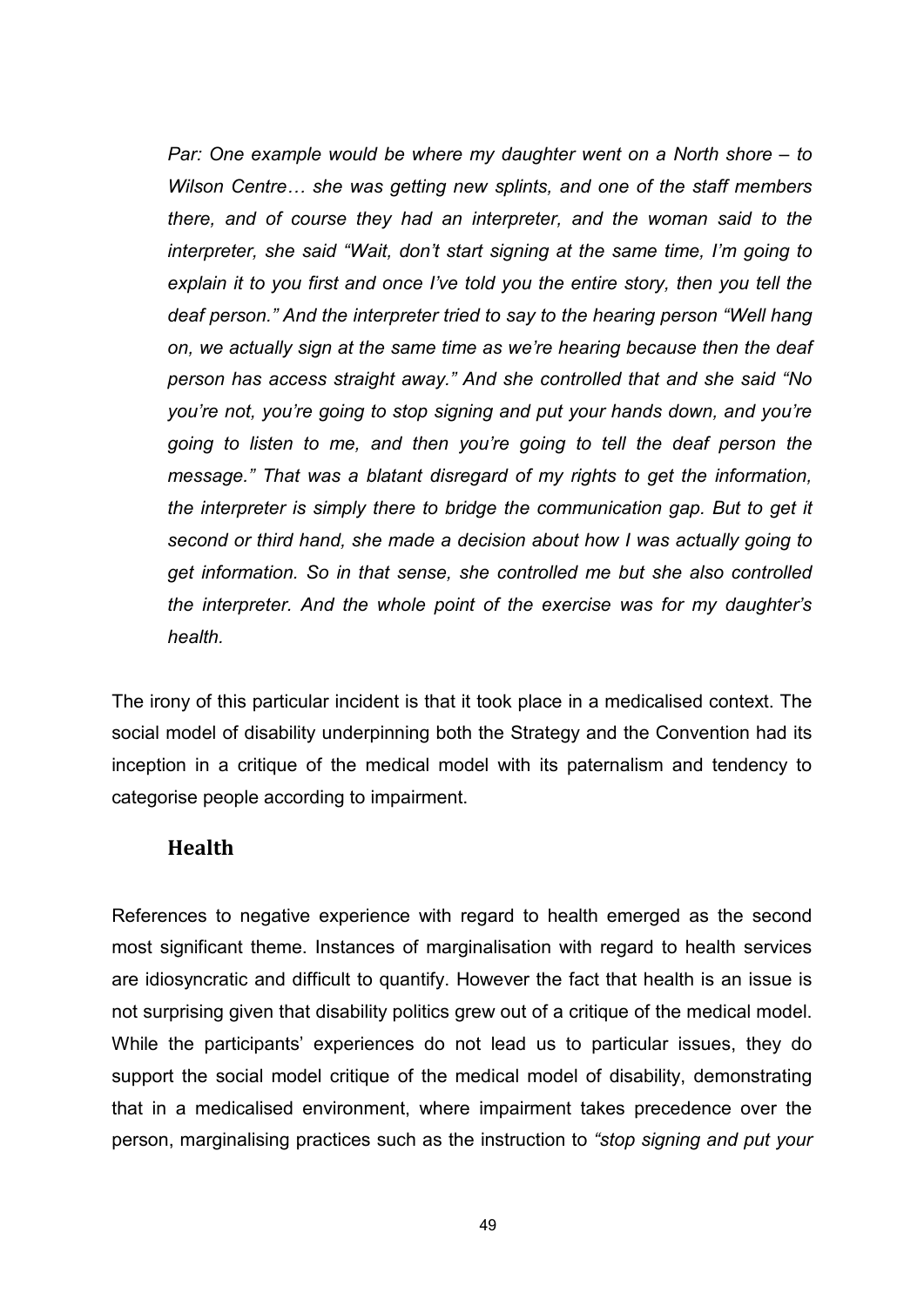*hands down, and you're going to listen to me, and then you're going to tell the deaf person the message"* reported in the precious excerpt, are likely to occur.

The quality of care received by people who need carers in daily life is intimately related to health outcomes. The problem of finding good carers is a consistent theme emerging from the interviews and an issue with substantial historical precedent. Since the move from bulk funding to contacting in New Zealand post 1984, quality and continuity of carers has been an issue for disabled people. Problems in this area are often attributed to the low wage and undervalued nature of caring work.

*Par: It's difficult too because the hourly rate for attendant carers is not very good and it's hard to attract decent and reliable attendant carers at the low wage rate.*

The results of the monitoring project clearly demonstrate that health continues to be an issue with experiences of negative dignity, disrespect for difference, lack of autonomy, discrimination and inequality and segregation and isolation featuring far more strongly than their positive counter points.

|                                          |                | Participants Number of % | οf             |
|------------------------------------------|----------------|--------------------------|----------------|
|                                          |                | References               | participants   |
| Discrimination and Inequality            | 10             | 14                       | 10             |
| Non-discrimination and Equality          | 4              | 4                        | 4              |
| Disrespect for Difference                | 19             | 26                       | 19             |
| <b>Respect for Difference</b>            | 2              | 3                        | 2              |
| <b>Negative Dignity</b>                  | 23             | 43                       | 23             |
| <b>Positive Dignity</b>                  | 12             | 14                       | 12             |
| Lack of Autonomy                         | 12             | 15                       | 12             |
| Autonomy                                 | 8              | 9                        | 8              |
| Segregation & Isolation                  | $\overline{7}$ | 7                        | $\overline{7}$ |
| Participation, Inclusion & Accessibility | O              | 0                        | 0              |

#### Health, Habilitation & Rehabilitation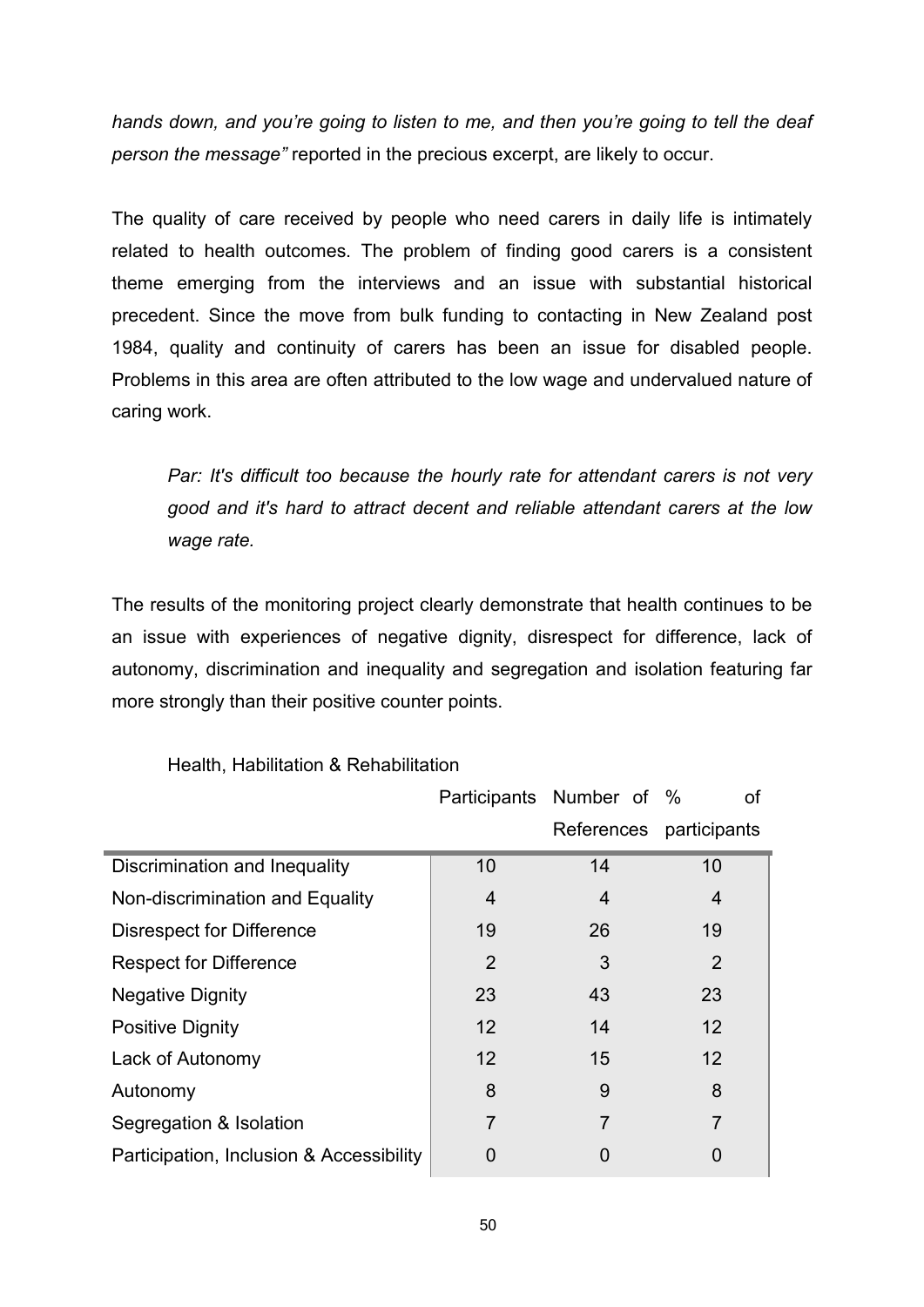### **Income Security and Support Services**

The results with regard to income security and support services revealed a similar pattern of negative experience. There is an intimate link between health, income and support services, it is therefore not surprising that there are many references to overall health and the health consequences of inadequate care services in the income support and support services category:

|                                        | Participants   | <b>Number</b><br>of | % of participants |
|----------------------------------------|----------------|---------------------|-------------------|
|                                        |                | References          |                   |
| Discrimination and Inequality          | 9              | 9                   | 9                 |
| Non-discrimination and Equality        | $\overline{0}$ | $\overline{0}$      | 0                 |
| <b>Disrespect for Difference</b>       | 17             | 24                  | 17                |
| <b>Respect for Difference</b>          | 3              | 3                   | 3                 |
| <b>Negative Dignity</b>                | 23             | 41                  | 23                |
| <b>Positive Dignity</b>                | 6              | 6                   | 6                 |
| Lack of Autonomy                       | 11             | 17                  | 11                |
| Autonomy                               | 5              | 5                   | 5                 |
| <b>Exclusion &amp; Inaccessibility</b> | 10             | 13                  | 10                |
| &<br>Participation,<br>Inclusion       | 1              | 1                   |                   |
| Accessibility                          |                |                     |                   |

Income Security and Support Services

Access to adequate care not only affects quality of life, it also often has an immediate impact upon health and in extreme cases the effects of inadequate care can be lethal.

*Par: I've seen that happening to a lot of disabled. I've been like this for 36 years. I've been in Middlemore children's spinal unit six years and I've seen a lot of, a lot, of human rights and, and deprivation and friends just die because there is no support*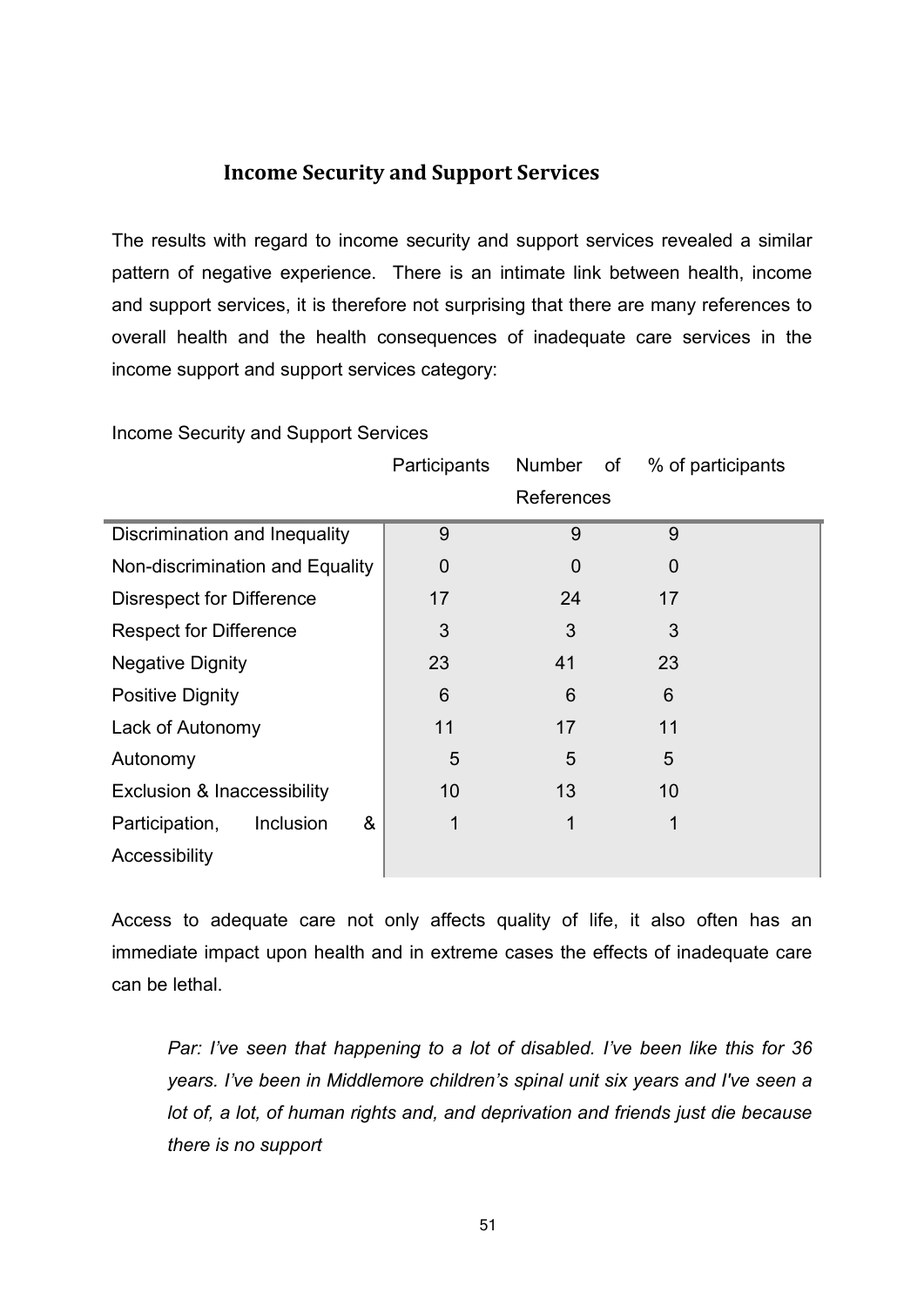When people complain about inadequate care or no shows, the care agencies don't seem to care.

# **Intersecting forms of disadvantage**

How is the exercise of rights by disabled people affected by intersecting forms of disadvantage (e.g. race, gender, ethnicity, geographic location, age, education level and income level)? The interview guide directs the Monitors to ask questions about ethnicity, social class and gender. Despite this participants were not forthcoming with regard to comments in this area with one participant commenting on class and disability; four participants speaking about ethnicity and disability and four speaking about gender and disability. Nonetheless evidence of variation in the experiences of disablement exists in the participants' stories.

#### **Education**

While disabled people do face barriers in gaining tertiary education rates of participation in tertiary education are significant with close to half the sample having participated in tertiary education, including a number of Masters Degrees.

|                 | <b>University</b> | Tertiary    | <b>Short Course</b> | Total | $%$ of       |
|-----------------|-------------------|-------------|---------------------|-------|--------------|
|                 |                   |             | or Diploma          |       | participants |
|                 |                   |             |                     |       |              |
| Pakeha/European | 16                | 4           | 14                  | 34    | 59%          |
| Pacific Peoples | 1                 | $\mathbf 0$ | 2                   | 3     | 42%          |
| Maori           | 5                 | 1           | $\overline{4}$      | 10    | 47%          |
| Other           | $\overline{2}$    | 1           | 3                   | 7     | 58%          |
|                 |                   |             |                     |       |              |
|                 |                   |             |                     |       |              |

Participation rates for Pacific Peoples and Maori are lower than the rest of the sample population. These figures demonstrate a degree of social participation with regard to the education system in New Zealand. Given that social participation emerged as the most pressing single issue in the study it may be that the education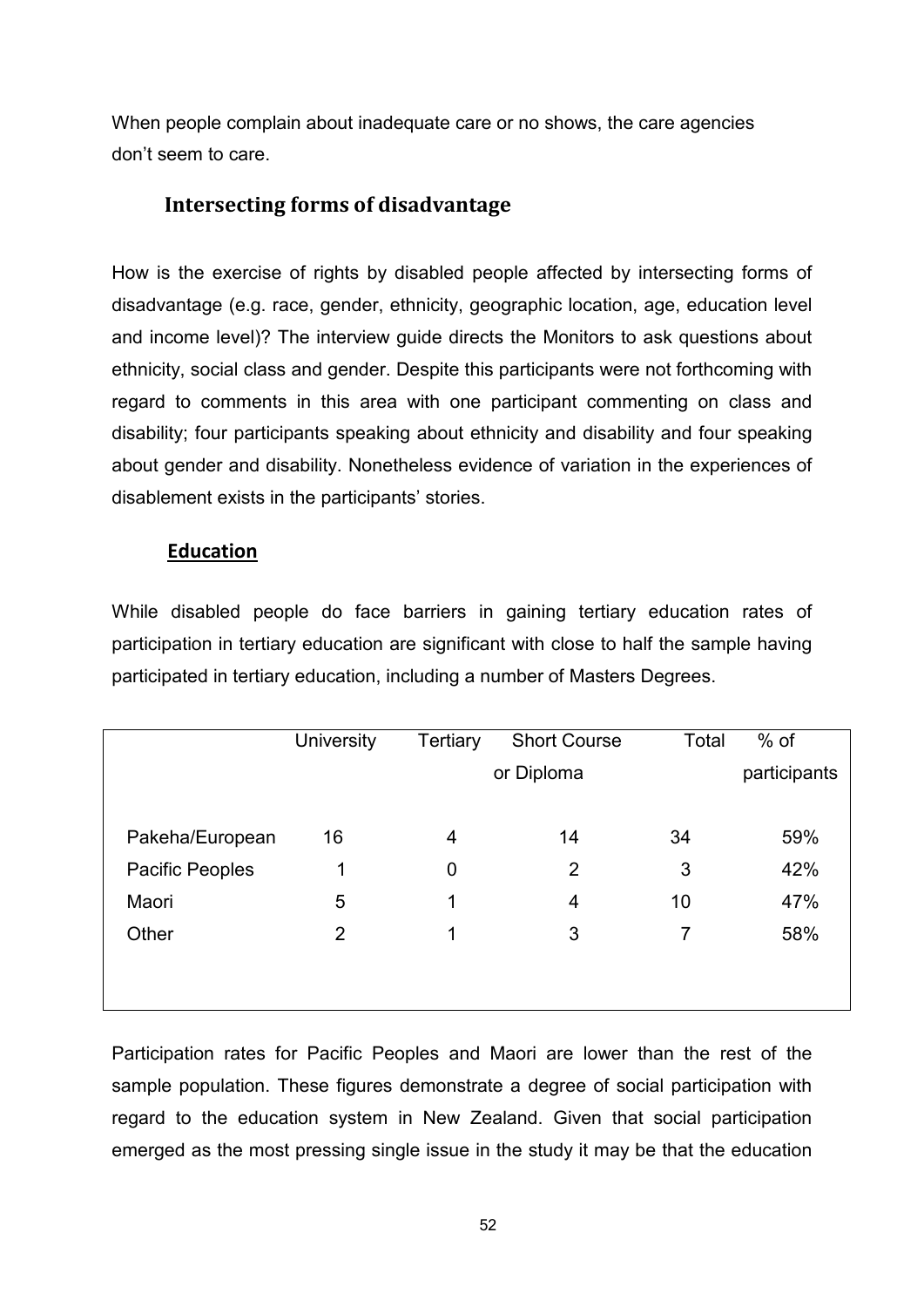system may provide some clues toward facilitative practices and systems in the wider community.

The education category in the monitoring instrument is specifically designed to gather information on life experiences that took place at school or through education. Within the categories measuring negative experience, disrespect for difference and problems with regard to participation, inclusion and accessibility occurred most frequently. On the other hand positive dignity also emerged as a significant category. Responses within the three categories cited above are approximately twice as frequent as any other education category with thirteen participants making twenty references with regard to disrespect for difference, eight participants making thirteen references with regard to participation, inclusion and accessibility. Within these negative categories most of the references relate to experiences within primary and secondary schools or to problems with accessing information such as lack of NZSL interpreters or Braille translations.

#### **Education**

|                                        |    |    | Participants References % of participants |  |
|----------------------------------------|----|----|-------------------------------------------|--|
| Disrespect for difference              | 13 | 20 | 13                                        |  |
| Problems with regard to participation, |    | 13 |                                           |  |
| inclusion, accessibility               |    |    |                                           |  |
| <b>Positive Dignity</b>                | 10 | 13 | 10                                        |  |

The positive dignity category shows thirteen references made by ten participants. Individual people's efforts to enable learning on a one to one basis are the main topic in this category. This finding adds weight to the idea, expressed time and again in this study that education and knowledge about disability enable participation, inclusion, and human rights.

53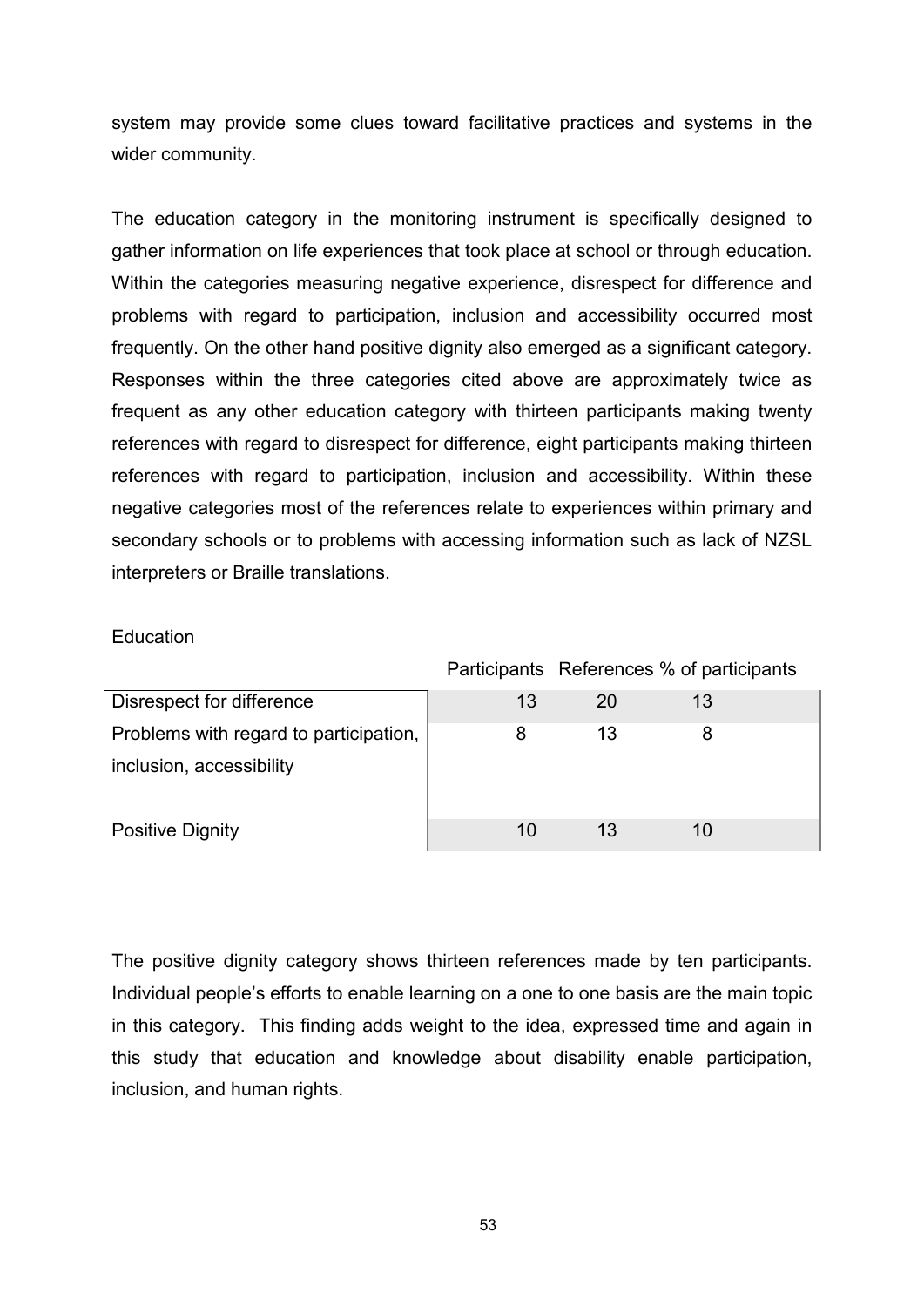#### **Barriers to work force participation**

The high rates of educational attainment demonstrate that those disabled people are capable and disciplined workers, yet this work ability is not reflected in their employment rates with a high percentage of unemployment evident in the sample. The unemployment rate for the sample is approximately 62 percent<sup>3</sup>. This is compared to seven percent in the general the population over the same time frame (Department of Labour, 2010).

Differences between employment rates of men (42 percent) and women (33 percent) are significant. Ethnicity is a very large factor in the employment statistics with Pakeha 46% percent identifying as unemployed as opposed to rates of 83 percent for Maori, 85 percent for Pacific People and 61 percent for all other ethnicities.



Employment and Unemployment by Ethnicity (Number of Participants)

The DPRI monitoring instrument did not require participants to disclose an income range however employment status is a good indicator of income level. Low income in

<u>.</u>

 $3$  These statistics are significantly different from those gathered by Statistics New Zealand in 2006. It is likely that this is due to the non-probability nature of sampling frame selection and the fact that most of the interviews took place during work hours. The 2006 Disability Survey (Statistics New Zealand, 2008) revealed that less than half (45 percent) of disabled people were in the labour force, compared with over three-quarters (77 percent) of non-disabled people of working age.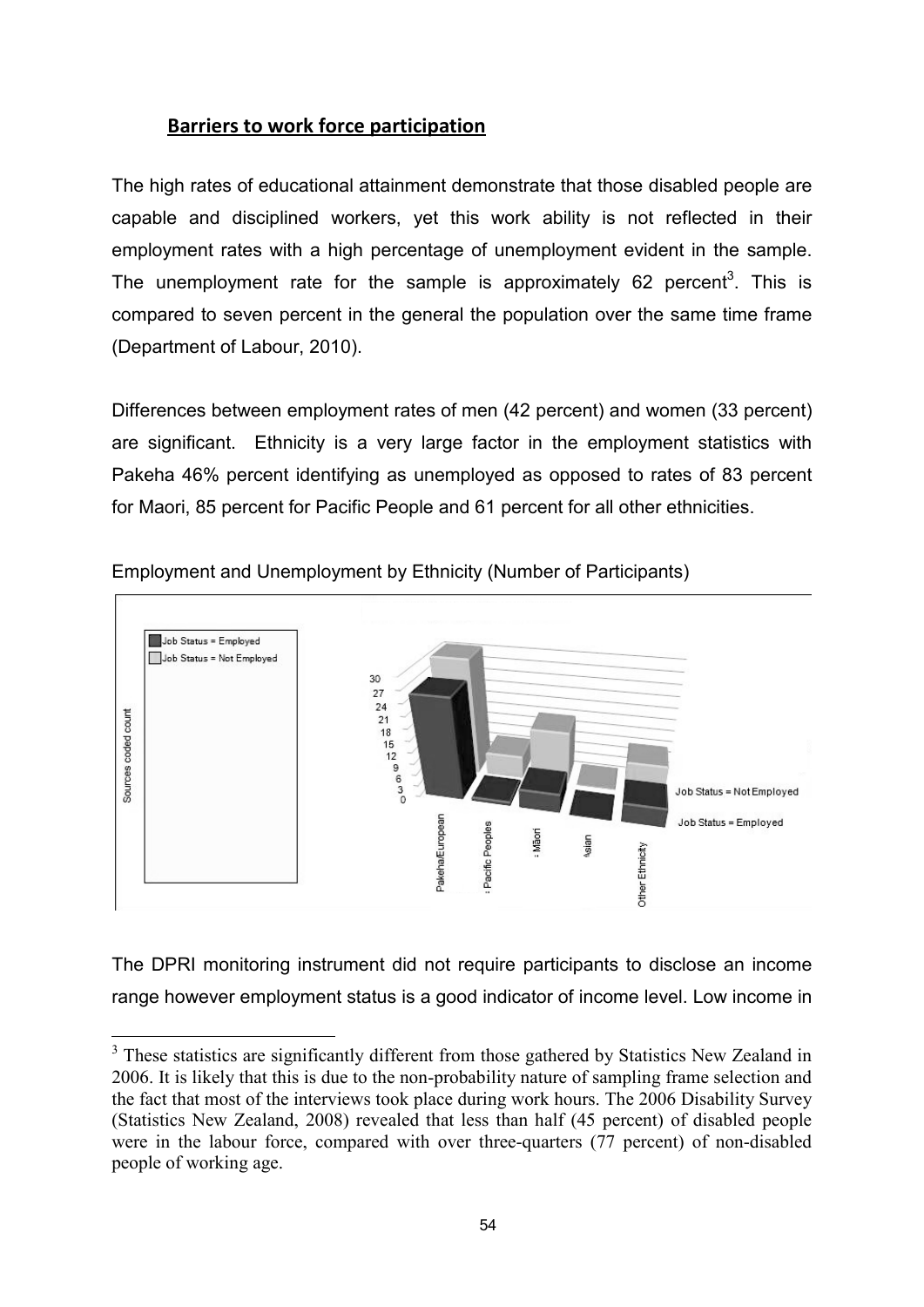combination with the higher living costs associated with disability compound to produce further barriers to participation in the work force. Well educated and work skilled participants report giving up jobs or not taking up work because the work environment or the pressure to work full time makes employment untenable:

*Par: I've been on the benefit and I've worked part-time, self-employed and contract work, and I guess because I've had that experience working for a Government department and other places over the years, I've built up a few contacts so I've kind of been quite lucky with being offered work, and the, but the limitation has been more the energy that I've got to do that work so I've often said no to bits of contract work if it just, I guess my priority has to be, has been to be healthy rather than to get off the benefit or to earn heaps of money.* 

Int: So health and energy's been a bit of a struggle in the last five years...and *sometimes it's hard to say no [to work]?*

*Par:* Oh it's very seductive when you're offered work and you're, oh yes, that *sounds exciting, and you think, oh I could do that, it might stretch me a bit, I could do it. Yeah, that's quite hard to say no to and to be honest, you know, to live on a low income is stressful too so you're kind of balancing the stresses that you choose*

Lack of accommodation for the everyday reality of living with an impairment featured in many of the interviews. For many disabled people the energy that it takes to get up and dressed and make their way to a work place significantly cuts into their potential productivity.

While many disabled people have the capacity to work productively full time working five days a week, nine to five, within standardised work hours may not be a viable option:

*Par: When I was appointed to the job I was expected to be regularly in the office. This was something I hadn't been expecting, I wasn't told that I'd be expected to do that. At home I could get my work done at any time of the day or night that I was awake. It didn't matter as long as I got it done, no-one*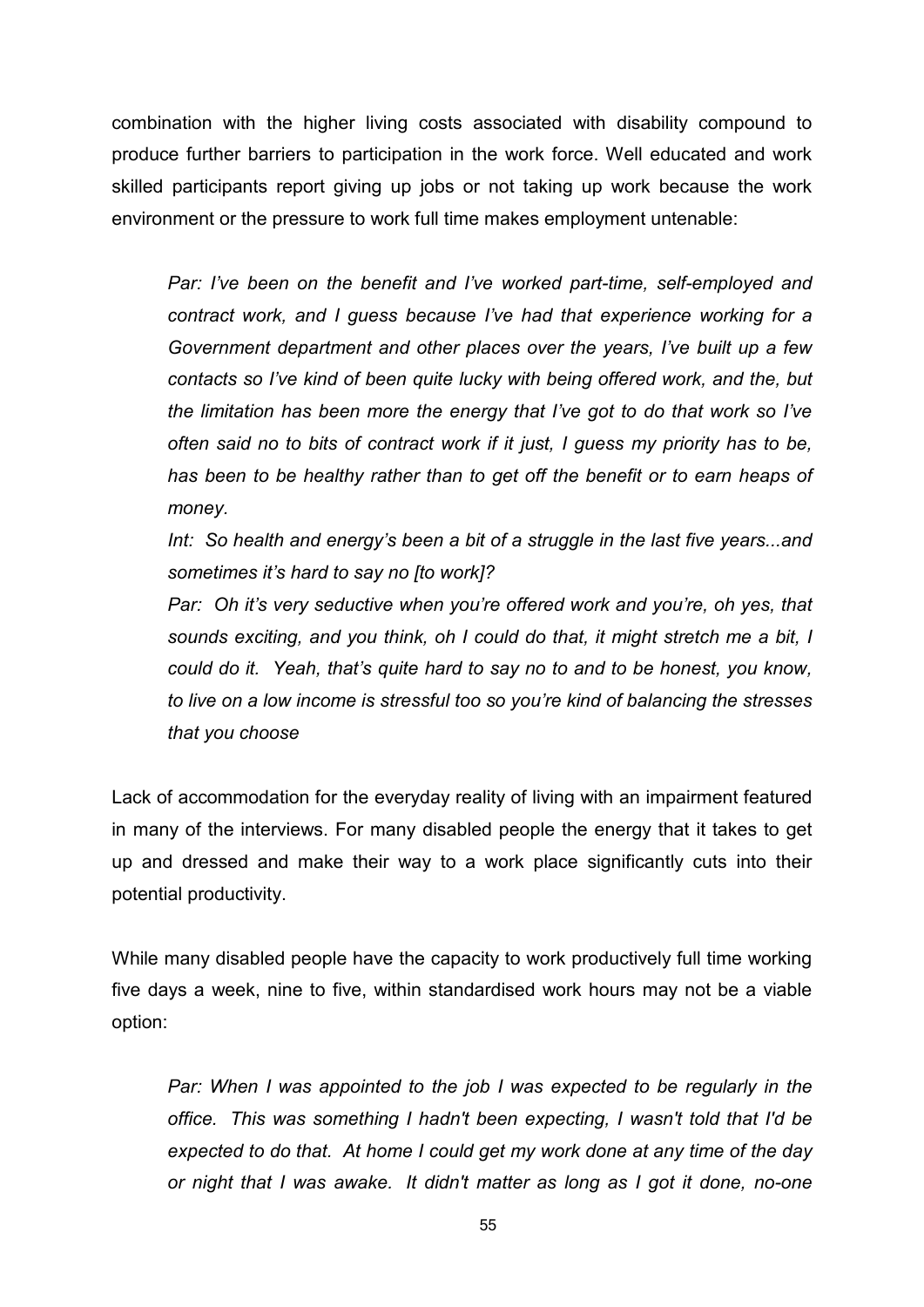*really worried. But because I find regular hours very difficult to keep to now, it was very difficult to be 'on song' for the same 8 hours every day, that became quite stressful.* 

Impairment effects can be both time consuming and physically demanding and as a result many disabled people develop strategies to get the most out of their days. Rigid work place policies may make it difficult to execute these strategies. Clearly there is a need for change in this area. The need for change in the area of employment, in the form of government supports to improve access to work for disabled people, emerged as the second most significant recommendation to improve the situation of disabled people. While the Strategy and the Convention enshrine non-disabling principles legislative change by itself is not enough to make significant change to a disabling society:

*Par: I just was really tired. I talked to the managers about, could I come in later in the mornings, citing the disability strategy, citing the convention. Now this [was the Ministry of …]. It was an organisation that was promoting both the Strategy and the Convention to schools, yet, I just said, could I come in at 10.30 in the morning instead of 9.30 and I could work later in the day? Because it was like I was so tired it was, I mean it wouldn't have been a final solution, because I just really needed a rest, but it was a way I could have continued, a way I could have worked in a short term. And they couldn't see past their own HR strategies as a government department, my manager said I needed to be there at 9.30 instead of 10.30.*

*Int: Did you ever, was there ever an opportunity to do any work from home? Par: No, wasn't allowed either. So the Ministry of […] is actually very, I mean the particular manager I was working under was probably a person who was unable to make any accommodations,* 

When disabled people are accommodated in the work place they are often perceived to be receiving special treatment. These attitudes are in themselves disabling:

*Par: there's some people will look at me and think well she looks fine – like there's nothing (I won't say the word) – nothing effing wrong with her – like*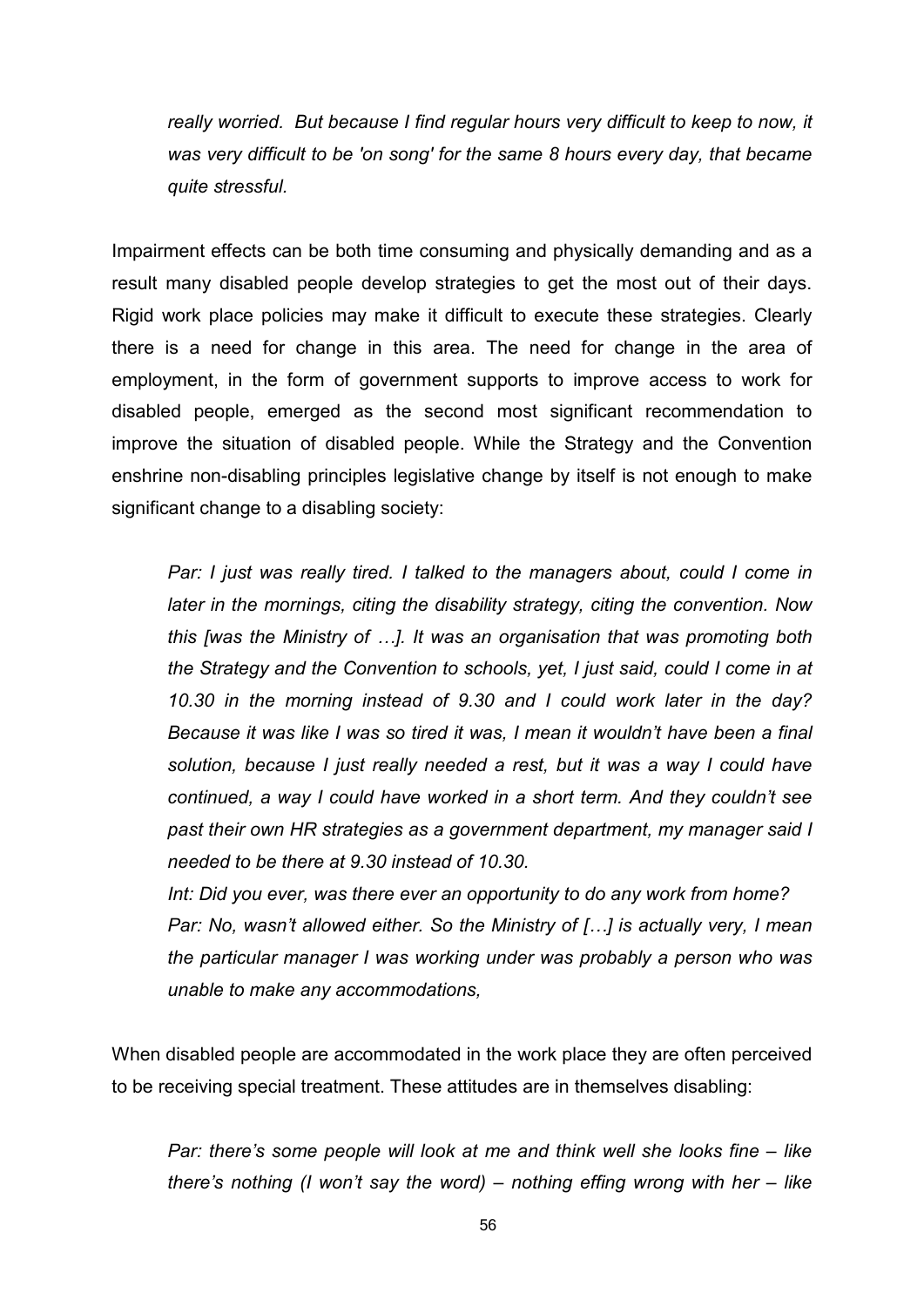*why does she get the privilege of doing what she does or – because some of the time I go in I do different duties. It might just be like paper work and things like that and you know, - I suppose it might be looked upon as – she's lucky, that's all she's doing but it's not actually easy, it's still physically demanding "you're really lucky, or your – or those are good hours that you've got," sort of thing.*

The experience of disabled people in the work force offers a clear example of negative and disabling attitudes in New Zealand society. There is no logical reason why disabled people cannot participate more fully in the workforce:

*Par: I don't know why? I mean, I've got a Masters, I've got loads of experience, prepared to work incredibly hard, but obviously I'm just – and the longer I'm not employed, the harder it gets.*

Small changes to attitudes and accommodation for the needs of disabled people in the work place have the potential to produce economic and productivity benefits that advantage the whole community, particularly if we are competing in an intellectual and productivity capacity in the global market place. In New Zealand for the Accessible Wellington Forum in 2006 IBM accessible technologies guru Mark Bagshaw pointed out that talented, motivated workers are going to waste in the disabled community, "They're not just employable, but employable in productive, well-paid jobs," Bagshaw said. Even four years later accessible technologies that were once expensive and cumbersome are now so available that many can be accessed on cell phones. With today's connectivity it should be possible to create flexibility in the work force so that disabled people have the opportunity to participate.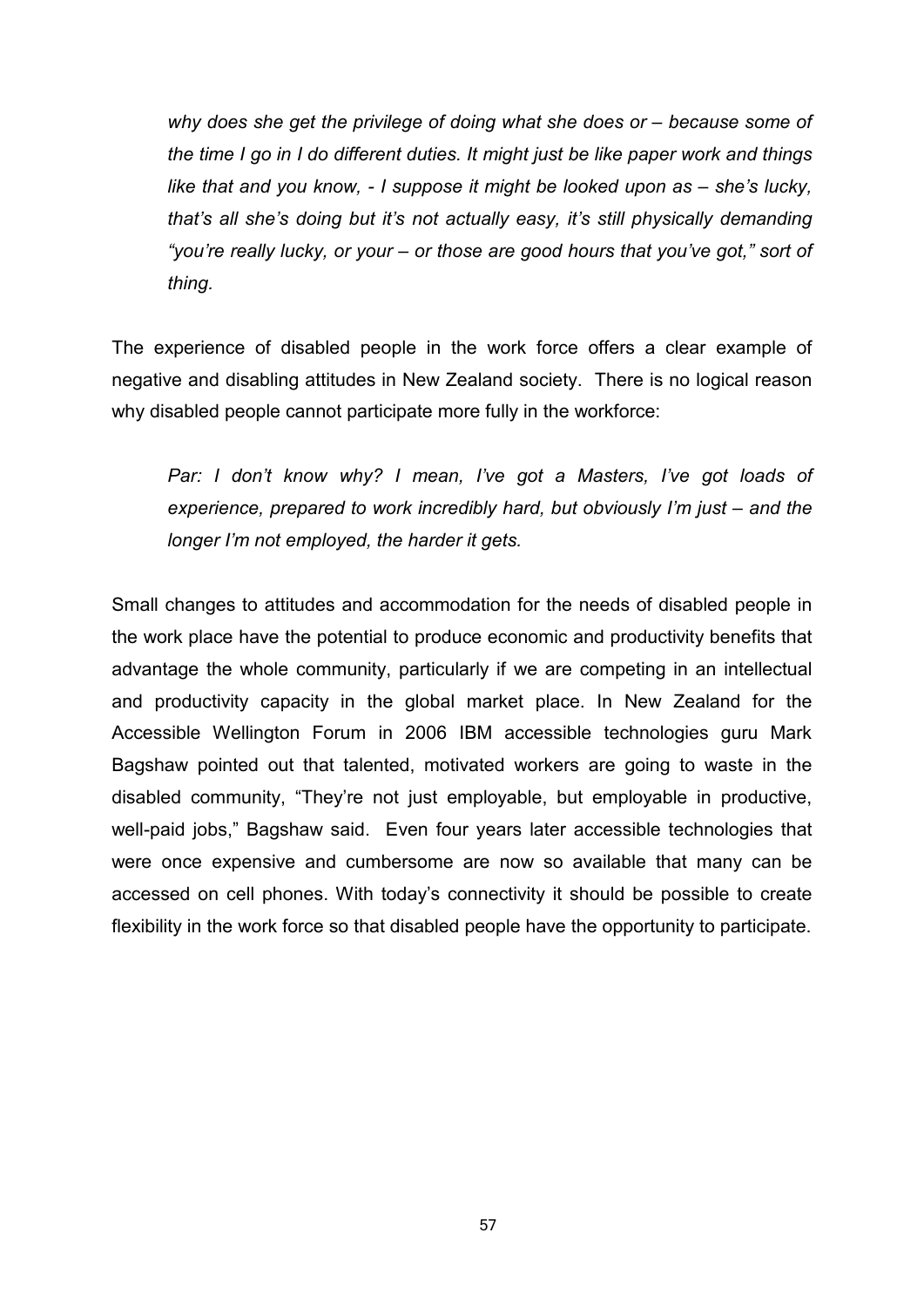#### **Resistance, Recommendations & Resilience**

The results in the preceding section come from the participants' analyses of the Human Rights implications of their everyday experience. In the next section responses to abuse, reasons for not reporting abuse, the participants' recommendations for change, and systemic roots of disablement are analysed.

Two hundred and seventy recommendations for change were voiced. It is clear that the DRPI interview process works as a vehicle for participation of disabled people.

|                                | Participants |                | Number of % of participants |  |
|--------------------------------|--------------|----------------|-----------------------------|--|
|                                |              | References     |                             |  |
| <b>Raise Awareness</b>         | 27           | 43             | 27.5                        |  |
| Other                          | 53           | 130            | 54                          |  |
| Peer Support                   | 5            | 7              | 5                           |  |
| Representation                 | 5            | $6\phantom{1}$ | 5                           |  |
| Respect                        | 17           | 27             | 17                          |  |
| <b>Social Supports</b>         | 8            | 14             | 8                           |  |
| Economic Supports <sup>4</sup> | 21           | 43             | 21                          |  |
| Total                          |              |                | 270                         |  |

## **Recommendations (for change)**

<u>.</u>

As discussed in the opening of the analysis section, non-disabled peoples lack of understanding of impairment effects is a major factor in the social isolation of disabled people. While a large number and wide range of recommendations were made in the course of the monitoring project, the single largest category to emerge is the need to raise awareness. Calls for disability awareness training in all areas of life from the public sector to, service industries, to educational institutions, to society in

 $4$  This category recorded 'government supports to improve access to work' for disabled people.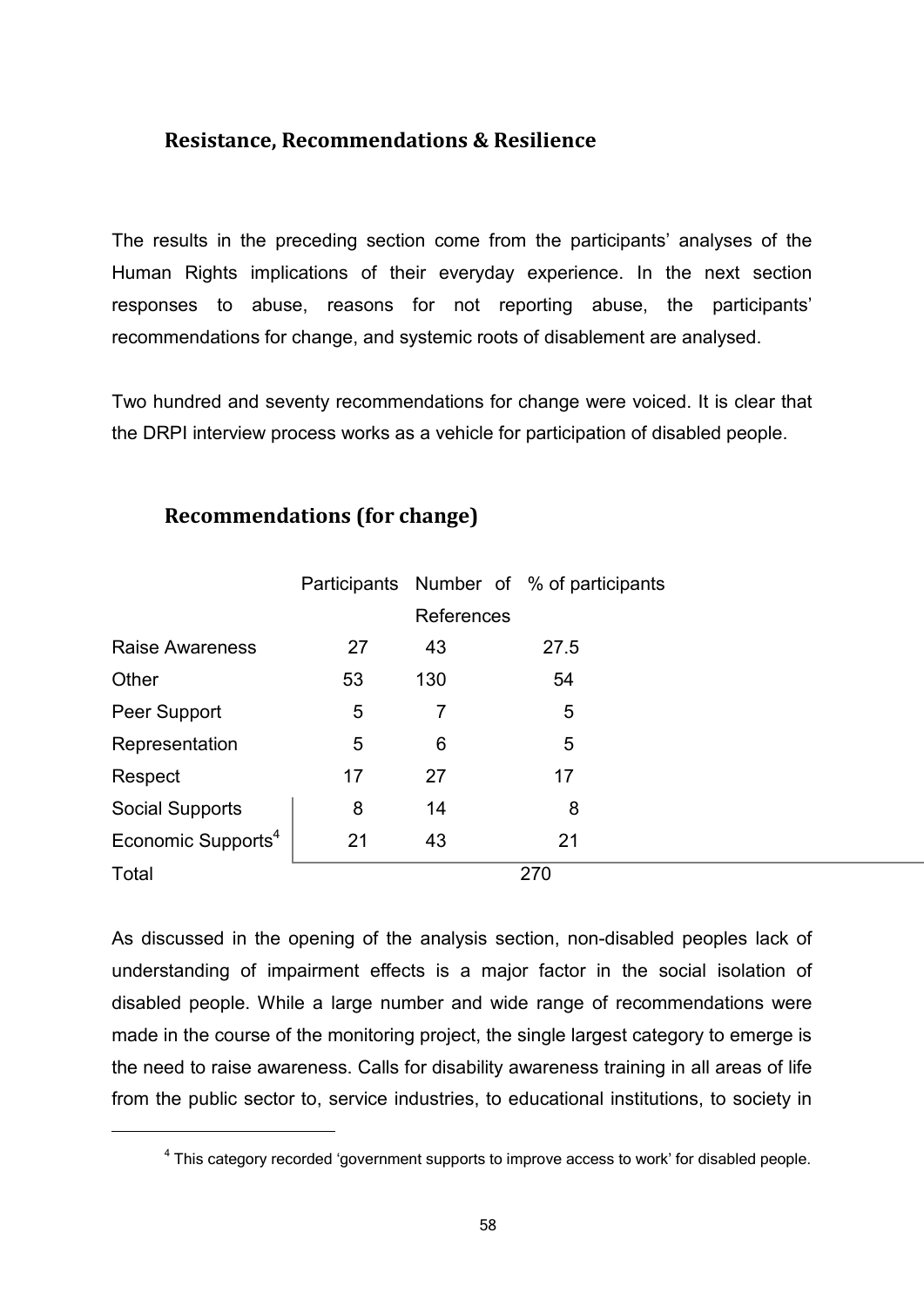general pervade the results. Participants suggest a variety of strategies to raise awareness. In the following excerpt an argument is made for a media campaign:

*Par: I think we – you know, we have come some way but for me it will be some really across the board – really-really visible campaign. A bit like the 'like minds - like mine' campaign. And I – and I know that, that has cost lots of money and I know that it's not perfect....But, you know, I was watching those ads last night and thinking, that's exactly what you need. So you just need … there's now a whole other set of ads they've just come out with now saying, "you know, what do you need to know to support someone through mental health," and basically saying, just being there you know. So what do people with disabilities need? They need friends. They need employment. They need opportunities to experience the same things. So [we need] that kind of really systemic multi media campaign.*

A clear message emerging from the project is that if you have an impairment, then people do not know how to relate to you. Education as a means of raising awareness is a simple and effective solution many participants suggest:

*Par: luckily for me that we had these guys come in and talk to us [about] why people react in different ways and so that was fine. I went home and the next time I saw him, I went up and approached him and started talking to him. His whole manner changed. And that was just from saying that people don't know how to behave around you.*

*Some people who you think, who you know very well, will be completely different and if I hadn't been taught that I would probably never have spoken to him but because I understood that – they act differently well kei te pai and that's good now. It's just understanding that people don't know how to approach you.*

Another recurrent theme in the recommendations section and indeed throughout the results is frustrations experienced with regard to the inflexibility and time consuming nature of the bureaucracy. Bureaucratic processes and practices are not designed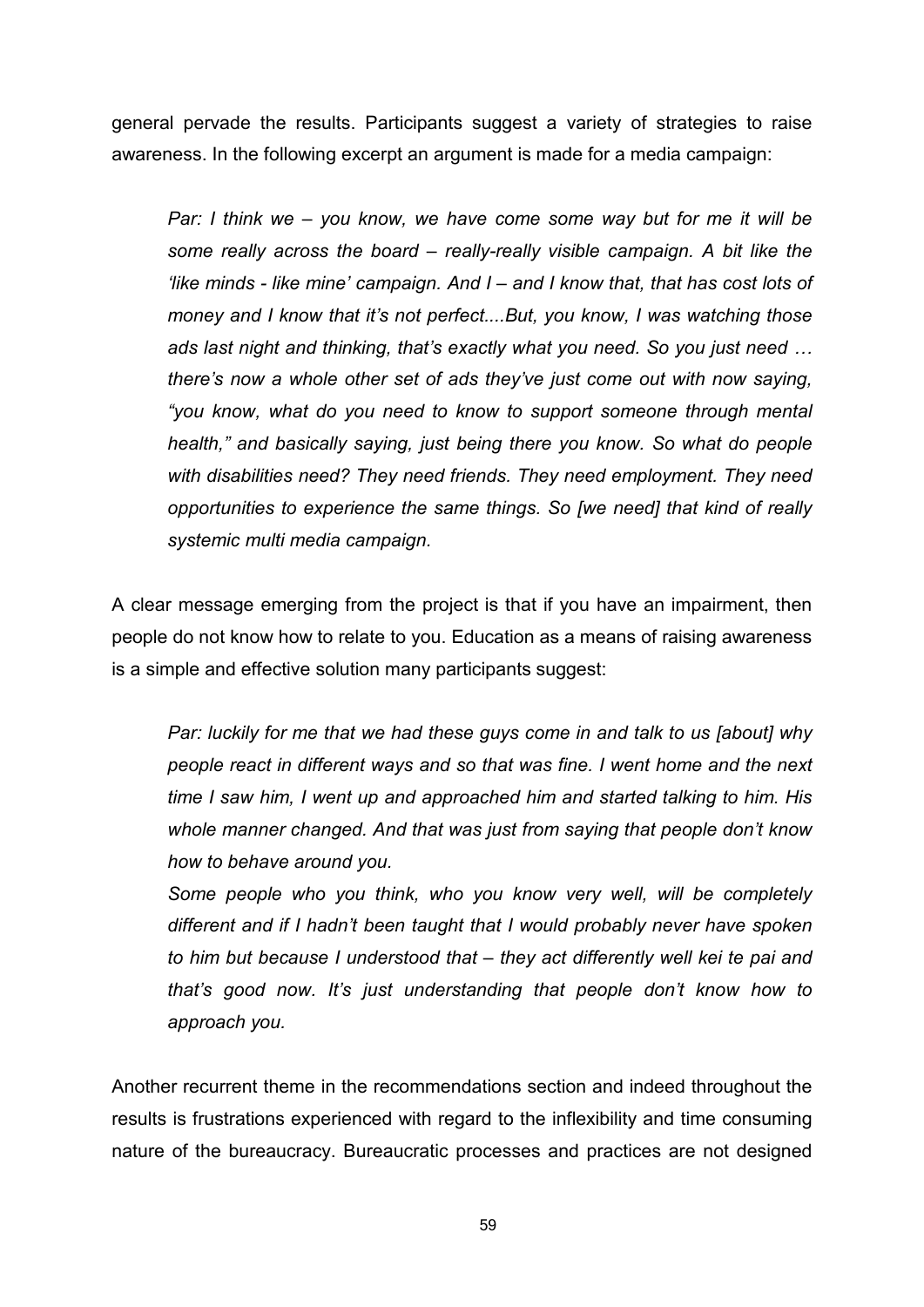with the everyday realities of disabled peoples' lives in mind. Systems are set up to cater to the requirements of the bureaucracy rather than the disabled person:

*Par: Definitely more training for professionals, not just around the equipment but also around interpersonal relationships and disability awareness. We're too easily put into boxes and usually they are square boxes whereas most of us tend to have round lives.*

*Par: ...there's an assumption the needs of the client will be met by meeting the needs of the bureaucracy.*

*Par: With service providers I'd like to see them coming at it from the point of view of "how can we make this work" rather than from the point of "let's see if you crunch enough numbers or tick enough boxes for us to make it work".…. I mean every year we have got to go through and drag out all of your receipts and substantiate anything to do with my disability. It's a bloody nightmare, it really is….*

*Par: People need to know that just because someone has a back injury and needs to stand at their desk, it's not going to pose a health and safety issue. Especially if you have a discussion with that person, and that person is a logical, intelligent, thinking person.*

*Par: Every time, or every year there's a needs assessment and they'll come and update the information and I – feels like I'm explaining the same information again and again and again.*

Bureaucratic systems were clearly identified as mechanisms of power and control over disabled peoples' lives. A common example in the project is occupational therapists making inappropriate decisions about equipment and the design of house modifications:

*Par: In this system you have to fight to have it recognised if the equipment doesn't work or isn't suitable. The OT held all the power and control and her*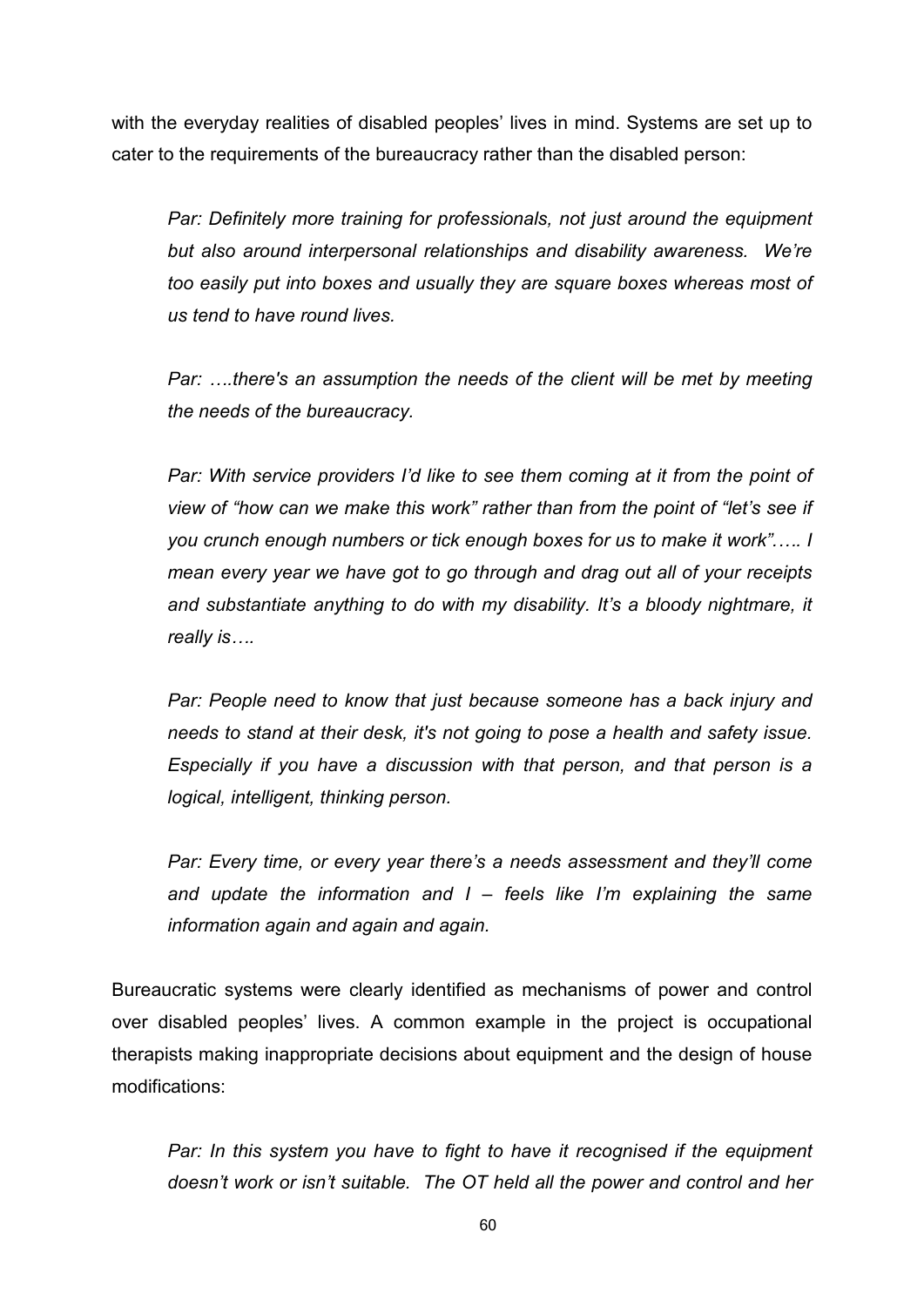*position held more weight with funders and service providers than my situation as a client did.*

The story of the deaf secondary school teaching student forced to take music class is a classic example of deliberately disabling bureaucratic practice (see vignette from the interviews in appendix 3)

It may also be due to the fact that impairment effects manifest themselves in context specific ways so a participants' primary experience of disablement in daily life may not be different to that experienced in the interview context. For example, if a deaf person for whom sign is their first language lives alone in the country their Asthma may be their primary disabling experience whereas in an interview context second language status may be the primary issue.

The participants quoted in the preceding excerpts clearly feel they take second place to bureaucratic regulation. Occupational health and safety regulations, designed as social protection mechanisms are used to deny access to the work place. While the frustration of substantiating disability annually and retelling stories over and over to different agencies, departments and health professionals is a familiar trope. So familiar in fact that the Ministry of Health is already investigating the possibility of Local Area Co-ordination, where one person coordinates services across different agencies.

## **Reasons for Not Reporting**

The results suggest that in general people will report human rights violations with relatively low instances of people failing to report. However, while nothing stands out as a particular barrier in this category there is mention of reluctance to report in the work place, resignation with regard to health and public transportation issues.

*Par: Workbridge basically, for example, chose the taxi company for me to use, and I don't blame them, because there aren't many around, and are not available at the times that I require. So there isn't much choice really.*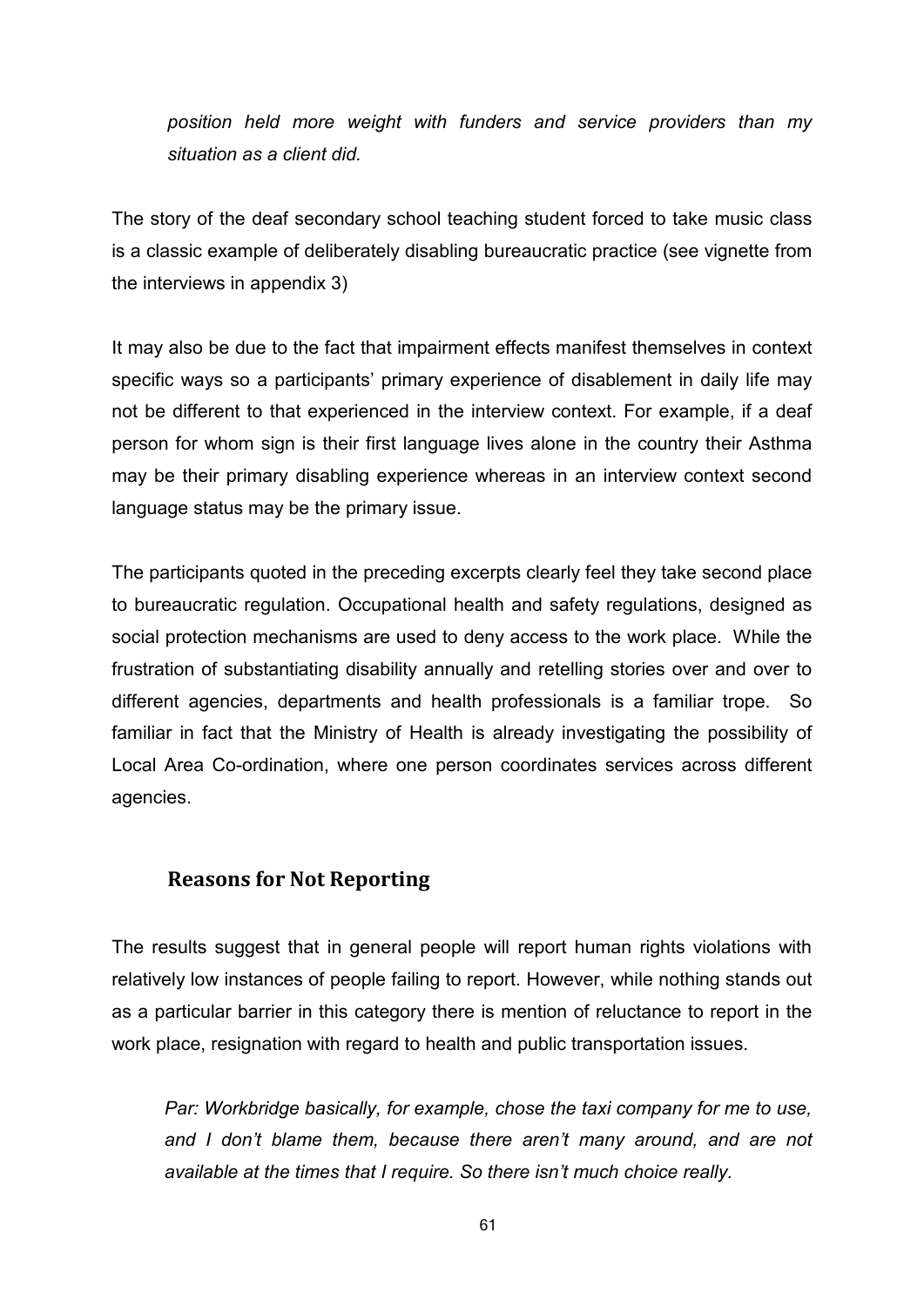#### *Int: So accepting it, how does that make you feel?*

*Par: Ah, not that great, but, and I feel powerless. However, if I want to* participate in the society and if I want to do the things that I want to do um, I *have to put up with it. Otherwise, I'll just end up staying at home.*

|                                 |    | Participants Number of % | οf |
|---------------------------------|----|--------------------------|----|
|                                 |    | References participants  |    |
| Nothing Would Have Happened   7 |    | 10                       |    |
| Other                           | 12 | 15                       | 12 |
| Self Blame                      | 3  |                          | 3  |
| Fear                            | 5  | 5                        | 5  |

Reasons for not reporting

Seven participants reported that they had not reported human rights violations because nothing would have happened. Two of these relate to taxi companies and two relate to health. However, in the above example there is an element of acceptance, of things being 'not quite right' the participant does not go so far as to analyse this as a human rights violation. Examples of things being 'not quite right' are pervasive in the participants' transcripts. Fear of losing services is another reason people do not complain. Lack of financial means and lack of access and corruption were not significant.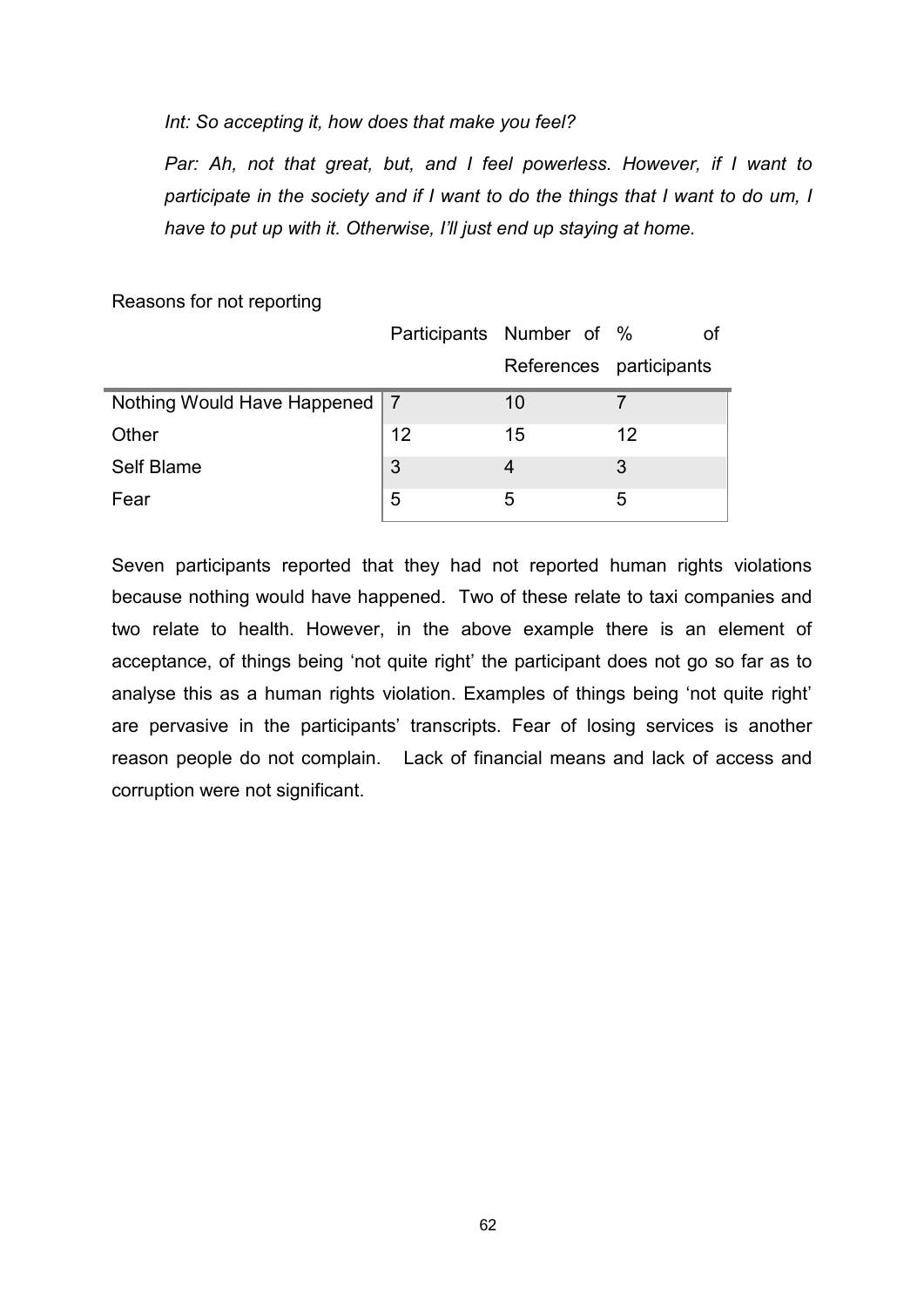#### **Responses to Abuse**

|                            |    |            | Participants Number of % of participants |
|----------------------------|----|------------|------------------------------------------|
|                            |    | References |                                          |
| Distancing                 | 19 | 26         | 19                                       |
| Other                      | 20 | 29         | 20                                       |
| <b>Report Legal Action</b> | 24 | 35         | 24                                       |
| Resisting                  | 28 | 48         | 28.5                                     |

Querying the data with respect to ethnicity, education level and disability showed responses in proportion to the sample except in responses to abuse. Women are more likely to report abuse or take legal action with eighteen (thirty percent) of women compared with 6 (fifteen) of men reporting this action. The fact that significant numbers of participants articulate responses to abuse clearly demonstrates that disabled peoples' human rights are not guaranteed in New Zealand.

#### **Systemic Roots of Discrimination**

In terms of the systemic roots of disablement, acts of exclusion and discrimination against disabled people that are related to the ways in which economic activities are organised and delivered, was most significant.

|             |    |            | Participants Number of % of participants |
|-------------|----|------------|------------------------------------------|
|             |    | References |                                          |
| Economic    | 29 | 41         | 29.5                                     |
| Legislative | 23 | 39         | 23                                       |
| Social      | 15 | 29         | 15                                       |

When participants raised issues with regard to economic factors, legislation and government support it echoed issues discussed elsewhere in the report such as bureaucratic inflexibility, lack of real understanding by government departments and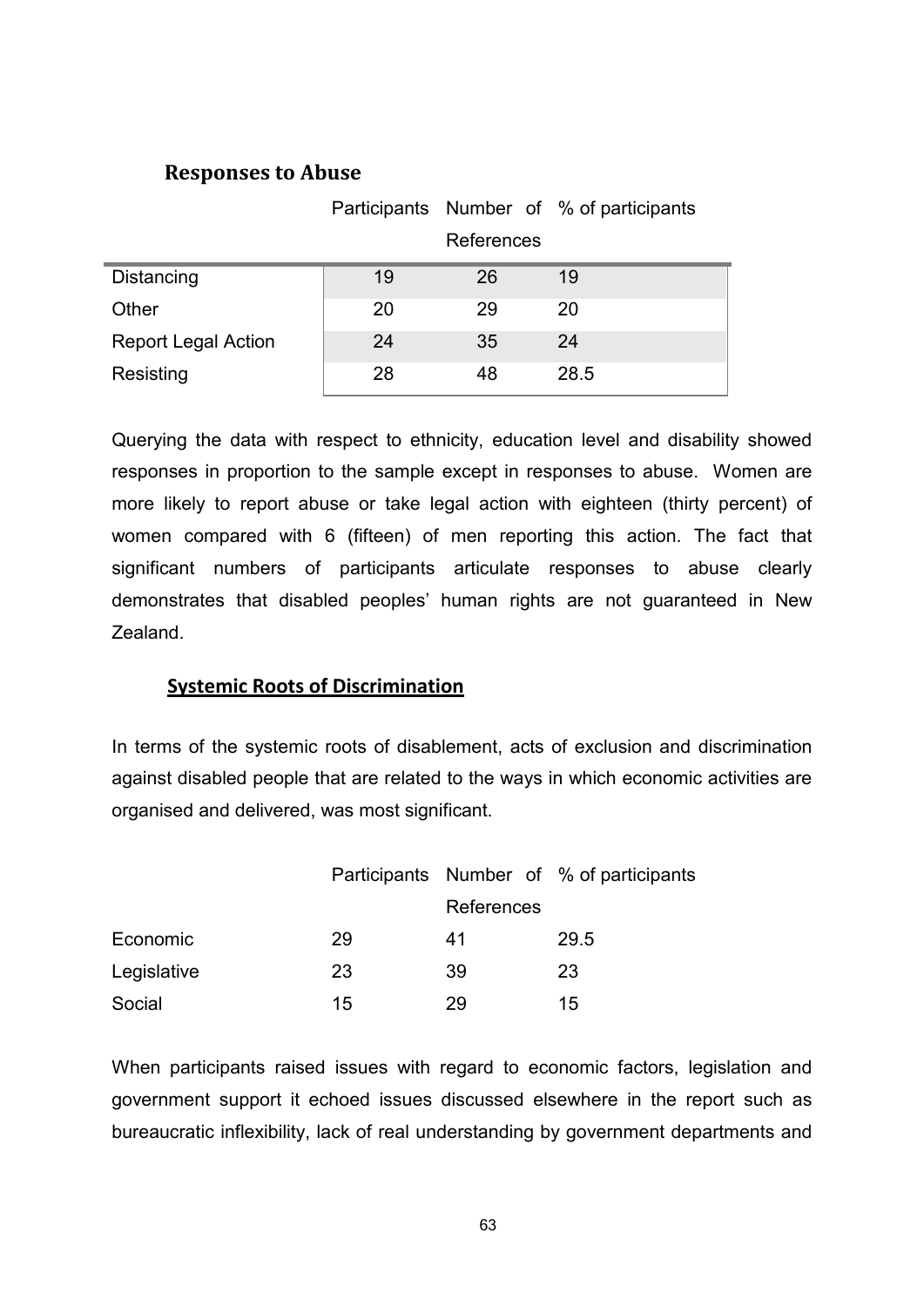issues with communication demonstrating once again a lack of understanding of disability issues in New Zealand society:

*Par: And there are also lots of instances where people will say to me, if it's a government service, well no, it's your responsibility to book the interpreter, you're Deaf, you should do it. And I'm like, "But hang on, you're a government service, I'm coming here, you need the interpreter so your hearing people can understand, I don't have a problem, I can understand Sign Language but you can't understand me. You book the interpreter, you have them here."*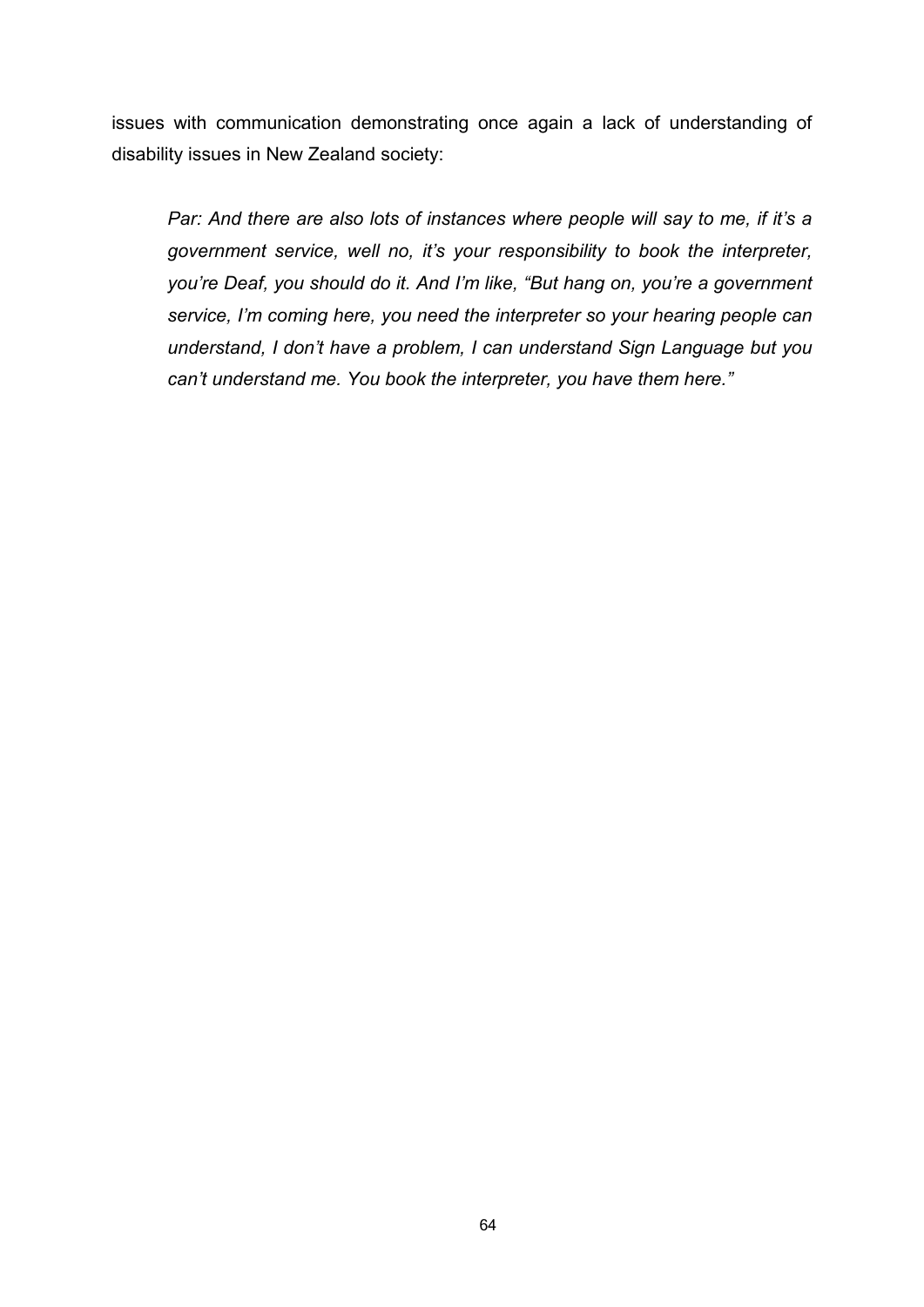# **Section 5**

# **Conclusions Recommendations**

The conclusions and recommendations in this section come out of and are aligned to the monitoring projects' results. The project management committee took the draft report back to their organisations for feedback. Each organisation was asked to come up with three main recommendations that they considered realistically achievable. The following recommendations are the agreed outcomes of this analytical process.

The recommendations relate to social participation, the bureaucracy, work, getting out and about, and universal design.

# **Social Participation**

The biggest drivers of discrimination toward disabled people are barriers to social participation. Disabled people want to participate in society realising the same citizenship rights and human rights as others. Participation is limited however, sometimes by lack of accommodations, but more often than not by attitudes borne from a lack of understanding of the everyday realities of disabled peoples' lives.

Currently we are aware that the New Zealand government are about to embark on an awareness campaign. This will probably focus on tangible issues like work, transport and communication. However, some thought should be given to the drivers for true social participation such as friendships and other networks that are taken for granted in non-disabled people's everyday lives.

Recommendation 1: That New Zealand undertakes an "awareness campaign" that targets all sectors of society and concerns the broader aspects of social participation, notably the attitudinal barriers that are a key driver of social exclusion.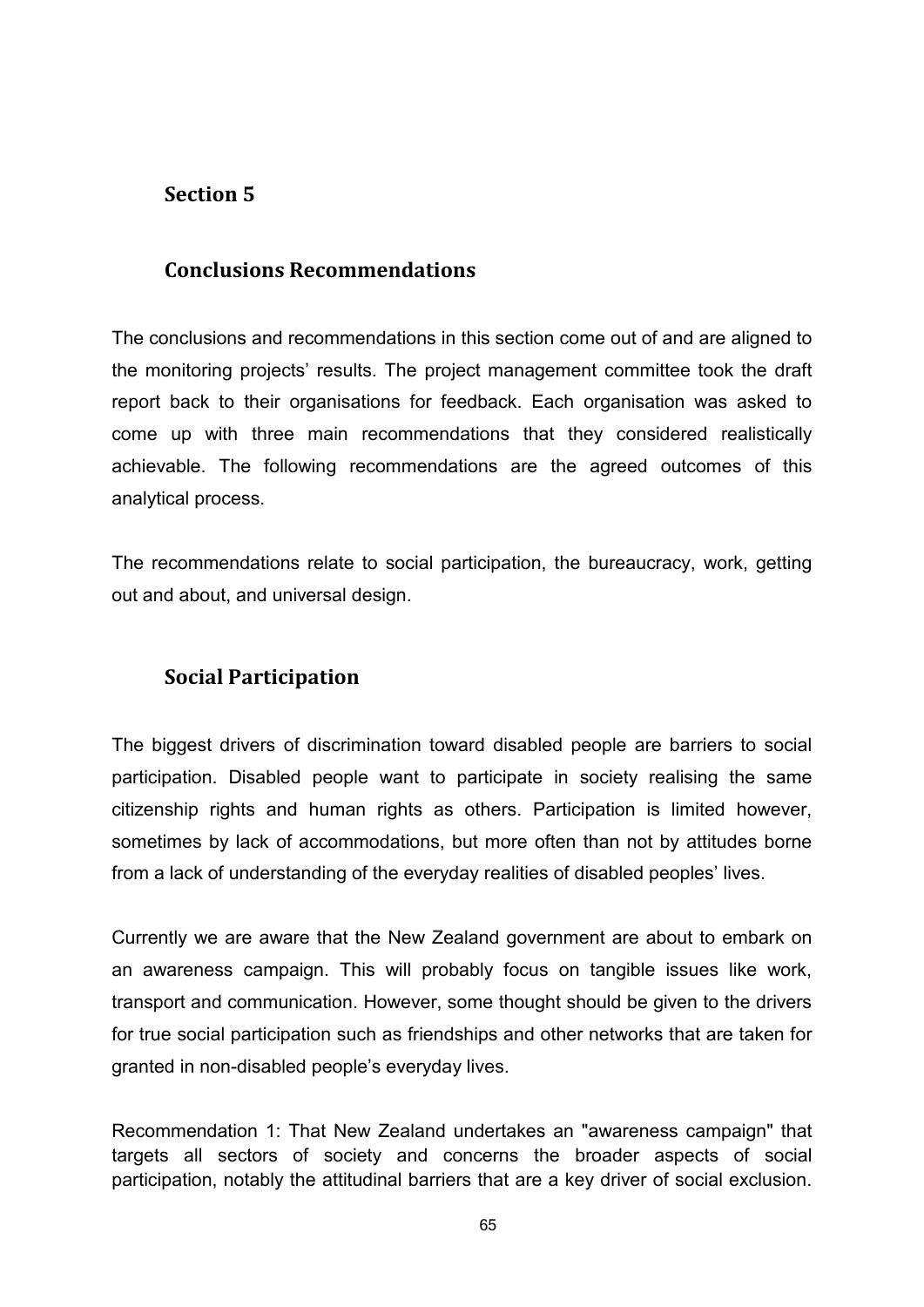DPOs should be full and active partners in decisions, design and delivery. There should be compulsory staff training in disability awareness, with the courses provided via DPOs.

# **The Bureaucracy**

Disabled people reported that the major barrier for them was the bureaucracy that hinders rather than helps. As one participant said, "*there's an assumption the needs of the client will be met by meeting the needs of the bureaucracy".* 

From the project results we can conclude that bureaucratic expediency is often used as a rationale for disablement. People are acting in a rational manner and following the rules but the net effect of the rules is clearly discriminatory. The most obvious example of this is disabled people having to demonstrate year after year that they still have their lifelong impairments. The cumulative effect of this is that time and money is wasted proving the obvious.

Recommendation 2: A) That in partnership with DPOs, New Zealand undertakes a detailed assessment of the barriers that prevent disabled people from fully participating in society.

Recommendation 2: B) That key performance indicators are created and monitored for all public services and that DPOs and disabled people are part of a monitoring process.

## **Work**

The project results suggest that there is a large resource of well educated disabled people who are unable to access employment. The biggest gains to be made in this area involve changing employers' misinformed attitudes about disabled people and to have more flexible working conditions.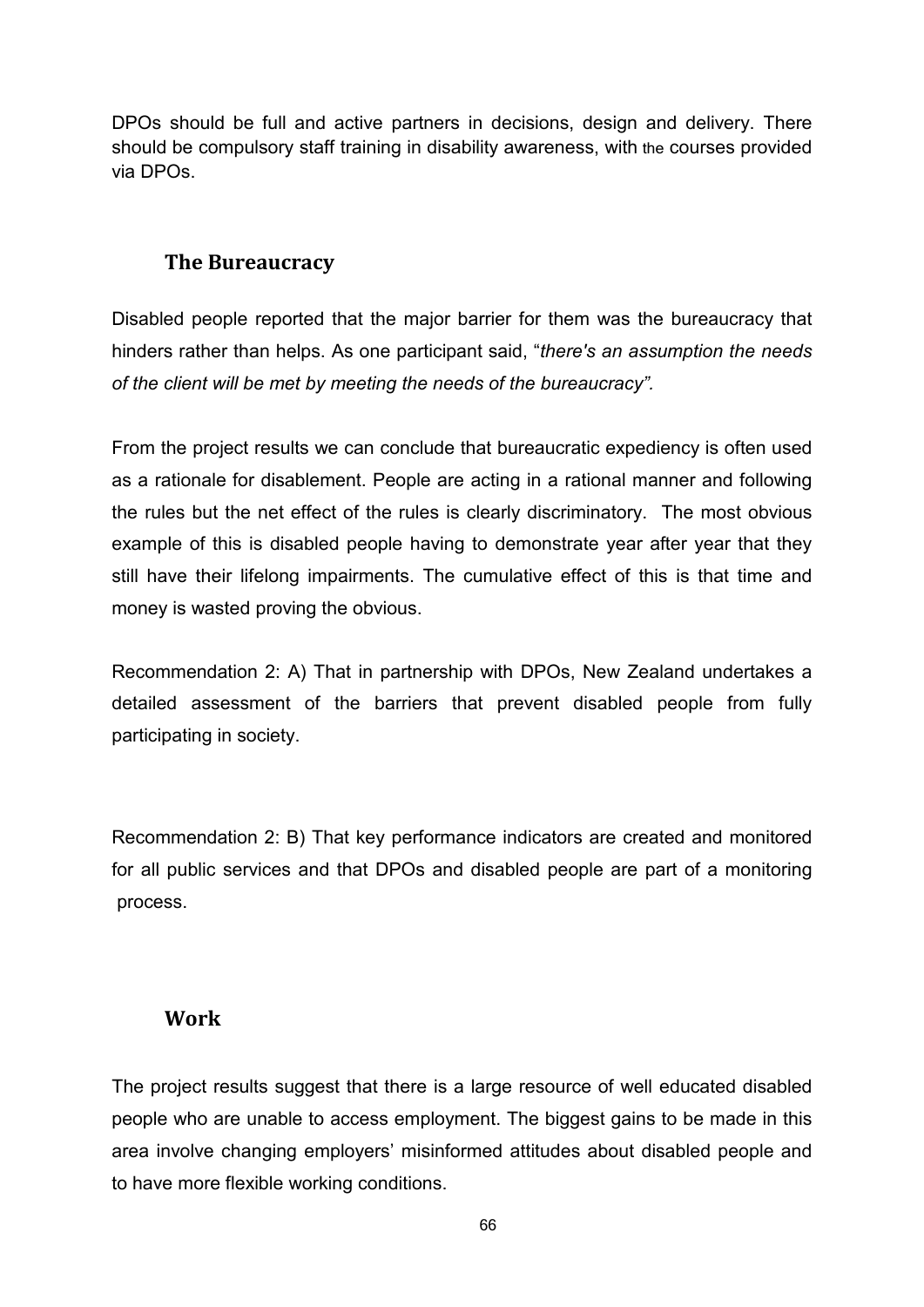Recommendation 3: That the requirement for reasonable accommodation for disabled people is enforced and those to whom it applies are made aware of their obligations.

#### **Getting out and about**

Leaving home for short or extended periods of time is an issue for disabled people. However, despite ongoing marginalisation people don't report discrimination with respect to transport because they perceive that nothing will happen. As one disabled person involved in the project reported, "the system bashes disabled people, the system wears you down until you are ready to accept anything".

Recommendation 4: That an industry standard (similar to the tourism industry's Qualmark) is developed. It should signal a non-disabling environment and universal design features.

#### **Further Work**

For the next two years government funding has been provided to enable DPOs to conduct disability rights monitoring on an annual basis to appraise the state of the human rights of disabled people. Annual reports of this assessment can be used to provide information for Human Rights monitoring mechanisms.

## **Conclusion: Addressing discrimination**

Disability rights movements around the world recognise negative social attitudes as one of the major factors disabling people with impairments. The Convention recognises that negative social attitudes can prevent disabled people from participating in society as much as any physical barrier. The clear disability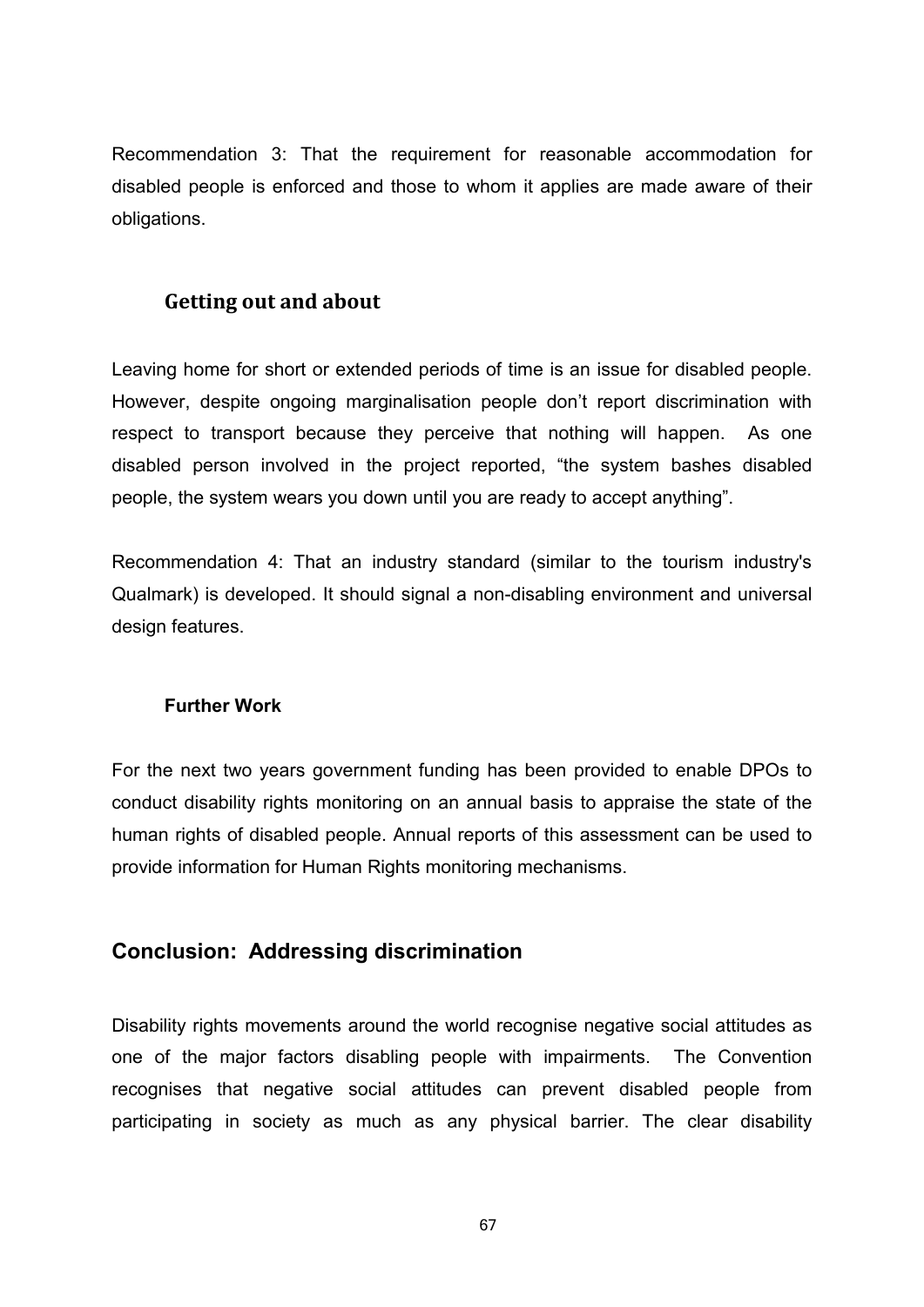awareness message coming out of this project supports the argument for the disabling nature of social attitudes. (See recommendation 1)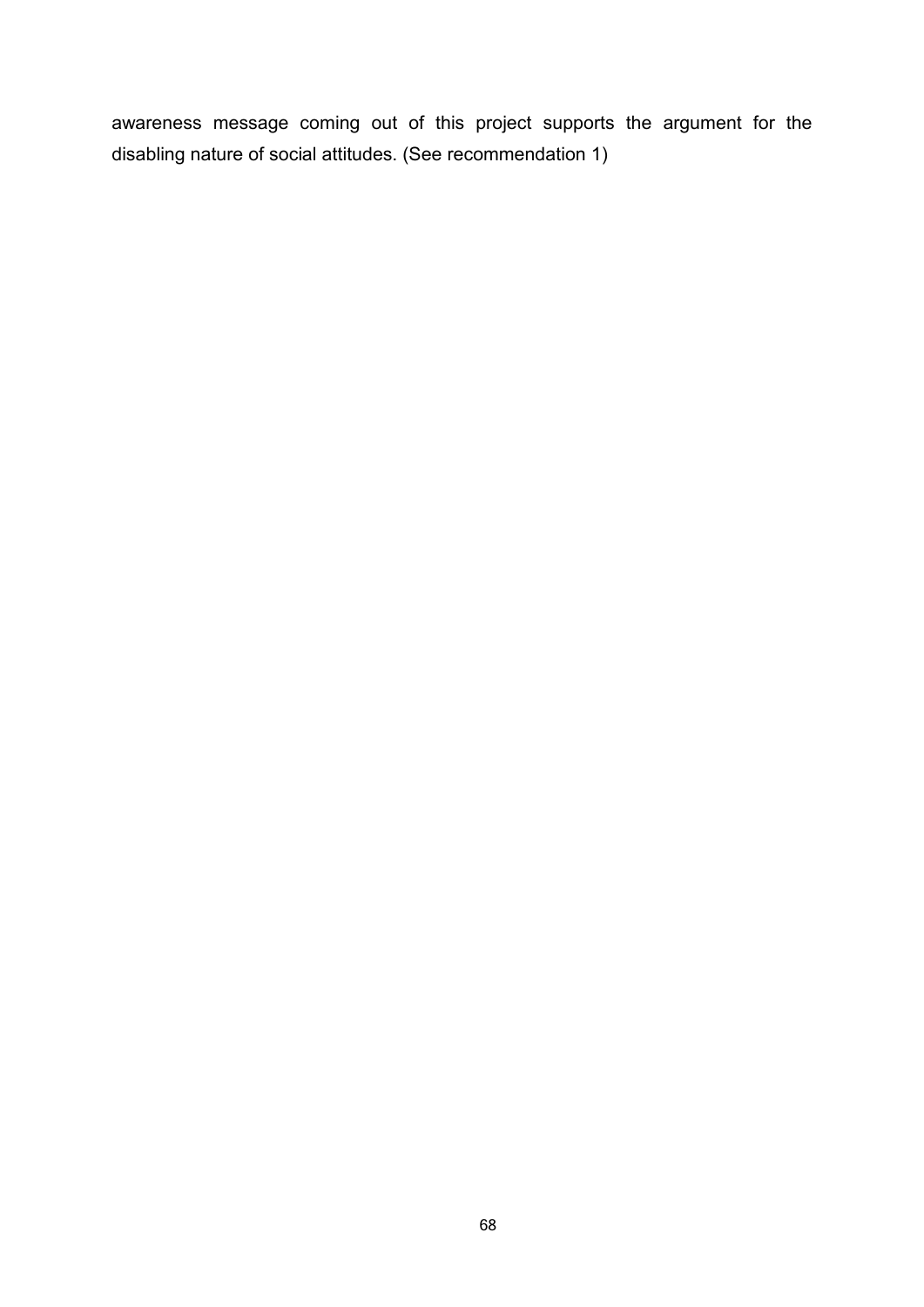## **References**

Department of Labour. (2010). *Employment and Unemployment - September 2010 Quarter*." from http://www.dol.govt.nz/lmr/lmr-hlfs.asp. [retrieved 14 October 2010]

Georgeson, S. (2000) The Disabled Persons Assembly 1983 –1999: *Success, Challenges and Lessons for the Disability Movement in New Zealand,* a Masters in Social Work thesis, School of Social Policy and Social Work, Massey University, New Zealand.

du Bois, B. (1983). Passionate scholarship: notes on values, knowing and method in feminist social science. In G. Bowles & R. D. Klein (Eds.), *Theories of women's studies.* New York: Routledge.

Fook, J. (Ed.). (1996). *The reflective researcher: social workers' theories of research.*  St Leonards. NSW. Australia: Allen & Unwin.

Kennedy, G. (Ed.). (2008) *A concise dictionary of New Zealand Sign Language,*  (Wellington, New Zealand: Bridget Williams Books.

Lather, P. (1991). *Getting smart: feminist research and pedagogy with/in the postmodern.* New York: Routledge.

Lawrence-Lightfoot, S., & Davis, J. H. (1997). *The art and science of portraiture.* San Francisco: Jossey-Bass.

Lunn, M. (2001). Research, women & disability: a feminist perspective. *New Zealand Journal of Disability Studies, 9,* 51–61.

Lykes, M. B. (1989). Dialogue with Guatemalan Indian women: critical perspectives on constructing collaborative research. In R. K. Unger (Ed.), *Representations: social constructions of gender.* Amityville: Baywood.

Munford, R. and Sullivan, M. (1997). 'Social theories of disability: the insurrection of subjugated knowledges', In O'Brien, P. and Murray, R. *Human Services. Towards Partnership & Support*, Palmerston North, New Zealand.: Dunmore Press.

P O' Brien, P and Sullivan, M. (eds). (2005). *Allies in emancipation: Shifting from "giving service to providing support"* . Australia : Thomson Dunmore Press

Noble, A., & Robinson, C. (1999). For the love of the people: participatory design in a community context. In B.W. Scrivener (Ed.), *Collaborative design.* London: Springer-Verlag.

Park, P. I. (2001). Knowledge and participatory research. In P. Reason & H. Bradbury (Eds.), *Handbook of participatory action research: participative inquiry and practice.* London: Sage.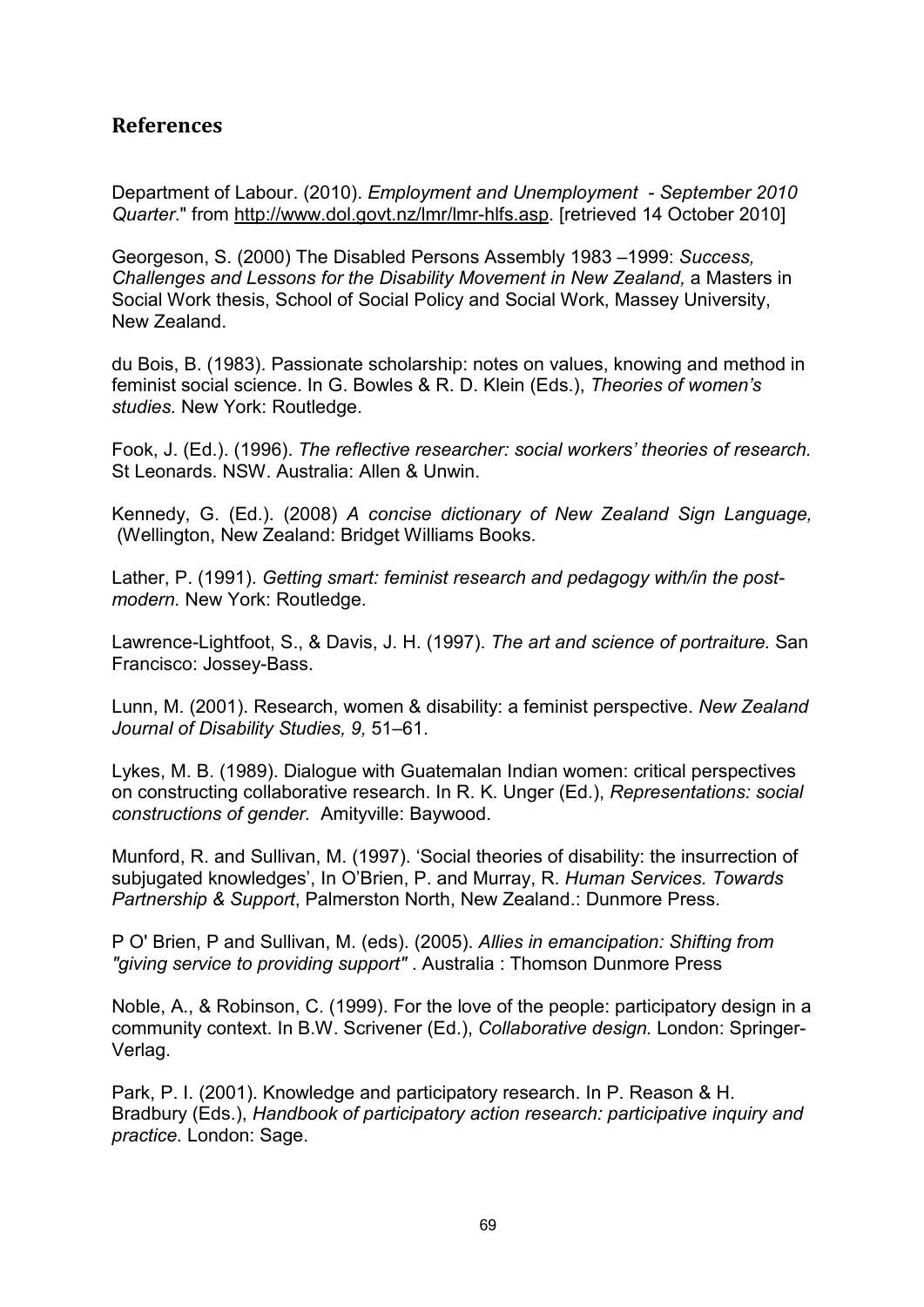Reason, P., & Bradbury, H. (Eds.). (2001). *Handbook of action research participative inquiry and practice.* London: Sage.

Reinharz, S. (1992). *Feminist methods in social research.* New York: Oxford University Press.

Smith, D. E. (1987). *The everyday world as problematic: a feminist sociology.* Milton Keynes: Open University Press.

Sullivan, M. (1999) 'Does it say what we mean, do we mean what it says, do we know what it says? Assessing disability policy in tertiary institutions from a social model perspective'. Keynote address *DisAbility in Education – Maximising Everybody's Potential* Conference proceedings (computer disc), University of Otago, Dunedin, New Zealand.

Sullivan, M. (2001) Disabled People and the Politics of Partnership in Aotearoa New Zealand. In L. Barton. (Ed). *Disability, politics and the struggle for change,* Buckingham, Open University Press.

Tierney, W. G. (2000). Undaunted courage: life history and the post-modern challenge. In N. K. Denzin & Y. S. Lincoln (Eds.), *Handbook of qualitative research.*  London: Sage.

UPIAS (1976) *Fundamental Principles of Disability.* London: UPIAS.

Vaughter, R. M. (1976). Review psychology. *Signs: Journal of Women in Culture and Society, 2*(1), 120–146.

Wallston, B. S. (1981). What are the questions in psychology of women? A feminist, approach to research. *Psychology of Women Quarterly, 5*(4), 597–617.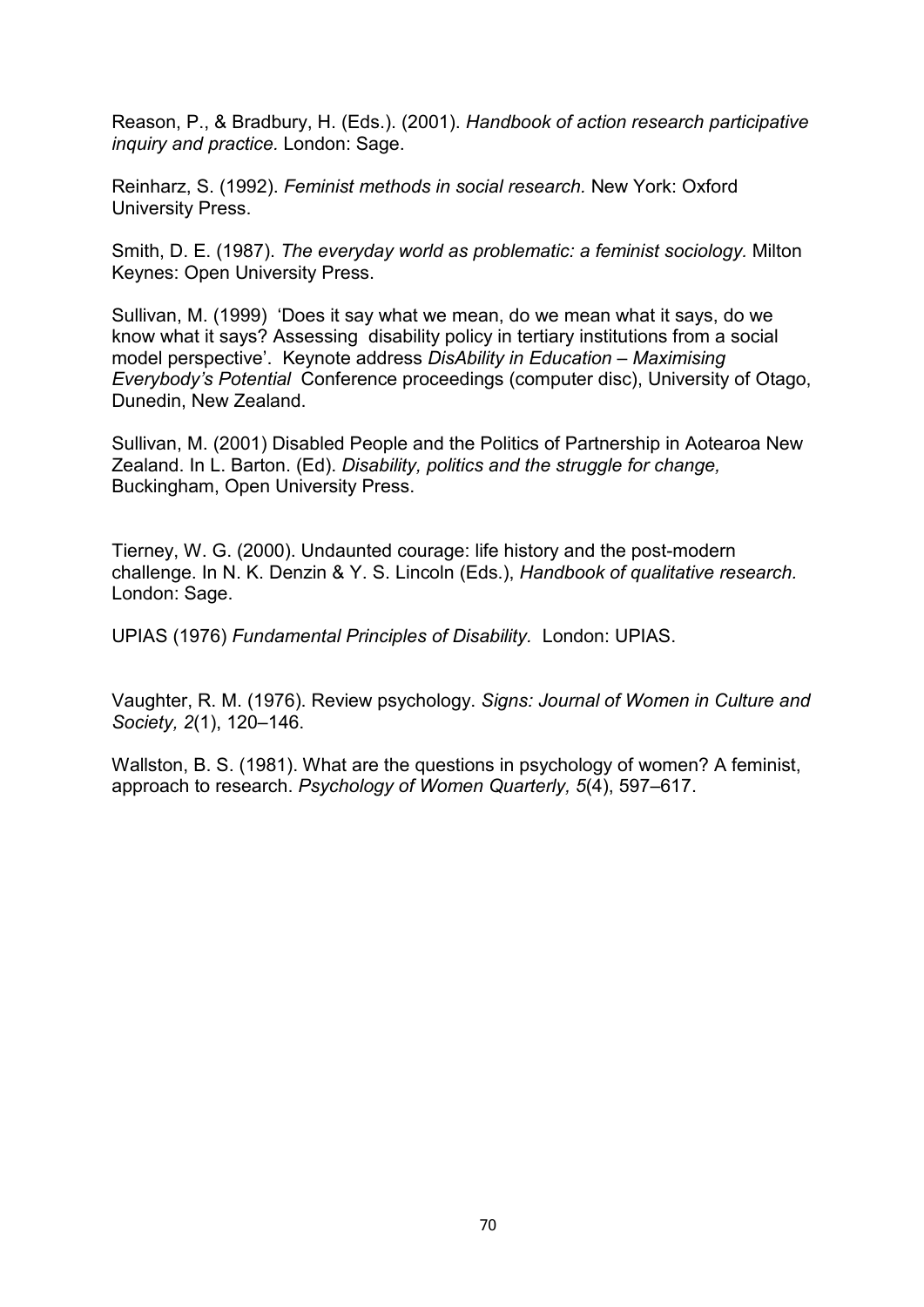# **Appendices**

| <b>Appendix 1</b> | <b>Ethical and Philosophical Underpinnings of</b><br>the Project          |
|-------------------|---------------------------------------------------------------------------|
| <b>Appendix 2</b> | Details of the Monitoring Process and<br><b>Learning from the Project</b> |
| <b>Appendix 3</b> | Vignette from the Interviews                                              |
| <b>Appendix 4</b> | <b>Informed Consent</b>                                                   |
| <b>Appendix 5</b> | <b>Interview Guide</b>                                                    |
| <b>Appendix 6</b> | <b>Post Interview Brain Storm with Monitors</b>                           |
| <b>Appendix 7</b> | <b>Information Sheet</b>                                                  |
| <b>Appendix 8</b> | People & Organisations Involved in the                                    |
|                   | <b>Project</b>                                                            |
| <b>Appendix 9</b> | <b>Plain Language Summary of the Project</b>                              |
|                   |                                                                           |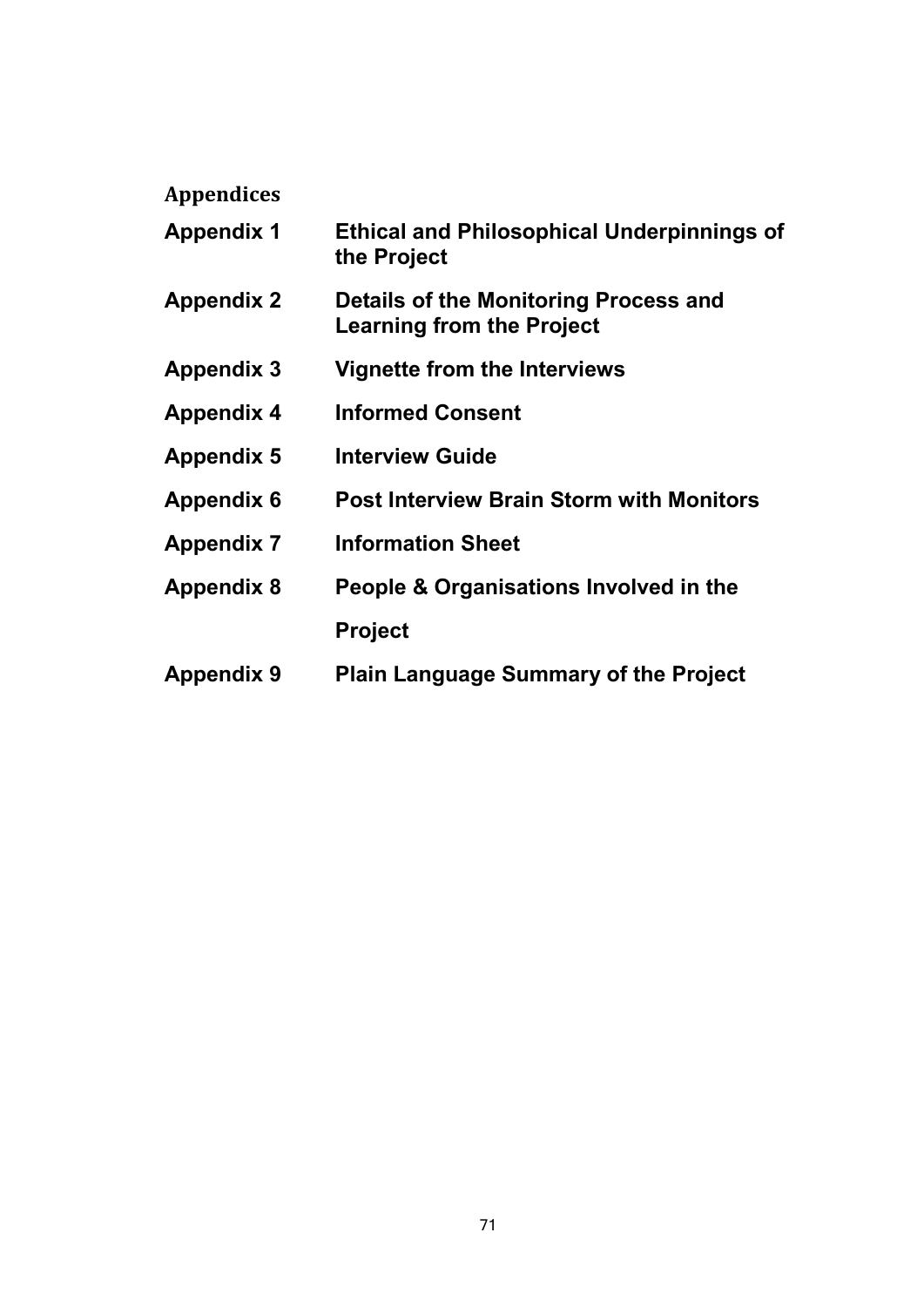# **Appendix 1 Ethical and Philosophical Underpinnings of the Project**

The New Zealand version of the DPRI project was the first to be funded by a Government and the first to be undertaken almost exclusively by disabled people. This is historically significant because non-disabled people have been the experts in the field of impairment and on disabled people. Differences in lived experience between disabled and non-disabled people meant that the knowledge produced by professionals in the field often failed to capture the lived reality of disabled peoples' lives. Deliberately participative methods, fostering collaboration between disabled and non-disabled people, have been utilised in the process of moving from the era of the non-disabled expert to self determination. Participative strategies take a variety of forms and have been applied as a method of enquiry and political strategies in many different settings (see for example, Lawrence-Lightfoot & Davis, 1997; Lunn, 2001; Noble & Robinson, 1999; Reason & Bradbury, 2001; Reinharz, 1992; Tierney, 2000).

By involving disabled people as much as possible the process of knowledge production, thus foregrounding the 'nothing about us without us' motto of disabled politics the DRPI framework utilises participative principles. Often the most challenging part of the process is to involve disabled people in the data analysis and reporting phase. In this project this challenge was met. Meetings of the Monitors toward the end of the interview process (see appendix 6 for a summary of the brain storming process) and then again to give feedback on the draft report meant that the entire project team participated in interim and final analysis of findings. DPOs involved in the project also gave feedback that was used in the construction of the recommendations section.

Allowing us to question the strategies by which knowledge is legitimated and how we come to know participative projects are part of a process toward more informed ways of knowing the world (see for example, du Bois, 1983; Lather, 1991; Lykes, 1989; Smith, 1987; Vaughter, 1976; Wallston, 1981). Operationalising an attitude of critical reflection, this project critically analyses the process of disablement in New Zealand

72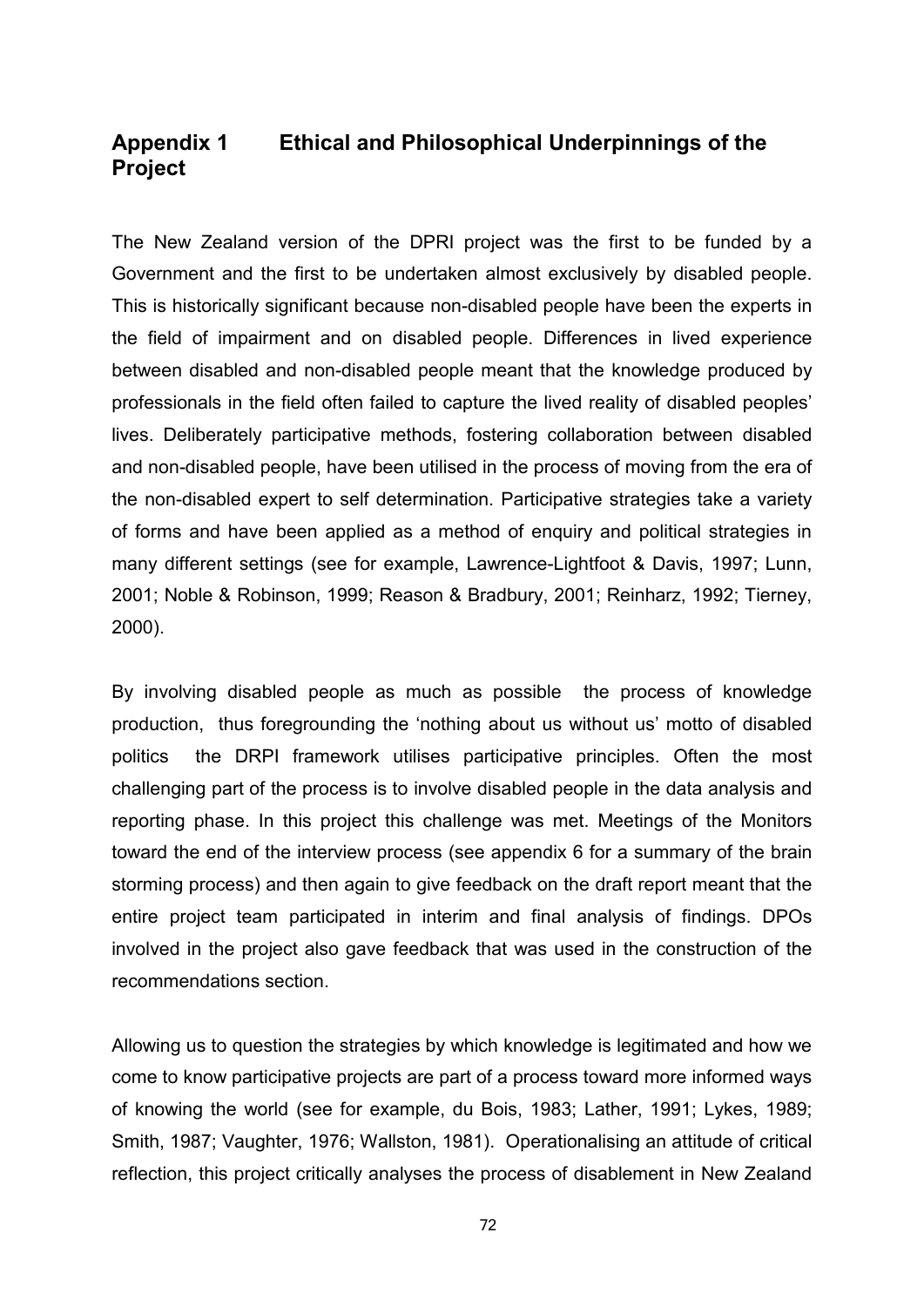providing valuable information that can be used to develop methodologies that capture the New Zealand experience of disablement more accurately.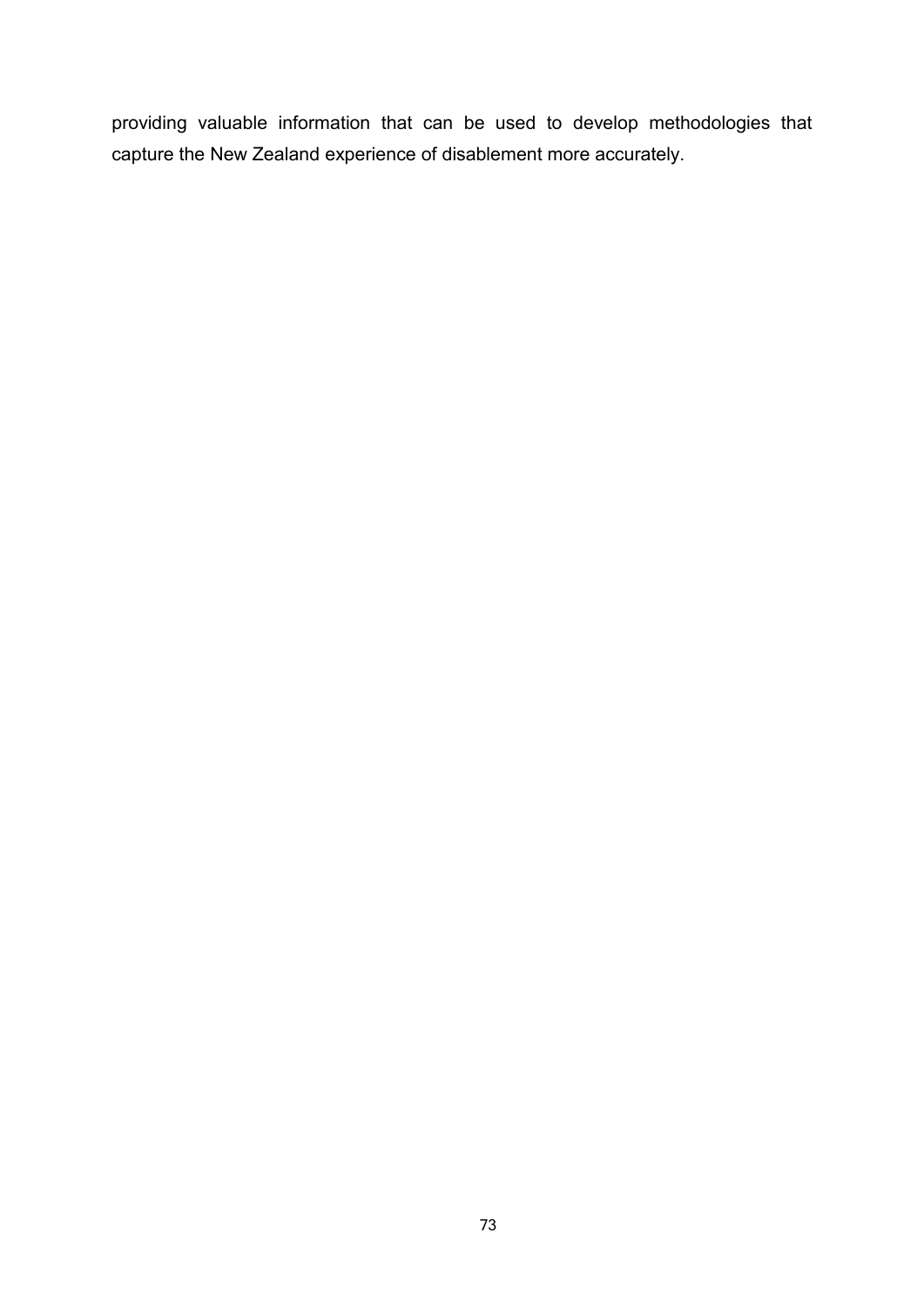# **Appendix 2 Details of the Monitoring Process and learning from the Project**

### **How the Organisational Framework for the Study Evolved**

On 15 December 2008, Marcia Rioux addressed a workshop with invited disabled people's organisations and others to learn about the Disability Rights Promotion International project and discuss its possible benefit to New Zealand. The project investigates legal systems, individual experiences, and societal attitudes to monitor rights of disabled people. In summary, those disabled people's organisations present were in favour of the DRPI project being used in New Zealand.

Over the next year leaders from the disability sector continued the conversation with government about implementing the DRPI project. Subsequently, four or five DPOs met with the Office for Disability Issues to ascertain if funding was available to proceed with the project in New Zealand. One of the criteria for the funding was for a coalition to be formed. This consisted of DPA, People First New Zealand, Deaf Aotearoa NZ, ABCNZ, Ngāti Kapo and Nga Hau E Wha. The coalition met for several months and then were in a position to begin the project.

The study progressed in an ad hoc and organic way with key personnel coming on board at various times. The project commenced before the funding came through so a lot of goodwill toward the project was in evidence with people paying from their own pockets and significant time lags for reimbursement. As we know disabled people are often economically disadvantaged and under employed so this was a major issue for people who could not afford to self fund.

The Project Management Committee (PMC) consisted of representatives from the partner organisations. The role of the PMC was to organise the overall logistical management of the project including selecting the Monitors, Data Analysis team (see appendices for a list of the project personnel) and appointing a Project Co-ordinator;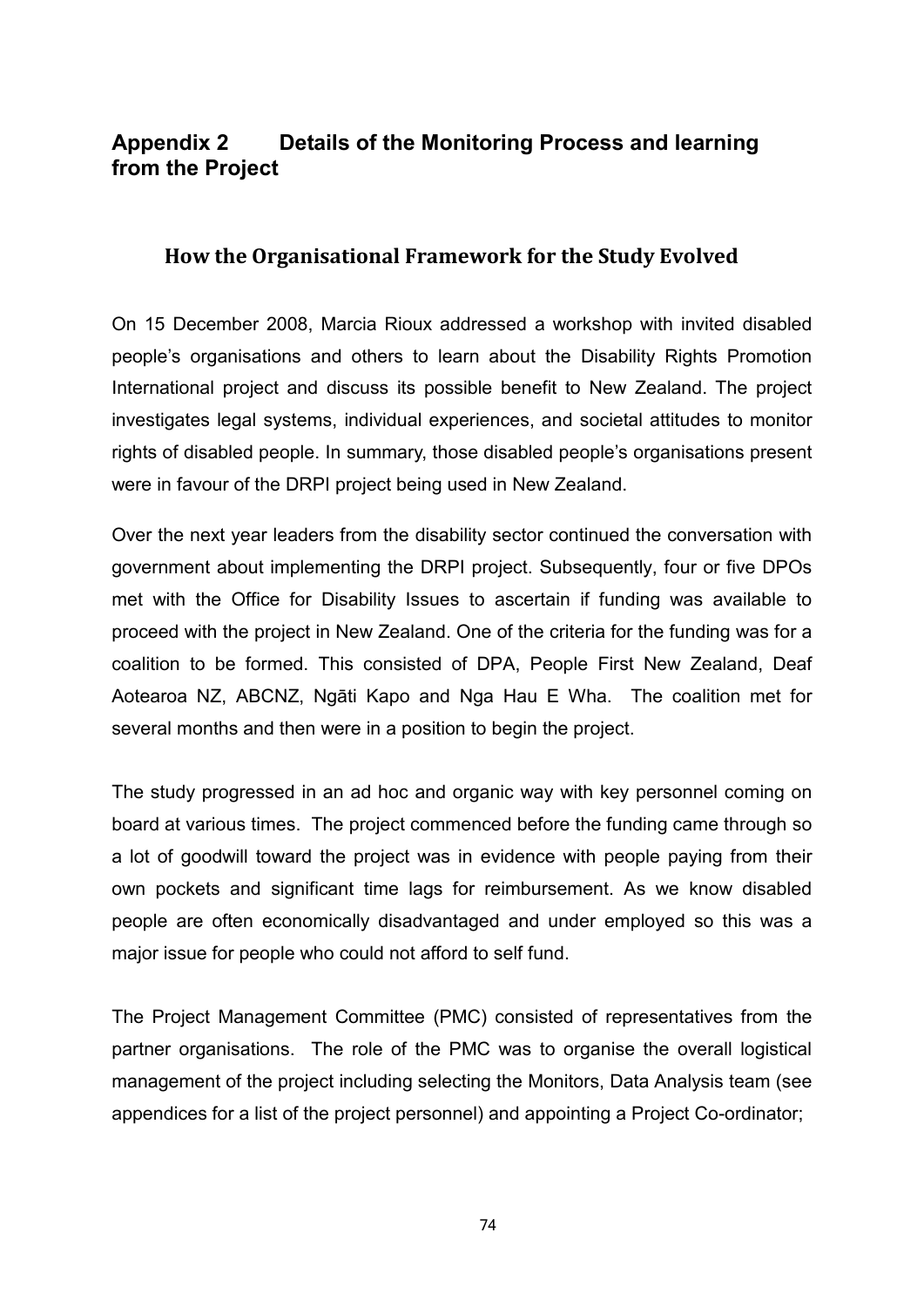## **Project Co-ordinator's Role**

The Project Co-ordinator was offered their position two weeks before the training workshop was due to begin. He immediately recruited 3 of the 4 Site Co-ordinators from his networks. The last Site Co-ordinator was appointed a few days before the workshop.

The Monitors were recruited over the next 2 weeks using the Project Co-ordinator's, Site Co-ordinators' and Project Management Committees' networks. Many people approached would have committed to the monitoring had there been more time to arrange to be away from home for 6 days.

The Project Co-ordinator's role included:

- Overseeing the Monitoring work in the field and assisting with the development of field work modalities
- Assisting with identification of potential Site Co-ordinators, Monitors, and interviewees
- Plan and implement the dissemination of the report in appropriate formats.
- Oversee day-to-day coordination of the project, including administration of the budget
- Participate in the organisation of and attend training seminar
- Coordinate, supervise & support interviews in field (with Site Co-ordinators)
- Conduct site visits, as necessary
- Coordinate feedback meeting(s) with Monitors (with Site Co-ordinators)
- Participate in data analysis, report writing & publication

## **Data Analyst and Data Analysis team**

The data analyst was recruited two weeks before the project began. She attended and participated in the training workshop. Two of the Monitors expressed interest in becoming involved in the data analysis. Another disabled data analyst later joined the team. The Data Analysis team:

• Were trained in the use of NVIVO and took part in a series of data analysis meetings over the course of the project.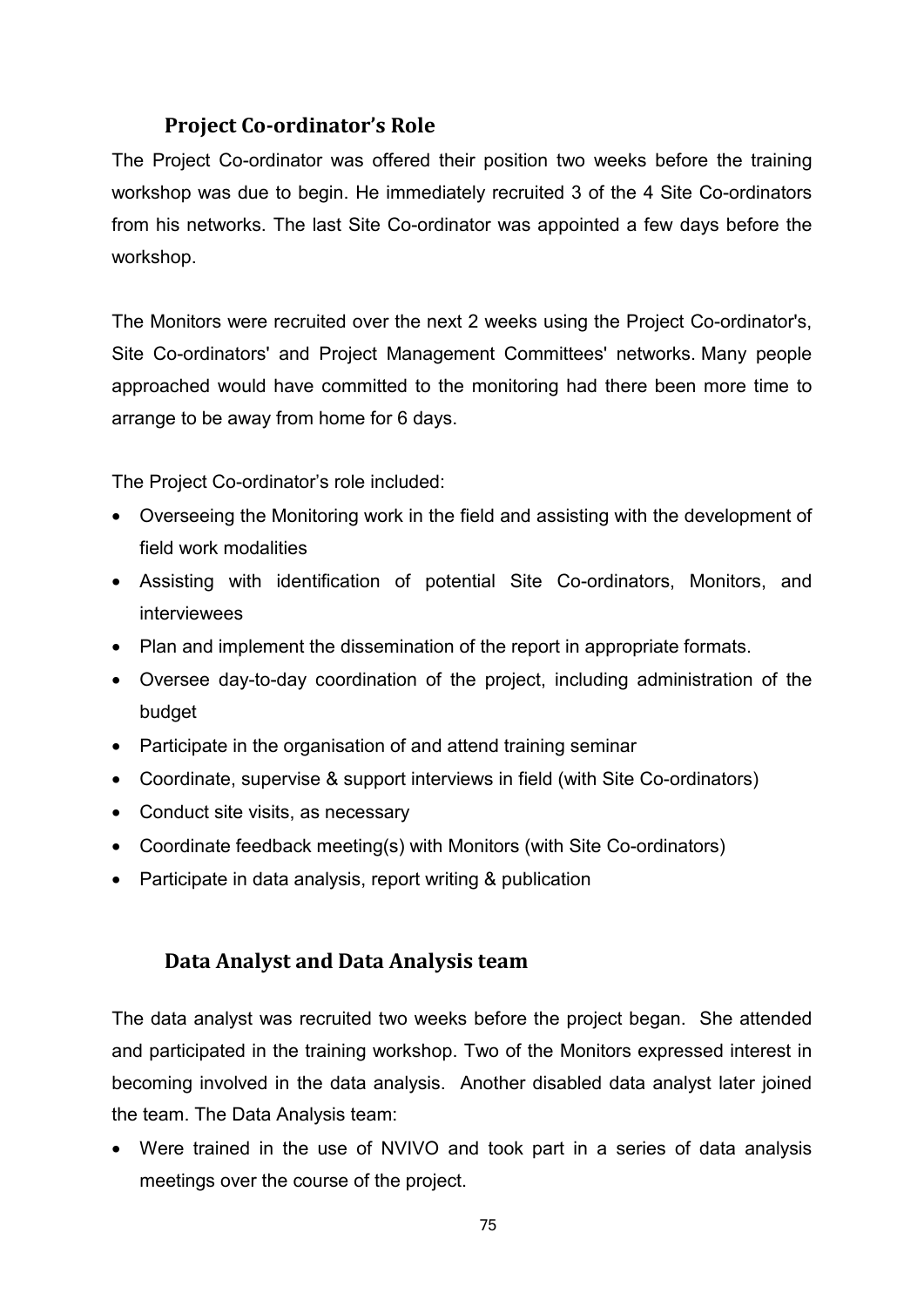- Attend training seminar, three of the four Data Analysis team members attended
- Liaised with Project Co-ordinator regularly (assisted with ensuring sample balance & interview quality control)
- Attended feedback meetings with Monitors and sought input on the draft report.
- Organized and supervised the transcription and translation (if necessary) of interview recordings.
- Established and maintained systems to safeguard the confidentiality of paper, and electronic interview records
- Coded monitoring data and generated reports using NVIVO software (overseeing others to assist with this work)
- Conducted qualitative and quantitative analysis of data
- Wrote draft report & finalized report for publication
- Participated in review(s) of the report by the Project Management Committee

# **Capacity Building**

An intended outcome of the DPRI framework is to build the capacity of the people involved in the project. A team of disabled people with the ability to conduct research now exists. To further enhance New Zealand's reputation as a world leader in the field of participative studies with disabled people, disabled people should continue to be invested in. In the spirit of true capacity building it is recommended that a member of the Data Analysis team is employed as a research assistant so that they can observe, participate in and further develop skills in this area.

## **The Training Workshop**

The initial activities of the project involved 6 days of intensive workshops setting the tone and substantial grounding for the project.

The workshop consisted of background information about Disability Rights Promotion International and introducing Monitors to the concept of Disability as a Human Rights Issue.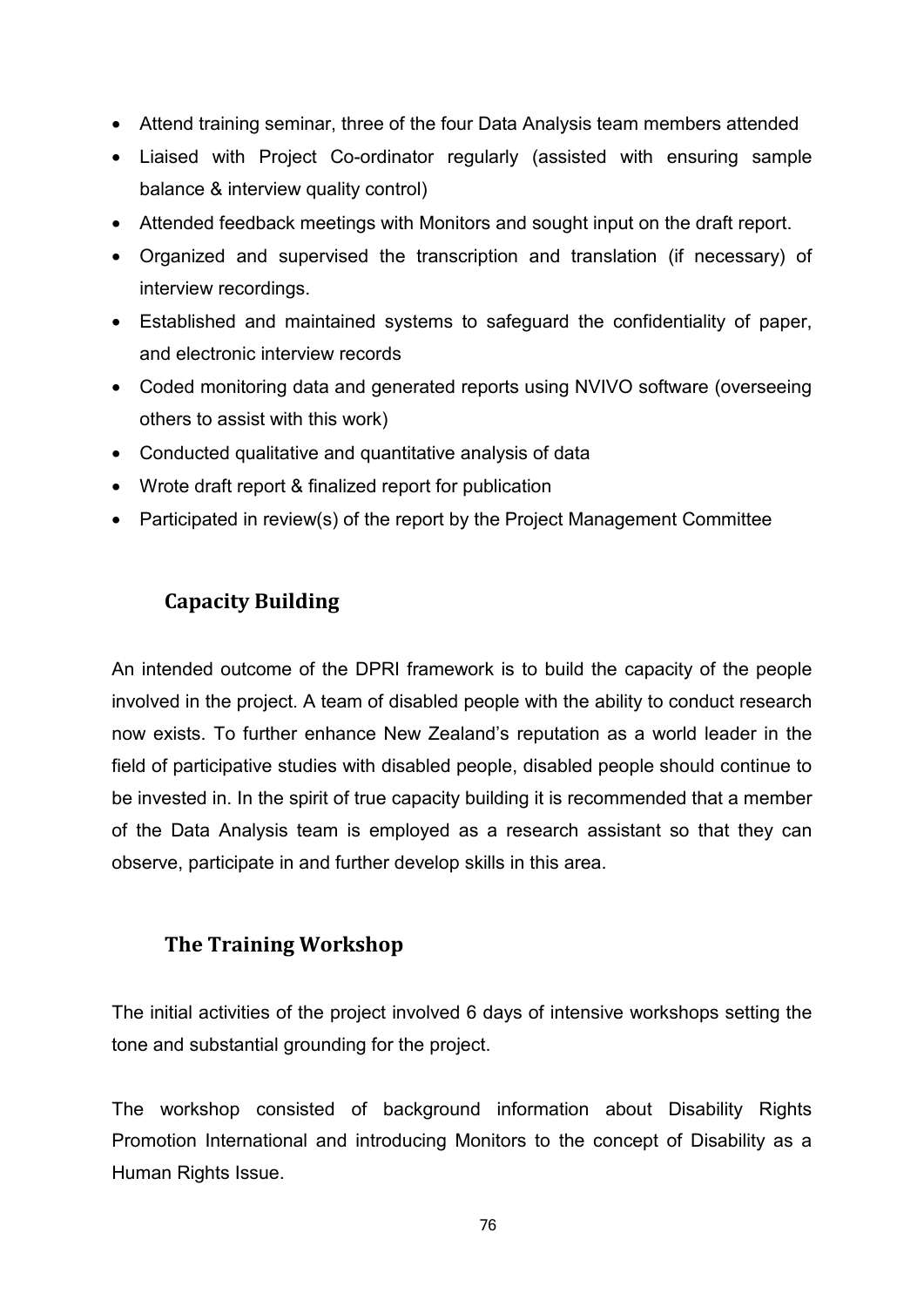Marcia Rioux from Disability Rights Promotion International facilitated the training workshop. In advance DRPI had developed an interview questionnaire, a training manual for the Monitors, information and consent sheets, and a coding schedule. These items are internationally standardised. They provided technical advice and assistance regarding the organization and administration of interviews.

Most of the time was spent learning the practicalities of interviewing including training on interview techniques, role play and mock interviews to practice skills. Intensive training was provided on how to do an interview and to use the interview guide, techniques of interviewing, finding the interview subject using the snowball method, potential problems in the field, maintaining confidentiality, and the organization and administration of the monitoring project. The importance of gaining the consent of the participants both for the interview and of audio recording as well as the methods to ensure confidentiality were a central part of the training (consent and confidentiality procedures are outlined in the consent forms in Appendices).

The formation of monitoring teams was decided at the training and logistical details of the field work was also covered during the seminar.

The topics of the workshop included a wide range of issues including the following: a basic understanding of human rights and disability from a human rights perspective including the distinction between a charitable approach and a human rights approach to disability.

Guest speakers were:

- Hon. Tariana Turia, Minister for Disability Issues. The Minister attended the conference to announce three years of government funding for the project. New Zealand is the first country in the world to receive government funding for the DPRI project.
- Professor Ron McCallum, Chair of the UN Committee on the Rights of Persons with Disabilities. Professor McCallum outlined the role of the monitoring committee, how it works, and how the committee gives great weight to reports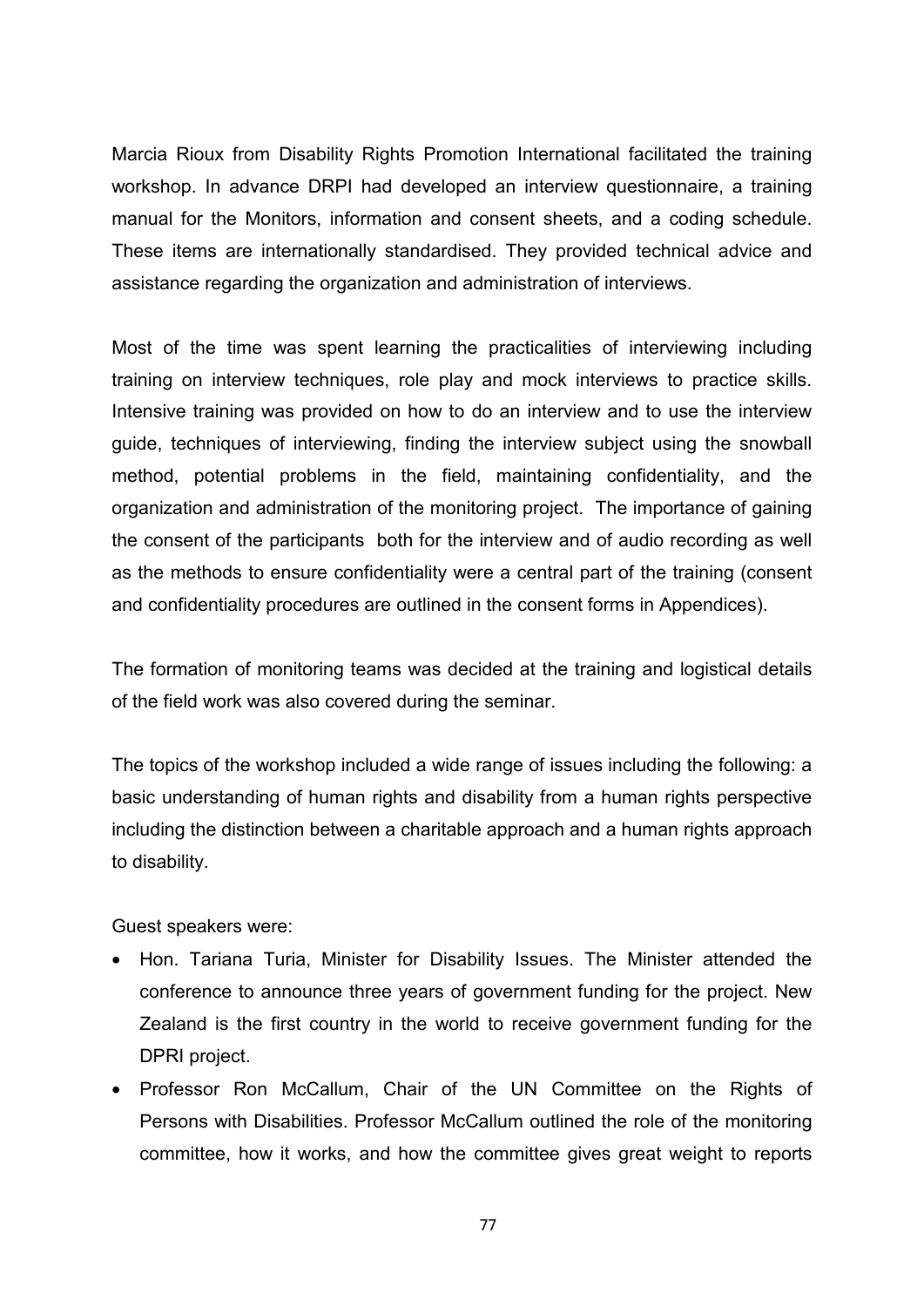from disabled people and their organisations. He emphasised that one 'shadow' report per country is best.

- Mr Don Mackay, Chair of the UN Ad hoc committee which drafted the Convention on the Rights of Persons with Disabilities. Don Mackay explained the Convention creation process.
- Dr Jan Scown, Director on the Office for Disability Issues. Dr Scown explained the ratification process and the ways in which the Convention fits with existing legislation.

The workshop was attended by the people and organisations listed in appendix 8 apart from one person who came on later as part of the Data Analysis team.

## **The Monitoring Sites**

Four monitoring sites were chosen. They were Auckland, East Cape- Bay of Plenty, Wellington and Nelson –Marlborough (later expanded to include the rest of the South Island. There were a number of considerations behind the choice. First, the committee wanted to ensure there were opportunities for a good representation of disabled Maori and Pacific people in rural, provincial and urban settings. Second, the committee looked for sites where there might be groupings of Maori with impairments who might be particularly hard to reach, for example, Maori with learning impairments. Third, the committee wanted to tap into other hard-to-reach groups eg homeless. Finally, there was a desire to reach disabled people who did not often get interviewed - to extend beyond the 'usual suspects'.

New Zealand is a relatively affluent nation with a history of social protection schemes. It ha a history of ad hoc provision with regard to social support services. It is likely that regional variations do exist in New Zealand. The choice of sites produced a degree of regional difference however exploration of the various sites within different categories of analysis did not provide conclusive results.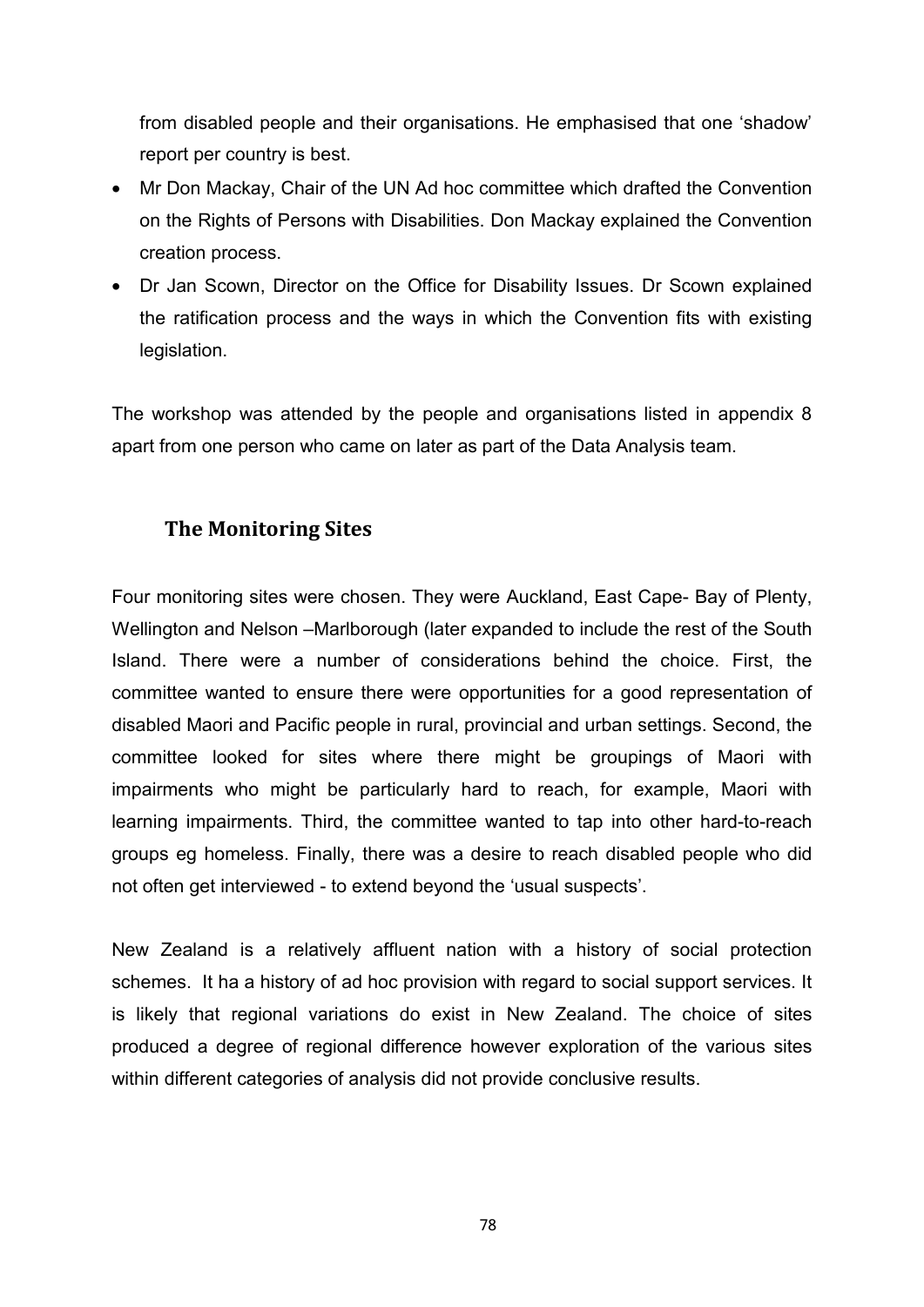#### **Monitoring Meeting**

There were 3 meetings of the Monitors and, additionally, there was a meeting of the Site Co-ordinators on the last day of the training workshop.

### **Learning from the Research**

Setting up the software and training analysts was more time consuming than anticipated, however we now know how to streamline the process. The project got off to a slow start, however, efficient interview collection and transfer processes evolved during the fieldwork process to accommodate changing circumstances. These processes will stand the DPOs in good stead when setting up a framework for future research.

The Disability Rights Promotion International is an international standard. Some of the categories are not relevant to a developed western democracy like New Zealand and do not need to be included in future research. For example, the distance to the police station in New Zealand is a function of rural or urban living, all houses in New Zealand have to conform to a building code so the question of what housing is constructed of is irrelevant and water is available in all New Zealand homes. Homelessness is an issue for some disabled people. However, New Zealand does not have statistics on this. In an effort to include homeless people the Wellington Site Co-ordinator approached a number of organizations in Wellington and the Hutt Valley, including Evolve, Desperate and drop-in centres for mental health consumers and street people. These approaches were unsuccessful. Measures of deprivation more relevant to New Zealand society should be developed. More relevant indicators might be access to public transport, opportunities for appropriate employment, the ability to procure fresh fruit and vegetables, use of food banks by disabled people and privacy issues. Participants were asked to choose one category of impairment. Choosing a single category proved difficult for participants and also means that the demographic information on type of impairment that can be extracted from NVIVO is limited as the analysis instrument did not reliably measure what it was intending to

79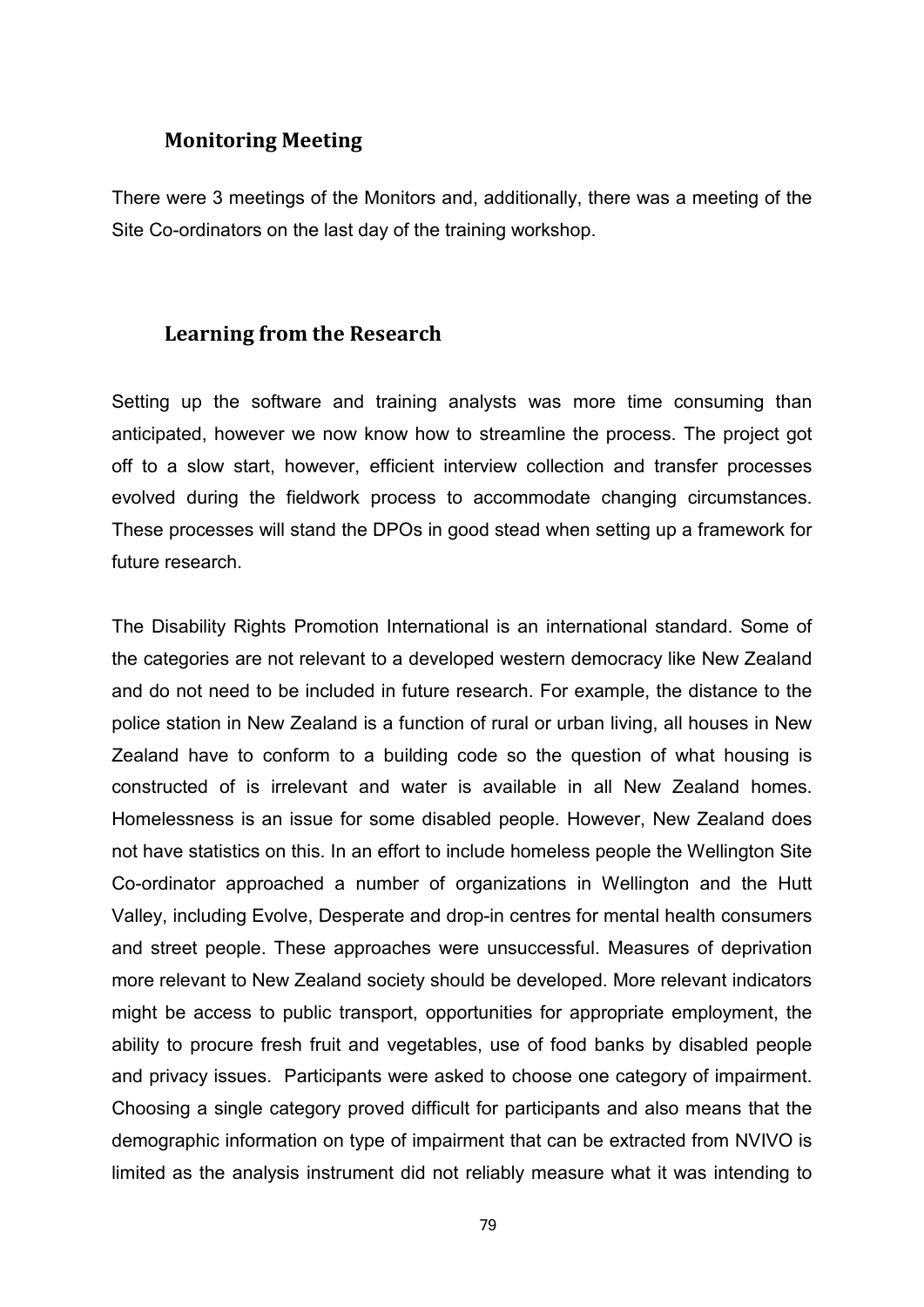measure. In future it is suggested that impairments are described by the participants and the sampling frame is systematically monitored to ensure a representative spread of impairment.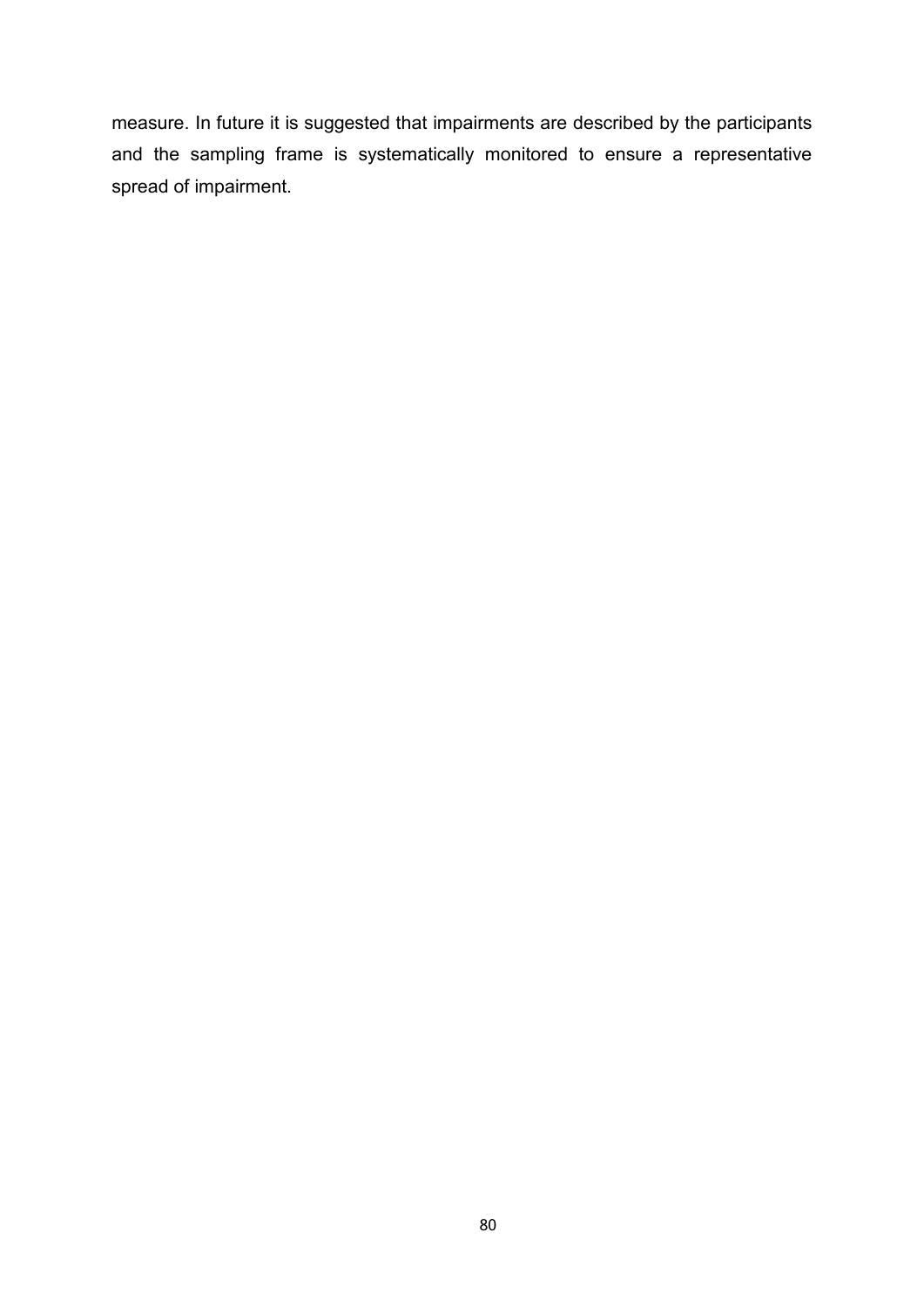# **Appendix 3 Vignette from the Interviews**

Par: So I've been studying up until last year and then I ended up getting into a bit of conflict actually, with one of the music teachers, saying that I had to study music. I mean I was like, I'm deaf so how does that work? So we had quite a confrontation about that with lecturers. I had a confrontation about that.

The instruments you have to learn like guitar and flute and recorder and that sort of thing are really difficult for me, especially being deaf. I can hear a tiny little bit but not enough. Depending on the type of music, maybe feel the vibration, sometimes the beat but the recorder wasn't as bad, but the lesson plans and things for me to do for music was a huge issue. And trying to teach music in Sign and like sing, sing a rainbow – that's what I plan to do was sing a rainbow in NZSL.

So I went to meet my lecturer and they said, "No sorry you're not going to get a pass for this." I was like, why? And they said, "Because you need to be – like you're actually pretending to teach a music class." And I was like , well I'm deaf and this is my language and this is how I would teach a music class. I would relate the language to the music. So as I say we to'd back and fourth between us about that ... so in the end I was told to copy from my class mates, just to hand that in. So I was really unhappy about that particular experience. And as a result I still have to do music, I can't pull out of that particular class, otherwise I won't get my BA. So that's the situation there.

So I know [another deaf person] also was fighting really hard for that as well and the same thing, yeah. So I feel really kind of a bit dumb really sitting in music and not being able to hear it and do anything, it's a bit crazy. So even after having massive discussions with it, the end answer is that we have to do it to be able to get the BA in music.

So this year I'm doing keyboard and learning the piano which is actually a lot more difficult. I have to use my hands and my eyes. I've got to look at my hands and look at the music the same time. And I really don't want to but it's part of the BA that I have to do. So I feel, yeah, not very happy about it. The university don't really realise that we're deaf and there's things that we can't do because we are deaf. I feel like, you know, we've really been pushed, that we have to do this study. It just doesn't really fit with us. So anyway I have to carry on with music for the BA that I'm studying.

My goal is to teach New Zealand Sign Language in either primary or Intermediate or High Schools and that's my ultimate goal, so I won't actually be teaching music or other subjects but I have to get this BA so I can do this.

Int: Yeah, you're not going to be teaching it but you have to do it to get the qualification. Bit crazy and  $a$  bit – a bit sort of bloody minded on the part of the university that they just don't realise that because you're deaf, music is sort of something that's really hard for you to do. So …

Par: To my music lecturer. We had a meeting and I had a classmate that supported me last year. It was quite a heavy debate that we went through about it and we also had the community liaison officer from Deaf Aotearoa NZ come along to help try and solve it but it just wasn't successful. The end outcome was, no I had to do it.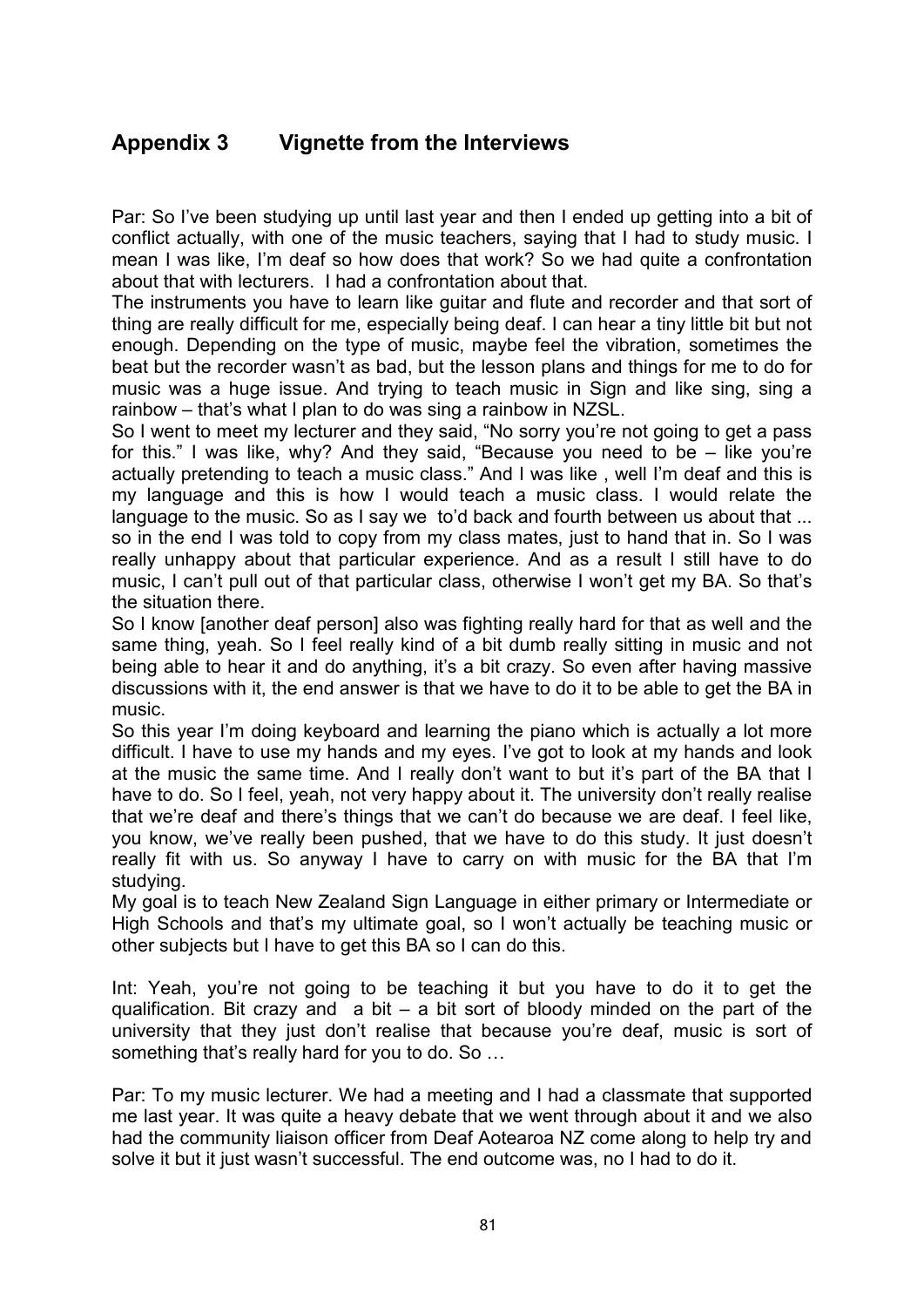Int: So did you try higher like to the dean or someone up in  $-$  in the administrative side of things?

Par: yes and he said, "No, I had to study it," but my music lecturer was to try and match my needs. So last year we had to do recorder or guitar. Guitar was very difficult, so I did the recorder. It was still difficult but I did manage to pass, but I just had to copy a lesson plan from classmates. So I didn't actually learn anything. My plant was to do, you know, New Zealand Sign Language sing a rainbow, teach a class that, in News Zealand Sign Language, but they refused. No you have to pretend like you're a hearing person and teach a hearing music lesson. So they didn't really understand about the fact that I was deaf and that things would be different.

The disability services person tried to explain to them about how – what it's like being, you know, deaf and gave them information about being deaf and cultural things and working with an interpreter but …

Int: Definite discrimination as far as I'm concerned. And so when the dean said no and all the people said no, you felt you had no other choice but to just do it?

Par: I think, you know, something needs to be done so that it can actually be, you know, suit the needs of deaf people in regards to teaching music. I've got another deaf friend who has also become a teacher. She's done it at Otago University. She went into the music class but she wasn't – she didn't have to do anything. She just went into the class, observed, and took notes. I spoke to the University Of Canterbury about that but no movement from them.

Int: It makes a mockery of the education system if they just say copy your classmate's lesson plan and that's ridiculous.

Third Party: They've managed to sort something out at Otago but not here.

Int: Have you thought about complaining at a higher level again from the university, like to a member of parliament or to like the Human Rights Commission?

Par: they told me some options I think, and that I needed to do certain actions. The Human Rights said I needed to talk to the university more and if it became serious, I then think they would sort something out, but I just dropped it. I just – you know, because they said, "I had to do it."

Fourth party: If you are unable to complete your BA because of the discriminatory nature of this university that is extremely serious.

Par: Yeah, I was hoping like, you know, my music lecturer, you know, could learn a bit more about me and deaf culture and how it works, but they just said, "No you need to try and be like a hearing person."

Par: I worked at [a large commercial organisation]. I actually lost my job there because the company went under but my manager was really, really lovely and told my work mates that I – that I teach Sign Language. And so they paid for some of our work mates to go along and learn. So it was really, really lovely that they could learn what the culture was about and learn some Sign Language for me. And so [the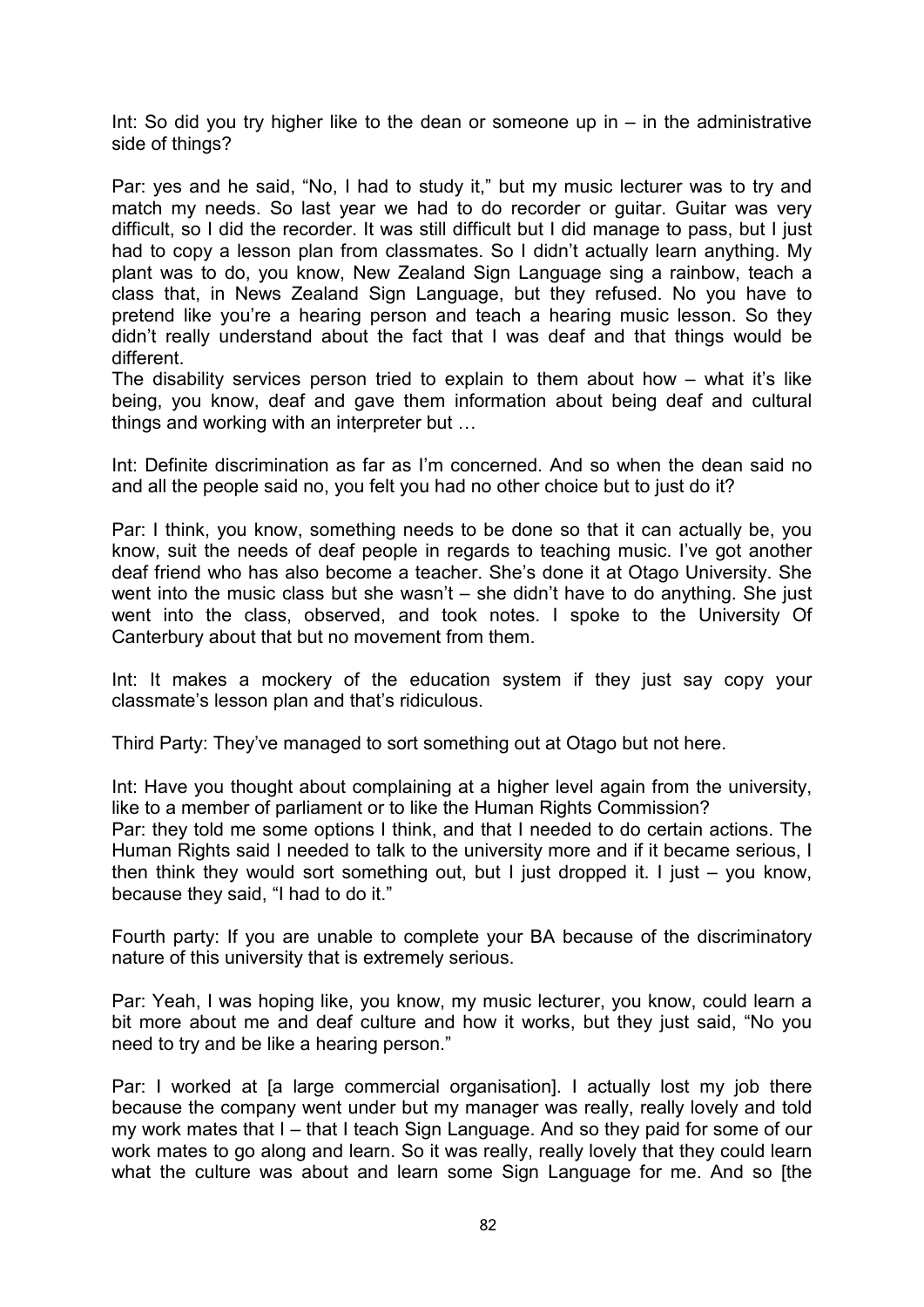organisation] I think, paid for about seven or eight work mates to come along to learn, so they could communicate with me, like for example, like going toilet at break time, you know all those sorts of things.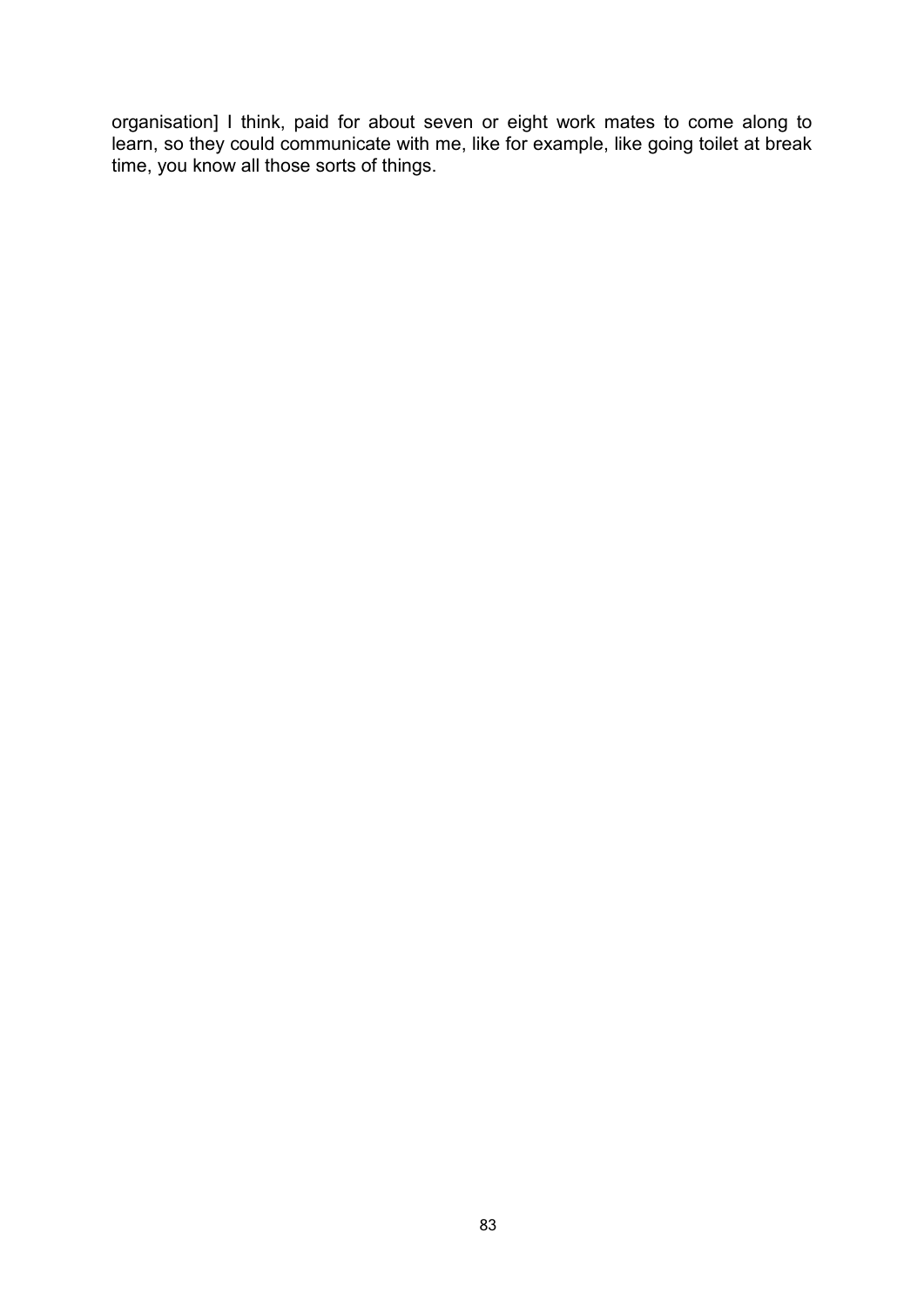## **Appendix 4 Post Interview Brain Storm with Monitors**

As part of the participative monitoring process there was a mid-project meeting of the Monitors, Project Management Committee, Project Co-ordinator, and Data Analysis team at the Brentwood Hotel in Wellington<sup>5</sup>. At this point 94 interviews had been completed. The meeting included a brainstorm of issues and themes emerging from the interviews. The following is a summary of the issues noted by the Monitors during the interviews:

- OT's not listening to needs
- The right to appeal OT's decisions
- OT's as gate keepers…. Do they have too much power?
- Designers needed to design accessible and appropriate bathrooms
- Abuse of disability parking
- ACC cutting hours for home help and personal cares
- Carers- quality and quantity very inconsistent, not being able to say anything in case they lose support altogether
- Helplessness in the face of abuse
- WINZ benefit status
- Accessible and safe homes
- A lack of specific case managers
- Not being able to choose with whom they live (group housing? institutions)

 $<sup>5</sup>$  Brain Storm with Monitors Brentwood, Hotel, Kilbirnie, Wellington, 6 August, 2010</sup>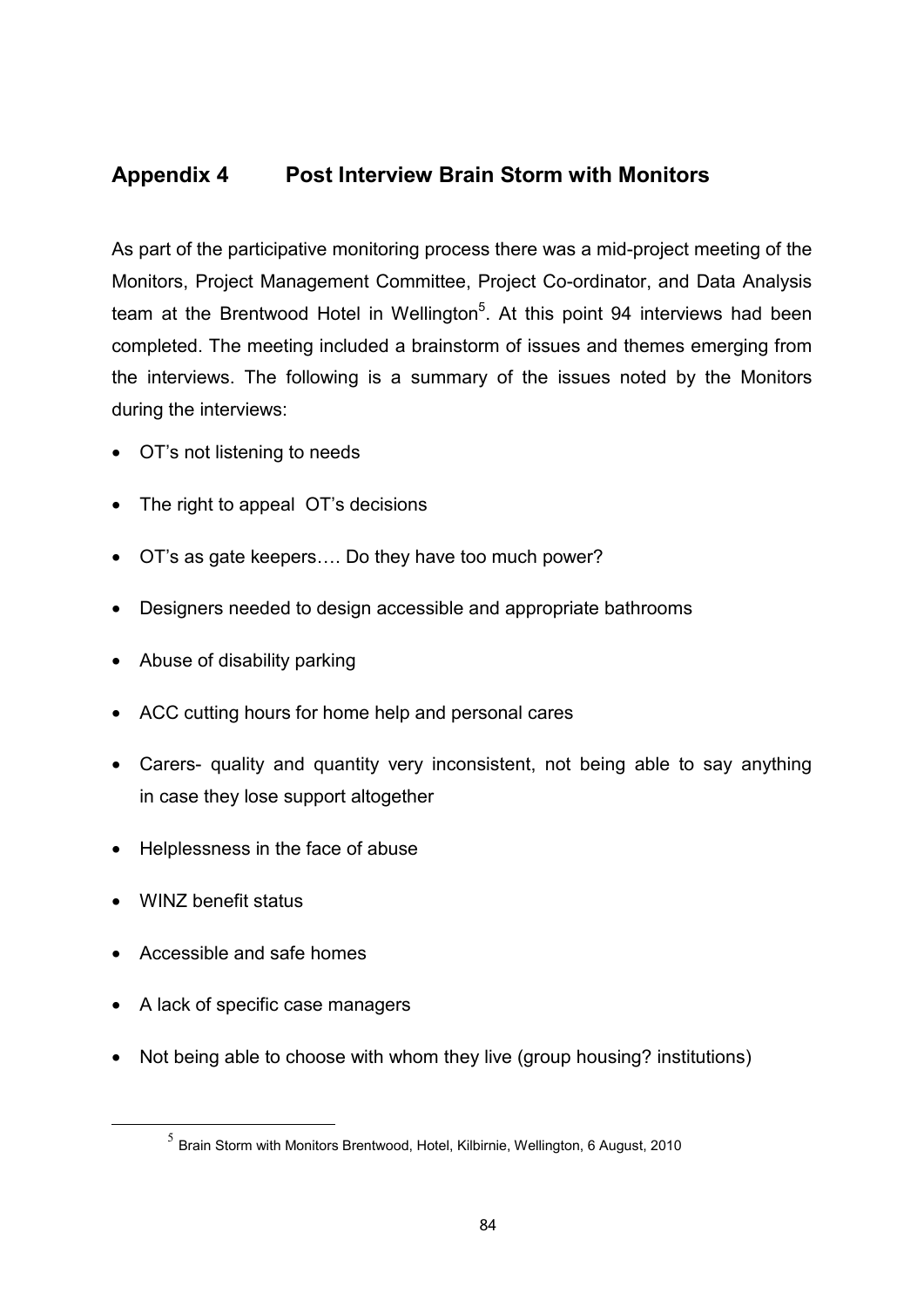- Accessibility to family/mail
- Lack of flexibility home support … Five days without a shower
- Lack of respect and fairness
- Lack of awareness by front line staff i.e. WINZ and ACC
- People who stick up for themselves labelled as trouble makers, a label that sticks with them (on file) for life
- Social isolation lack of family and friends
- Lack of training for staff who deal with disabled people
- Rural isolation particularly a lack of transport options
- Transport in general a problem
- Harassment of females by taxi drivers
- Custody of children
- Community Education re disabilities needed
- Community support and understanding, not making a big deal of disability
- People's resilience
- Women's refuge cannot accommodate disabled women
- Fear of repercussions as a result of what they disclose
- Autonomy and the right to complain
- Lack of dignity came up in most interviews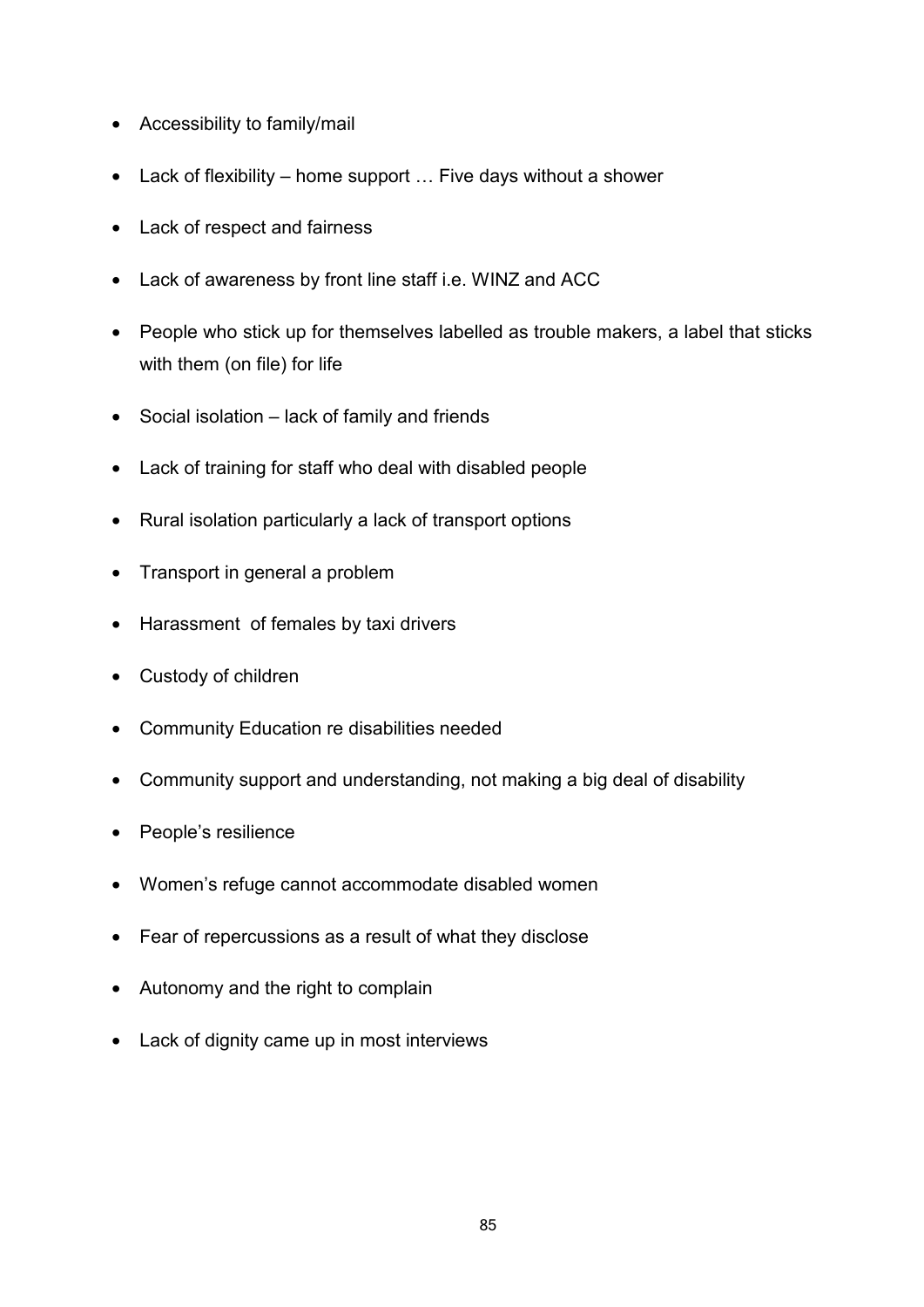## **Appendix 5 Informed Consent**

### **FREE and INFORMED CONSENT FORM**

I have read and understood the *Information Sheet*. The procedures have been explained to me and all of my questions have been answered to my satisfaction. I have been informed that I can withdraw from the study at any time without penalty and that, if I choose to do so, any data collected as a result of my participation will be destroyed. The potential discomforts that I might experience because I have participated in the study have been explained to me. I also understand the potential benefits of being a part of this study.

I know that I may ask now, or at any time in the future, any questions I have about the study. I have been assured that the audio and written records related to this study will be kept confidential to the limits of the law. I have also been assured that no information will be released or printed or made public that would disclose my personal identity unless I give permission for that to happen.

| I hereby consent to participate |  |
|---------------------------------|--|
| <b>Printed Name of</b>          |  |
| Participant:                    |  |
| Date:                           |  |
| Signature of Participant:       |  |
|                                 |  |

#### **I hereby consent to having my interview audio recorded**

| Signature of Participant: |  |
|---------------------------|--|
| Date:                     |  |
| Printed Name of Monitor:  |  |
| Date:                     |  |
| Signature of Monitor:     |  |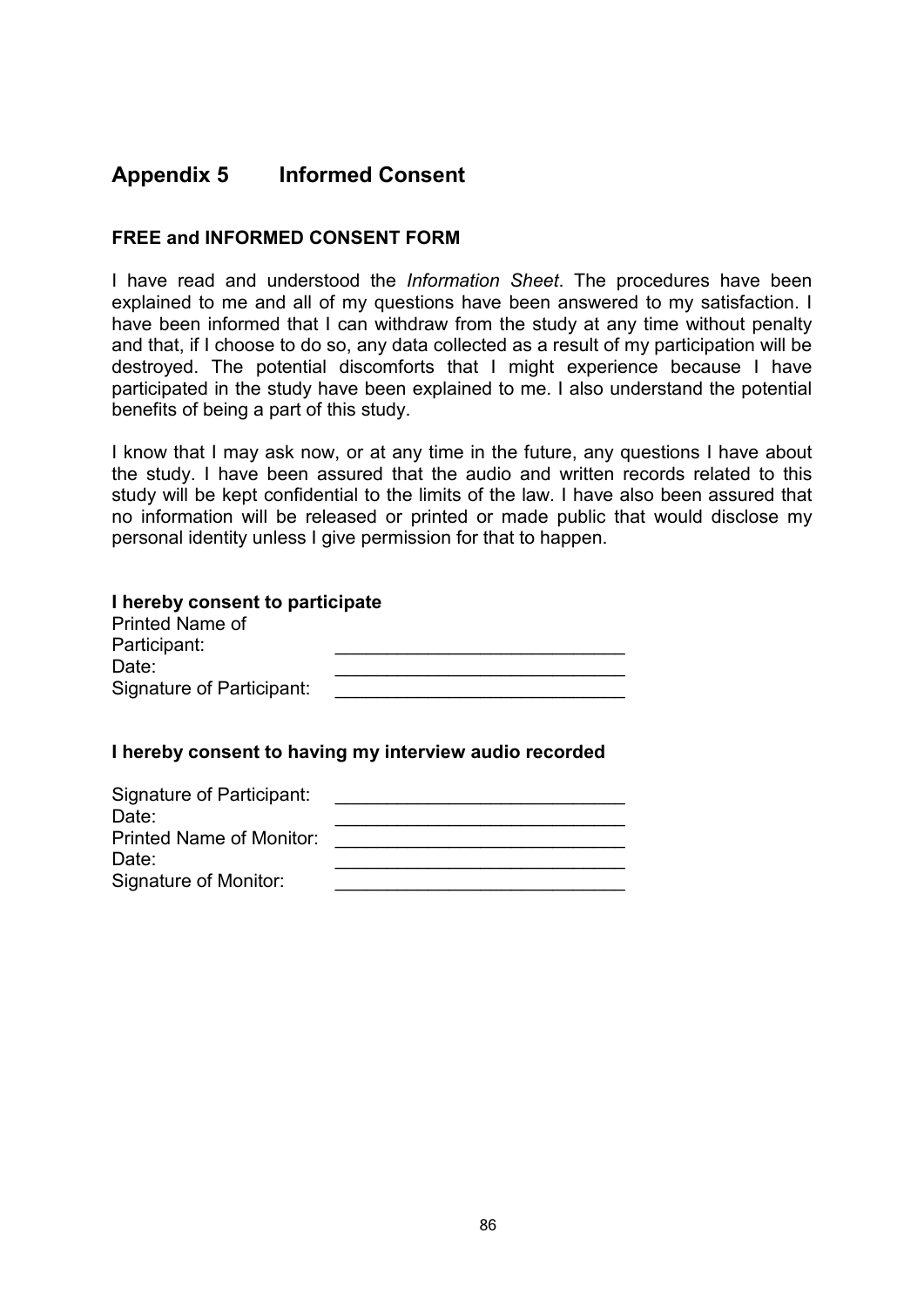## **Appendix 6 Interview Guide**

#### **INTERVIEW GUIDE**

For Monitoring the Individual Human Rights Experiences of People with Disabilities

**A. Beginning the Interview** 

**Introductions:** 

- **▪ [Introduce everyone present (e.g. monitors, aide(s) and anyone else attending the interview)]**
- **▪ [Explain the equipment you have with you.]**

**Request Written, Free and Informed Consent to Participate in Interview:**

- **▪ [Review the** *Information Sheet* **with the interviewee.]**
- **▪ [Ask the interviewee if she/he will consent to participate by signing the** *Free and Informed Consent Form***.]**
- *▪* **[If the interviewee does not want to sign the consent to participate line on the**  *Free and Informed Consent Form***, thank him/her for his/her time and END the interview. Do not proceed any further.]**
- **[If the interviewee signs the consent to participate on the** *Free and Informed Consent Form***, proceed to the next step.]**

**Request Written Permission to Audio Record the Interview:** 

**[Ask the interviewee if she/he will consent to having her/his interview audio recorded by signing the** *Free and Informed Consent Form***.]**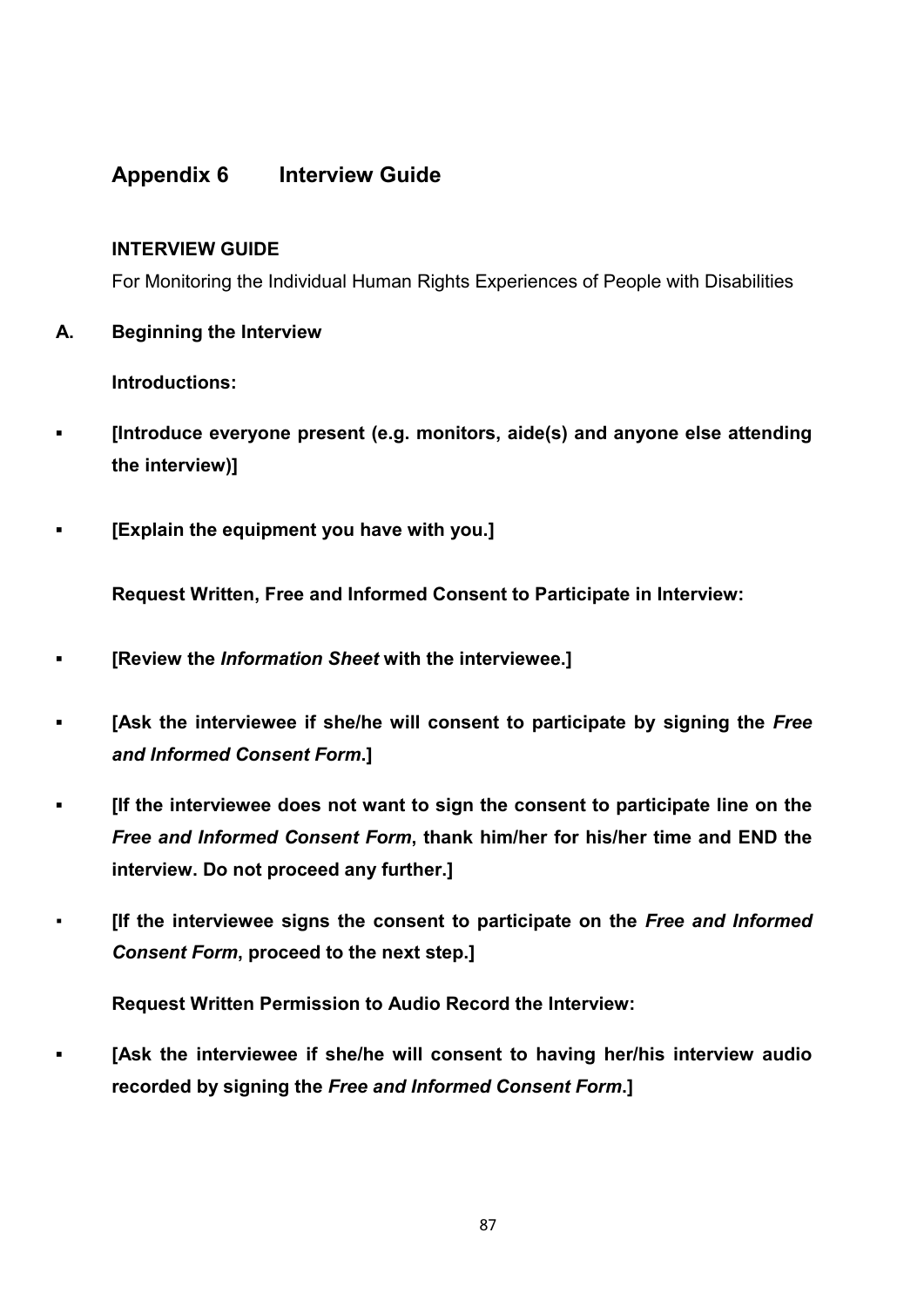- **▪ [If the interviewee does not want to sign the consent to record line, thank him/her for her/his time and END the interview. Do not proceed any further.]**
- **•** If the interviewee signs the consent to record line on the Free and Informed *Consent Form***, proceed to the next step.]**

**Write information on** *Identification Sheet***:**

**▪ [Write the interviewee's name on the** *Identification Sheet***.]**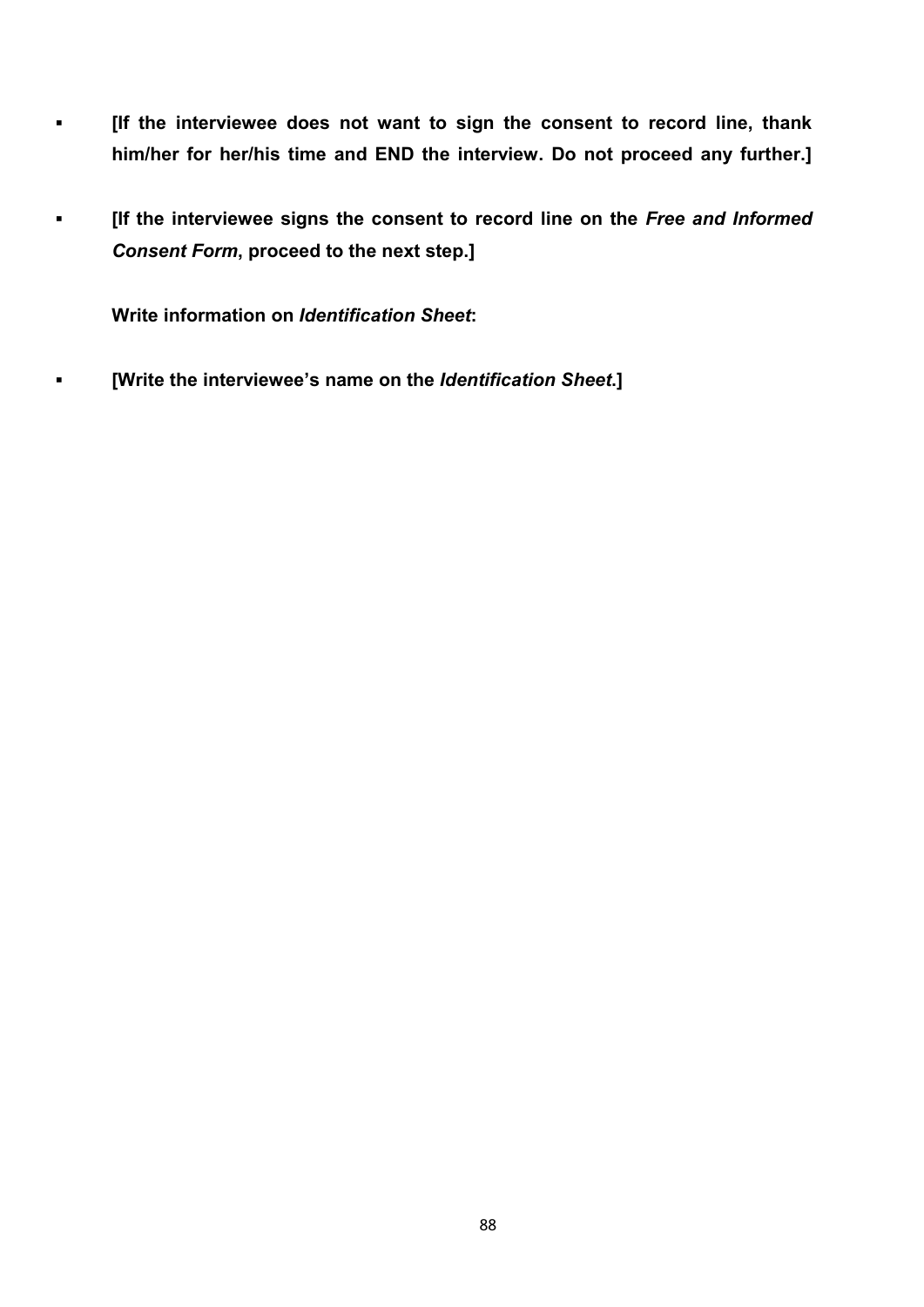**[BEGIN AUDIO RECORDING NOW BY PRESSING THE "RECORD" BUTTON]** 

**[MONITOR: Say into the audio recorder, "This is the beginning of Interview (insert Interview Code here)]**

- **B. Experiences faced by the Interviewee:**
- **(a) Please tell me a little about your life during the past five (5) years. What things do you do? Where do you go? Who do you meet?**
- **(b) What are the things in your life that are most satisfying?**
- **(c) What are the most difficult barriers or challenges that you face in your life?**

# **[1st EXPERIENCE]**

- **1.1 Do you recall a particular time or event in the last five years when you were left out or treated badly or prevented from participating because of your disability?**
- **1.2 WHAT happened? WHERE and HOW did it happen?**
- **1.3 Is this still happening or did it just happen once?**

**Are there other details that you want to share with us about this experience?** 

## **[ Dignity ]**

- *1.4* **HOW did this experience make you feel and WHY? (For example, did you feel respected/not respected, ignored/cared for, worthy/ unworthy?)**
- *1.5 WHAT made you feel that way?*
- *1.6 What do you think made people treat you that way?*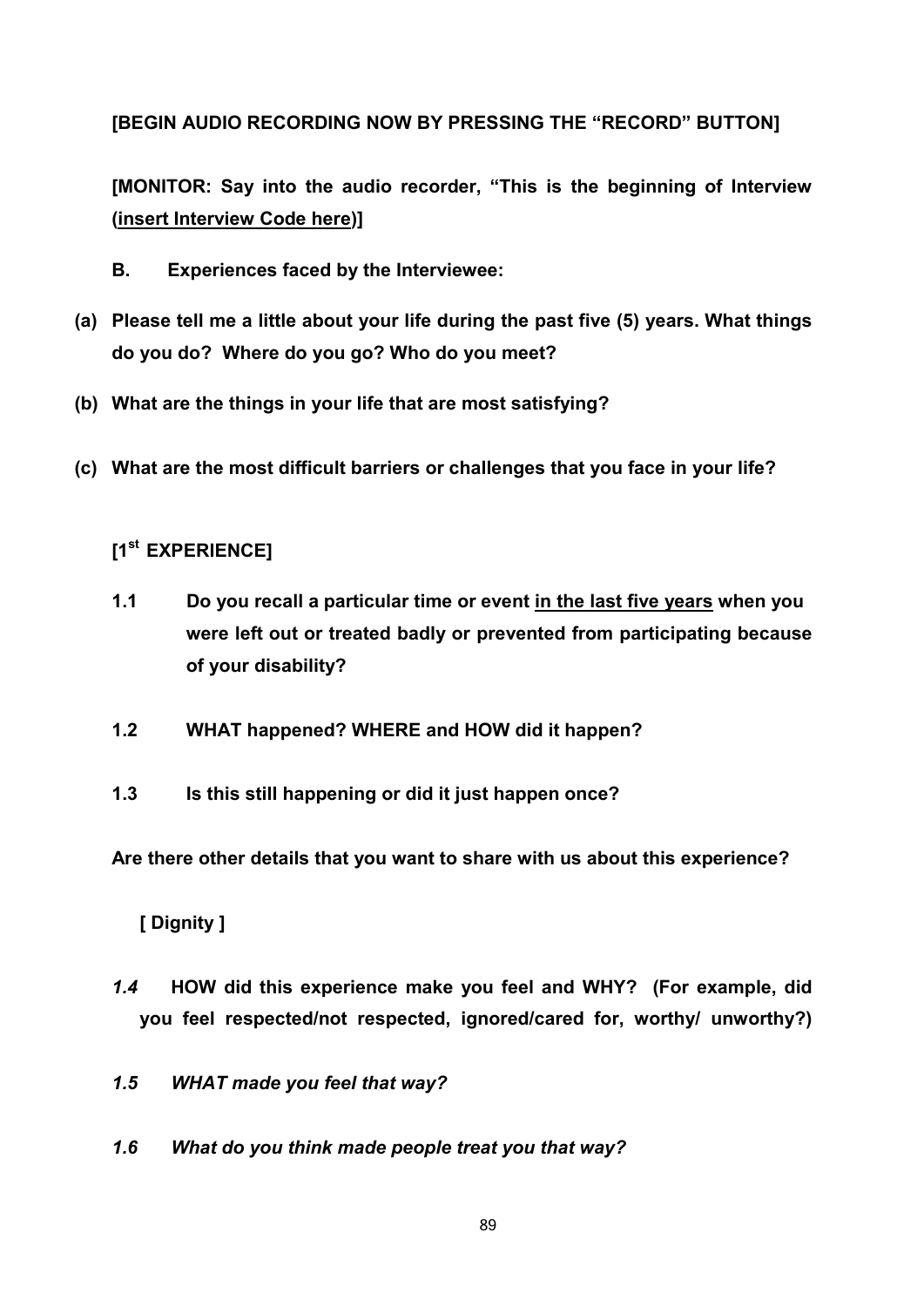**[ Autonomy ]**

*1.7Did you feel that you had a choice about what happened to you?* 

*WHY? or WHY NOT?*

**1.8** *If you had a choice, would it have made a difference to what happened? In what* **way?**

**FOR EXPERIENCES WHERE THERE ARE CLEAR ISSUES RELATED TO CHOICE AND MAKING A DECISION YOURSELF (AUTONOMY) ASK:** 

- **(a) Did you want to make a different decision or did you want to do something else? WHAT was the different decision or what did you want to do?**
- **(b) Did you have enough information to make that decision?**

**If not, what prevented you from having enough information?** 

**(c) Did you feel pressured to act the way you did? WHO/WHAT was pressuring you? HOW did it make you feel?** 

**[ Participation, Inclusion & Accessibility]**

**1.9Did people in your community who knew or saw what happened to you do anything about it?** 

**If yes, WHO?** 

**[MONITOR: interviewee does not need to give someone's name here – can give general description of the person e.g. "neighbour", "sister", etc.]**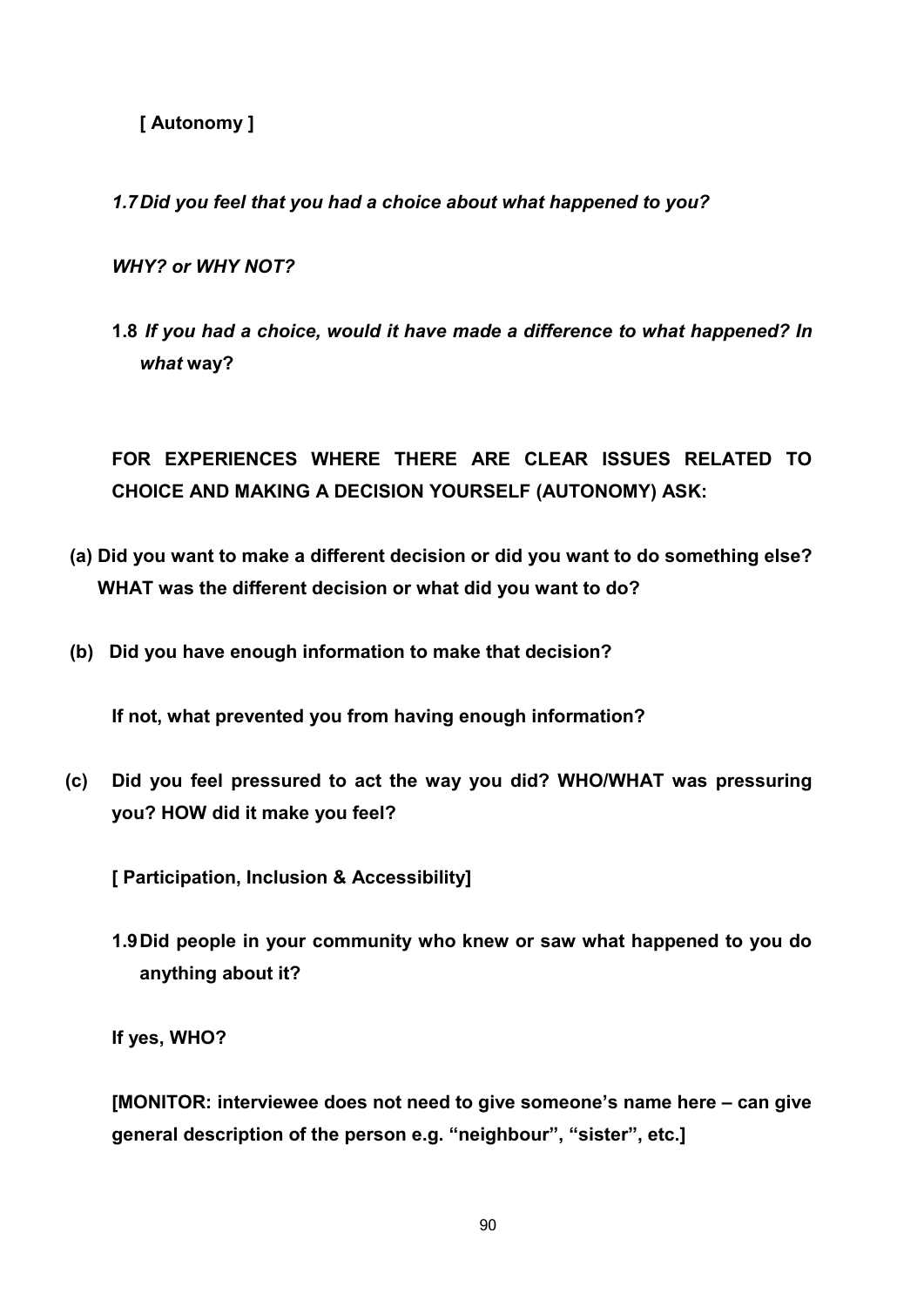**WHAT did they do?** 

**FOR EXPERIENCES WHERE THERE ARE CLEAR ISSUES RELATED TO PARTICIPATION, INCLUSION or ACCESSIBILITY ASK:** 

**(a) Were you kept apart or left out?** 

**(b) Did you need a service or some assistance so that you could participate?**

**If YES, what service(s) or assistance did you need?**

**Did you receive it?** 

**If you did not receive it, HOW did that affect you?** 

**[ Non-Discrimination & Equality ]**

**1.11 How do you think your disability affected what happened to you?** 

**1.12 Do you think that people without disabilities would be treated the same way you were?** 

 **WHY or WHY NOT?** 

 **HOW would they have been treated?**

**FOR EXPERIENCES WHERE THERE ARE CLEAR ISSUES of DISCRIMINATION or INEQUALITY ASK:** 

**(a) Do you know anyone else who was treated in the way you were?**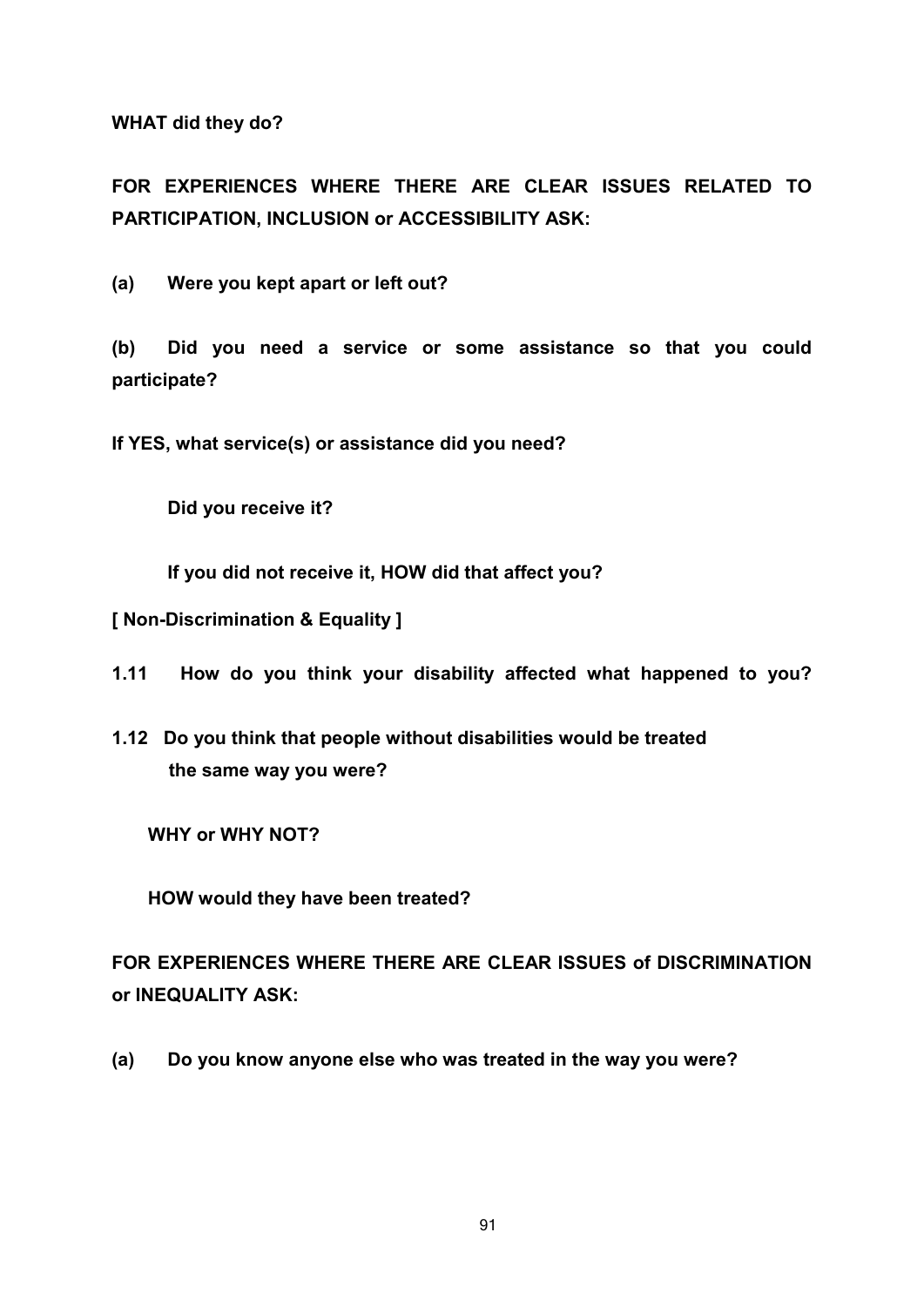**[ Respect for Difference ]**

**1.13 Were you treated the way you were because people thought you were different?** 

**In what ways do people see you differently?** 

**1.14 Do you think that a person without a disability would have been treated in a similar way?**

 **If not, how do you think they would be treated?**

**1.15 Do you feel that people label you and then treat you differently because of the label?**

**If YES, what label do they use?**

**HOW does this label affect you? FOR EXPERIENCES WHERE THERE ARE CLEAR ISSUES RELATED TO RESPECT FOR DIFFERENCE ASK:** 

- **(a) Would someone of a different ethnicity be treated that way? WHY? or WHY NOT? How are people from a different ethnicity treated in**
- **(b) Would a woman be treated that way?**

**your community?**

**WHY? or WHY NOT? How are women in your community usually treated?**

**(c) Would a poor person be treated that way?**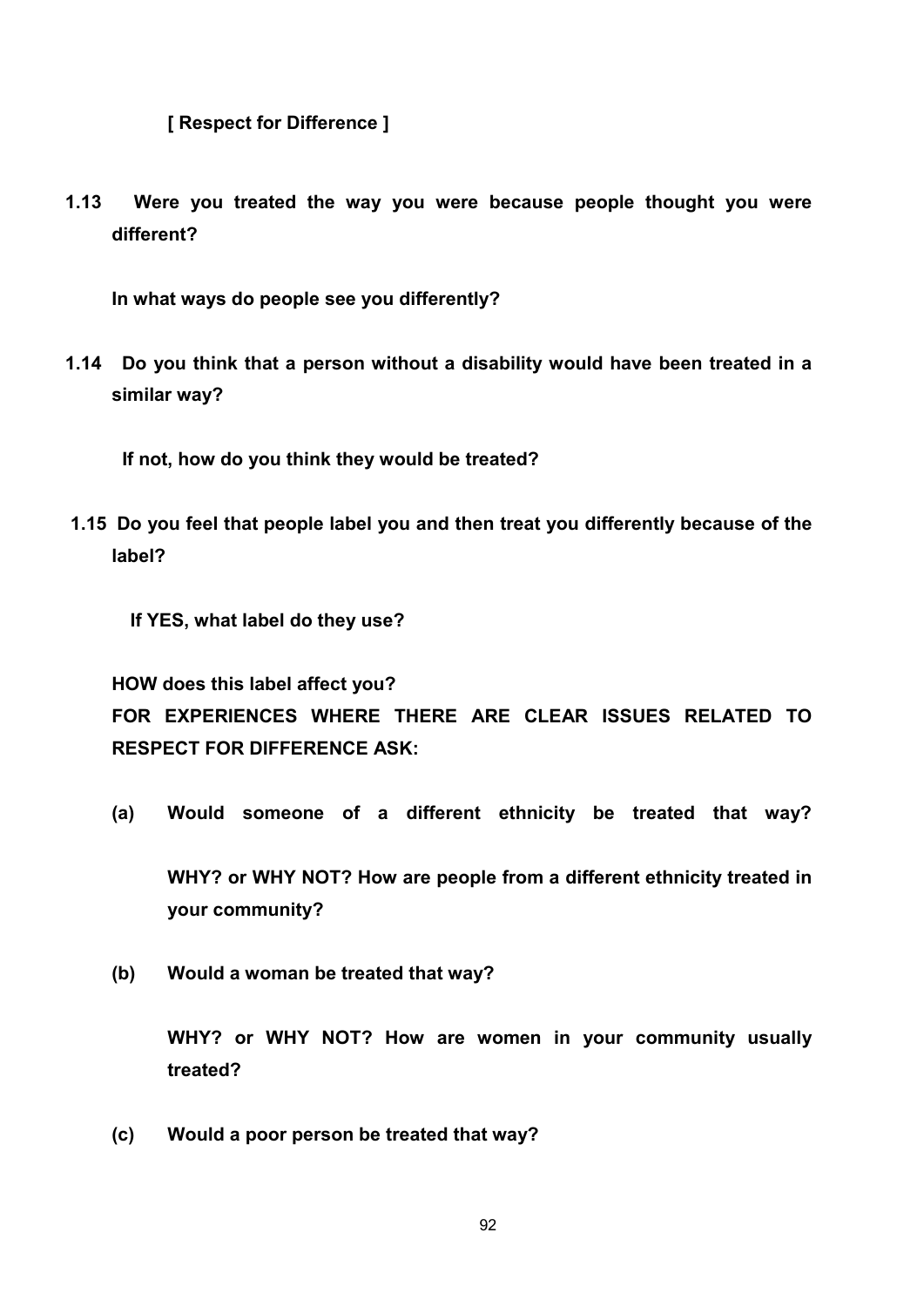### **WHY? or WHY NOT? How are poor people treated in your community?**

- **1.16 Did you report the experience to anyone?**
	- **□ yes □ no**
	- **If you REPORTED the experience, what kind of person / organization did you report it to?** 
		- **□ government official / social worker**
		- **□ police officer**
		- **□ religious leader**
		- **□ Human Rights Commission**
		- **□ Mental Health Commission**
		- **□ Health and Disability Commission**
		- **□ disability organization (DPO)**
		- **□ organisation /advocate**
		- **□ service provider organisation**

**□other (explain) \_\_\_\_\_\_\_\_\_\_\_\_\_\_\_\_\_\_\_\_\_\_**

- **how did that person react?**
- **what action was taken?**

*\_\_\_\_\_\_\_\_\_\_\_\_\_\_\_\_\_\_\_\_\_*

- **If you did NOT REPORT the experience to anyone:**
	- **- WHY did you not report it?**
- **1.17 In your opinion, what action[s] should be taken to improve [or prevent] the experience in the future?**
- **1.18 Is there anything else that you would like to tell us about that experience?**

**[MONITOR: HERE YOU WILL MOVE ON TO THE 2nd EXPERIENCE …]**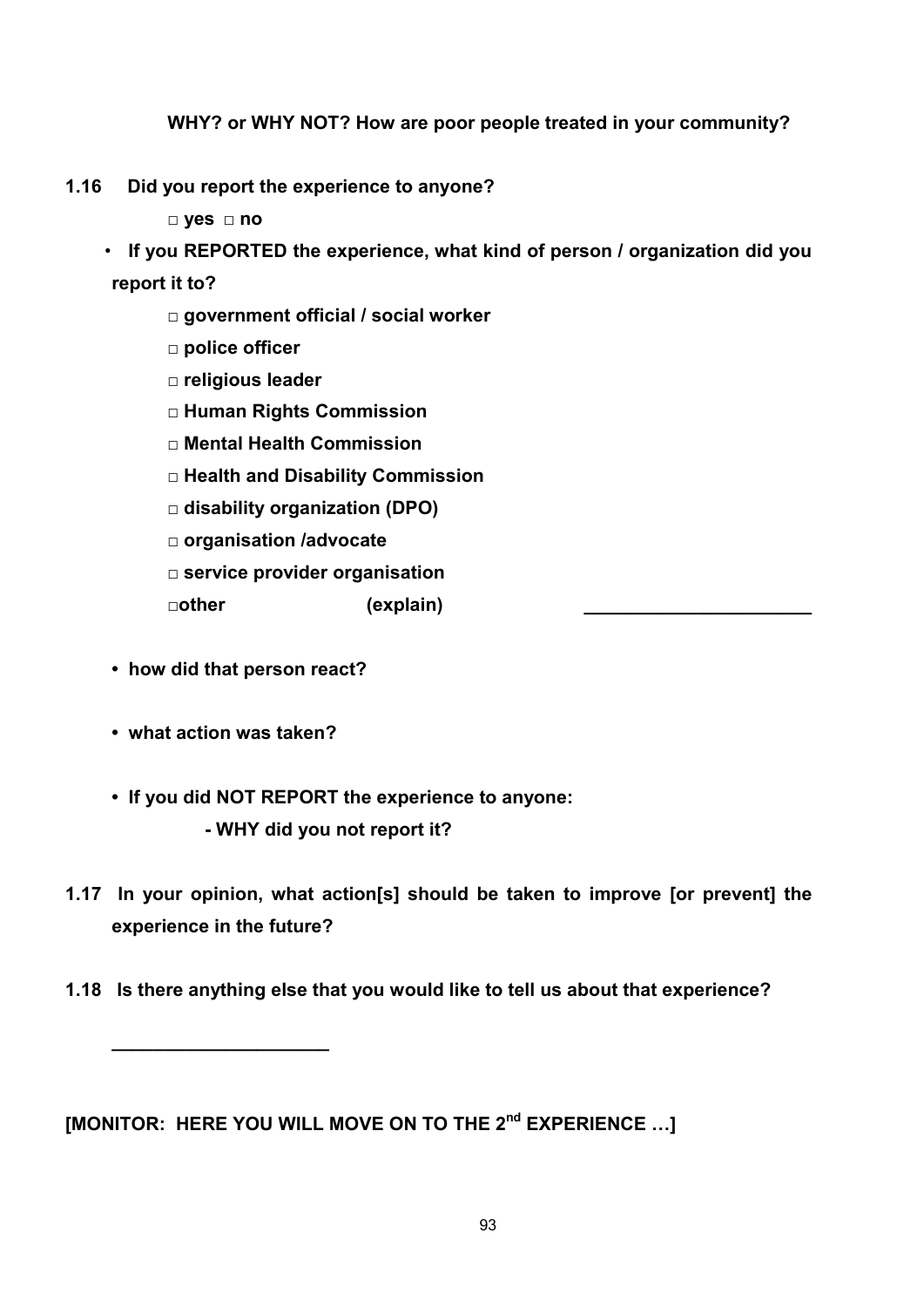- **2.1 Do you recall another particular time or event in the last five (5) years when you were left out or treated badly or prevented from participating because of your disability?**
- **2.2 WHAT happened? WHERE and HOW did it happen?**
- **2.3 Is this still happening or did it just happen once?**
- **2.4 Are there other details that you want to share with us about this experience?**

**[ Dignity ]**

- **2.5 HOW did this experience make you feel and WHY? (For example, did you feel respected/not respected, ignored/cared for, worthy/unworthy?)**
- **2.6 WHAT made you feel that way?**
- **2.7 WHY do you think people treated you that way?**

**[ Autonomy ]**

 **2.8 Did you feel that you had a choice about what happened to you?** 

 **WHY? or WHY NOT?**

**2.9 If you had a choice, would it have made a difference to what happened?** 

**FOR EXPERIENCES WHERE THERE ARE CLEAR ISSUES RELATED TO CHOICE AND MAKING A DECISION YOURSELF (AUTONOMY) ASK:** 

- **(a) Did you want to make a different decision or did you want to do something else? WHAT was the different decision or did you want to do?**
- **(b) Did you have enough information to make that decision?**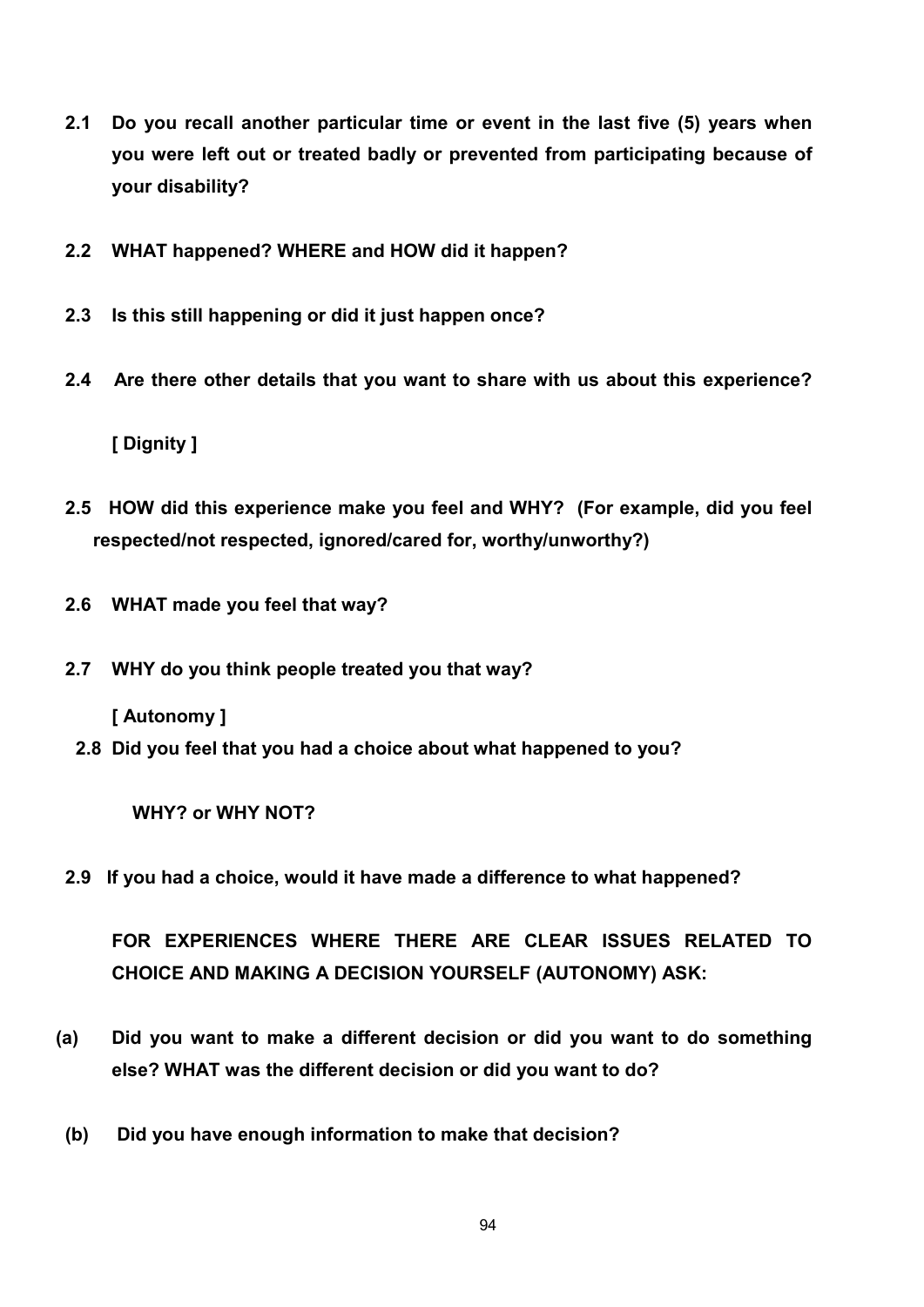**If not, WHY NOT?**

**What prevented you from having enough information?** 

**(c) Did you feel pressured to act the way you did? WHO/WHAT was pressuring you? HOW did it make you feel?** 

**[ Participation, Inclusion and Accessibility ]**

**2.10 Did people in your community who knew or saw what happened to you do anything about it?**

**If yes, WHO?**

**[MONITOR: interviewee doesn't need to give someone's name here - can give general description of person e.g."neighbour","sister",etc.]**

**WHAT did they do?** 

 **FOR EXPERIENCES WHERE THERE ARE CLEAR ISSUES RELATED TO PARTICIPATION, INCLUSION or ACCESSIBILITY ASK:** 

- **(a) Were you kept apart or left out?**
- **(b) Did you need a service or some assistance so that you could participate?**

**If YES, what service(s) or assistance did you need?**

**Did you receive it?** 

**If you did not receive it, how did that affect you?** 

**[ Non-Discrimination & Equality ]**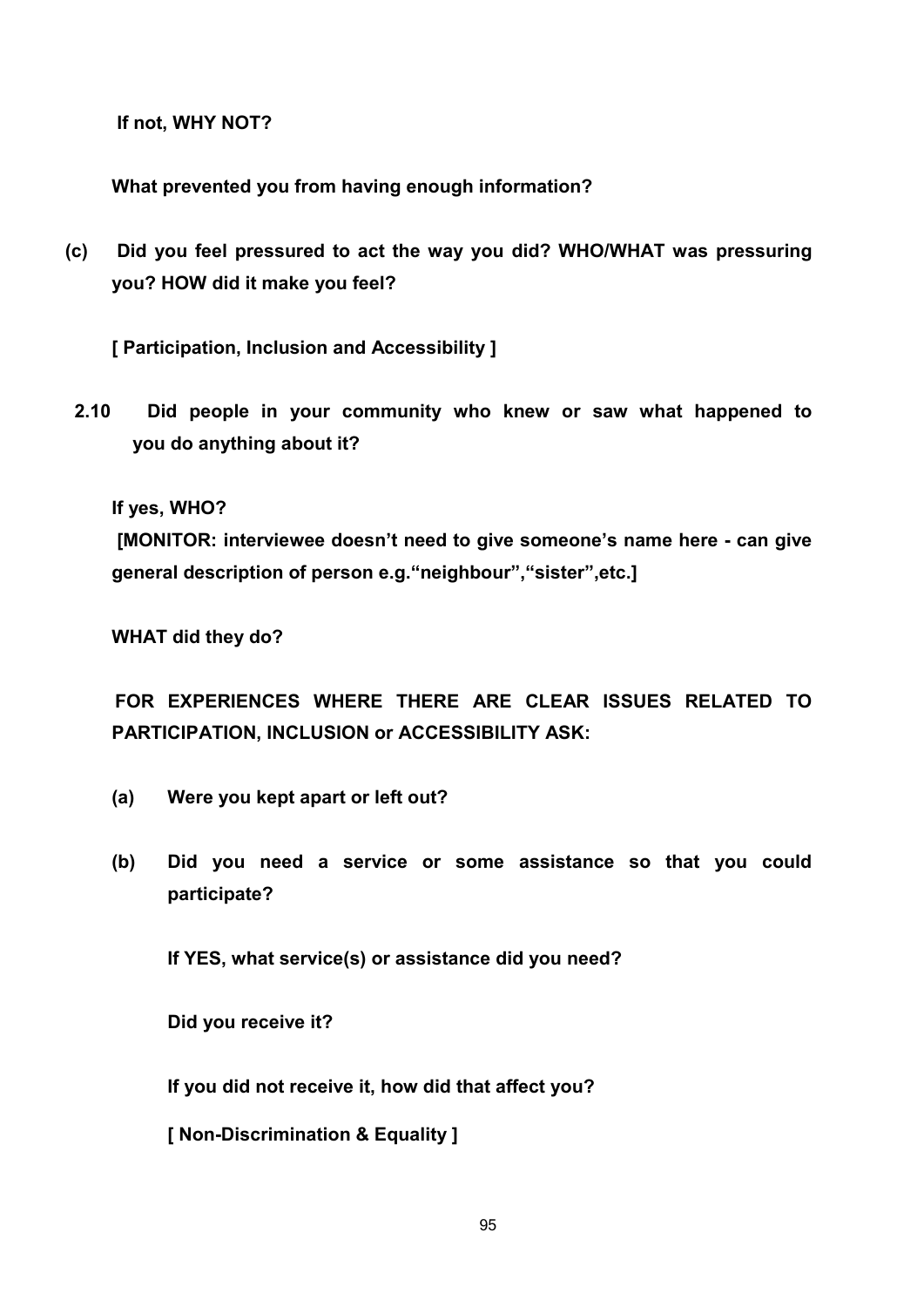- **2.11 How do you think your disability affected what happened to you?**
- **2.12 Do you think that people without disabilities would be treated the same way you were?**

 **WHY or WHY NOT?** 

 **HOW would they have been treated?**

**FOR EXPERIENCES WHERE THERE ARE CLEAR ISSUES of DISCRIMINATION or INEQUALITY ASK:** 

**(a) Do you know anyone else who was treated in the way you were?** 

**[ Respect for Difference ]**

**2.13 Were you treated the way you were because people thought you were different?** 

 **If yes, WHY?** 

**2.14 Do you think that a person without a disability would have been treated in a similar way?** 

**WHY? or WHY NOT?** 

**2.15 Do you feel that people label you and then treat you differently because of the label?**

**If YES, what label do they use?**

**HOW does this label affect you?**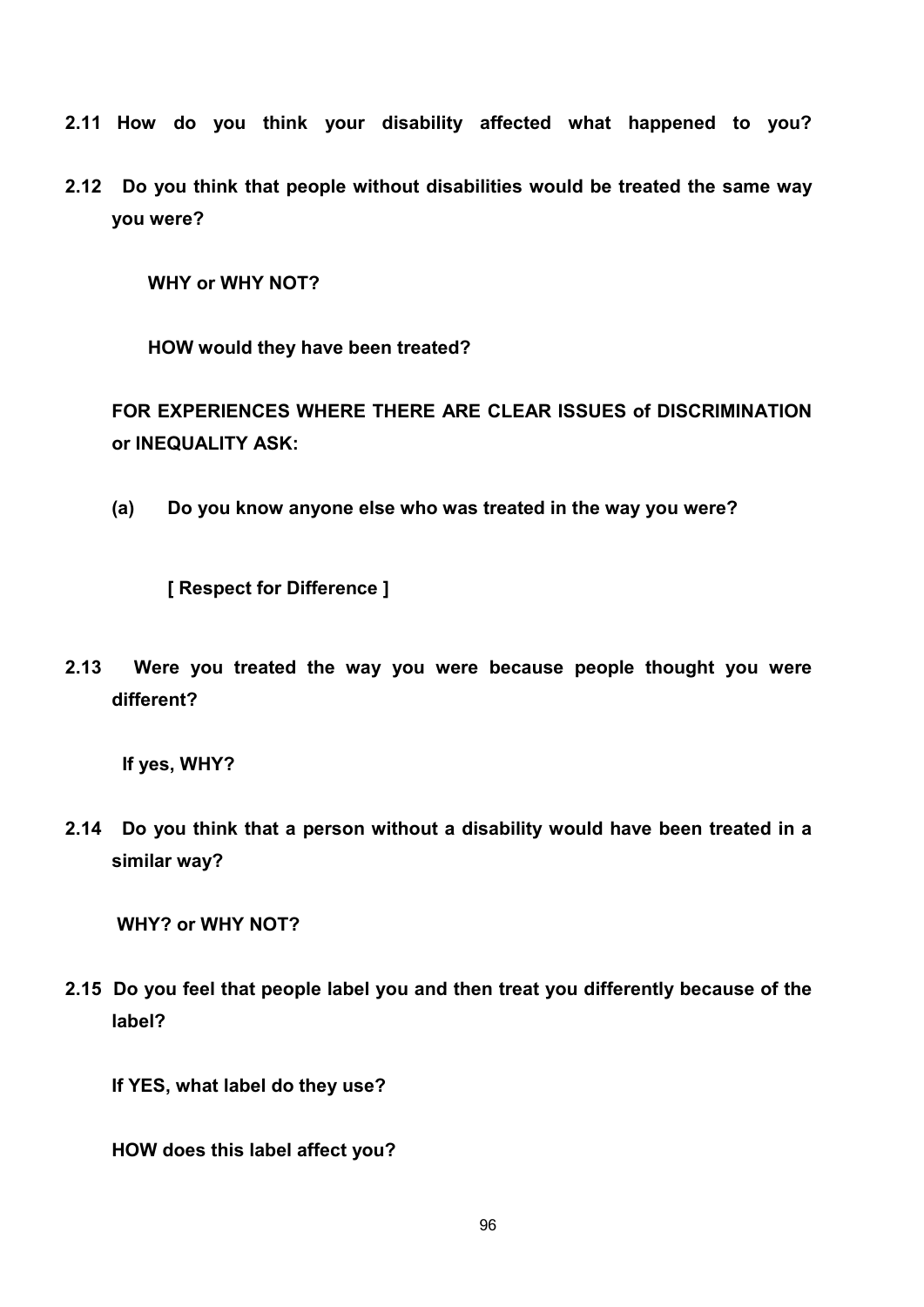**FOR EXPERIENCES WHERE THERE ARE CLEAR ISSUES RELATED TO RESPECT FOR DIFFERENCE ASK:**

- **(a) Would someone of a different ethnicity be treated that way? WHY? or WHY NOT?**
- **(b) Would a woman be treated that way?**

**WHY? or WHY NOT?** 

**(c) Would a poor person be treated that way?** 

**WHY? or WHY NOT?** 

**2.16 Did you report the experience to anyone?**

**□ yes □no**

- **If you REPORTED the experience, what kind of person / organization did you report it to?**
- **□ government official / social worker**

**□ police officer**

- **□ religious leader**
- **□ Human Rights Commission**
- **□ Mental Health Commission**
- **□ Health and Disability Commission**
- **□ disability organization (DPO)**
- **□ organisation /advocate**
- **□ service provider organisation**

**□otherexplain)\_\_\_\_\_\_\_\_\_\_\_\_\_\_\_\_\_\_\_\_\_\_\_\_\_\_\_**

- **how did that person react?**
- **what action was taken?**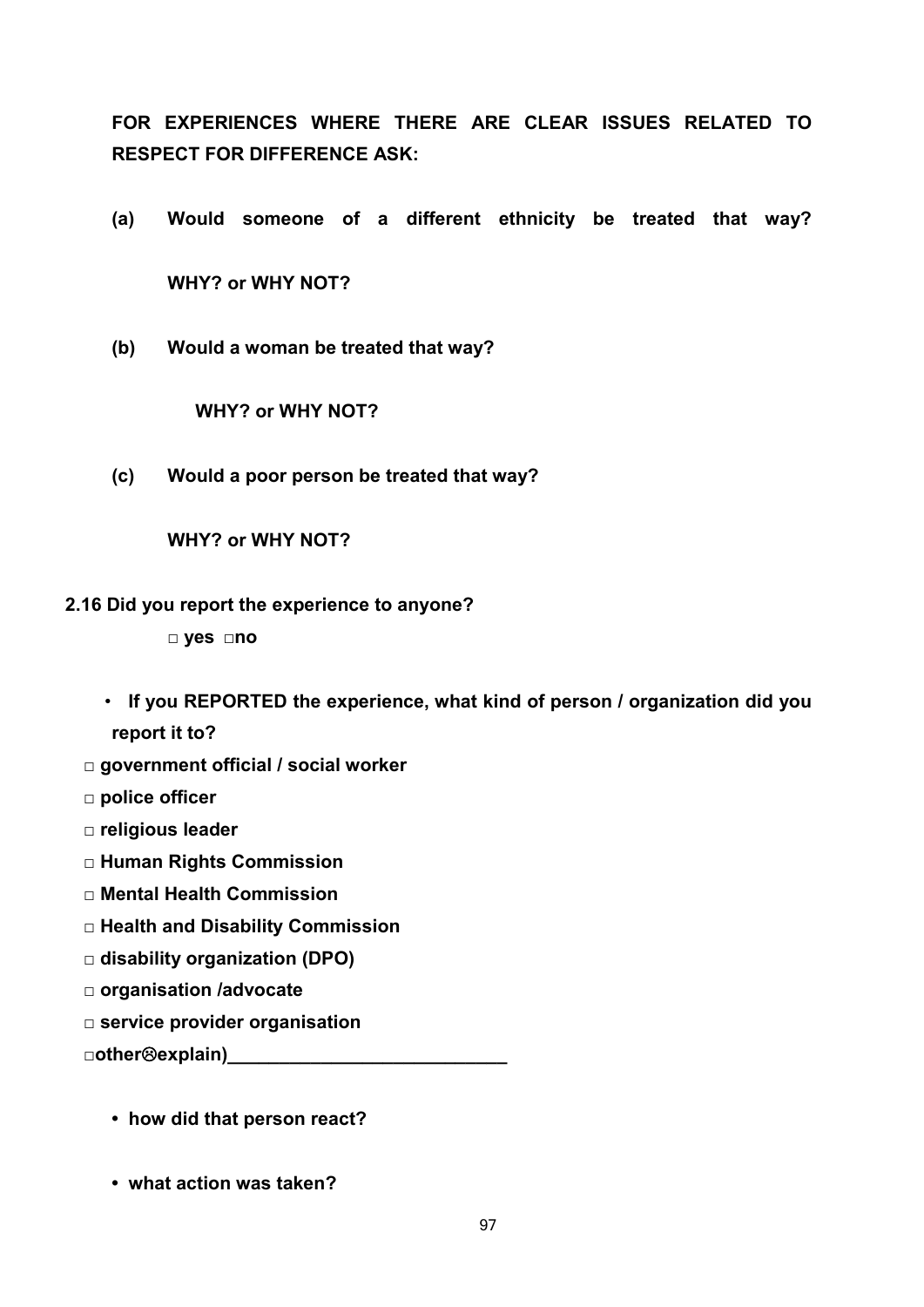**• If you did NOT REPORT the experience to anyone:**

**- WHY did you not report it?**

 $\overline{\phantom{a}}$  , and the set of the set of the set of the set of the set of the set of the set of the set of the set of the set of the set of the set of the set of the set of the set of the set of the set of the set of the s

- **2.17 In your opinion, what action[s] should be taken to improve [or prevent] the experience in the future?**
- **2.18 Is there anything else that you would like to tell us about that experience?**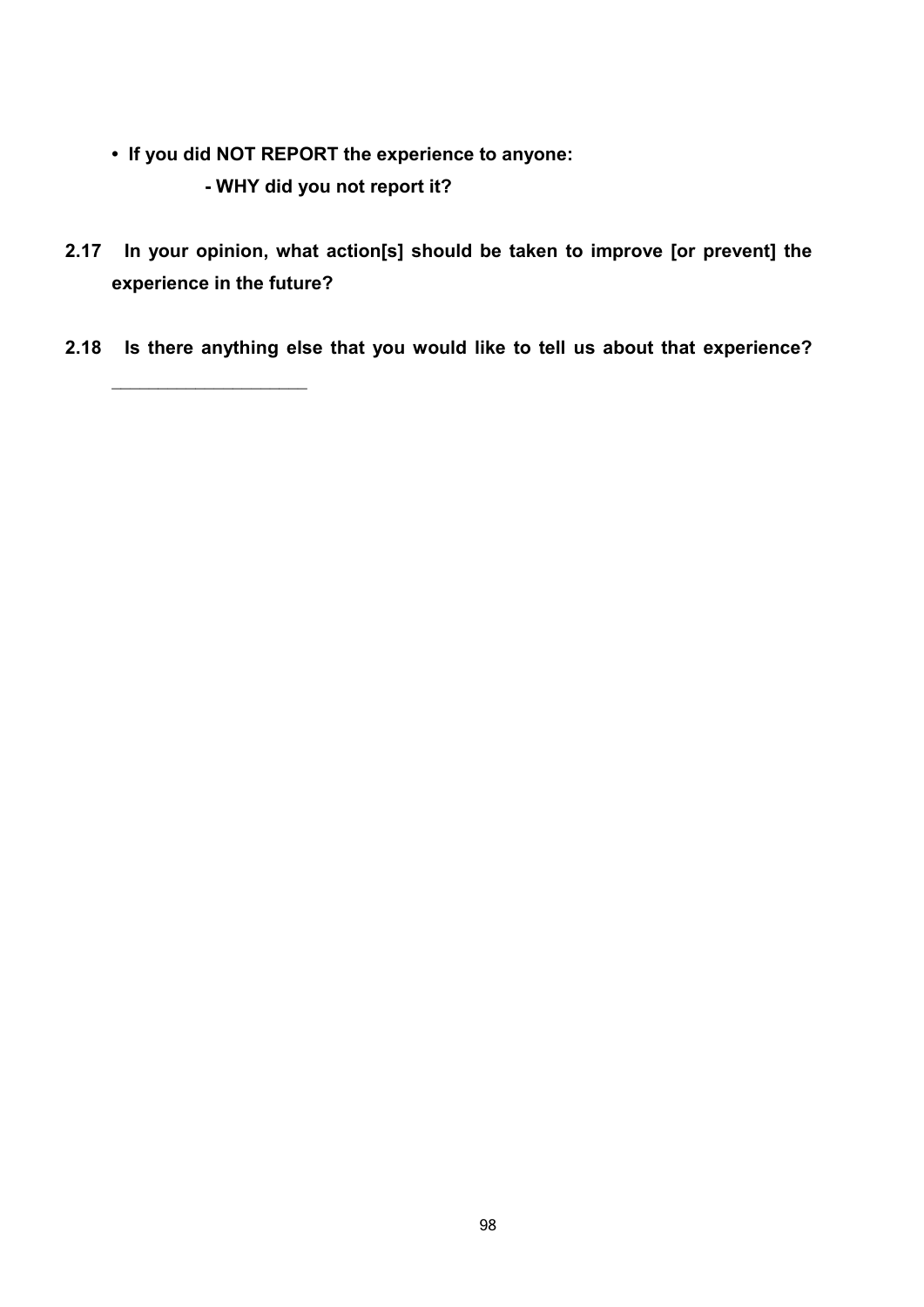**MONITOR: HERE YOU WILL MOVE ON TO THE 3rd EXPERIENCE …]**

- **3.1 Do you recall** *another* **particular time or event in the last five (5) years when you were left out or treated badly or prevented from participating because of your disability?**
- **3.2 WHAT happened? WHERE and HOW did it happen?**
- **3.3 Is this still happening or did it just happen once?**
- **3.4 Are there other details that you want to share with us about this experience?**

**[ Dignity ]**

- *3.5HOW did this experience make you feel and WHY? (For example, did you feel respected/not respected, ignored/cared for, worthy/unworthy?)*
- **3.6 WHAT made you feel that way?**
- **3.7 WHY do you think people treated you that way?**

**[ Autonomy ]**

*3.8 Did you feel that you had a choice about what happened to you?* 

 *WHY? or WHY NOT?*

**3.9 If you had a choice, would it have made a difference to what happened?** 

**FOR EXPERIENCES WHERE THERE ARE CLEAR ISSUES RELATED TO CHOICE AND MAKING A DECISION YOURSELF (AUTONOMY) ASK:**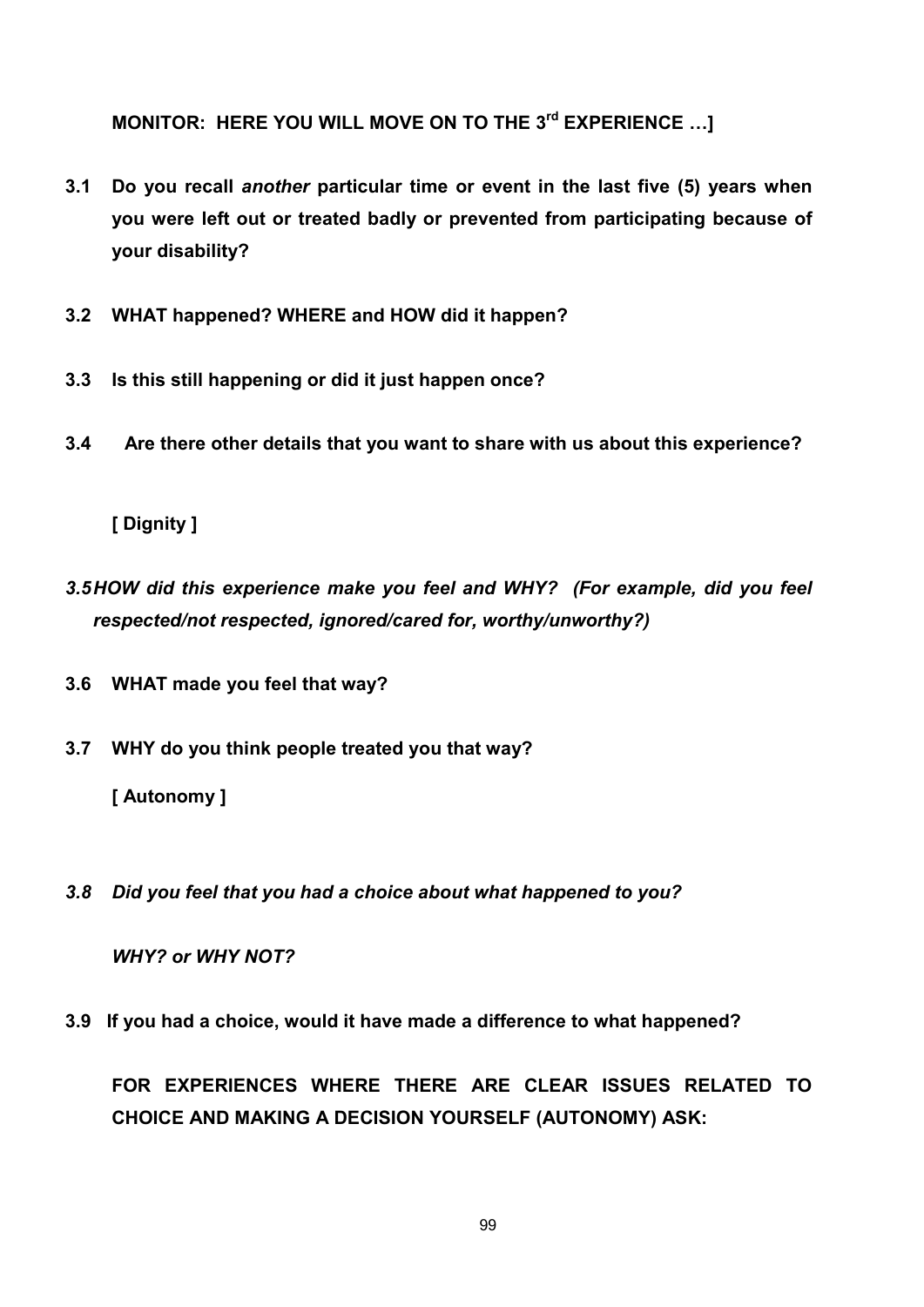- **(a) Did you want to make a different decision or did you want to do something else? WHAT was the different decision or did you want to do?** 
	- **(b) Did you have enough information to make that decision?**

**If not, WHY NOT?** 

**What prevented you from having enough information?** 

**(b) Did you feel pressured to act the way you did? WHO/WHAT was pressuring you? HOW did it make you feel?**

**[ Participation, Inclusion and Accessibility]**

**If yes, WHO?** 

**[MONITOR: interviewee does not need to give someone's name here – can give general description of the person e.g. "neighbour", "sister", etc.]**

**WHAT did they do?** 

**FOR EXPERIENCES WHERE THERE ARE CLEAR ISSUES RELATED TO PARTICIPATION, INCLUSION or ACCESSIBLITY ASK:** 

- **(a) Were you kept apart or left out?**
- **(c) Did you need a service or some assistance so that you could participate?**

**If YES, what service(s) or assistance did you need?**

**Did you receive it?** 

**If you did not receive it, how did that affect you?**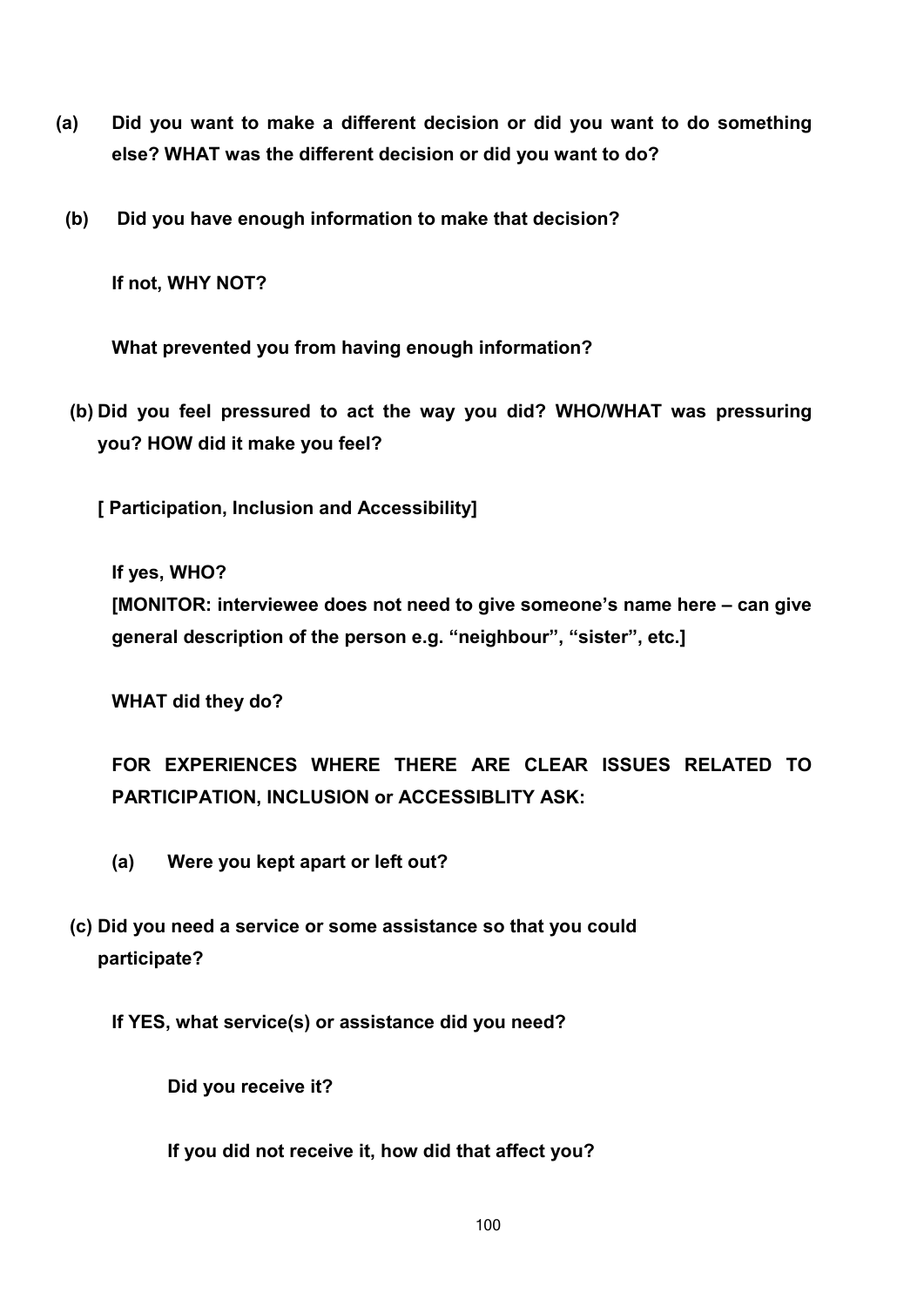**[ Non-Discrimination & Equality ]**

- **3.11 How do you think your disability affected what happened to you?**
- **3.12 Do you think that people without disabilities would be treated the same way you were?**

 **WHY or WHY NOT?** 

 **HOW would they have been treated?**

**FOR EXPERIENCES WHERE THERE ARE CLEAR ISSUES of DISCRIMINATION or INEQUALITY ASK:** 

**(a) Do you know anyone else who was treated in the way you were?** 

**[ Respect for Difference ]**

**3.13 Were you treated the way you were because people thought you were different?** 

 **If yes, WHY?** 

**3.14 Do you think that a person without a disability would have been treated in a similar way?** 

**WHY? or WHY NOT?** 

**3.15 Do you feel that people label you and then treat you differently because of the label?**

**If YES, what label do they use?**

 **HOW does this label affect you?**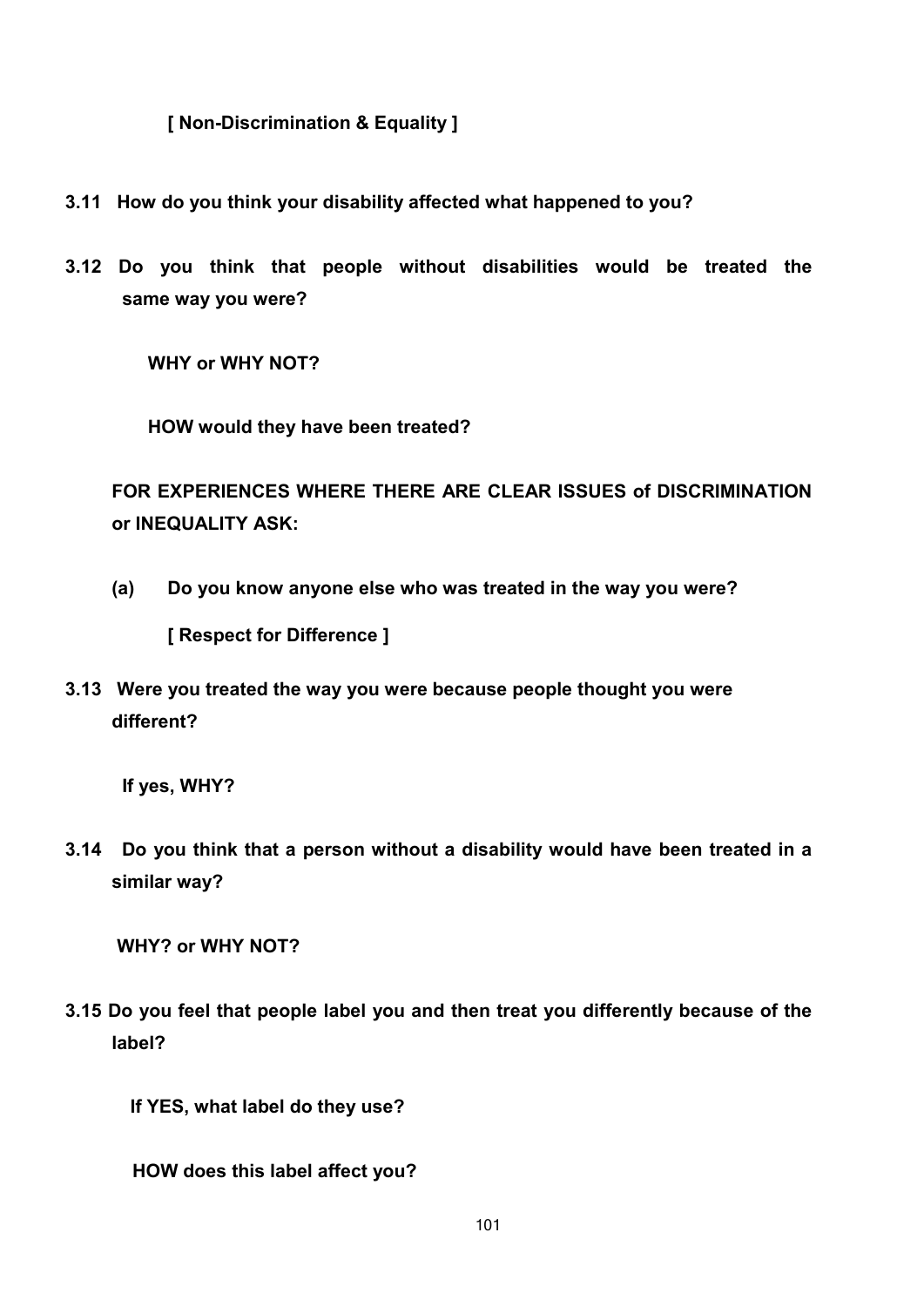**FOR EXPERIENCES WHERE THERE ARE CLEAR ISSUES RELATED TO RESPECT FOR DIFFERENCE ASK:**

**(a) Would someone of a different ethnicity be treated that way?**

**WHY? or WHY NOT?** 

**(b) Would a woman be treated that way?** 

### **WHY? or WHY NOT?**

**(c) Would a poor person be treated that way?** 

**WHY? or WHY NOT?** 

### **3.16 Did you report the experience to anyone?**

**□ yes □ no**

- **If you REPORTED the experience, what kind of person / organization did you report it to?**
	- **□ government official / social worker**
	- **□ police officer**
	- **□ religious leader**
	- **□ Human Rights Commission**
	- **□ Mental Health Commission**
	- **□ Health and Disability Commission**
	- **□ disability organization (DPO)**
	- **□ organisation /advocate**
	- **□ service provider organisation**

**□other: (explain)\_\_\_\_\_\_\_\_\_\_\_\_\_\_\_\_\_\_\_\_\_\_\_\_\_\_\_**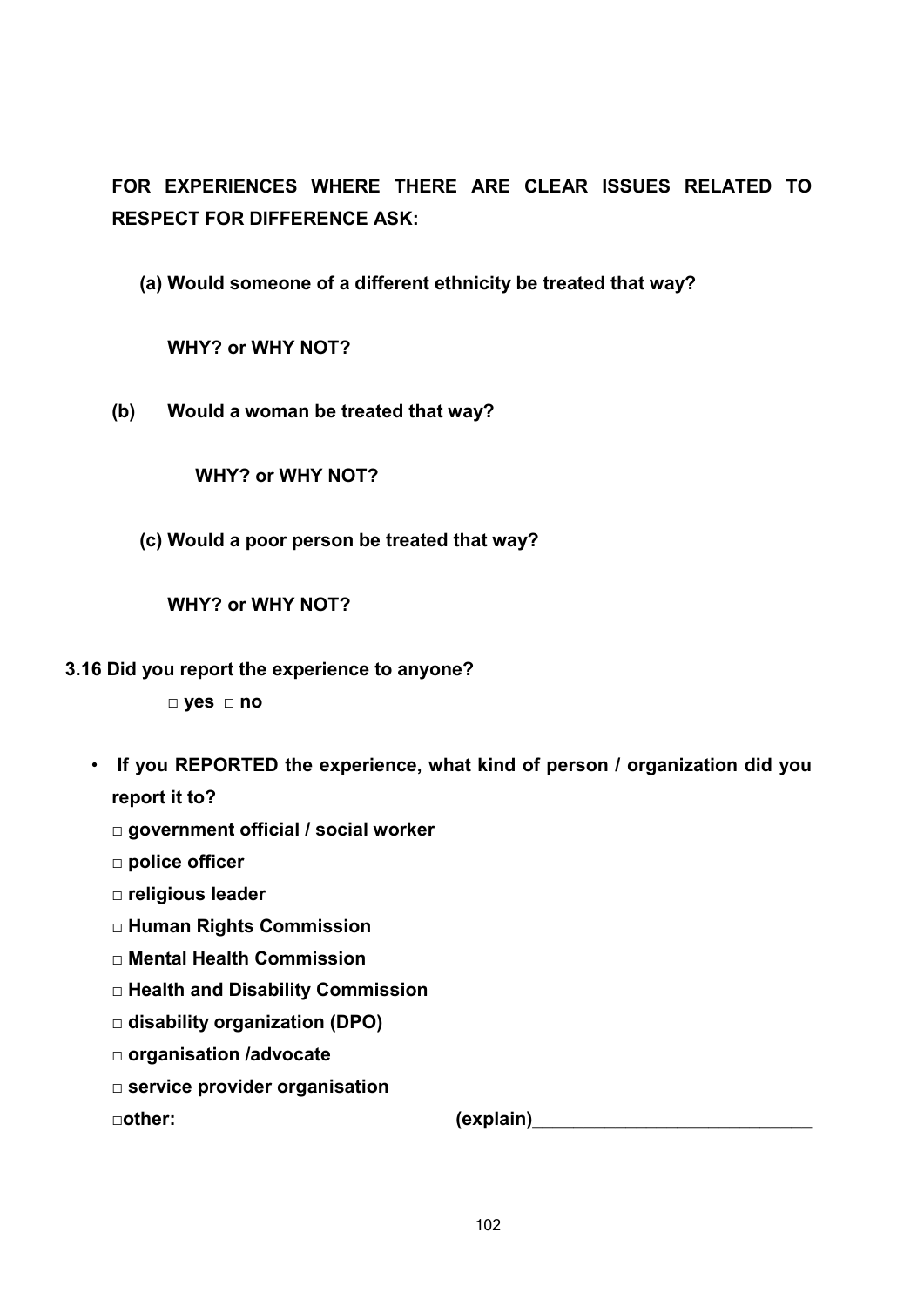**• how did that person react?** 

- **what action was taken?**
- **If you did NOT REPORT the experience to anyone: - WHY did you not report it?**

**3.17 In your opinion, what action[s] should be taken to improve [or prevent] the experience in the future?** 

**3.18 Is there anything else that you would like to tell us about that experience?**

**[TURN AUDIO RECORDER OFF NOW BY PRESSING THE "RECORD" BUTTON]** 

**C. Follow-up & Verification Information:**

**Is there anyone we could contact who saw what happened to you or who could provide us with more information about the experiences you talked about?** 

**FOR 1st EXPERIENCE:**

- **▪ What is their name? [write name on** *Identification Sheet***]**
- **▪ Can we contact this person? □ YES □ NO**
	- **If yes, what is the best way for us to contact him or her?**

**[MONITOR: write details on** *Identification Sheet***]**

**FOR 2nd EXPERIENCE:**

-

- **▪ What is their name? [write name on** *Identification Sheet***]**
- **▪ Can we contact this person? □ YES □ NO**

103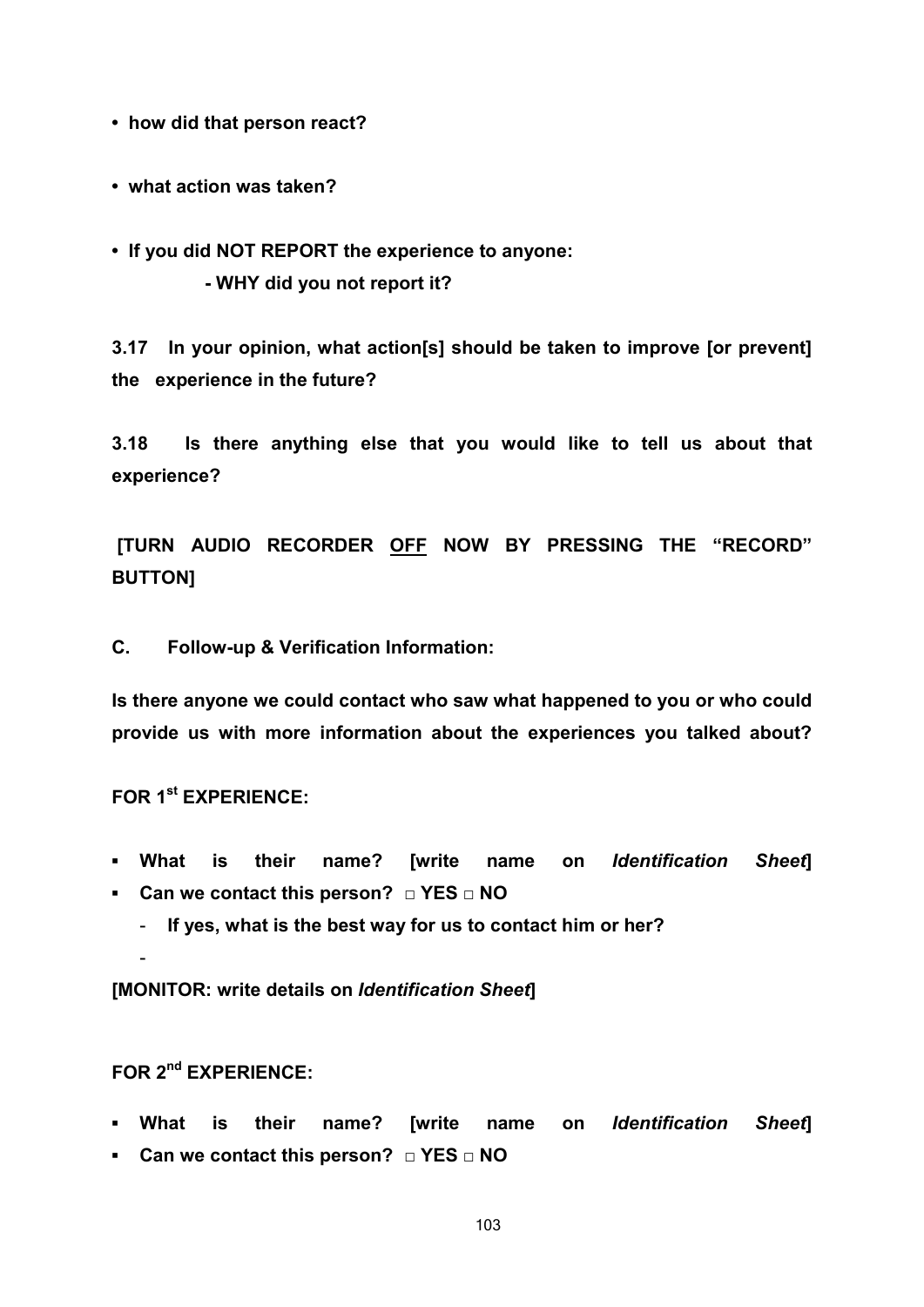- **If yes, what is the best way for us to contact him or her?**
- **[MONITOR: write details on** *Identification Sheet***]**

**FOR 3rd EXPERIENCE:** 

- **▪ What is their name? [write name on** *Identification Sheet***]**
- **▪ Can we contact this person? □ YES □ NO**
	- **If yes, what is the best way for us to contact him or her?**
	- **[MONITOR: write details on** *Identification Sheet***]**

# **[TURN AUDIO RECORDER BACK ON NOW BY PRESSING THE "RECORD" BUTTON]**

**D. Background Information:** 

**Now, if you don't mind, we would like to ask you a few questions about yourself.**

- **4.1 What is your sex?**
- **4.2 What is your ethnicity?**
- **4.3 In what year were you born?**
- **4.4 How would you describe your disability? [choose as many as apply]**  □ **mobility □ sensory – if so, □ blind □ low vision □ deaf □ hard of hearing □intellectual □psychiatric □ other \_\_\_\_\_\_\_\_\_\_\_ (ask interviewee to describe)**
- **4.5 How long have you had your disability?** 
	- **□ since birth**
	- **□ since \_\_\_\_\_\_\_\_ (ask interviewee to state the year)**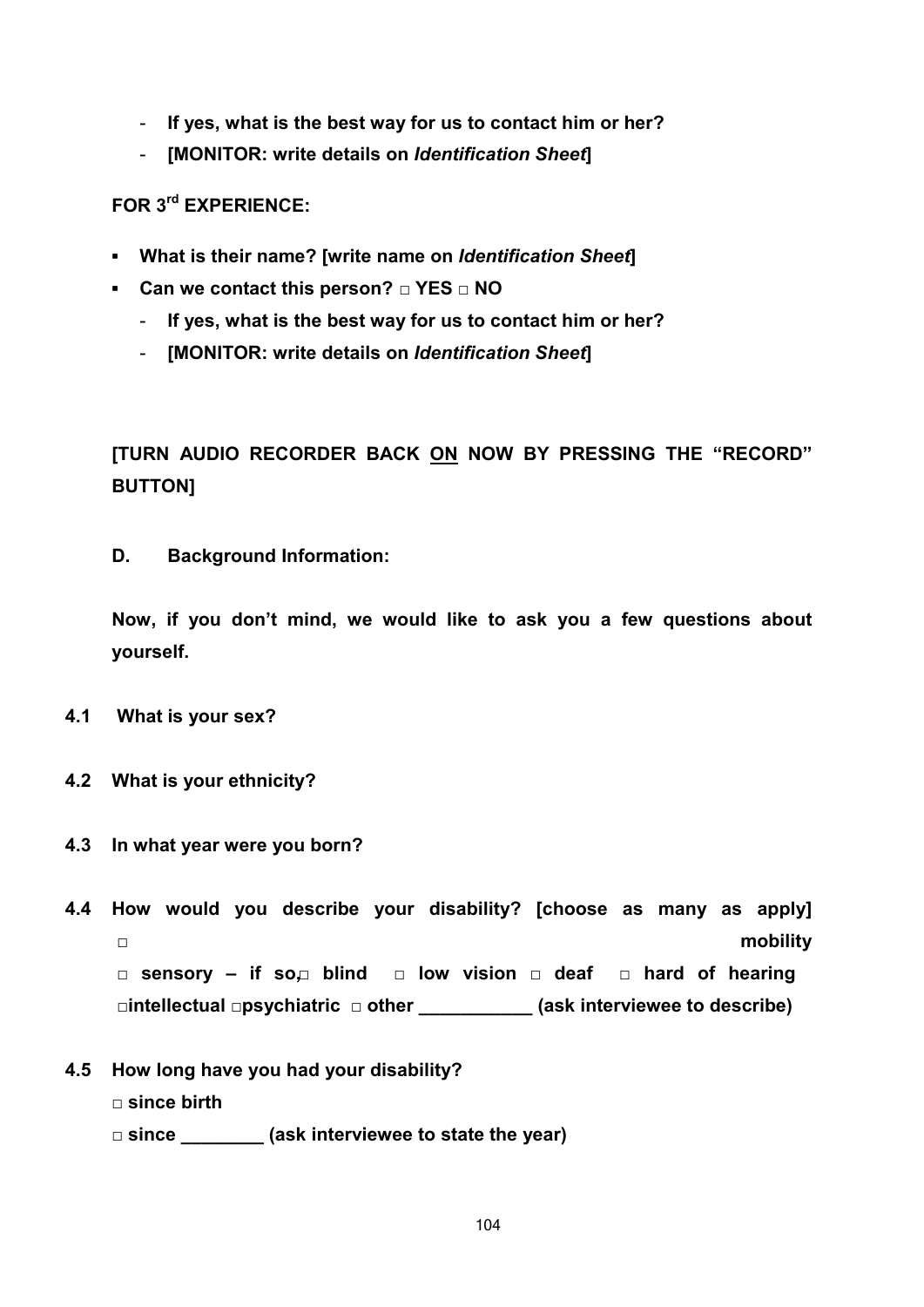#### **4.6 Did you go to school?**

**□ yes □ no**

**- If YES, what kind of school? [choose as many as apply]**

**□ preschool □ primary □ intermediate**

**□ secondary □ vocational □ short course diploma**

**□ polytech or university**

**□ specific needs schools**

**□ mainstream or special unit**

#### **4.7 Is there a specific place where you live?**

- **□ yes □ no**
- **If YES, do you □ own that place?**
	- □ lease that place?
	- **□ rent that place?**

**□live with someone who owns, leases rents the place?**

**□ live in a group home place?**

**Is the place in a permanent building?**

 **□ yes □no\_\_\_\_\_\_\_\_\_\_\_\_\_\_\_\_\_(explain)** 

#### **If YES, what is the building made of?**

**□ concrete □ wood □ brick □fibrelite □ corrugated iron □ other: \_\_\_\_\_\_\_\_\_\_\_\_\_\_\_\_\_\_ (explain)**

#### **Does the place you live have:**

**□electricity?**

- **□ a water supply?**
- **□ a telephone?**

### **4.8 How far do you live from the City Centre?**

**4.9 Who lives with you?**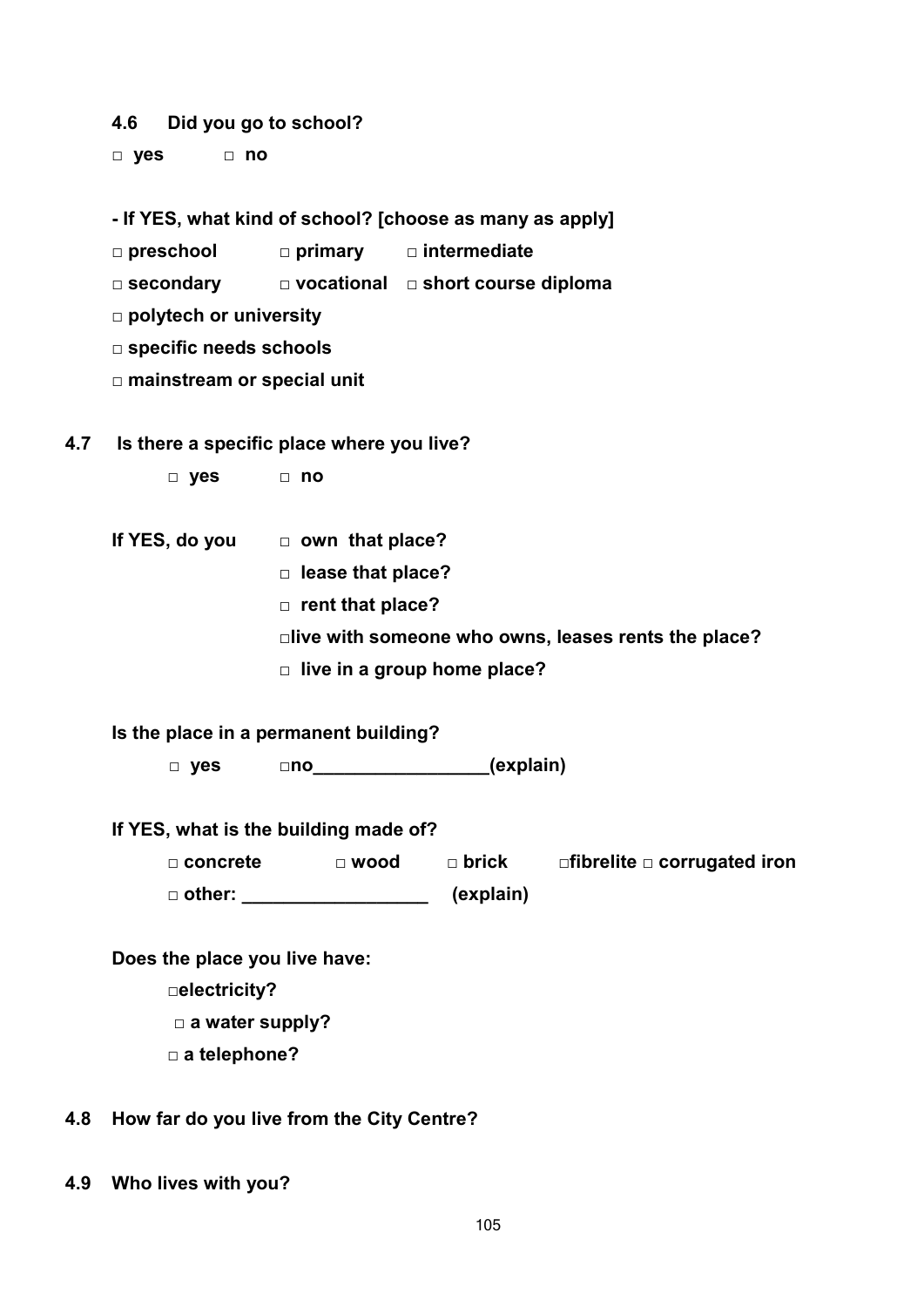| [MONITOR: interviewee should identify as many as apply] |  |  |  |  |  |  |
|---------------------------------------------------------|--|--|--|--|--|--|
|---------------------------------------------------------|--|--|--|--|--|--|

- **□ no one**
- **□ spouse**
- **□ children [if yes, how many children ?]**
- **□ parent(s) [if yes, how many parents ?]**
- **□ other family member(s) [if yes, how many family members ?]**
- **□ friend(s) [if yes, how many friends ?]**
- **□ caregiver(s) [if yes, how many individuals?]**
- **□ Whanau or extended family [if yes, how many extended family?]**
- **□ flatmate(s )[if yes, how many flatmates?]**
- **□ other \_\_\_\_\_\_\_\_\_\_\_\_ (explain) [if yes, how many?]**
- **4.10 How far is the closest police station to where you live?**
- **4.11 How far is the closest health centre from your house?**
- **4.12 What type of care is offered by the health centre?** 
	- **□ primary care**
	- **□ western medicine**
	- **□ herbal medicine**
	- **□ traditional indigenous e.g. rongoa**
	- **□ other\_\_\_\_\_\_\_\_\_\_\_\_\_\_\_\_\_\_\_\_\_\_\_\_\_\_\_(ask interviewee to describe)**
- **4.13 Do you have a job?**

| □ yes |  | $\Box$ no |
|-------|--|-----------|
|       |  |           |
|       |  |           |

| If yes, what is your job? |  | (explain) |
|---------------------------|--|-----------|
|                           |  |           |

**Do you get paid? □ yes □ no** 

**4.14 Would you say that the area where you live is accessible for people with disabilities?**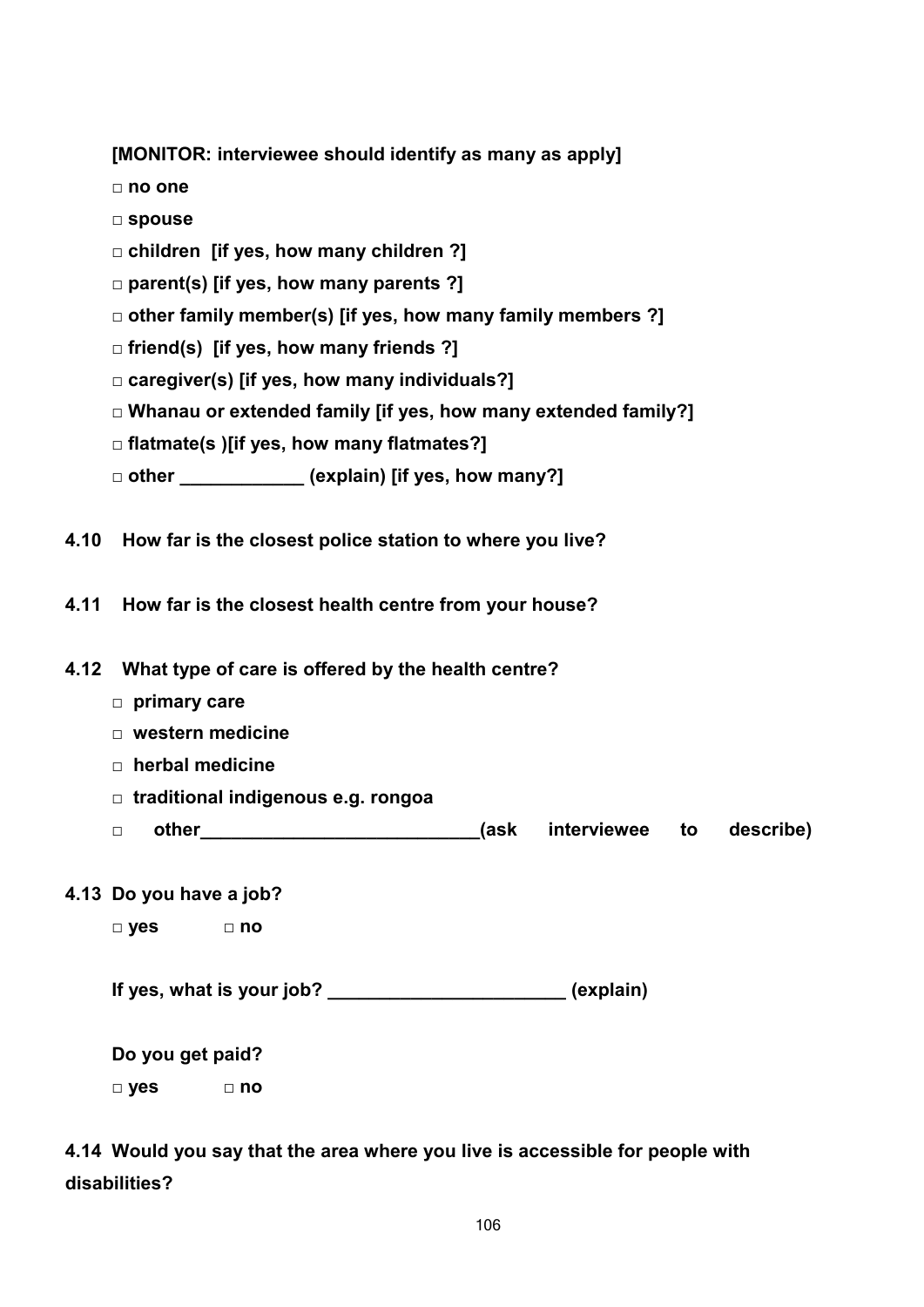- **□ yes**
- **□ no**

**4.15 What makes the area where you live accessible or not accessible?**

- **E. Ending the Interview & Identifying Other People to Interview**
	- *▪* **Do you have anything else that you would like to add?**
	- **▪ Do you have any final questions for us?**

**[MONITOR: Answer these questions]**

**[MONITOR: Review briefly what will happen with the information the interviewee has provided the purpose of the project, and the relevant timeframes.]** 

**[MONITOR: Say into the audio recorder: "This is the end of Interview (insert Interview Code here)"]**

**[STOP AUDIO RECORDING THE INTERVIEW NOW]**

**Identifying Another Person to Interview**

**Do you know someone with a disability who lives in your community who we could interview for this study?** 

**What is his or her name?** 

**What type of disability does he or she have?** 

**How can we contact him or her? [MONITOR: Write this information on the** *Identification Sheet***.]**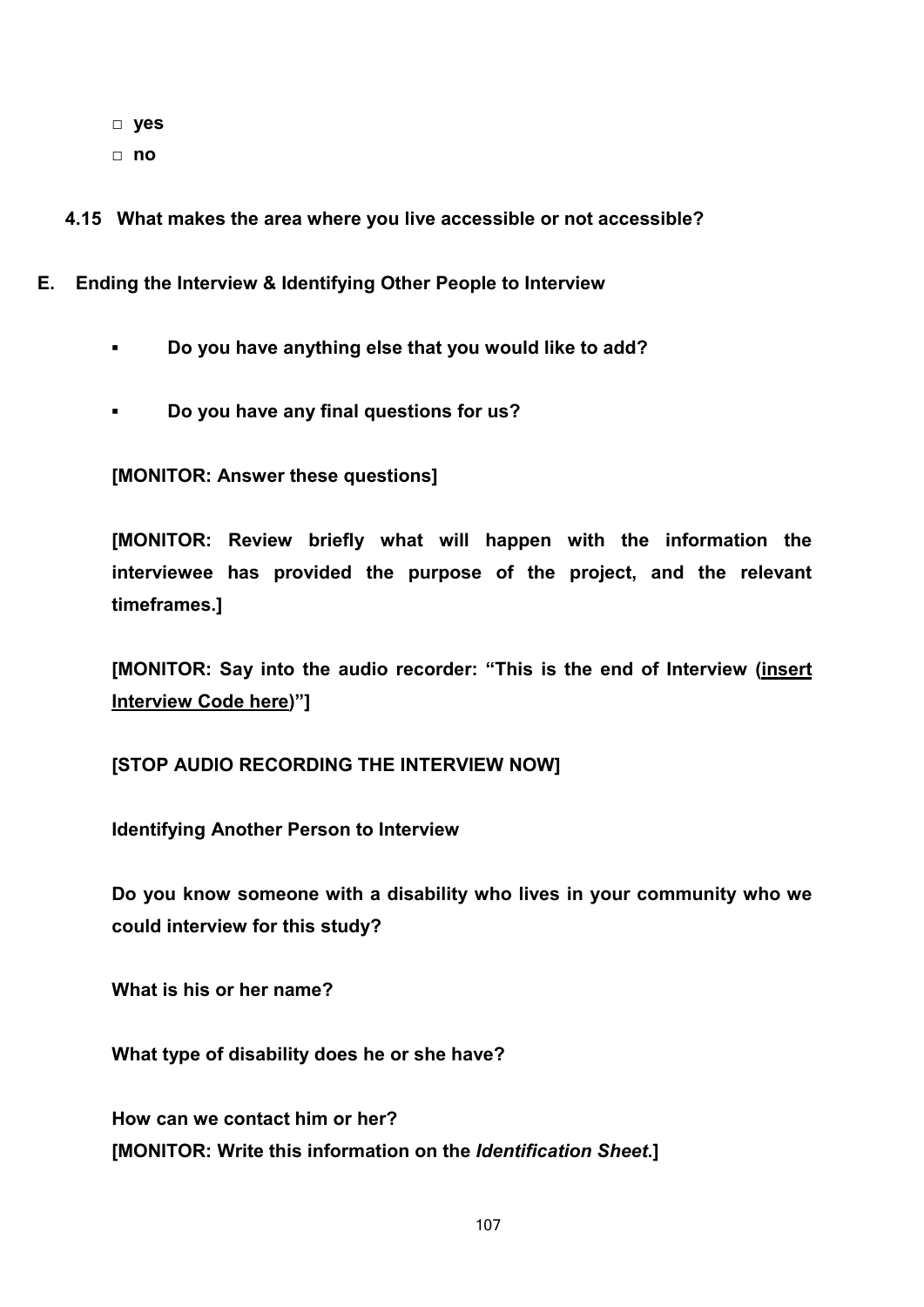**[MONITOR: Thank the interviewee very much for his/her time. Remember to leave the** *Information Sheet* **with the interviewee for his/her information.] F. Completing Notes & Transferring Data**

**CHECKLIST:** 

*□* **Digital Audio Recorder: Secure the recording by turning OFF recorder immediately after the interview.**

*□ As soon as possible after the interview,* **monitoring pairs should listen to the audio recording of the interview. If part of an audio recording is not clear, monitors should explain what is missing (if you remember) in the**  *Interview Notes***.** 

*□* **The** *Interview Notes* **should also contain the following observations:** 

**• Provide your overall impression of the interview (e.g. interviewee seemed nervous or anxious over certain questions, the atmosphere was comfortable, etc.).**

**• Provide details about the location of the interview (e.g. held indoors/outdoors, type of building, type of room, who else was around, etc.).** 

**• Provide information about who was present at the interview (number of monitors, interpreters …)**

**• Provide details about any challenges faced or interruptions that occurred during the interview (e.g. airplane flew overhead making it difficult to hear, lost electrical power so could not see, etc.), at what stage in the interview they occurred and what steps were taken to address them.** 

**• If you have any concerns about the truthfulness and/or accuracy of statements by the interviewee, identify the statements and explain why you feel this way (e.g. answers were very inconsistent, answers seemed rehearsed, etc.)**

*□* **Be certain that one of the monitors has signed and dated the** *Free and Informed Consent Form***.** 

*□* **Provide the Project Co-ordinator or Site Co-ordinator with the following documents:** 

**● audio recording of the interview labeled with the correct Interview Code**

- **completed** *Interview Notes*
- **completed** *Identification Sheet*
- **signed** *Free and Informed Consent Form* **[END]**

108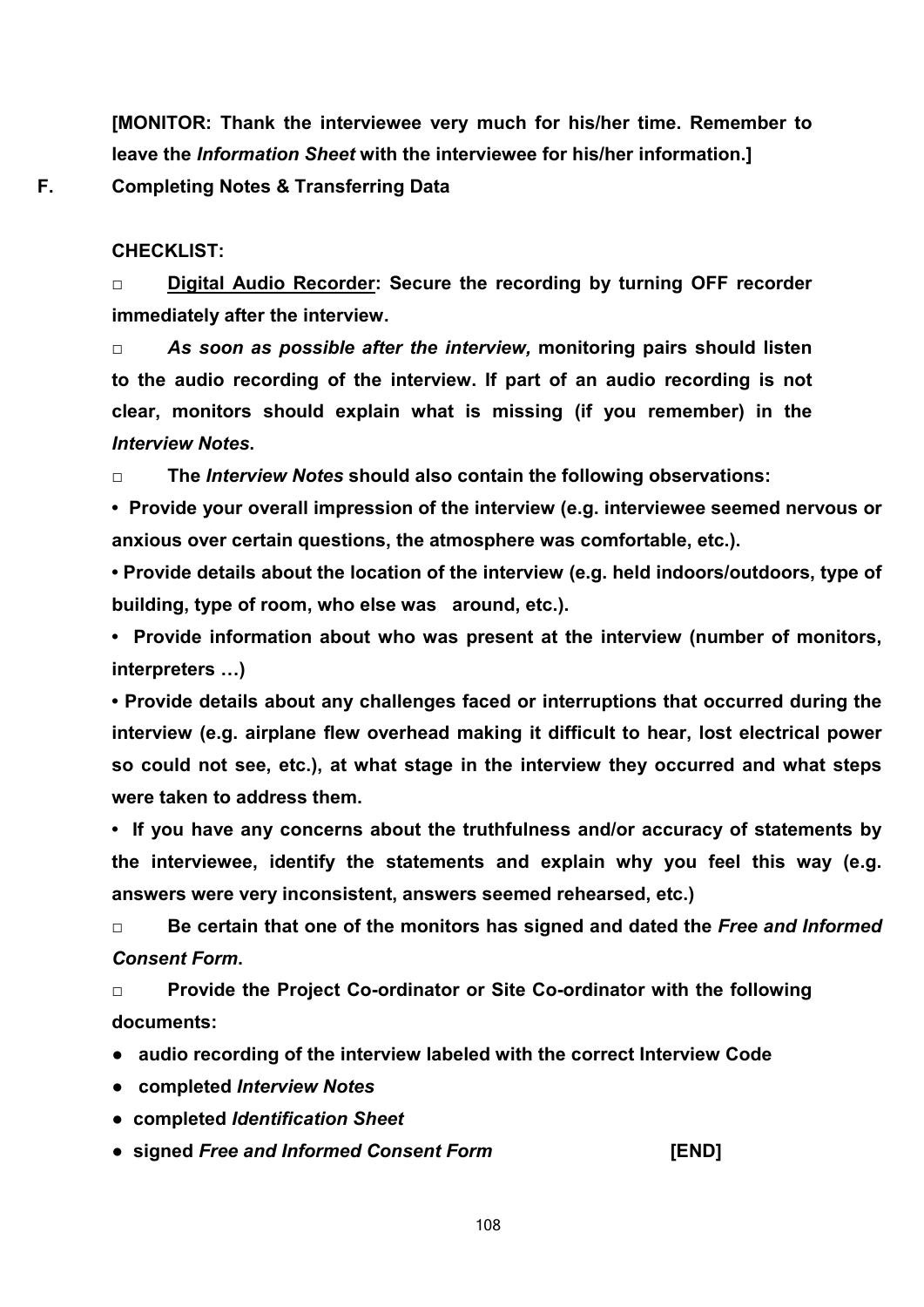# **Appendix 7 Information Sheet**

for the study called:

# **Monitoring the Individual Human Rights Experiences of People with Disabilities**

This information is provided so that you can make a decision about whether or not you want to participate in this study. We are giving you a lot of information because we want you to be able to make the decision that is best for you.

## **Sponsors:**

The study is being sponsored by:

- Association of Blind Citizens of New Zealand Inc (website: www.abcnz.org.nz)
- Deaf Aotearoa New Zealand (website: www.deaf.org.nz )
- DPA (NZ) Inc (website: www.dpa.org.nz)
- Nga Hau E Wha
- Ngāti Kāpo O Aotearoa Inc (website: www.kapomaori.com)
- People First New Zealand Incorporated Nga Tangata Tuatahi (website: www.peoplefirst.org.nz)
- Disability Rights Promotion International (DRPI) which is a research project based at York University in Toronto, Canada (website: www.yorku.ca/drpi)

### **Why are we doing this study?**

We are collecting information about the lives and experiences of people with disabilities by talking directly to people with disabilities. We want to see if their human rights are being respected. The information we collect will be studied and reports will be written. The names of participants will not be mentioned in the reports unless they have given us clear permission to do so. The reports will be available to organizations of people with disabilities, other groups working to improve the lives of people with disabilities, the media and governments.

The reports made will be used to:

• let people know about violations of the rights of people with disabilities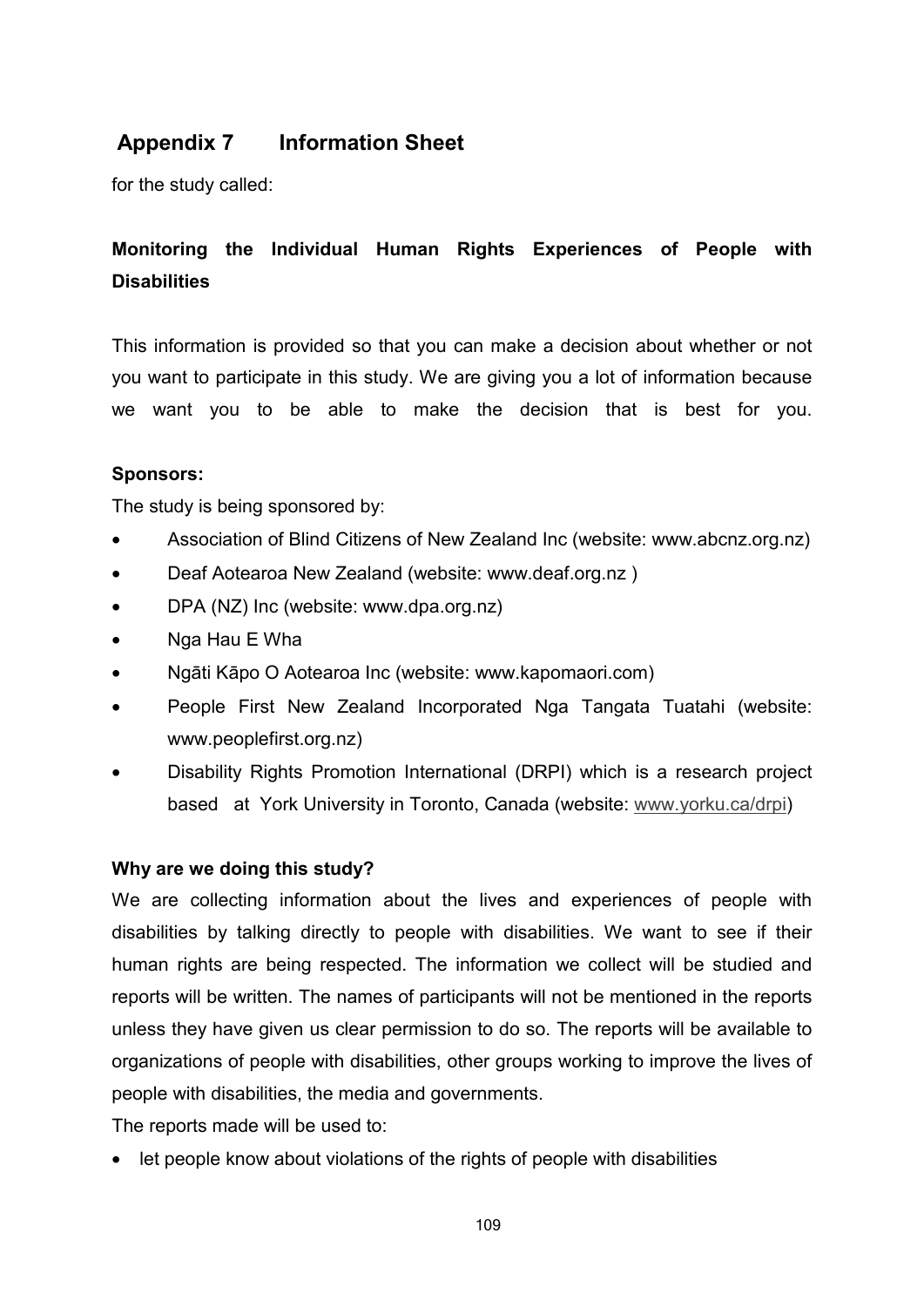- help stop human rights violations
- provide facts to back up arguments for changes in laws, policies, and programs to improve the lives of people with disabilities
- keep track of the steps that the government has taken or has failed to take in order to fulfill the promises it has made to people with disabilities when it signed agreements at the United Nations saying that it would protect, promote and fulfill the rights of people with disabilities

### **What will happen in this study and what will you be asked to do?**

Our project is going to various countries around the world to talk to people with disabilities about their lives and their experiences.

If you agree to participate, you will be asked a series of questions about your life and your experiences. We will particularly want to know if your human rights have been violated and how they have been violated. In other words, we will want to know if there are unfair things that have happened to you which have stopped you from participating in society in the way that people without disabilities participate in society.

If you agree to participate, you will be interviewed by two people with disabilities who are members of a local organization run by people with disabilities. We call these people the "Monitors". We know that, in the past, people with disabilities have often been left out of research about people with disabilities. We think that it is only fair that people with disabilities play an active role in any research about them. During the interview, the Monitors will take notes. They will also audio record the interview so that we can be sure to get all of the information you provide accurately.

Depending on the methods of communication that are used, the complete interview should take approximately 2 to 3 hours.

After the interview, the Monitors will give all of their written and audio recordings to the person in charge of the project who we call the Project Co-ordinator. The Monitors will not keep any copies and will not talk to anyone except for the Project Co-ordinator about what you said. The interview will be confidential.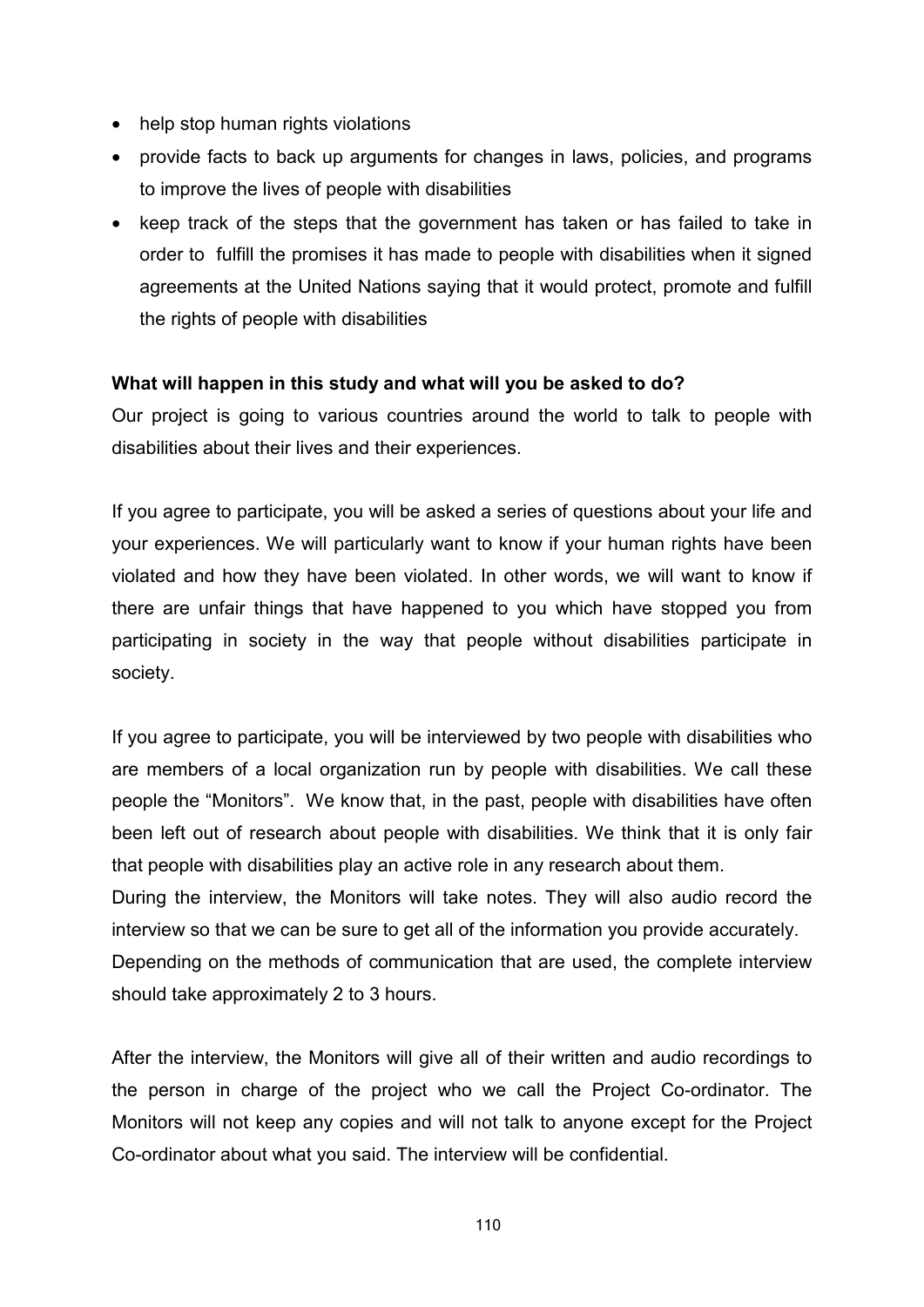The Project Co-ordinator will pass the written and audio recordings of your interview to the researchers who will study them. Your name will not be on any of the information given to the researchers, they will not know whose information they are studying.

After looking at your information and the information from interviews with at least 100 other people with disabilities in your country, the researchers will write reports that will be given to organizations of people with disabilities, other groups working to improve the lives of people with disabilities, the media and governments. Your name will not be mentioned in the reports without your clear permission.

# **Are there possible negative things that might happen if you participate in the study?**

There are no negative things that will happen to you by participating in this study. However, you may feel uncomfortable when you start thinking about some of the questions that you are asked. For example, you may remember some things that have happened to you that are not pleasant to think about. If that happens, you can take a break from the interview or, if you want, you can stop the interview completely.

If you want to continue to talk about these things, that's fine, too. If you feel upset about these things, you can ask the Monitors for the name of someone you can talk to about your feelings after the interview is over.

### **Are there good things that might happen if you participate in this study?**

You may or may not receive any direct benefit from participation. You might find that it makes you feel better to talk about some of your experiences. Also, we hope that organizations of people with disabilities, the media and governments learn from the studies and reports that are made and take steps to improve the lives of people with disabilities in your country.

### **Can you decide if you want to participate in the study?**

You are free to choose to participate or not to participate in the study and you may choose to stop participating at any time. Your participation is completely voluntary.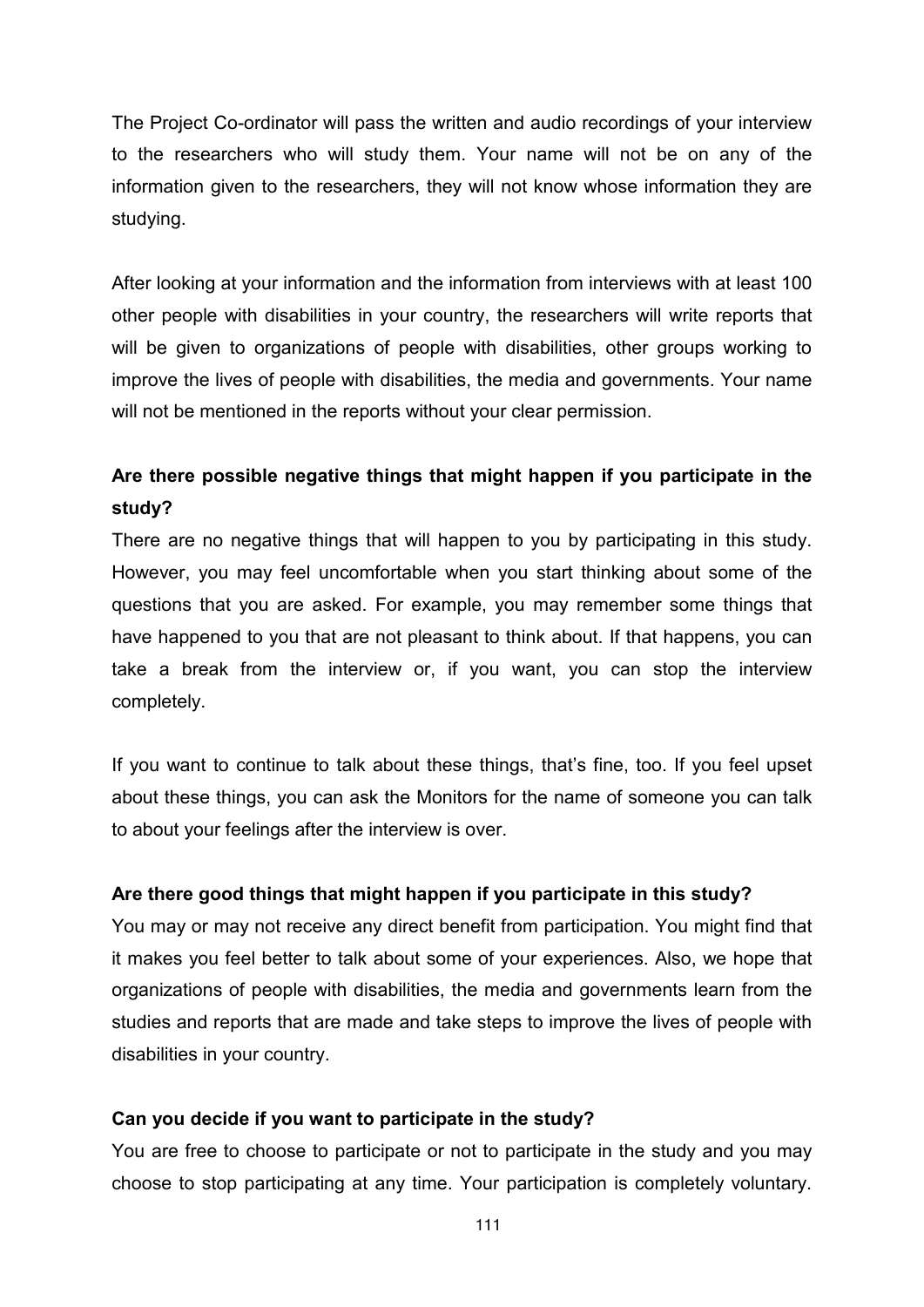Your decision not to participate in the study will not influence your ongoing relationship with any of the study sponsors, Monitors or any other person or group associated with the project.

#### **Can you stop participating if you don't want to continue participating?**

If, at any time during the study, you want to stop participating, for any reason, just let the Monitors know and they will stop asking you questions. If you want to answer some questions, but not others, you can do that, too. It is entirely your decision. If you decide not to participate in the study, or if you decide to stop participating in the study, we will not use your information for our research. Any written or audio recordings made up to the point you decided to stop will be destroyed. Your decision to stop participating, or to refuse to answer particular questions, will not affect your relationship with any of the study sponsors, Monitors or any other person or group associated with the project. No one will treat you any differently if you decide that you do not want to participate in the study.

### **Will your information be kept confidential?**

The information you provide will be kept confidential within the limits of the law. Unless you specifically provide your consent, your name will not appear in any report or publication of the research. The written and audio recordings of your interview will be safely stored in a place that is locked and will be destroyed at the end of the project.

#### **Costs and Compensation**

You will be reimbursed for the cost of your transportation to the interview location and the cost of any disability-related supports or assistance that you will need in order to participate in the interview. You will receive these things even if you decide to stop participating in the project at some point during the interview and/or decide not to answer certain questions.

### **If you have questions about the study**

If you have questions about the study in general or about your own role in the study, please feel free to contact:

112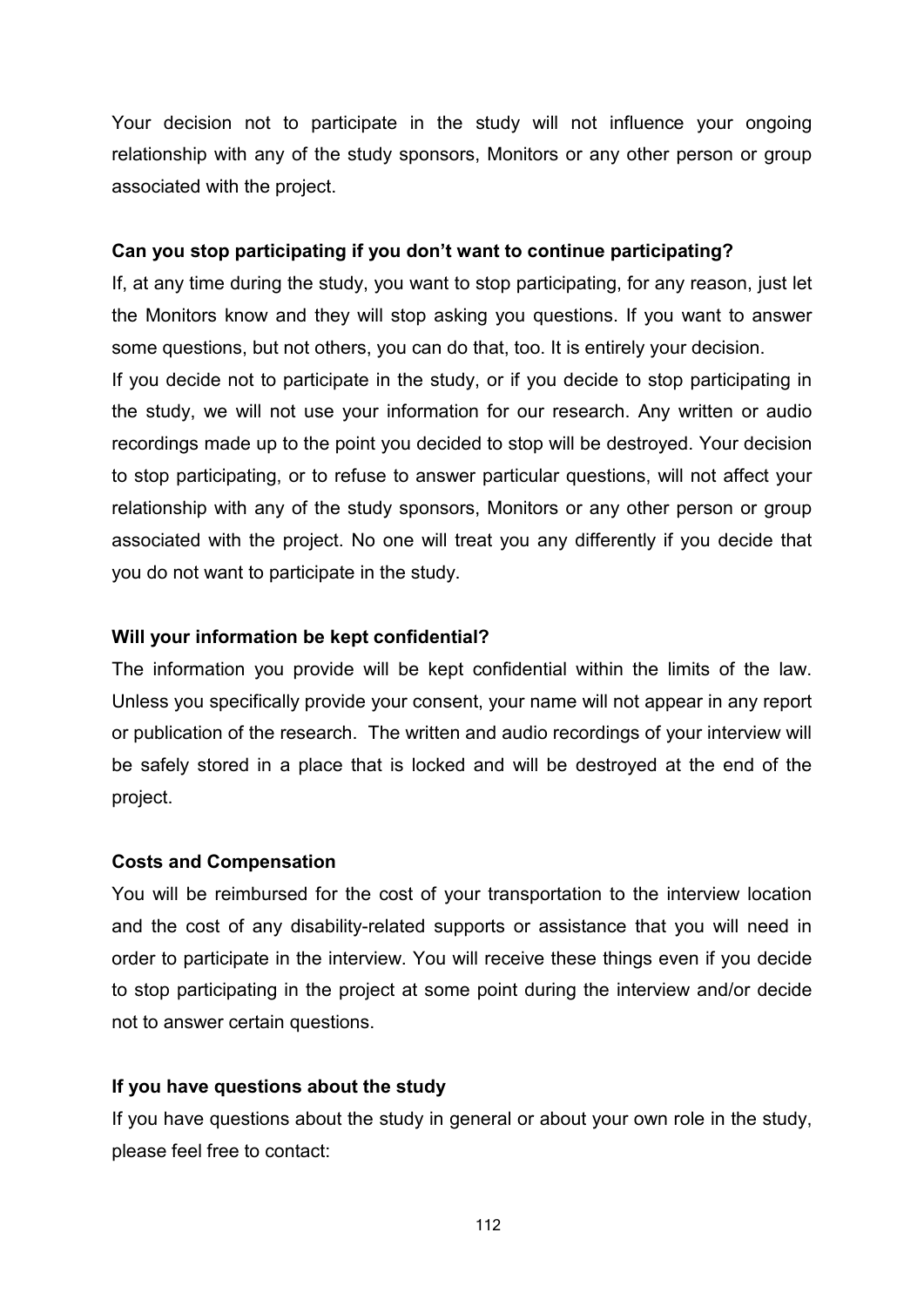### **Project Co-ordinator: Gary Williams**

Regular mail: 7 Blair Avenue, Papanui, Christchurch 8053 Telephone: 03-354-8308 or 021-499-422 Email: williamsgm@yahoo.co.nz

OR

### **Dr. Marcia Rioux**

Principal Investigator for Project Co-Director, Disability Rights Promotion International Professor, School of Health Policy and Management, York University Regular mail: York University, 441 HNES Building, 4700 Keele Street, Toronto, ON, M3J 1P3, Canada Telephone: +1-416-736-2100 extension 22112 Email: mrioux@yorku.ca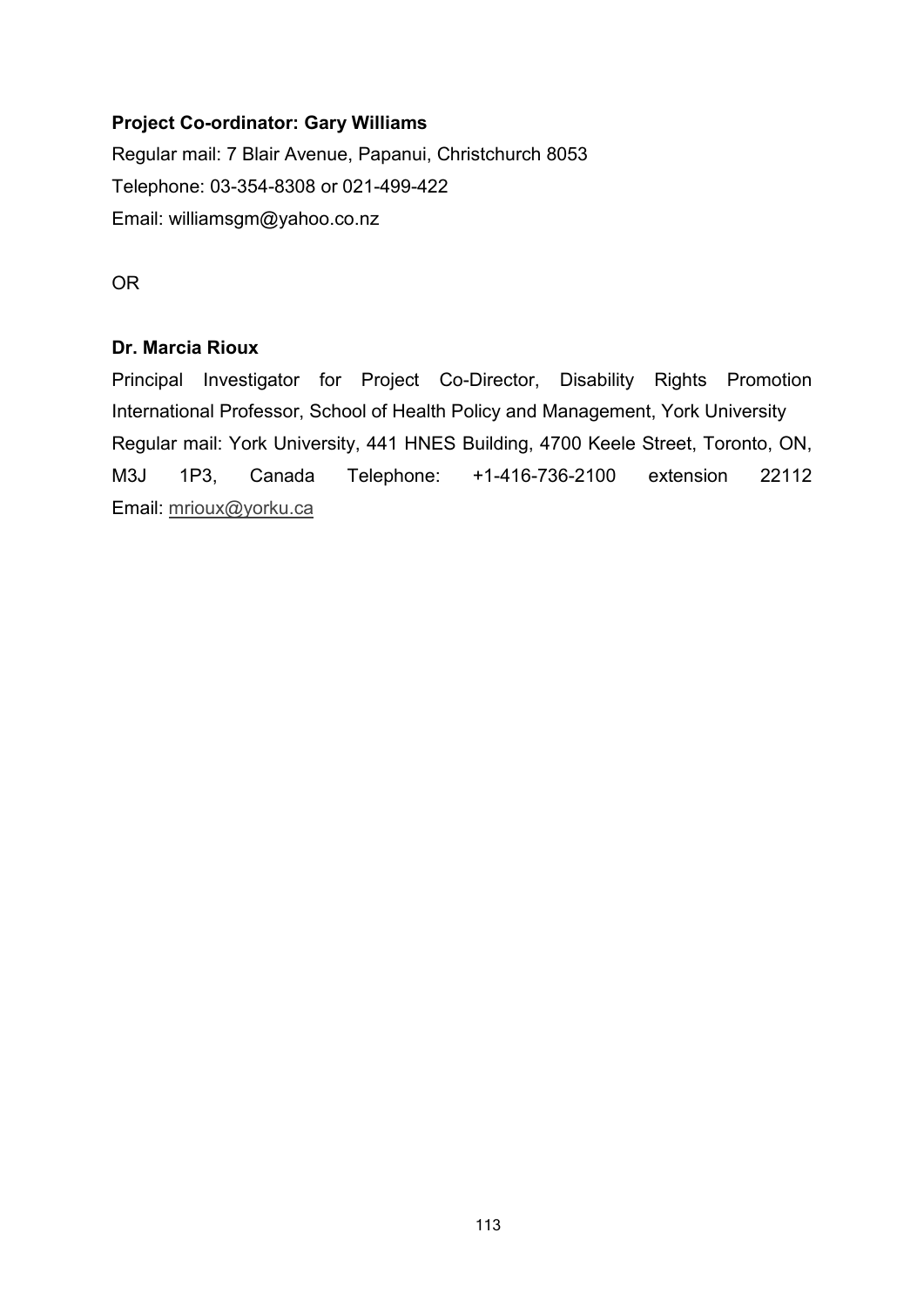# **Appendix 8 People & Organisations Involved in the Project**

| <b>Wendi Wicks</b>      | <b>Chair Project Management Committee</b>   |
|-------------------------|---------------------------------------------|
| <b>Rachel Noble</b>     | Vice chair Project Management Committee     |
| Rose Wilkinson          | Rapid Response team                         |
| <b>Barbara Hart</b>     | <b>Project Management Committee/Monitor</b> |
| <b>Graeme Parish</b>    | <b>Project Management Committee</b>         |
| Nigel Ngahiwi           | <b>Project Management Committee</b>         |
| Mary Schnackenberg      | <b>Project Management Committee</b>         |
| Dairne Kirton           | Site Co-ordinator                           |
| <b>Raymond Thoumine</b> | Monitor                                     |
| Latoa Halatau           | Monitor                                     |
| <b>Tewai Halatau</b>    | Site Co-ordinator                           |
| <b>Beverley Grammer</b> | Site Co-ordinator                           |
| <b>Poihaere Morris</b>  | Monitor                                     |
| Elizabeth McGougan      | <b>Monitor</b>                              |
| Kaeti Rigarlsford       | Site Co-ordinator/Data Analyst              |
| <b>Chris Brown</b>      | Monitor                                     |
| Nathan Bond             | Monitor/ Data Analyst                       |
| Oliver Ferguson         | Monitor                                     |
| <b>Talitha Borland</b>  | Site Co-ordinator                           |
| Peter Wilson            | Monitor                                     |
| <b>Paul Blick</b>       | Monitor                                     |
| Andrea Courtney         | Monitor                                     |
| <b>Michelle Mars</b>    | Data Analysis Team Leader                   |
| <b>Gary Williams</b>    | <b>Project Co-ordinator</b>                 |
| Bronwyn Hayward         | Data Analyst                                |

15 anonymous disabled volunteers for the mock interviews.

### **• Association of Blind Citizens of New Zealand Inc**

ABCNZ is a national organisation of, and for, blind citizens of New Zealand. Founded in 1945, ABC NZ has branches throughout New Zealand and advocates on blindness-related issues as well as assists government and health agencies, utilities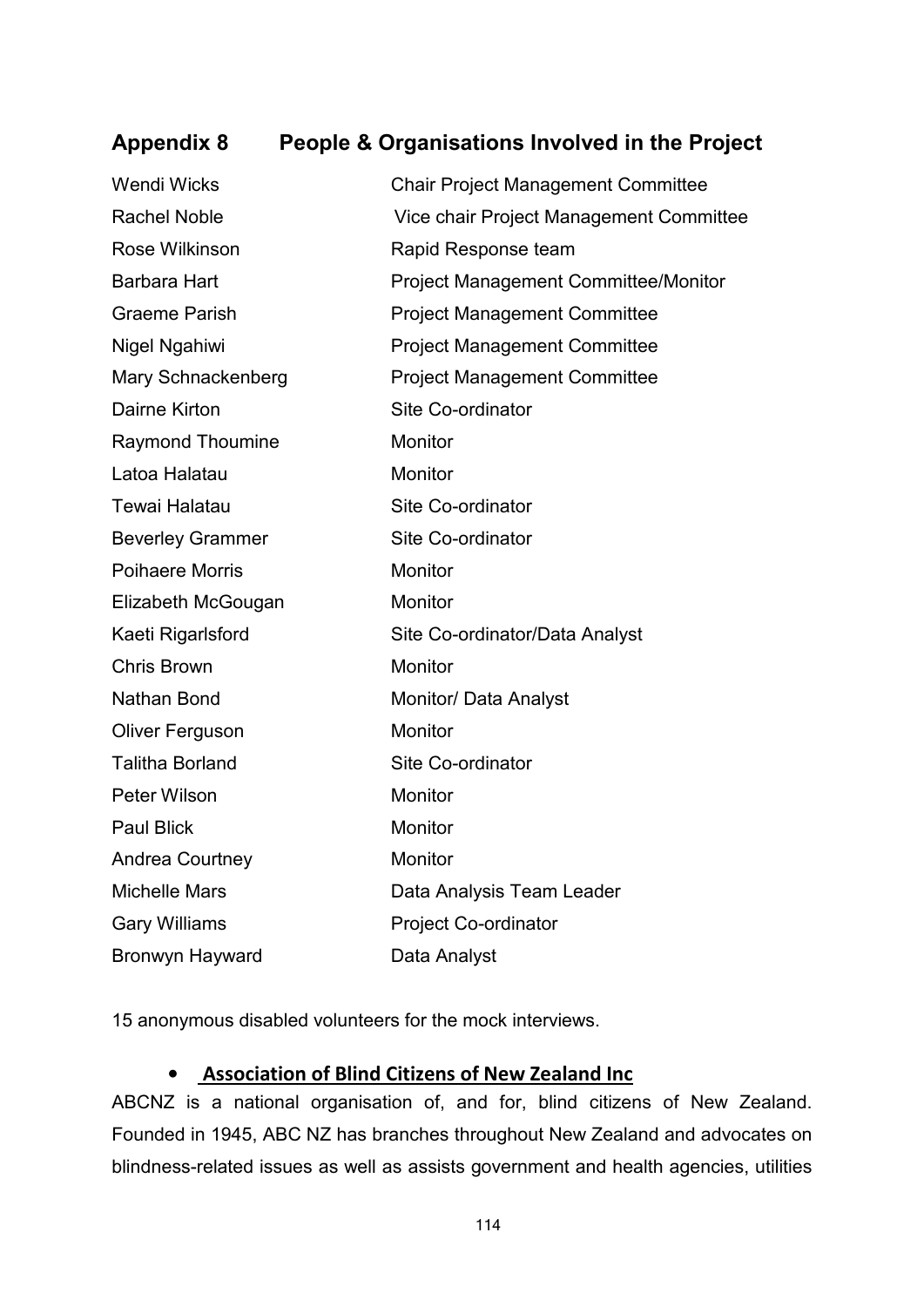and other organisations in improving services to blind people. One of the country's largest organisations of disabled consumers, the Association's aim is to heighten awareness of the rights of blind and vision impaired people and to remove the barriers that impact upon our ability to live in an accessible, equitable and inclusive society.

## **• Deaf Aotearoa NZ New Zealand**

DANZ work with Deaf New Zealanders to make sure they can access the information and services they need to live independently, take part in our vibrant Deaf communities and to follow their dreams. Deaf Aotearoa NZ New Zealand (DANZ) is a not-for-profit organisation which promotes Deaf culture, New Zealand Sign Language and the interests of the Deaf community. We have Deaf and hearing staff who care deeply about Deaf culture, Deaf values and who always go the extra mile for our Deaf members.

## **• Disabled Persons Assembly (New Zealand) Incorporated**

DPA is the collective voice of people with disability in New Zealand based on principles of human rights and equal value of life.

DPA is an umbrella organisation representing:

People with all types of impairments — physical, sensory, intellectual, psychiatric and neurological, acquired at any stage of life

People with all types of impairments — physical, sensory, intellectual, psychiatric and neurological, acquired at any stage of life

The families of disabled people

Disability advocacy organisations

Disability service providers

## **• Nga Hau e Wha**

Influential Leadership – " To Champion Many Voices" Nga Hau e Wha is a quarterly meeting for mental health consumers, funded by Ministry of Health. There are currently eight members, two members from each of the four regions of New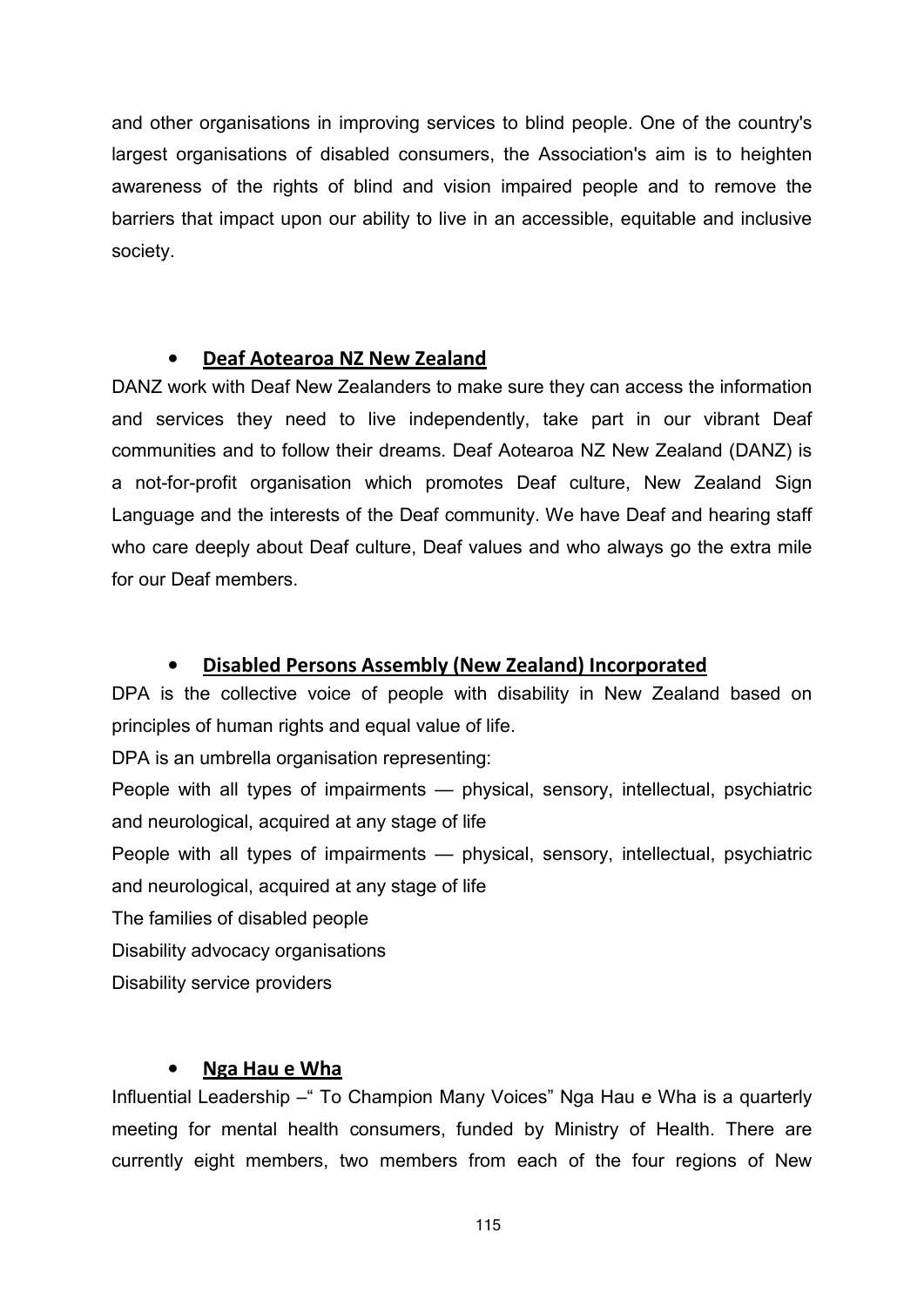Zealand – Southern, Central, Midland and Northern. All members are mandated by their region and it allows regional issues to be tabled at a national level. Nga Hau e Wha meets with the Mental Health Commission and the Ministry of Health and any other organisation who wish to consult with them.

## **• Ngāti Kāpo O Aotearoa Inc**

Ngāti Kāpō O Aotearoa Inc is a non-profit national consumer-governed provider of kaupapa Māori health, disability, education and social support services to Māori disabled and their whānau and Māori kāpō (blind, vision impaired and deaf blind persons) and their whānau in Aotearoa. Founded in 1983 by Māori kāpō and their whānau, the purpose of Ngāti Kāpō is "to advocate and provide services that enable Ngāti Kāpō members' well-being and self sustainability."

Ngāti Kāpō provides self-advocacy, information and advice, advocacy, peer support, policy advice, research and development, training and workforce development services. All Ngāti Kāpō initiatives reaffirm the importance of serving the needs and aspirations of not only Ngāti Kāpō members, but also disabled Māori and Māoridom.

# **• People First New Zealand Incorporated Nga Tangata Tuatahi**

People First is part of an international self advocacy movement. It is led by and for people with a learning/ intellectual disability. People First members meet regularly in groups throughout New Zealand to learn to speak up for themselves and for their friends and:

- gives people the chance to talk about things that are important to them
- helps people learn about their rights and responsibilities
- helps people learn to make choices and get more confidence
- helps people to learn that making mistakes is OK and part of life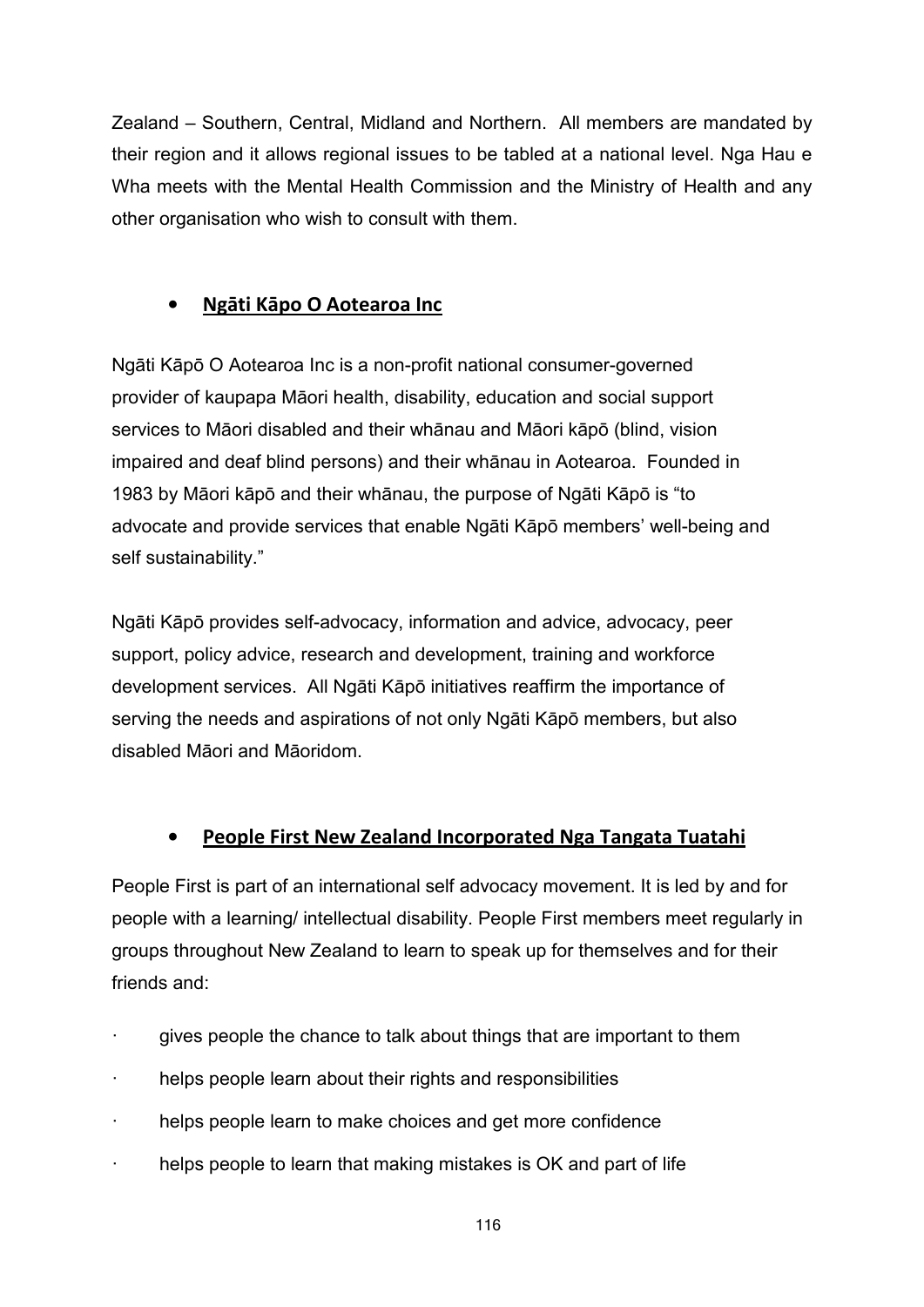- · tells people about laws and what they mean
- · gives people the chance to have their ideas heard by government,
- · is where people make new friends and have fun

People First also provides disability information and advice, provides translation of documents into Easyread undertakes a range of projects including creating resources, delivering Speaking up courses and also runs an employment advocacy service.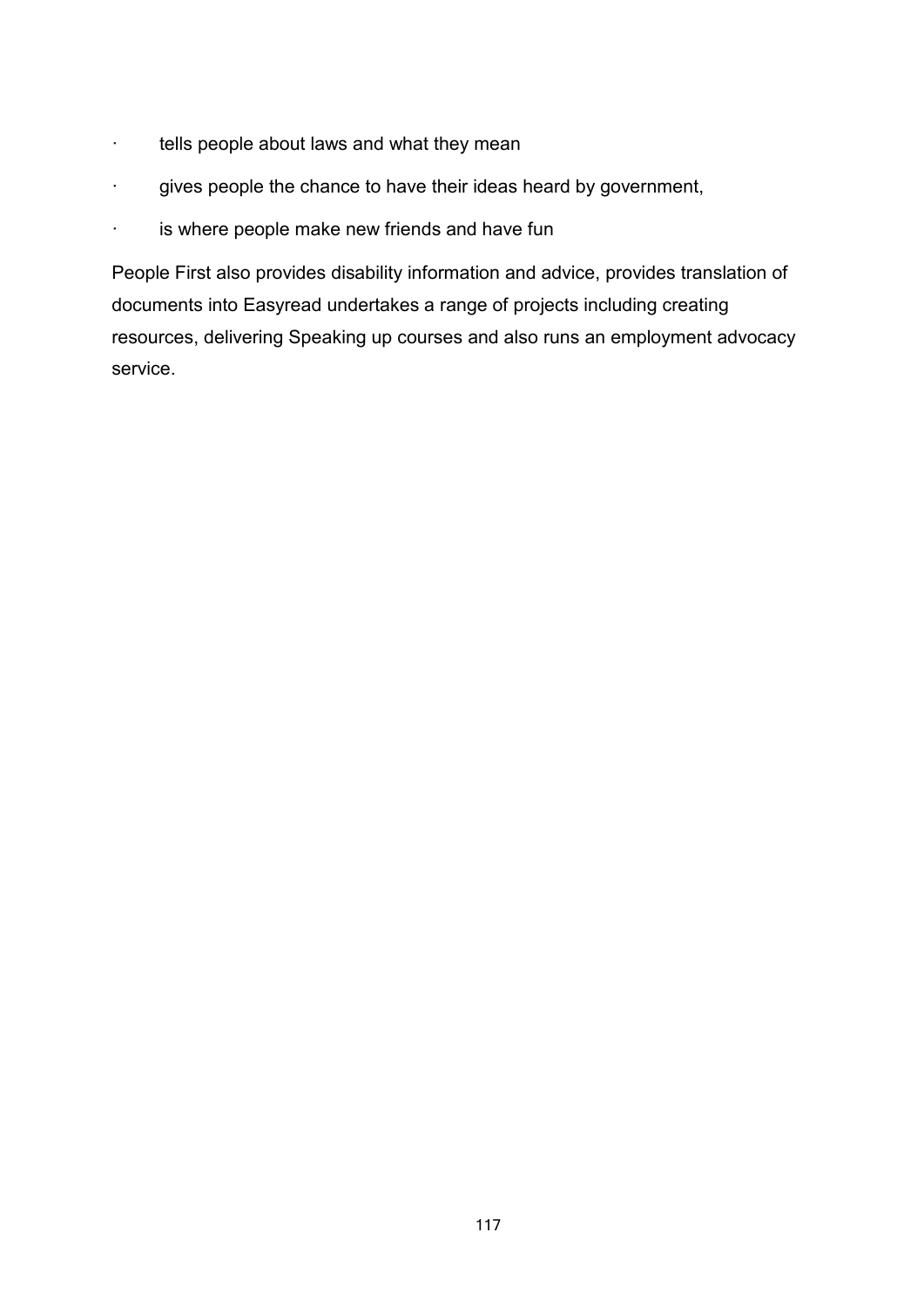# **The Convention Coalition**

While the Convention on the Rights of Persons with Disabilities (CRPD) was being written, there was a growing agreement among disabled people that their representative organizations, (which became known as Disabled Peoples' Organisations or DPOs) were the natural organizations to take leadership around disability rights. When the CRPD was finalized, article 33 explicitly recognised that disabled people and their representative organizations would participate fully in the monitoring process. They agreed that a DPO has 3 main features: they are national organizations, they are led and governed by disabled people, and they are there to promote and protect the interests and issues that their members decide.

In December 2008 Marcia Rioux of Disability Rights Promotion International led a NZ workshop about CRPD. Just under a year ago, DPOs in New Zealand began to discuss how they might work together on monitoring the CRPD. With initial assistance from the Office for Disability Issues, six DPOs worked intensively together to:

- appoint organizational representatives-agree one of the organizations (Disabled Persons Assembly NZ- DPA) to act as -administrative fundholder
- craft a memorandum of understanding (early February 2010);see below
- agree a plan and budget for a monitoring project -we agreed a project of 100 interviews and a report originally planned for completion in October (February-April)
- interview for then appoint a Project Co-ordinator (March-April)
- locate a data analyst (April)-begin arrangements for monitor training (March to May). In the monitor training coalition members were trained to act as interviewers should this be needed, with one representative doing so.
- urge funding arrangements (recurrently).

In the May 2010 Government budget, funding for 3 years for DPOs to monitor disability rights was announced by Minister of Disability Issues Tariana Turia. Since appointed contractors have taken over a lot of the day-to-day running of the monitoring project, the members of the Convention Coalition have been involved at various feedback and draft report sessions.

In October 2010, the Convention Coalition was officially named by the government as one of the three independent monitoring entities for the CRPD. Three members, the Chair, deputy chair and one other have acted as a "rapid response team" to deal with day-to-day operational and financial matters throughout the project.

The Convention Coalition monitoring project represents a significant new model of funding and contracting. Conventionally funds for such projects are managed directly from government departments, but here DPOs are, for the first time, collectively responsible for management and fundholding of such a project. This may well be a world first. While such an approach is likely to encounter, indeed has encountered problems of capacity and timing it has been a very good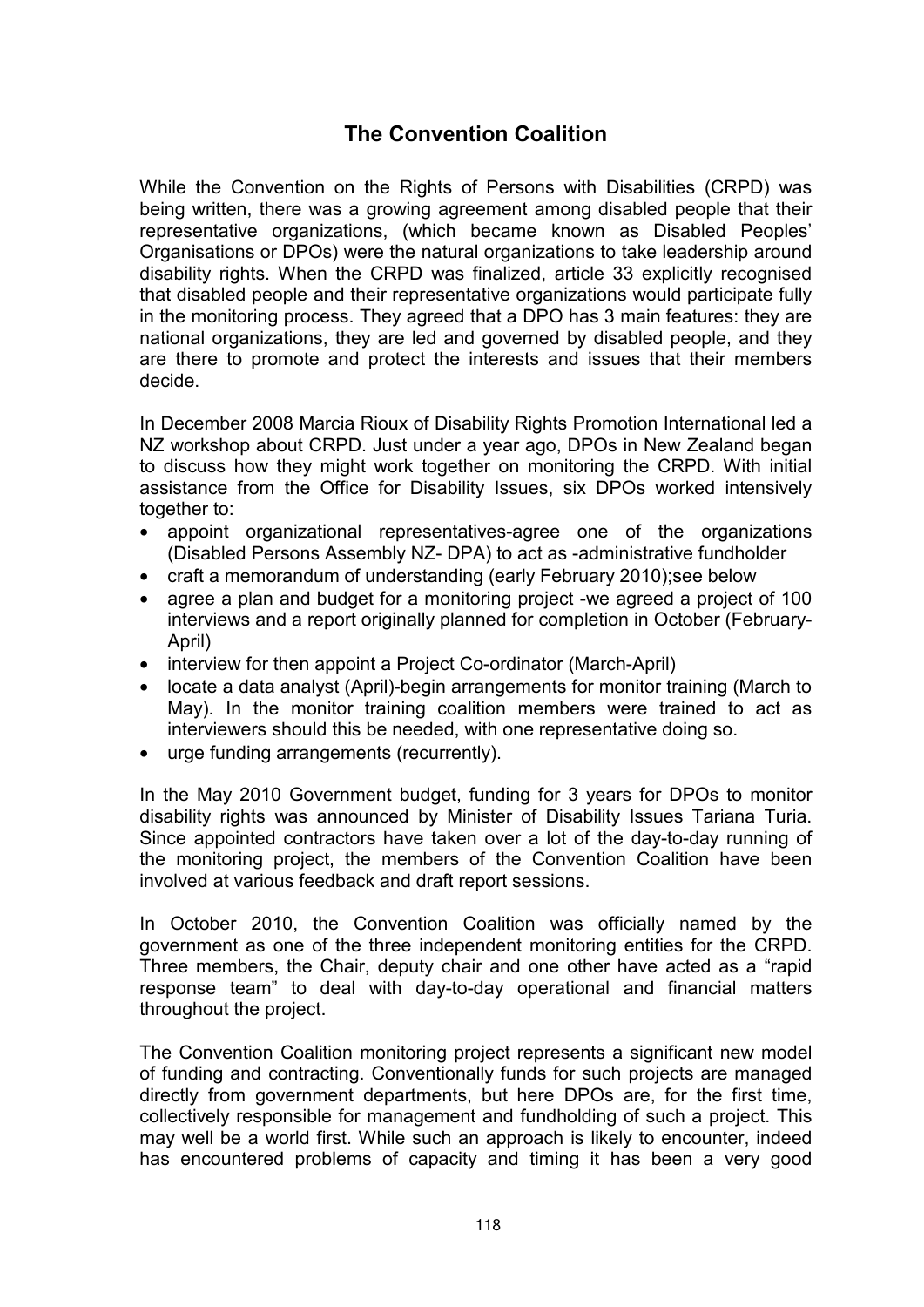tangible demonstration of a governmental commitment to walk the talk of disability rights.

### **DPOs MEMORANDUM OF UNDERSTANDING**

**1. Background**: The United Nations formed an Ad Hoc Committee to oversee the development of the United Nations Convention on the Rights of Persons with Disabilities (UNCRPD). This significant treaty was signed by New Zealand at the United Nations on 30 March 2007 and ratified on 26 September 2008.

A significant part of the UNCRPD is the monitoring process. Thus New Zealand Disabled Peoples' Organisations (DPOs) have come together to form a governance level steering group called the Convention Coalition. Membership is principally for organisations that are governed by disabled people (as outlined in Article 33 of the UNCRPD). The Convention Coalition will lead disabled peoples' work on monitoring and implementing the rights of disabled people as spelled out in the UNCRPD, and other UN Conventions affecting disabled people.

- **2. Vision**: DPOs unite to act at a high level to ensure there is leadership by disabled people to oversee the implementation of the UNCRPD (and other disability rights treaties) within New Zealand. The Convention Coalition recognises the importance of sharing its work with the regional and global disability communities.
- **3. Values**: The Convention Coalition (members) will ensure the articles and principles of the Treaty of Waitangi (Te Tiriti o Waitangi) are upheld and reflected throughout everything we do. We will be guided by the following: **Unity:** a commitment to developing shared outcomes while respecting the unique diversity of our communities and the autonomy of our organisations. **Leadership**: the leadership of disabled people is paramount at all times. **Participation:** members participate at a high level in good faith and will be well connected with their communities

**Rights:** members will work in ways that uphold the rights of disabled people.

- **4. Objective:** The key objective is to coordinate an ethical mechanism for disabled peoples' input to monitoring of disability rights as spelled out in the UN Convention on the Rights of Persons with Disabilities (UNCRPD) and other Conventions. This will enable the production of a 'shadow' monitoring report and New Zealand government report from disabled peoples' organisations. This will be achieved through:
	- adaptation of the Disabled Rights Promotion International (DRPI) framework for implementation in New Zealand;
	- facilitation and implementation of the adapted framework;
	- ensuring the process is sustainable into the future.
- **5. Participation**: Each organisation's Board will appoint a disabled representative to participate in meetings and planning on its behalf. It may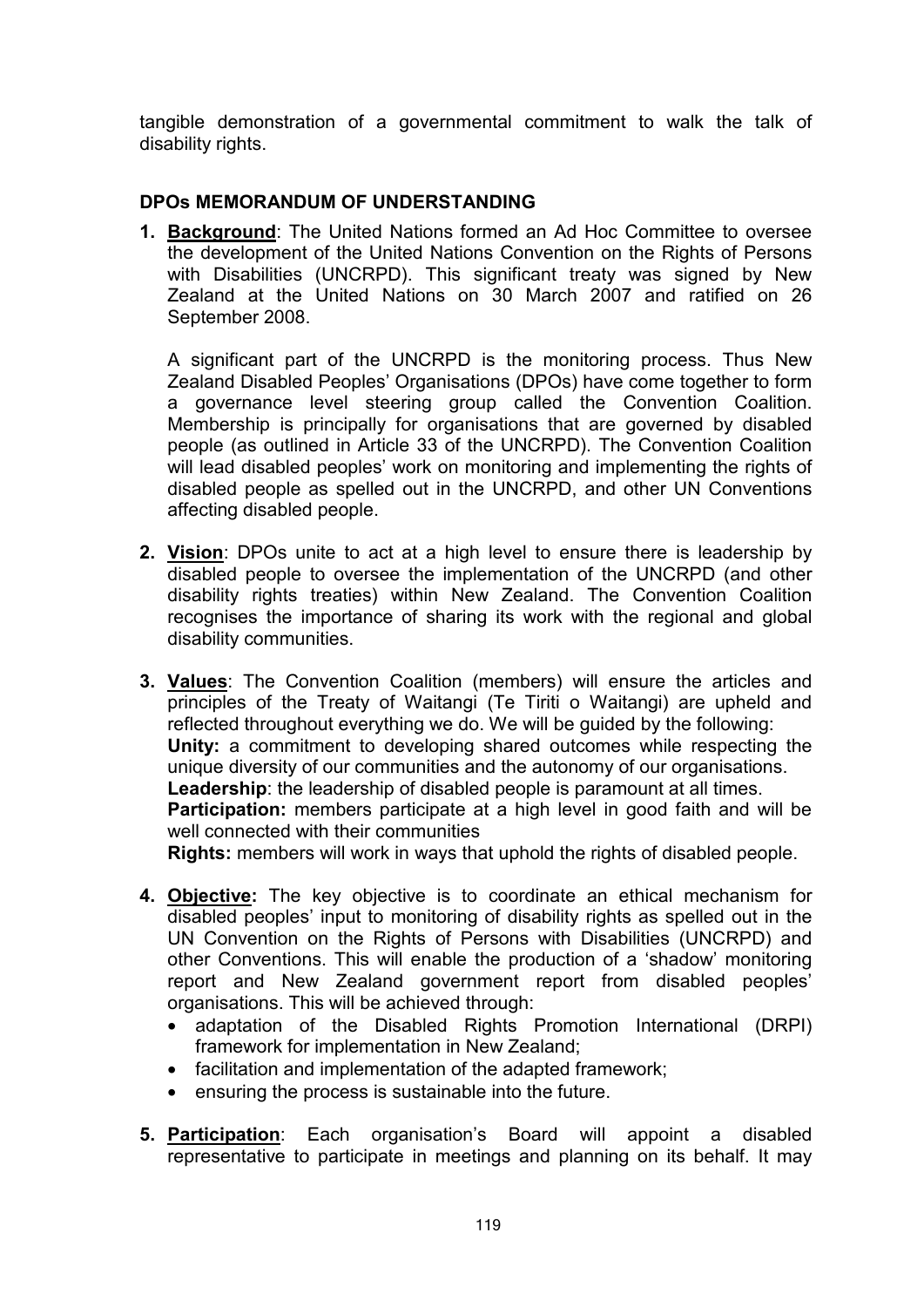also arrange to appoint a replacement representative to attend when the appointed representative is unavailable.

The Convention Coalition will do whatever it takes to facilitate members' full participation.

Additional eligible DPOs may be invited to become a member of this Convention Coalition.

**6. Making Decisions**: Decisions will be made by consensus. Where there is not initial consensus, summaries of points of agreement and difference will be circulated and further discussed until agreement is reached, or until a member feels able to have a decision go forward even though they do not entirely support it.

The Convention Coalition accepts its members may need to discuss matters with their organisation in order to reach a consensus.

- **7. Media**: Any statement released by the Convention Coalition reflects a consensus view in which all members have had an opportunity to have input into the process. Statements will be consistent with "Values" set out in this memorandum of understanding. All members of the Convention Coalition may be contacts for the media.
- **8. Finance**: The Convention Coalition appoints DPA (NZ) Inc as the administrative fund-holder on its behalf. Expenditure of funds will be consistent with the agreed budget and the Management Committee's oversight. Provision of reports by the fund-holder will be as directed by the Convention Coalition.
- **9. Project Management Committee:** Association of Blind Citizens of New Zealand Inc; Deaf Aotearoa NZ; Disabled Persons Assembly (NZ) Inc; Nga Hau E Wha; Ngāti Kāpo O Aotearoa Inc; People First New Zealand Incorporated Nga Tangata Tuatahi
- **10. Dissolution/Winding Up**: The Convention Coalition can end at any time, provided all members of the Convention Coalition meet and reach a consensus decision to do so. In the event the Convention Coalition ceases to exist, all its assets will be disposed of in accordance with a consensus decision reached by members of the Convention Coalition at the same meeting.